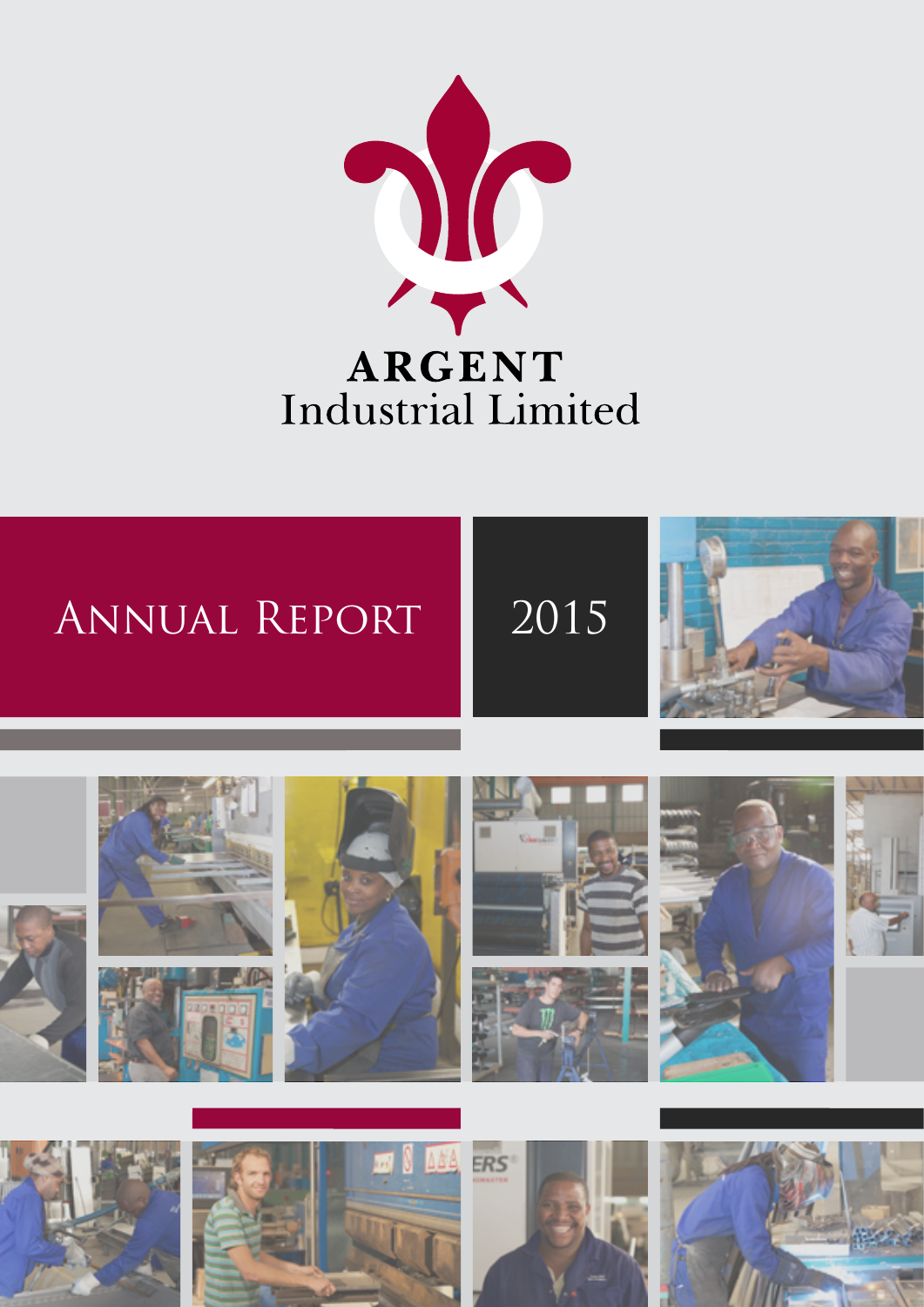## <span id="page-1-0"></span>CONTENTS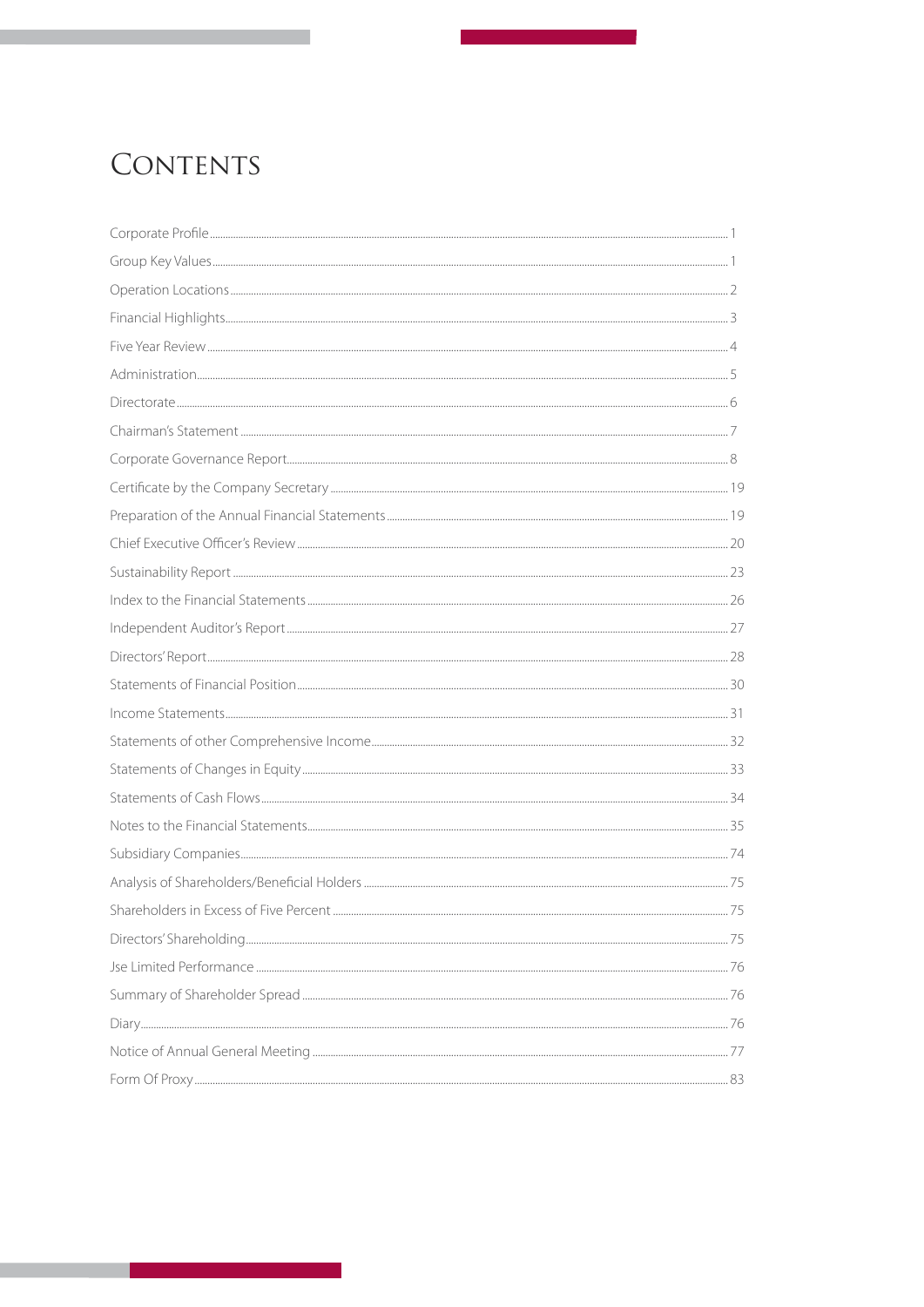## <span id="page-2-0"></span>CORPORATE PROFILE

Argent Industrial Limited is largely a steel-based beneficiation group with a very diverse portfolio of businesses that include international brands. The business portfolio consists of Jetmaster, Xpanda Security, Excalibur Vehicle Accessories, Castor and Ladder, Cedar Paint, Sentech Industries, Toolroom Services, Atomic Office Equipment, Phoenix Steel, Gammid Trading, Tricks Wrought Iron Services, Cannock Gates & Burbage Iron Craft, Megamix, Argent Industrial Engineering and New Joules North America. These businesses cover a huge spectrum of products and services from manufacturing and steel-based trading, concrete building products and regional outlets that trade in a number of these products.

The company has 26 operating units which operate throughout South Africa, the United Kingdom and North America. Manufacturing is the biggest activity of the group and this together with a strategy of vertical integration and being selfsufficient has led the group to being totally diversified. This protects the group from economic swings in any one segment of the market and is a catalyst for new growth opportunity.

The group's character is innovation, speed, delivery and service. Argent has a bold approach to business and is always seeking new investments and investors.

Our customers are the key to our success and so they enjoy our dedicated attention.

The Argent group's strategic intent is to grow profitability through streamlining the business by extracting maximum value from vertical integration and good management practice.

## GROUP KEY VALUES

Argent endeavours to create a climate in which competent executives can flourish while co-ordinating their efforts towards a unity of purpose that enhances the creation of wealth.

- Seeking long-term sustained real growth for shareholders;
- Maintaining a balance in the investment of its resources in focused markets;
- Conducting business with professionalism and integrity;
- Developing long-term relationships through co-operation and fair play;
- Practicing financial prudence;
- Meeting all legal and moral obligations;
- • Generating an eagerness to learn and improve;
- Respecting the dignity and human rights of all employees; and
- Maintaining a high standard in the areas of work place safety and health.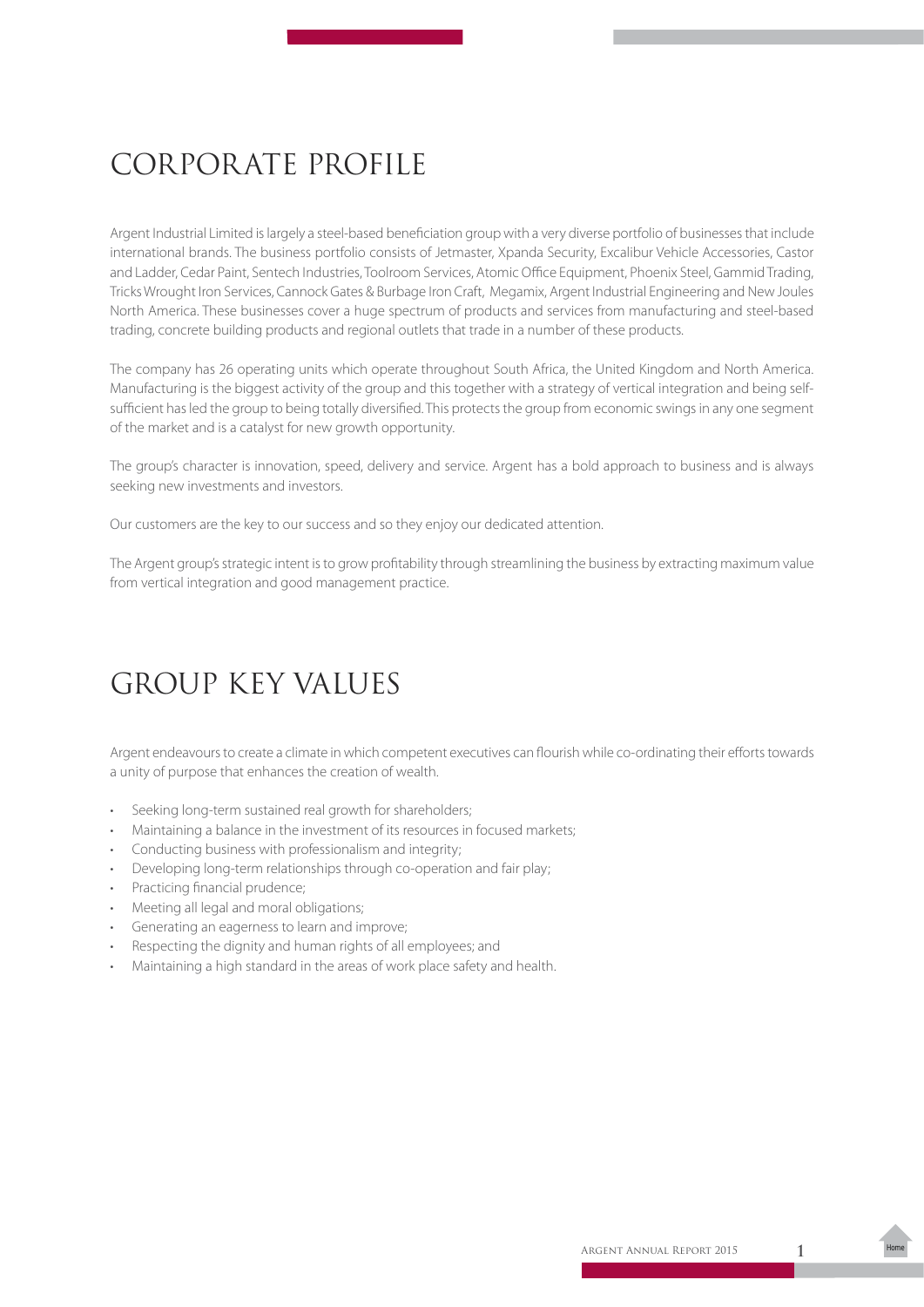## <span id="page-3-0"></span>OPERATION LOCATIONS

## **South Africa**

| <b>Manufacturing</b> | Argent Industrial Engineering      | Western Cape                                                    |
|----------------------|------------------------------------|-----------------------------------------------------------------|
|                      | Atomic Office Equipment            | Western Cape                                                    |
|                      | Castor and Ladder Jhb              | Gauteng                                                         |
|                      | Castor and Ladder Kzn              | KwaZulu-Natal                                                   |
|                      | Hendor Mining Supplies             | Gauteng                                                         |
|                      | Jetmaster                          | Gauteng                                                         |
|                      | Koch's Cut and Supply Steel Centre | KwaZulu-Natal                                                   |
|                      | Megamix                            | Western Cape                                                    |
|                      | Paint & Ladders Klerksdorp         | North West                                                      |
|                      | Parlance Investments               | North West                                                      |
|                      | <b>Toolroom Services</b>           | Gauteng                                                         |
|                      | Tricks Wrought Iron Services       | KwaZulu-Natal                                                   |
|                      | Xpanda Security                    | KwaZulu-Natal, Gauteng and Western Cape                         |
| <b>Steel trading</b> | Gammid Cape                        | Western Cape                                                    |
|                      | Gammid Kzn                         | KwaZulu-Natal                                                   |
|                      | Gammid Trading                     | Gauteng                                                         |
|                      | Phoenix Steel Gauteng              | Gauteng                                                         |
|                      | Phoenix Steel Natal                | KwaZulu-Natal                                                   |
|                      | Specialist Steel Profiles          | KwaZulu-Natal                                                   |
| <b>Automotive</b>    | Excalibur Vehicle Accessories      | North West                                                      |
|                      | Sentech Industries                 | Eastern Cape                                                    |
|                      | Allan Maskew                       | Gauteng                                                         |
| <b>Watch list</b>    | Cedar Paint                        | Free State, Gauteng, KwaZulu-Natal, Eastern<br>and Western Cape |
| <b>Properties</b>    | Argent Industrial Investments      | Gauteng, Mpumalanga and Western Cape                            |
|                      |                                    |                                                                 |

### **UNITED STATES OF AMERICA**

| <b>Manufacturing</b> | New Joules Engineering North America | Kansas City |
|----------------------|--------------------------------------|-------------|
|                      |                                      |             |

## **United Kingdom**

| <b>Manufacturing</b> | Cannock Gates and Burbage Iron Craft | Cannock |
|----------------------|--------------------------------------|---------|
|----------------------|--------------------------------------|---------|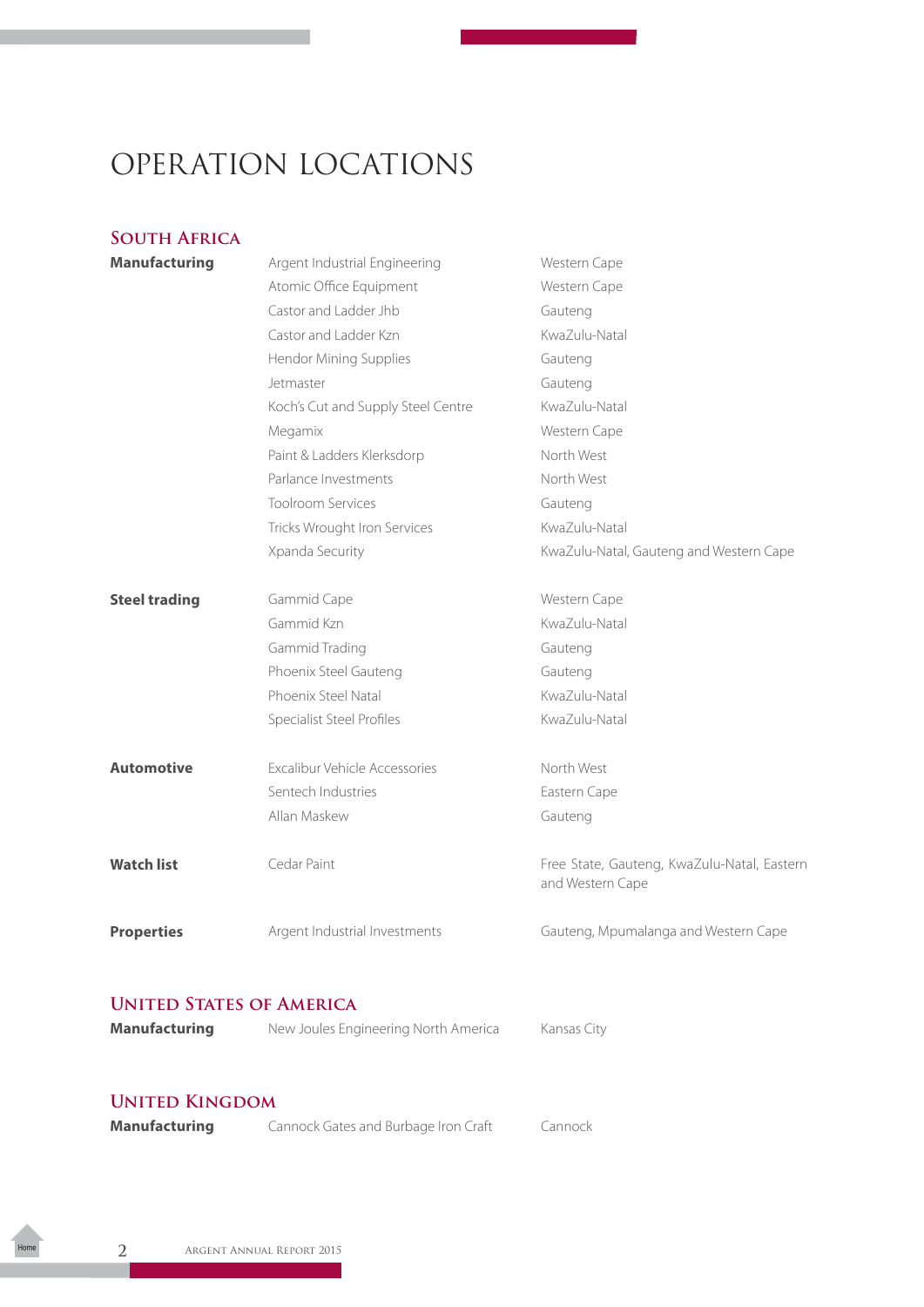## <span id="page-4-0"></span>FINANCIAL HIGHLIGHTS



#### **Headline earnings per share (cents)**



#### **Attributable earnings/(loss) (R 000)**

**Revenue (R 000)**



**Net asset value per share (cents)**

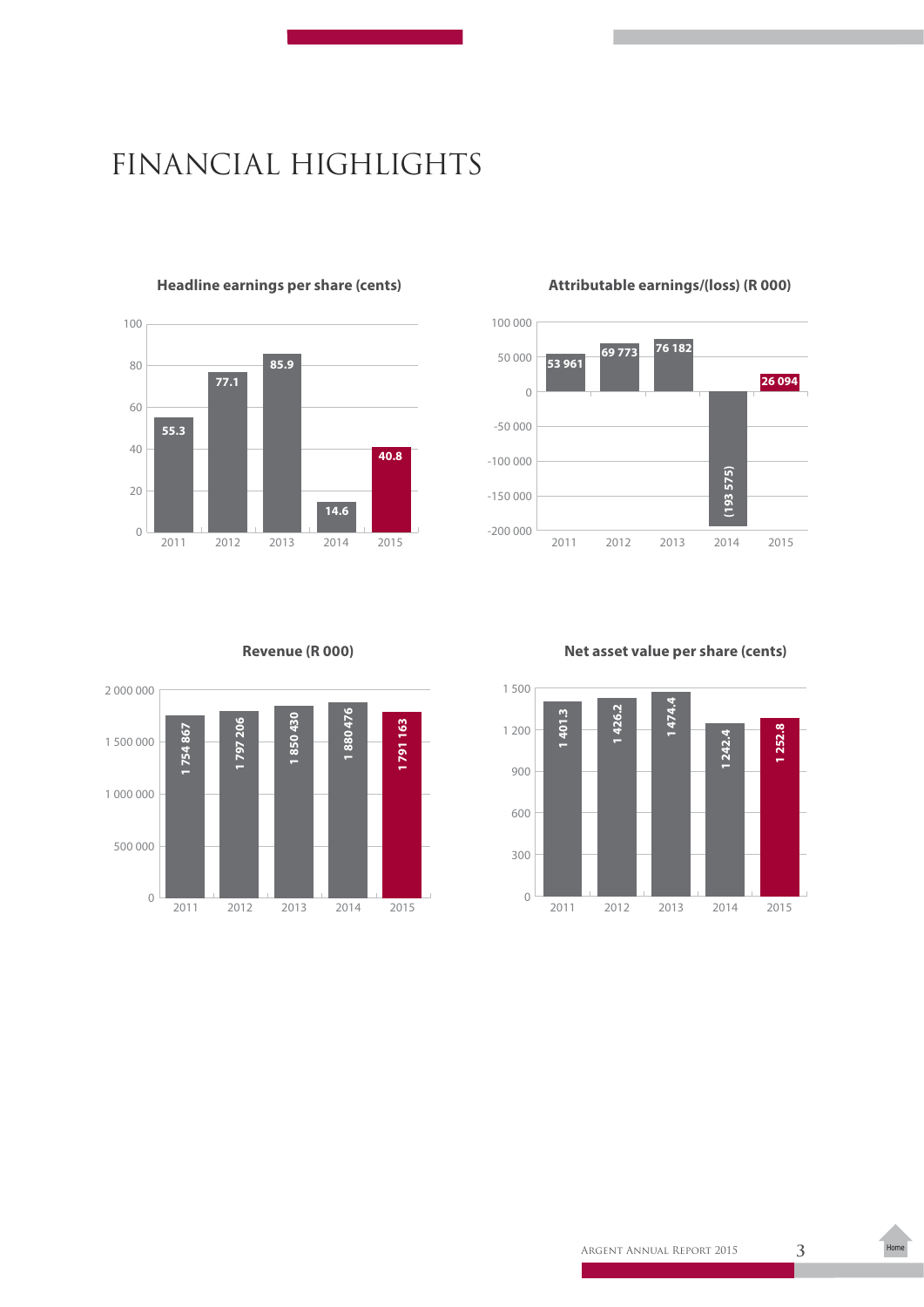## <span id="page-5-0"></span>FIVE YEAR REVIEW

|                                                                             | 2015      | 2014     | 2013        | 2012       | 2011      |
|-----------------------------------------------------------------------------|-----------|----------|-------------|------------|-----------|
| Revenue (R 000)                                                             | 1791163   | 1880476  | 1850430     | 1797206    | 1754867   |
| Attributable earnings/(loss) for the year (R 000)                           | 26 0 94   | (193575) | 76 182      | 69773      | 53 961    |
| Basic earnings/(loss) per share (cents)                                     | 28.5      | (211.4)  | 83.2        | 76.2       | 59.0      |
| Diluted earnings/(loss) per share (cents)                                   | 28.5      | (211.4)  | 83.2        | 76.2       | 59.0      |
| Headline earnings per share (cents)                                         | 40.8      | 14.6     | 85.9        | 77.1       | 55.3      |
| Tax rate (%)                                                                | 23.9      | 8.2      | 22.1        | 18.4       | 12.5      |
| Dividends per share (cents)                                                 | 15.0      | 14.0     | 12.0        | 7.0        | 4.0       |
| - Final prior                                                               | 7.0       | 7.0      | 6.0         | 3.0        |           |
| - Interim current                                                           | 8.0       | 7.0      | 6.0         | 4.0        | 4.0       |
| Dividend cover (times)                                                      | 1.9       | (15.1)   | 6.9         | 10.9       | 14.8      |
| Net asset value per share (cents)                                           | 1 2 5 2.8 | 1 242.4  | 1 474.4     | 1 4 2 6.2  | 1 401.3   |
| Net asset value per share<br>(excluding intangibles) (cents)                | 1 0 6 4.5 | 1 053.6  | 1 1 5 2 . 5 | 1 1 0 4 .3 | 1 0 8 6.2 |
| Total assets employed (R 000)                                               | 1672687   | 1731329  | 2055 169    | 1 985 740  | 2030419   |
| Return on shareholders' equity (%)                                          | 2.2       | (16.9)   | 5.6         | 5.3        | 4.2       |
| Gearing (%)                                                                 | 6.8       | 12.1     | 12.8        | 17.3       | 23.7      |
| Liquidity<br>- current ratio                                                | 1.86      | 1.82     | 1.77        | 1.81       | 1.81      |
| - current ratio excluding current portion<br>of interest-bearing borrowings | 2.08      | 2.03     | 2.01        | 2.20       | 2.23      |
| - acid test ratio                                                           | 0.72      | 0.76     | 0.72        | 0.74       | 0.76      |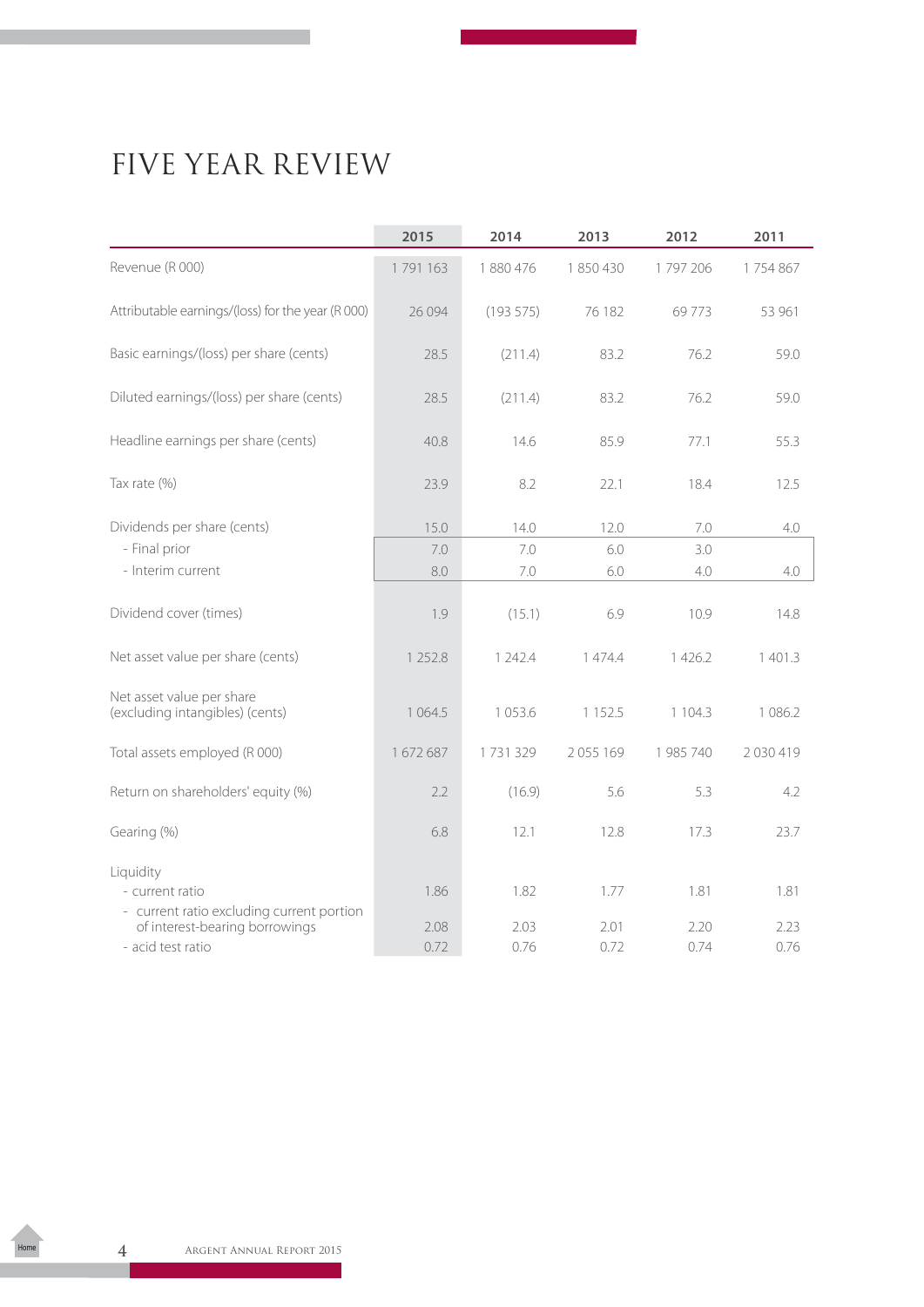## <span id="page-6-0"></span>ADMINISTRATION

### **Argent Industrial Limited**

Reg. No: 1993/002054/06

#### **Secretary and registered office**

Jaco Dauth First floor, Ridge 63, 8 Sinembe Crescent, La Lucia Ridge Office Estate, 4019 (PO Box 5108, Sinembe Park, La Lucia Ridge Office Estate, 4019) Tel: + 27 31 791 0061 Fax: + 27 86 510 4546 www.argent.co.za Email: argent7@argent.co.za

#### **Attorneys**

Clyde & Co 6th floor, Katherine & West Building, 114 West Street, Sandton, 2196 (PO Box 786448, Sandton, 2146) Tel: +27 10 286 0350 Fax: +27 10 286 0399

#### **Transfer secretaries**

Link Market Services South Africa 13th floor, Rennies House, 19 Ameshoff Street, Johannesburg, 2001 (PO Box 4844, Johannesburg, 2000) Tel: + 27 11 713 0800 Fax: + 27 86 674 2450

#### **Bankers**

Nedcor Limited Corporate Banking Division Gauteng First floor, Block F, 135 Rivonia Road, Sandton, 2196 (PO Box 1144, Johannesburg, 2000) Tel: + 27 11 294 4444 Fax: + 27 11 295 8115

#### **Auditors**

Grant Thornton Second floor, 4 Pencarrow Crescent, Pencarrow Park, La Lucia Ridge Office Estate, 4019 (PO Box 950, Umhlanga Rocks, 4320) Tel: + 27 31 576 5500 Fax: + 27 31 576 5555

#### **Sponsor**

PSG Capital (Pty) Ltd First floor, Building 8, Inanda Greens Business Park, 54 Wierda Road West, Sandton, 2196 (PO Box 650957, Benmore, 2010) Tel: + 27 11 032 7400 Fax: + 27 11 784 4755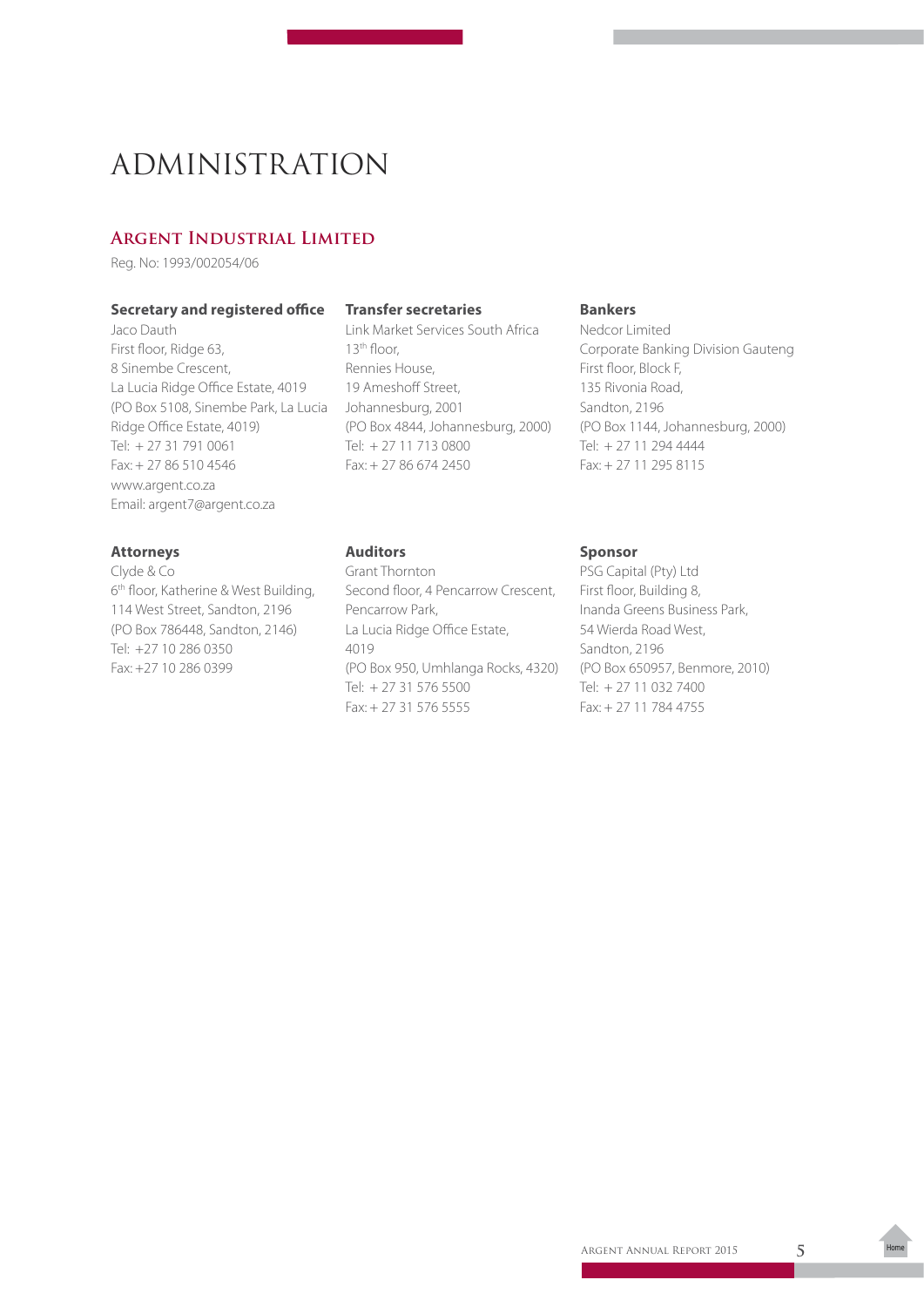## <span id="page-7-0"></span>DIRECTORATE

### **TEUNIS SCHARRIGHUISEN (70) (NETHERLANDS)**

**Non-executive chairman** Appointed 12 May 1993

Tony, an entrepreneur with many years of business experience, has been involved in businesses from property owning to opencast mining and earthmoving services. He served on a number of companies' boards as director and chairman and was the founding member and shareholder of the company now known as Argent.

## **PATRICK ARTHUR DAY (73) Lead independent non-executive director**

Appointed 20 August 1999

Chairs the nomination committee and is also a member of the remuneration committee.

Pat was involved in the steel industry for over 32 years. He was the administration manager for Argent Steel Group (Pty) Ltd and was in control of Phoenix Steel Natal, Phoenix Steel Gauteng, Argent Industrial Engineering and Megamix. He has extensive knowledge in the operations of the group.

#### **KHATHUTSHELO MAPASA (38) Independent non-executive director** Appointed 18 August 2006

Member of the audit and risk committee.

K2 has a BSc Engineering (Chemical) from the University of Cape Town and has completed the Harvard Business School Management Development Programme. He is a senior manager in a multi-national corporation based in South Africa and has 14 years' experience with them.

#### **JENNIFER ANN ETCHELLS CA (SA) (52) Independent non-executive director**

Appointed 23 January 2012

Member of the audit and risk committee, remuneration and social and ethics committees.

Jenny has a BCompt (Hons) and is a Chartered Accountant (SA). In addition, she has a HDip (Tax) and is a Master Tax Practitioner (SA). She worked in, and managed, various accounting practices including Deloitte and was a director of BDO Spencer Steward (KZN) Inc. She was the group financial director of Nutrional Holdings Limited, a JSE Alt-X company from March 2011 to May 2012. She also held the position of financial director at Argent from 1 April 2009 to 31 January 2011.

## **CLAYTON DEAN ANGUS CA (SA) (47)**

**Independent non-executive director** Appointed 25 March 2013

Chairs the audit and risk committee and remuneration committee and is a member of the nomination and social and ethics committee.

Clayton is a Chartered Accountant (SA) and is currently the group financial director of Nutritional Holdings Limited, a JSE Alt-X company. He was previously the chief financial officer of NOAH (Nurturing Orphans of Aids for Humanity). Clayton served his articles of traineeship with KPMG and has vast experience in business both in South Africa and London, where he worked for two years.

#### **TREVE ROBERT HENDRY CA (SA) (48) (BRITISH) Chief executive officer**

Appointed 5 May 1997

Chairs the social and ethics committee.

#### **SUE JOAN COX CA (SA) (49) Financial director**

Appointed 1 April 2002

Member of the social and ethics committee.

#### **ALFRED FRANZ LITSCHKA BSC (METALURGY) MBA (49) Executive director**

Appointed 1 January 2004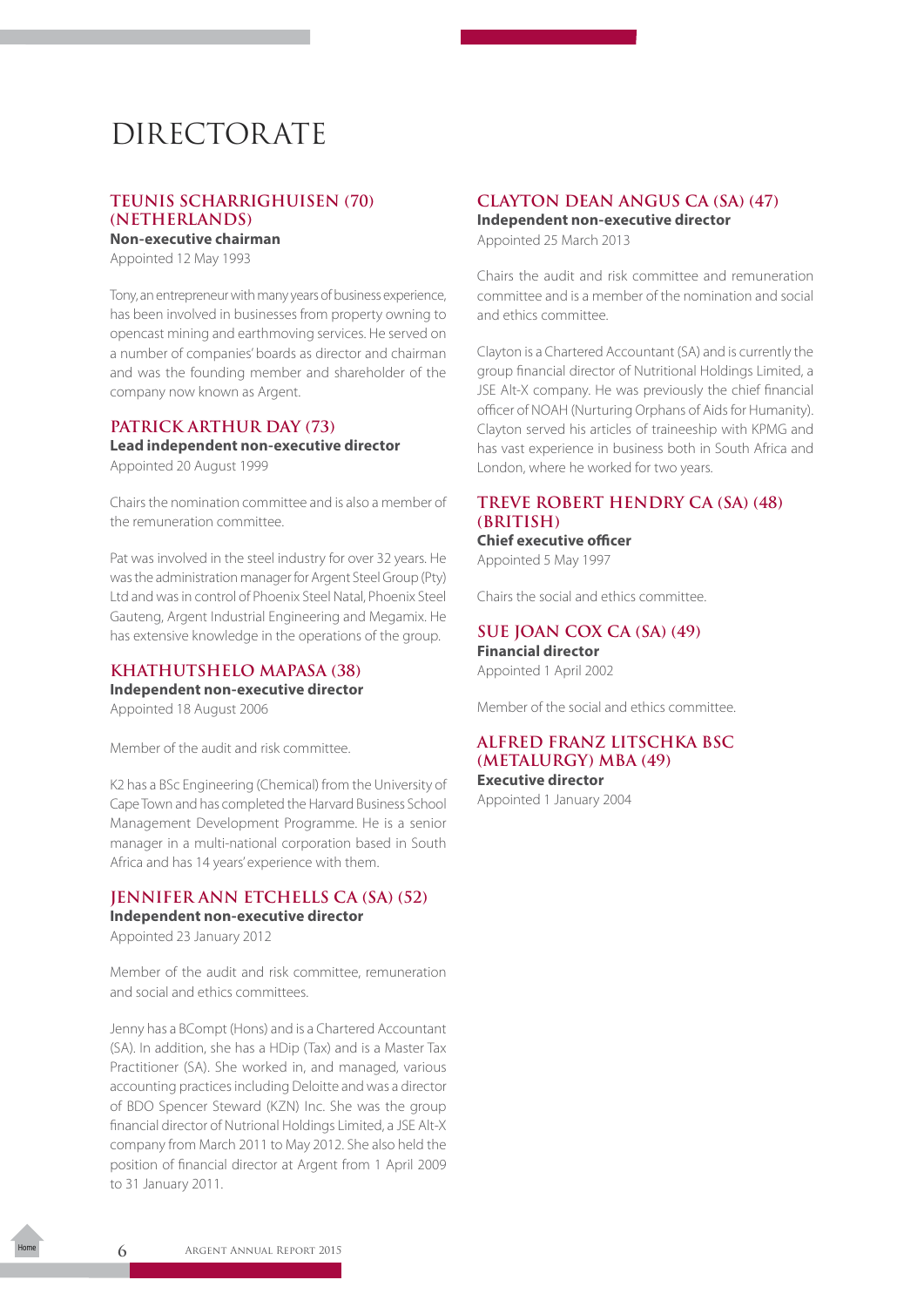## <span id="page-8-0"></span>CHAIRMAN'S STATEMENT

The Argent board of directors ("the board") believe that the group's core focus on branded manufactured products will create a sound base for both local and international sustainability and growth.

The success of the group is dependent on a number of factors, including but not limited to the human element, without which the group could not or would not exist. I would thus like to take this opportunity to express my genuine gratitude to the people who dedicate their time and efforts to the common goal of making the group a success.

 To my fellow board members – and in particular Treve and his team of executive directors – your dedication, commitment and unwavering loyalty to the group are qualities that are admired and respected in the difficult world of business. Your ongoing efforts to achieve and maintain the success of the group is greatly appreciated. The employees of an organisation remain the most important resource within an organisation. Without the efforts and dedication of each and every employee of the Argent group, the continued growth and success of the group would not be achieved and I believe it is necessary to extend a heartfelt thank you. The goal of a group such as Argent is to make a profit whilst at the same time return value to those who have invested in the group. It is therefore necessary to pay particular tribute to our shareholders for their continued support and loyalty. To Argent's suppliers, customers and business associates both locally and internationally, thank you for your continued support and commitment to our group during the year.

**Teunis Scharrighuisen (Non-executive chairman)**  Umhlanga, Durban 24 June 2015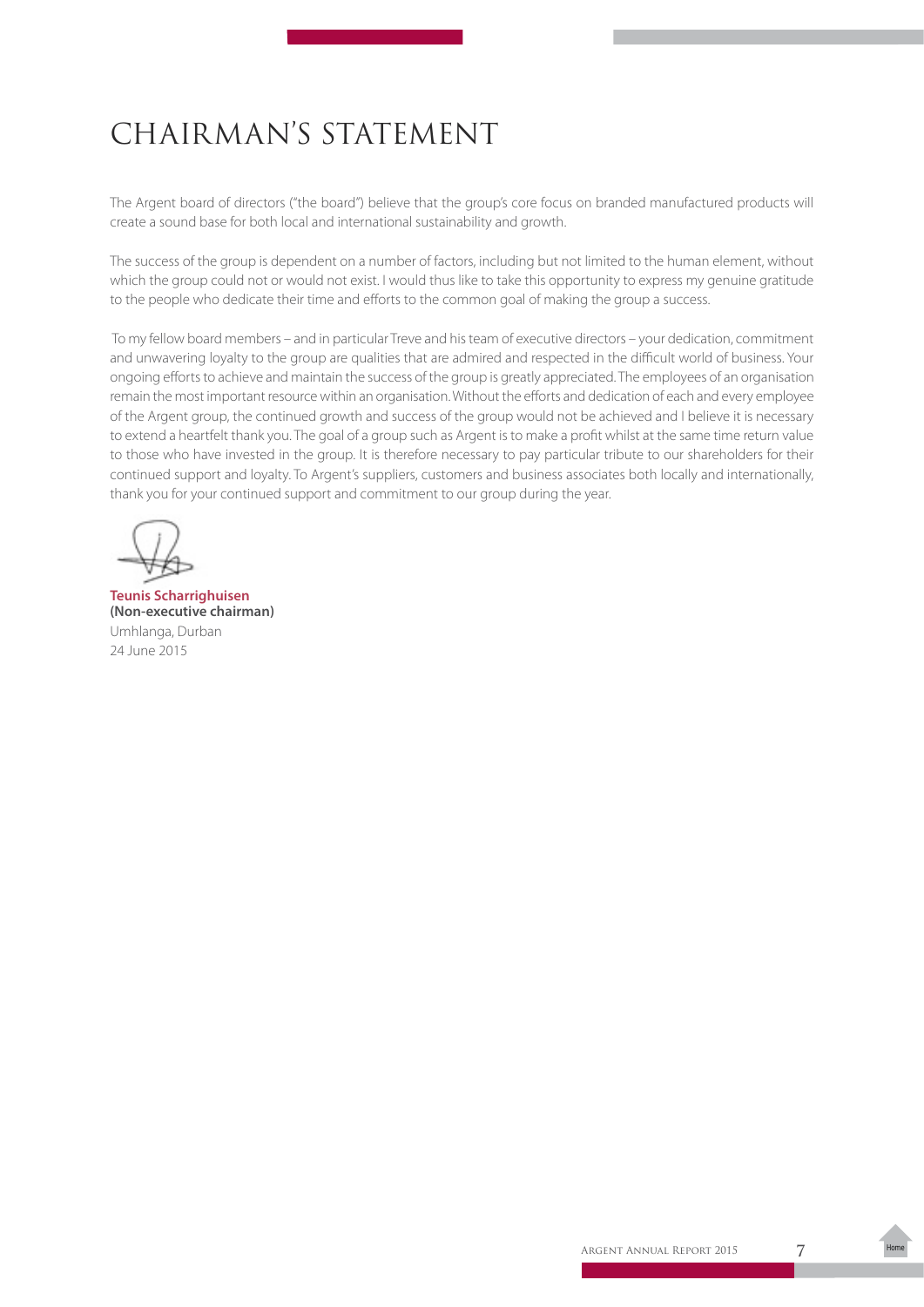## <span id="page-9-0"></span>CORPORATE GOVERNANCE REPORT

Corporate governance requires the identification of the group's stakeholders and the agreement on and implementation of, policies to manage and advance the relationship with those stakeholders in the interests of the group. It also embraces the adoption and monitoring of sound and effective systems of internal control, the assessment and management of business risks and the definition and implementation of appropriate business procedures.

The directors of the Argent group regard corporate governance as vitally important to the success of the group's business and are unreservedly committed to applying the principles necessary to ensure that good governance is practiced. For this they accept full responsibility. These principles include discipline, independence, responsibility, fairness, social responsibility, transparency and accountability of the directors to all stakeholders. Corporate governance within the group is managed by a unitary board of directors and several sub-committees of the board.

The board is of the opinion that the group has complied throughout the accounting period with all the objectives incorporated in the King Code of Governance Principles and the King Report on Governance for South Africa 2009 ("the King Code") and the Listings Requirements of the JSE Limited ("JSE Listings Requirements") except as set out below. A summary of the extent of the company's compliance with the King Code is set out below:

**1** – Not applied/will not be applied **2** – In process/partially applied **3** – Full application

| $T = \text{NOL}$ applied/ Will not be applied<br>$2$ – in process/partially applied<br>$3$ – Full application |                                                                                                       |                        |                                                                                                                                                                                                                                 |  |
|---------------------------------------------------------------------------------------------------------------|-------------------------------------------------------------------------------------------------------|------------------------|---------------------------------------------------------------------------------------------------------------------------------------------------------------------------------------------------------------------------------|--|
|                                                                                                               | Principle                                                                                             | Level of<br>compliance | Comments                                                                                                                                                                                                                        |  |
|                                                                                                               |                                                                                                       |                        |                                                                                                                                                                                                                                 |  |
| 1.                                                                                                            | <b>Ethical Leadership and Corporate Citizenship</b>                                                   |                        |                                                                                                                                                                                                                                 |  |
| 1.1                                                                                                           | The board should provide effective leadership<br>based on an ethical foundation                       | 3                      | Applied: Ethics form part of the values of the company and<br>its board. The board provides effective leadership based on<br>an ethical foundation.                                                                             |  |
| 1.2                                                                                                           | The board should ensure that the company<br>is, and is seen to be, a responsible corporate<br>citizen | 3                      | Applied: Projects applicable to corporate social<br>(re)investment are considered and assessed on a continual<br>basis while the board ensures that the company is, and is<br>perceived to be, a responsible corporate citizen. |  |
| 1.3                                                                                                           | The board should ensure that the company's<br>ethics are managed effectively                          | 3                      | Applied: Ethical principles are applied, as a matter of course,<br>during all decision-making processes.                                                                                                                        |  |
| 2.                                                                                                            | <b>Board and Directors</b>                                                                            |                        |                                                                                                                                                                                                                                 |  |
| 2.1                                                                                                           | The board should act as the focal point for and<br>custodian of corporate governance                  | $\overline{3}$         | Applied: The board as a whole is responsible for effective<br>corporate governance.                                                                                                                                             |  |
| 2.2                                                                                                           | The board should appreciate that strategy,<br>risk, performance and sustainability are<br>inseparable | 3                      | Applied: Strategy, risk, performance and sustainability are<br>collectively considered by the board in all decision-making<br>processes.                                                                                        |  |
| 2.3                                                                                                           | The board should provide effective leadership<br>based on an ethical foundation                       | 3                      | Applied: Ethics form part of the values of the company and<br>the board.                                                                                                                                                        |  |
| 2.4                                                                                                           | The board should ensure that the company<br>is and is seen to be a responsible corporate<br>citizen   | $\overline{3}$         | Applied: The board ensures that the company is a<br>responsible corporate citizen in line with the image the<br>company would like to project.                                                                                  |  |
| 2.5                                                                                                           | The board should ensure that the company's<br>ethics are managed effectively                          | 3                      | Applied: Ethics are the responsibility of the board as a whole.                                                                                                                                                                 |  |
| 2.6                                                                                                           | The board should ensure that the company<br>has an effective and independent audit<br>committee       | 3                      | Applied: The audit and risk committee consists of three<br>independent non-executive directors.                                                                                                                                 |  |
| 2.7                                                                                                           | The board should be responsible for the<br>governance of risk                                         | 3                      | Applied: The board as a whole is responsible for risk<br>governance.                                                                                                                                                            |  |
| 2.8                                                                                                           | The board should be responsible for<br>information technology (IT) governance                         | 3                      | Applied: The board as a whole is responsible for IT<br>governance in the company.                                                                                                                                               |  |

Key – Level of compliance: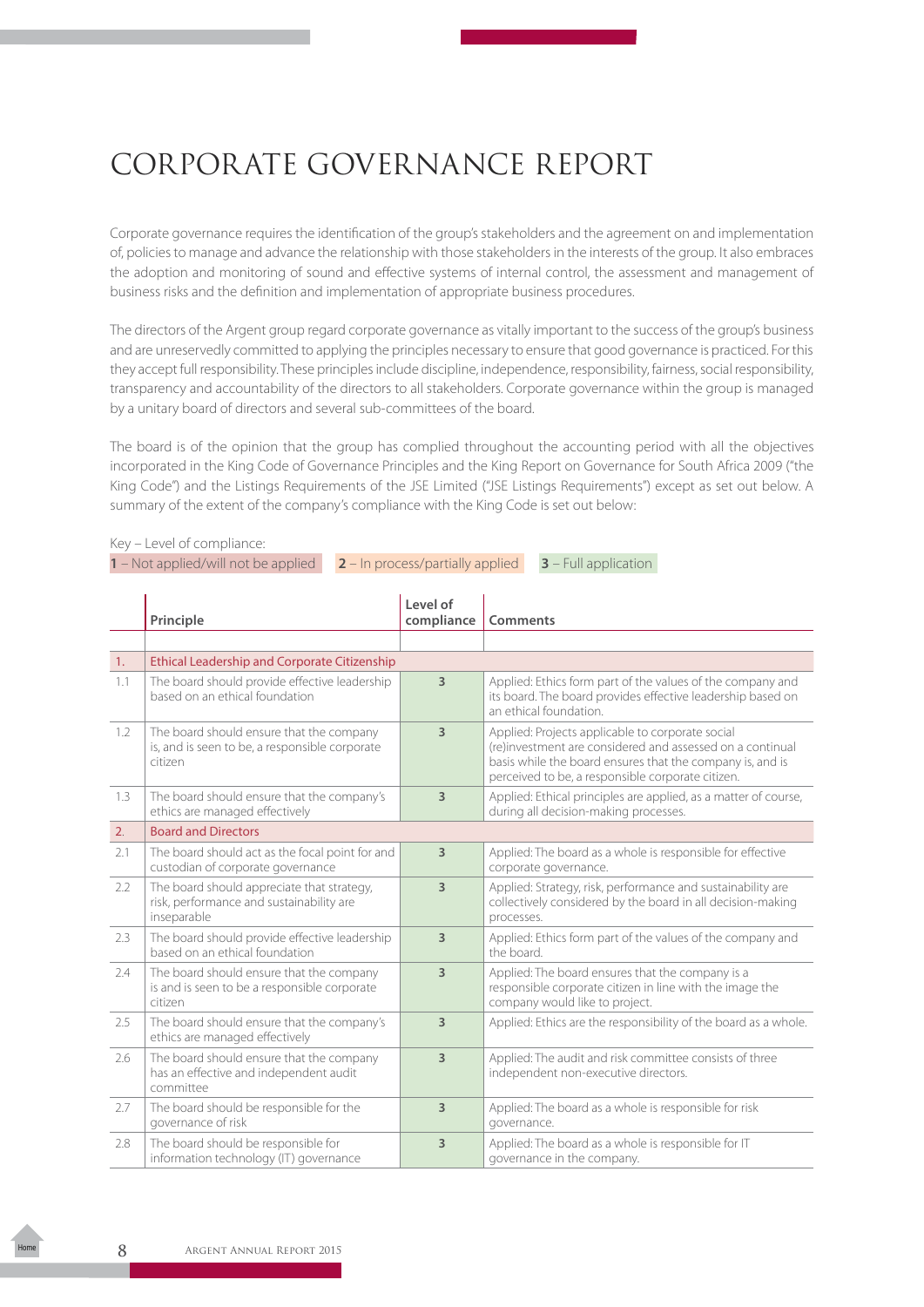|      | Principle                                                                                                                                                                               | Level of<br>compliance  | Comments                                                                                                                                                                                                                                                                                                            |
|------|-----------------------------------------------------------------------------------------------------------------------------------------------------------------------------------------|-------------------------|---------------------------------------------------------------------------------------------------------------------------------------------------------------------------------------------------------------------------------------------------------------------------------------------------------------------|
| 2.9  | The board should ensure that the company<br>complies with applicable laws and considers<br>adherence to non-binding rules, codes and<br>standards                                       | 3                       | Applied: Compliance with all applicable laws and adherence<br>to non-binding rules, codes and standards form part of the<br>values of the company.                                                                                                                                                                  |
| 2.10 | The board should ensure that there is an<br>effective risk-based internal audit                                                                                                         | 3                       | Applied: An internal audit function exists.                                                                                                                                                                                                                                                                         |
| 2.11 | The board should appreciate that stakeholders'<br>perceptions affect the company's reputation                                                                                           | 3                       | Applied: The board continually monitors stakeholders'<br>perceptions in light of its importance to the company's<br>reputation.                                                                                                                                                                                     |
| 2.12 | The board should ensure the integrity of the<br>company's integrated report                                                                                                             | 3                       | Applied: Due care is applied during the generation and<br>completion of the annual report to ensure its integrity.                                                                                                                                                                                                  |
| 2.13 | The board should report on the effectiveness<br>of the company's system of internal controls                                                                                            | 3                       | Applied: The board reports on the effectiveness of the<br>company's system of internal controls.                                                                                                                                                                                                                    |
| 2.14 | The board and its directors should act in the<br>best interests of the company                                                                                                          | 3                       | Applied: The board acts in the best interests of the company.                                                                                                                                                                                                                                                       |
| 2.15 | The board should consider business rescue<br>proceedings or other turnaround mechanisms<br>as soon as the company is financially<br>distressed as defined in the Companies Act,<br>2008 | $\overline{\mathbf{3}}$ | Applied: This will be considered, if applicable.                                                                                                                                                                                                                                                                    |
| 2.16 | The board should elect a chairman of the<br>board who is an independent non-executive<br>director. The CEO of the company should not<br>also fulfil the role of chairman of the board   | 3                       | Applied: The company has a CEO and a chairman and these<br>roles are not fulfilled by the same person. The chairman of<br>the board is, however, not an independent non-executive<br>director because of his shareholding in the company. Mr<br>PA Day was appointed as lead independent non-executive<br>director. |
| 2.17 | The board should appoint the chief executive<br>officer and establish a framework for the<br>delegation of authority                                                                    | 3                       | Applied: The board has appointed a CEO and a framework<br>applicable to the delegation of power has been established.                                                                                                                                                                                               |
| 2.18 | The board should comprise a balance of<br>power, with a majority of non-executive<br>directors. The majority of non-executive<br>directors should be independent                        | 3                       | Applied: The majority of the board is non-executive and the<br>majority of non-executive directors are independent.                                                                                                                                                                                                 |
| 2.19 | Directors should be appointed through a<br>formal process                                                                                                                               | 3                       | Applied: New directors are appointed through a formal<br>process.                                                                                                                                                                                                                                                   |
| 2.20 | The induction of and ongoing training<br>and development of directors should be<br>conducted through formal processes                                                                   | $\mathbf{1}$            | Not applied: The nature of the business does not warrant a<br>formal induction process. New directors will have unlimited<br>access to the company's resources in order to familiarise<br>themselves with all matters related to the company.                                                                       |
| 2.21 | The board should be assisted by a competent,<br>suitably qualified and experienced company<br>secretary                                                                                 | $\overline{3}$          | Applied: The board is assisted by a suitably qualified and<br>experienced secretary.                                                                                                                                                                                                                                |
| 2.22 | The evaluation of the board, its committees<br>and the individual directors should be<br>performed every year                                                                           | 3                       | Applied: The board, its committees and its individual<br>directors are evaluated on an annual basis.                                                                                                                                                                                                                |
| 2.23 | The board should delegate certain functions<br>to well-structured committees without<br>abdicating its own responsibilities                                                             | 3                       | Applied: Committees make recommendations, which are<br>considered (and if deemed appropriate) approved at board<br>level.                                                                                                                                                                                           |
| 2.24 | A governance framework should be agreed<br>between the group and its subsidiary boards                                                                                                  | 3                       | Applied: Given that the directors who serve on the boards<br>of the subsidiaries are also directors of the company, the<br>board is of the view that it is not necessary to formulate a<br>governance framework between Argent and its subsidiaries.<br>The situation will be continuously monitored.               |
| 2.25 | Companies should remunerate directors and<br>executives fairly and responsibly                                                                                                          | 3                       | Applied: Non-executive directors are remunerated by the<br>company. Executive directors are remunerated via the<br>subsidiaries.                                                                                                                                                                                    |
| 2.26 | Companies should disclose the remuneration<br>of each individual director and certain senior<br>executives                                                                              | 3                       | Applied: The remuneration of each individual director is<br>disclosed in the annual report.                                                                                                                                                                                                                         |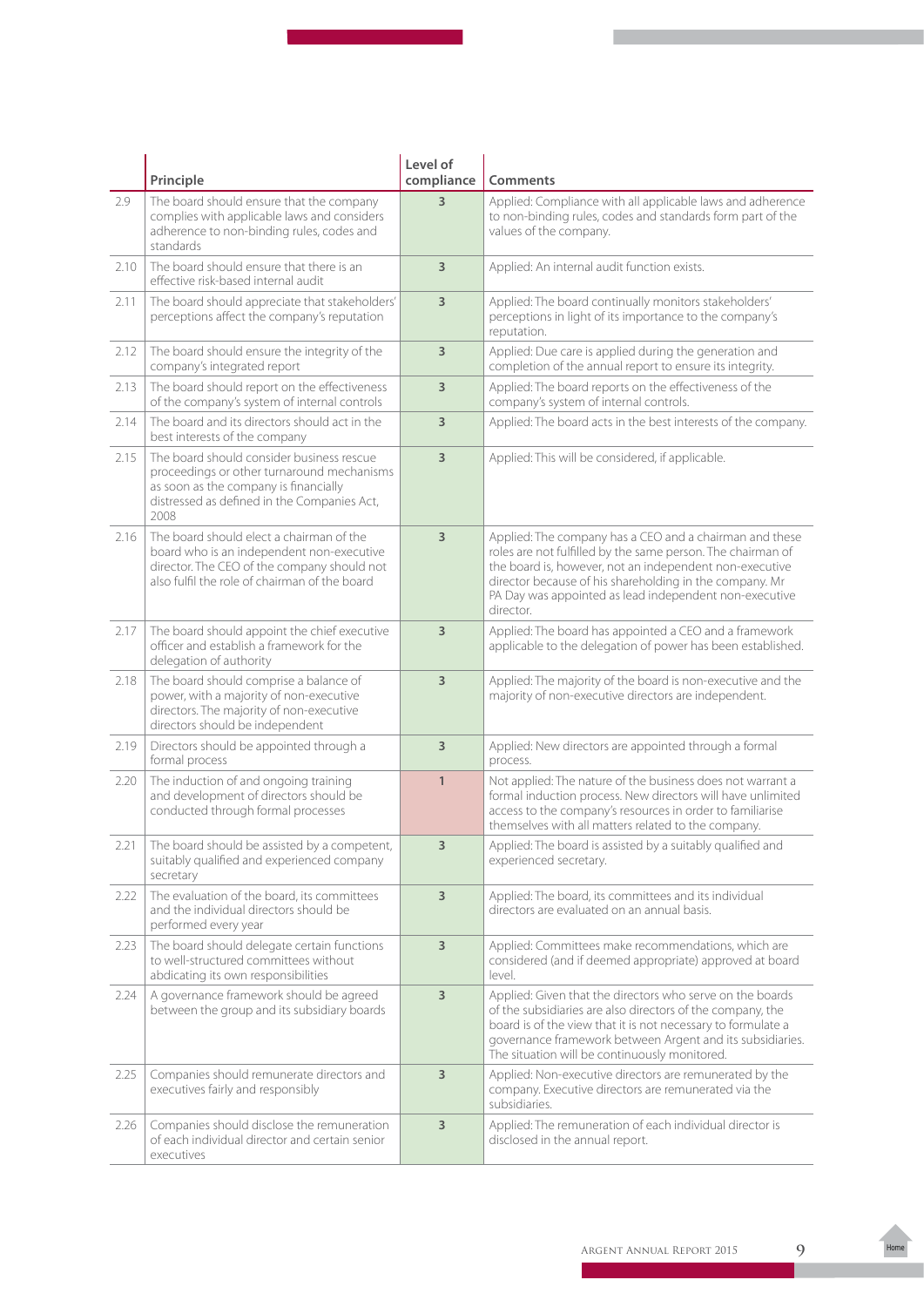|      | Principle                                                                                                                                                                                                                                                                 | Level of<br>compliance  | Comments                                                                                                                                                                                                                                                                                      |
|------|---------------------------------------------------------------------------------------------------------------------------------------------------------------------------------------------------------------------------------------------------------------------------|-------------------------|-----------------------------------------------------------------------------------------------------------------------------------------------------------------------------------------------------------------------------------------------------------------------------------------------|
| 2.27 | Shareholders should approve the company's<br>remuneration policy                                                                                                                                                                                                          | $\mathbf{1}$            | Not applied: The remuneration committee reviews salary<br>trends in the market place and recommends emolument<br>structures and levels to the chairman for his consideration<br>and approval. No one type of structure suites every<br>company due to the different nature of each operation. |
| 3.   | <b>Audit Committees</b>                                                                                                                                                                                                                                                   |                         |                                                                                                                                                                                                                                                                                               |
| 3.1  | The board should ensure that the company<br>has an effective and independent audit<br>committee                                                                                                                                                                           | 3                       | Applied: The audit and risk committee consists of three<br>independent directors.                                                                                                                                                                                                             |
| 3.2  | Audit committee members should be suitably<br>skilled and experienced independent non-<br>executive directors (subsidiary exemption)                                                                                                                                      | 3                       | Applied: Audit and risk committee members are suitably<br>skilled and experienced.                                                                                                                                                                                                            |
| 3.3  | The audit committee should be chaired by an<br>independent non-executive director                                                                                                                                                                                         | 3                       | Applied: The audit and risk committee is chaired by an<br>independent non-executive director.                                                                                                                                                                                                 |
| 3.4  | The audit committee should oversee the<br>integrated reporting (integrated reporting,<br>financial, sustainability and summarised<br>information)<br>The audit committee should be responsible<br>for evaluating the significant judgements and                           | 3                       | Applied: These functions are performed by the audit and risk<br>committee.                                                                                                                                                                                                                    |
|      | reporting decisions affecting the integrated<br>report<br>The audit committee's review of the<br>financial reports should encompass the                                                                                                                                   |                         |                                                                                                                                                                                                                                                                                               |
|      | annual financial statements, interim<br>reports, preliminary or provisional result<br>announcements, summarised integrated<br>information, any other intended release of<br>price-sensitive financial information, trading<br>statements, circulars and similar documents |                         |                                                                                                                                                                                                                                                                                               |
| 3.5  | The audit committee should ensure that<br>a combined assurance model is applied<br>to provide a co-ordinated approach to all<br>assurance activities                                                                                                                      | 3                       | Applied: The audit and risk committee ensures that a<br>combined assurance model is applied.                                                                                                                                                                                                  |
| 3.6  | The audit committee should satisfy itself of<br>the expertise, resources and experience of the<br>company's finance function                                                                                                                                              | 3                       | Applied: The audit and risk committee has satisfied itself in<br>this regard.                                                                                                                                                                                                                 |
| 3.7  | The audit committee should be responsible<br>for overseeing of internal audit                                                                                                                                                                                             | 3                       | Applied: Where applicable.                                                                                                                                                                                                                                                                    |
| 3.8  | The audit committee should be an integral<br>component of the risk management process                                                                                                                                                                                     | 3                       | Applied: This forms part of the audit and risk committee's<br>role and function.                                                                                                                                                                                                              |
| 3.9  | The audit committee is responsible for<br>recommending the appointment of the<br>external auditor and overseeing the external<br>audit process                                                                                                                            | 3                       | Applied: This forms part of the audit and risk committee's<br>roles and responsibilities.                                                                                                                                                                                                     |
| 3.10 | The audit committee should report to<br>the board and shareholders on how it has<br>discharged its duties                                                                                                                                                                 | 3                       | Applied: Reported on at board level by the chairman of the<br>audit and risk committee and to shareholders via the annual<br>report.                                                                                                                                                          |
| 4.   | The Governance of Risk                                                                                                                                                                                                                                                    |                         |                                                                                                                                                                                                                                                                                               |
| 4.1  | The board should be responsible for the<br>governance of risk                                                                                                                                                                                                             | 3                       | Applied: Risk is governed by the board as a whole.                                                                                                                                                                                                                                            |
| 4.2  | The board should determine the levels of risk<br>tolerance                                                                                                                                                                                                                | 3                       | Applied: Risk tolerance levels are discussed and considered<br>by the board.                                                                                                                                                                                                                  |
| 4.3  | The risk committee or audit committee<br>should assist the board in carrying out its risk<br>responsibilities                                                                                                                                                             | 3                       | Applied: Performed by the audit and risk committee.                                                                                                                                                                                                                                           |
| 4.4  | The board should delegate to management<br>the responsibility to design, implement and<br>monitor the risk management plan                                                                                                                                                | $\overline{\mathbf{3}}$ | Applied: The board has delegated to the executive<br>committee the responsibility of designing, implementing<br>and monitoring the risk management plan.                                                                                                                                      |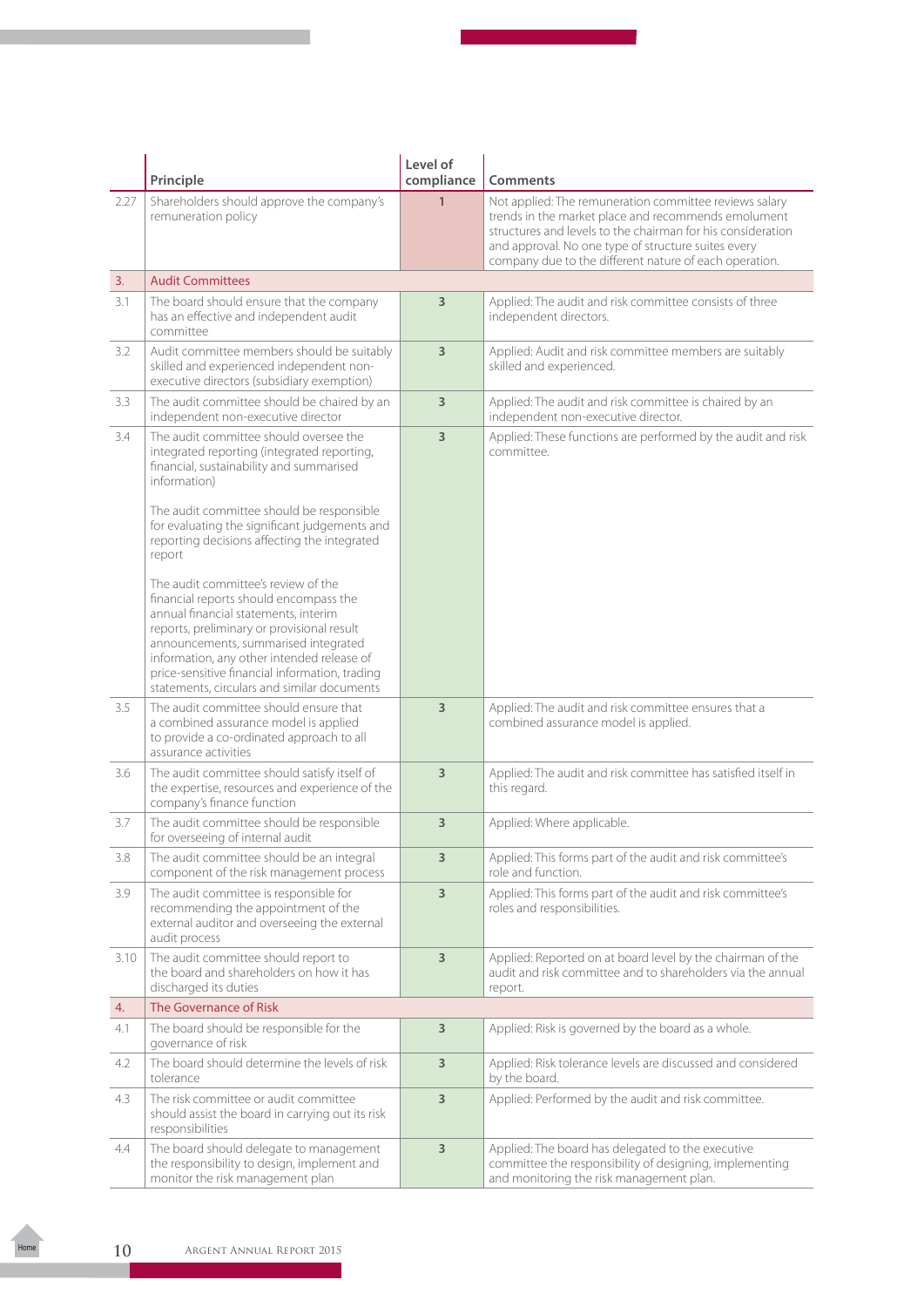|      | Principle                                                                                                                                                                            | Level of<br>compliance  | Comments                                                                                                                                                                                 |
|------|--------------------------------------------------------------------------------------------------------------------------------------------------------------------------------------|-------------------------|------------------------------------------------------------------------------------------------------------------------------------------------------------------------------------------|
| 4.5  | The board should ensure that risk assessments<br>are performed on a continual basis                                                                                                  | 3                       | Applied: The board performs risk assessment on a continual<br>basis.                                                                                                                     |
| 4.6  | The board should ensure that frameworks and<br>methodologies are implemented to increase<br>the probability of anticipating unpredictable<br>risks                                   | 3                       | Applied: All risk factors within the current business model<br>are continually monitored.                                                                                                |
| 4.7  | The board should ensure that management<br>considers and implements appropriate risk<br>responses                                                                                    | 3                       | Applied: Responses are continually monitored.                                                                                                                                            |
| 4.8  | The board should ensure continual risk<br>monitoring by management                                                                                                                   | $\overline{\mathbf{3}}$ | Applied: Risk-monitoring forms part of all planning and<br>decision making.                                                                                                              |
| 4.9  | The board should receive assurance regarding<br>the effectiveness of the risk management<br>process                                                                                  | 3                       | Applied: This assurance occurs at board level.                                                                                                                                           |
| 4.10 | The board should ensure that there are<br>processes in place enabling complete,<br>timely, relevant, accurate and accessible risk<br>disclosure to stakeholders                      | 3                       | Applied: Disclosed in the annual report. Further disclosures<br>are assessed when needed.                                                                                                |
| 5.   | The Governance of Information Technology                                                                                                                                             |                         |                                                                                                                                                                                          |
| 5.1  | The board should be responsible for<br>information technology (IT) governance                                                                                                        | 3                       | Applied: The board is responsible for IT governance.                                                                                                                                     |
| 5.2  | IT should be aligned with the performance<br>and sustainability objectives of the company                                                                                            | 3                       | Applied: IT is aligned with the performance and<br>sustainability objectives of the company.                                                                                             |
| 5.3  | The board should delegate to management<br>the responsibility for the implementation of<br>an IT governance framework                                                                | 3                       | Applied: Management is responsible for the implementation<br>of an IT governance framework.                                                                                              |
| 5.4  | The board should monitor and evaluate<br>significant IT investments and expenditure                                                                                                  | 3                       | Applied: The board monitors and evaluates significant IT<br>investments and expenditure.                                                                                                 |
| 5.5  | IT should form an integral part of the<br>company's risk management                                                                                                                  | 3                       | Applied: IT is considered part of risk management.                                                                                                                                       |
| 5.6  | The board should ensure that information<br>assets are managed effectively                                                                                                           | 3                       | Applied: The board is comfortable with the current practice.                                                                                                                             |
| 5.7  | A risk committee and audit committee<br>should assist the board in carrying out its IT<br>responsibilities                                                                           | 3                       | Applied: The audit and risk committee assists the board in<br>carrying out its IT responsibilities.                                                                                      |
| 6.   | Compliance with Laws, Codes, Rules and Standards                                                                                                                                     |                         |                                                                                                                                                                                          |
| 6.1  | The board should ensure that the company<br>complies with applicable laws and considers<br>adherence to non-binding rules, codes and<br>standards                                    | 3                       | Applied: The board continually considers applicable laws,<br>codes, rules and standards and changes applicable thereto.                                                                  |
| 6.2  | The board and each individual director should<br>have a working understanding of the effect of<br>the applicable laws, rules, codes and standards<br>on the company and its business | $\overline{\mathbf{3}}$ | Applied: The board and each individual director has a<br>working understanding of the effect of the applicable<br>laws, rules, codes and standards on the company and its<br>operations. |
| 6.3  | Compliance risk should form an integral part<br>of the company's risk management process                                                                                             | $\overline{\mathbf{3}}$ | Applied: Compliance forms part of all risk management<br>processes.                                                                                                                      |
| 6.4  | The board should delegate to management<br>the implementation of an effective<br>compliance framework and processes                                                                  | 3                       | Applied: This is performed by the company management<br>with the assistance of the executive committee.                                                                                  |
| 7.   | <b>Internal Audit</b>                                                                                                                                                                |                         |                                                                                                                                                                                          |
| 7.1  | The board should ensure that there is an<br>effective risk-based internal audit                                                                                                      | 3                       | Applied: An internal audit function exists.                                                                                                                                              |
| 7.2  | Internal audit should follow a risk-based<br>approach to its plan                                                                                                                    | 3                       | Applied: Internal audit follows a risk-based approach.                                                                                                                                   |
| 7.3  | Internal audit should provide a written<br>assessment of the effectiveness of the<br>company's system of internal control and risk<br>management                                     | 3                       | Applied: A semi-annual risk assessment monitor is presented<br>to the audit and risk committee for review.                                                                               |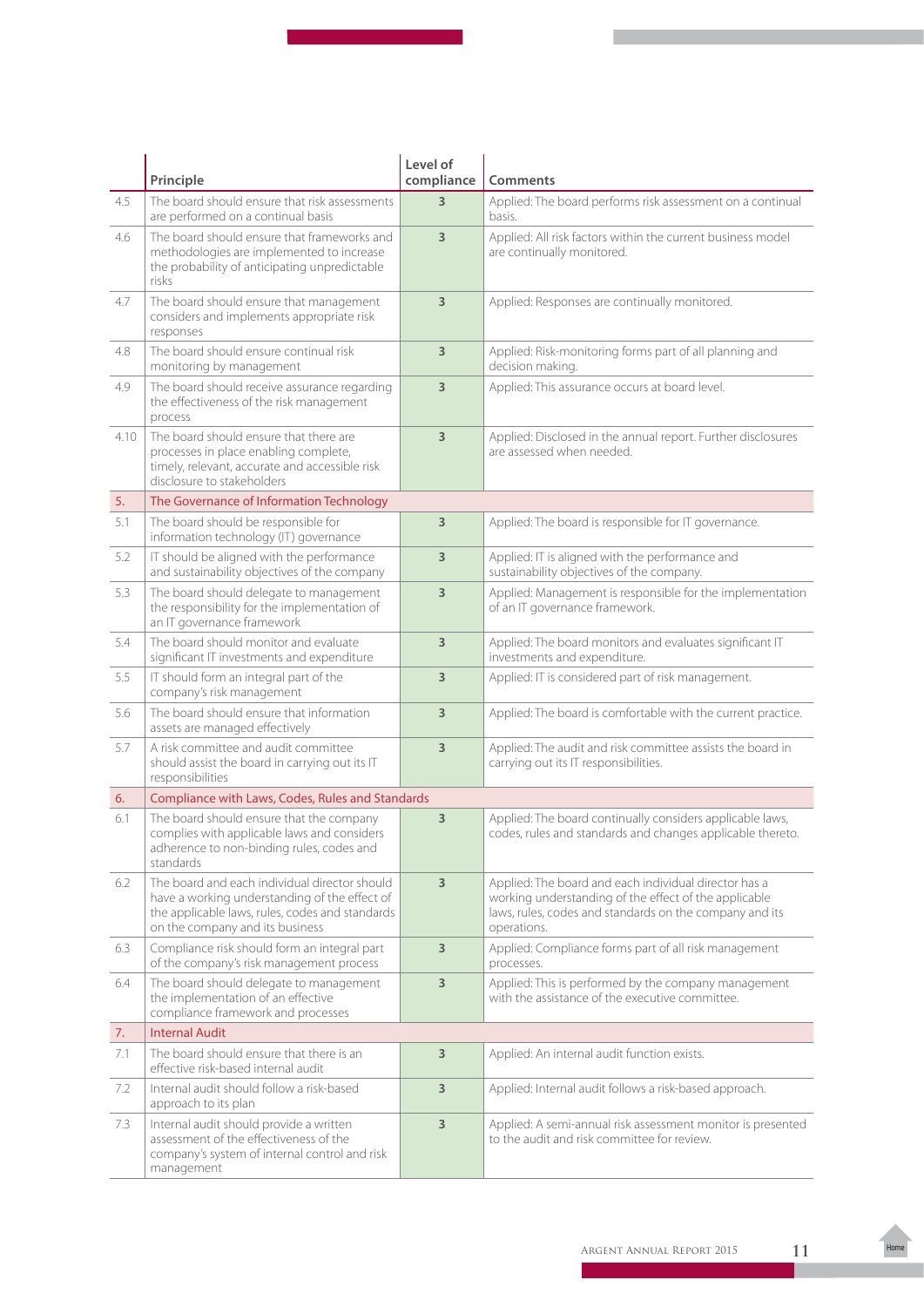|     | Principle                                                                                                                                           | Level of<br>compliance | Comments                                                                                                                                                                           |
|-----|-----------------------------------------------------------------------------------------------------------------------------------------------------|------------------------|------------------------------------------------------------------------------------------------------------------------------------------------------------------------------------|
| 7.4 | The audit committee should be responsible<br>for overseeing internal audit                                                                          | 3                      | Applied: Forms part of the audit and risk committee's roles<br>and responsibilities.                                                                                               |
| 7.5 | Internal audit should be strategically<br>positioned to achieve its objectives                                                                      | $\overline{3}$         | Applied: Internal audit is an independent appraisal function<br>and the head of internal audit has unrestricted access to the<br>chairman of the audit and risk committee.         |
| 8.  | <b>Governing Stakeholder Relationships</b>                                                                                                          |                        |                                                                                                                                                                                    |
| 8.1 | The board should appreciate that stakeholder<br>perceptions affect a company's reputation                                                           | 3                      | Applied: The board continually monitors stakeholder'<br>perceptions as the company's reputation is considered<br>important to its sustainable success.                             |
| 8.2 | The board should delegate to management to<br>proactively deal with stakeholder relationships                                                       | 3                      | Applied: Stakeholder relationships are critical to the success<br>of the company and are maintained by the company's<br>executive committee.                                       |
| 8.3 | The board should strive to achieve the<br>appropriate balance between its various<br>stakeholder groupings, in the best interests of<br>the company | 3                      | Applied: All stakeholders are considered in the company's<br>decision-making processes.                                                                                            |
| 8.4 | Companies should ensure the equitable<br>treatment of shareholders                                                                                  | 3                      | Applied: Equal treatment of stakeholders is considered vital<br>to the board, which ensures the integrity, completeness,<br>accuracy and usability of the company's annual report. |
| 8.5 | Transparent and effective communication<br>with stakeholders is essential for building and<br>maintaining their trust and confidence                | $\overline{3}$         | Applied: Communication with stakeholders is the<br>responsibility of the executive committee and the company<br>secretary.                                                         |
| 8.6 | The board should ensure that disputes<br>are resolved as effectively, efficiently and<br>expeditiously as possible                                  | 3                      | Applied: The board is informed of any disputes to ensure<br>speedy and effective resolution thereof.                                                                               |
| 9.  | <b>Integrated Reporting and Disclosure</b>                                                                                                          |                        |                                                                                                                                                                                    |
| 9.1 | The board should ensure the integrity of the<br>company's integrated report                                                                         | 3                      | Applied: The board ensures the integrity, completeness and<br>usability of the company's annual report.                                                                            |
| 9.2 | Sustainability reporting and disclosure should<br>be integrated with the company's financial<br>reporting                                           | 3                      | Applied: Sustainability reporting and disclosure are<br>incorporated in the company's annual report.                                                                               |
| 9.3 | Sustainability reporting and disclosure should<br>be independently assured                                                                          | 3                      | Applied: Where appropriate, non-financial information<br>disclosed in the company's annual report has been<br>independently assured.                                               |

## **BOARD OF DIRECTORS**

The board's primary responsibilities, based on a predetermined assessment of materiality, include giving strategic direction to the Argent group, identifying key risk areas and key performance indicators of the group's business, monitoring investment decisions, considering significant financial matters, and reviewing the performance of executive management against business plans, budgets and industry standards as well as identifying and monitoring the non-financial aspects relevant to the business. In addition, specific attention is given to ensuring that a comprehensive system of policies and procedures is operational and that compliance with corporate governance principles is reviewed regularly.

There is a set policy for appointments to the board. Nominations for appointment to the board are formal and transparent and submitted by the nomination committee, which mainly comprises of non-executive directors, to the full board for consideration. Any appointments to the board are made taking into account the need for ensuring that the board provides a diverse range of skills, knowledge and expertise, the requisite independence, the necessity of achieving a balance between skills and expertise and the professional and industry knowledge necessary to meet the group's strategic objectives, as well as the need for ensuring demographic representation. There is a clear division of responsibilities at board level to ensure a balance of power and authority, such that no one individual has unfettered powers of decision making.

Executive directors have employment contracts for 5 years effective from 1 September 2013 to 31 August 2018, renewable at the executive directors discretion for another 5 years. Six months written notice of intention to renew is required. In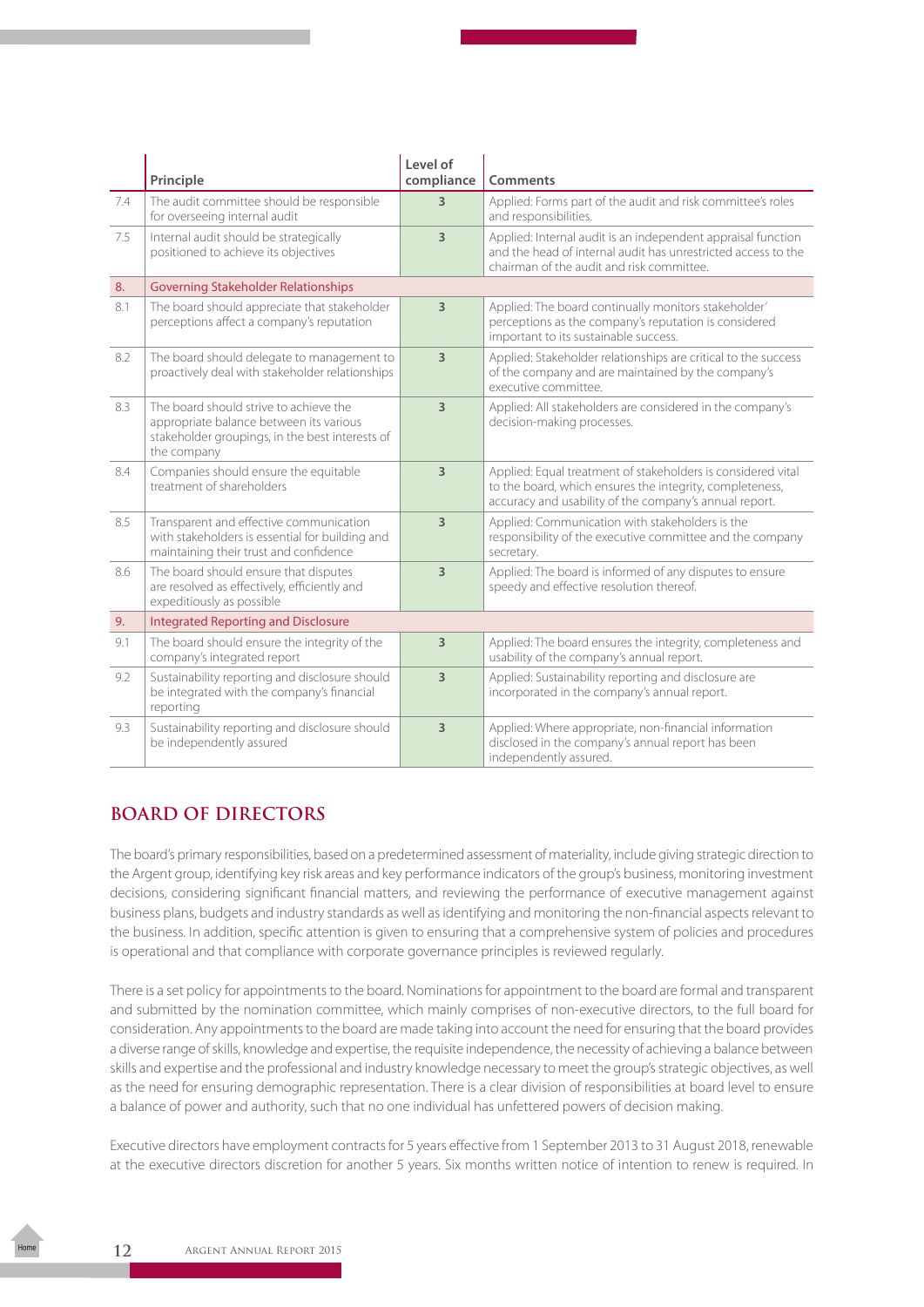terms of the memorandum of incorporation, one third of the directors shall retire from office, except for the executive directors who shall not be subject to retirement by rotation. The retiring directors, being eligible, can be re-elected at the annual general meeting of the company.

Specific responsibilities have been delegated to the board committees, and they operate under written terms of reference approved by the board. Each committee's terms of reference is reviewed annually by the board. Board committees are free to take independent outside professional advice as and when deemed necessary.

The board is constituted as follows:

#### **Non-executive directors:** *Independent*

PA Day\* – appointed 20 August 1999 K Mapasa – appointed 18 August 2006 CD Angus – appointed 25 March 2013 JA Etchells – appointed 23 January 2012 *\*Lead independent non-executive director*

#### **Non-executive directors:**

T Scharrighuisen – appointed 12 May 1993 (Chairman)

#### **Executive directors:**

TR Hendry (CEO) – appointed 5 May 1997 SJ Cox (FD) – appointed 1 April 2002 AF Litschka – appointed 1 January 2004

#### *Attendance at meetings of the board (three held)*

|                  | <b>Meetings attended</b> |
|------------------|--------------------------|
| T Scharrighuisen | 3                        |
| TR Hendry        | 3                        |
| CD Angus         | 3                        |
| PA Day           | 3                        |
| Mrs JA Ftchells  | 3                        |
| Ms SJ Cox        | 3                        |
| AF Litschka      | 3                        |
| K Mapasa         | 3                        |

## **CHAIRMAN/CEO**

The roles of the chairman and chief executive officer (CEO) are separate. The CEO of the group reports to the chairman.

## **AUDIT AND RISK COMMITTEE**

The audit and risk committee identifies and continuously evaluates exposure to significant risks, reviews the appropriateness and adequacy of the systems of internal financial and operational control, reviews accounting policies and financial information issued to the public, provides effective communication between directors, management and internal and external auditors, and considers and monitors the independence of the external auditors and the appropriate rotation of the lead audit partner and recommends to the board the appointment and dismissal of the external auditors.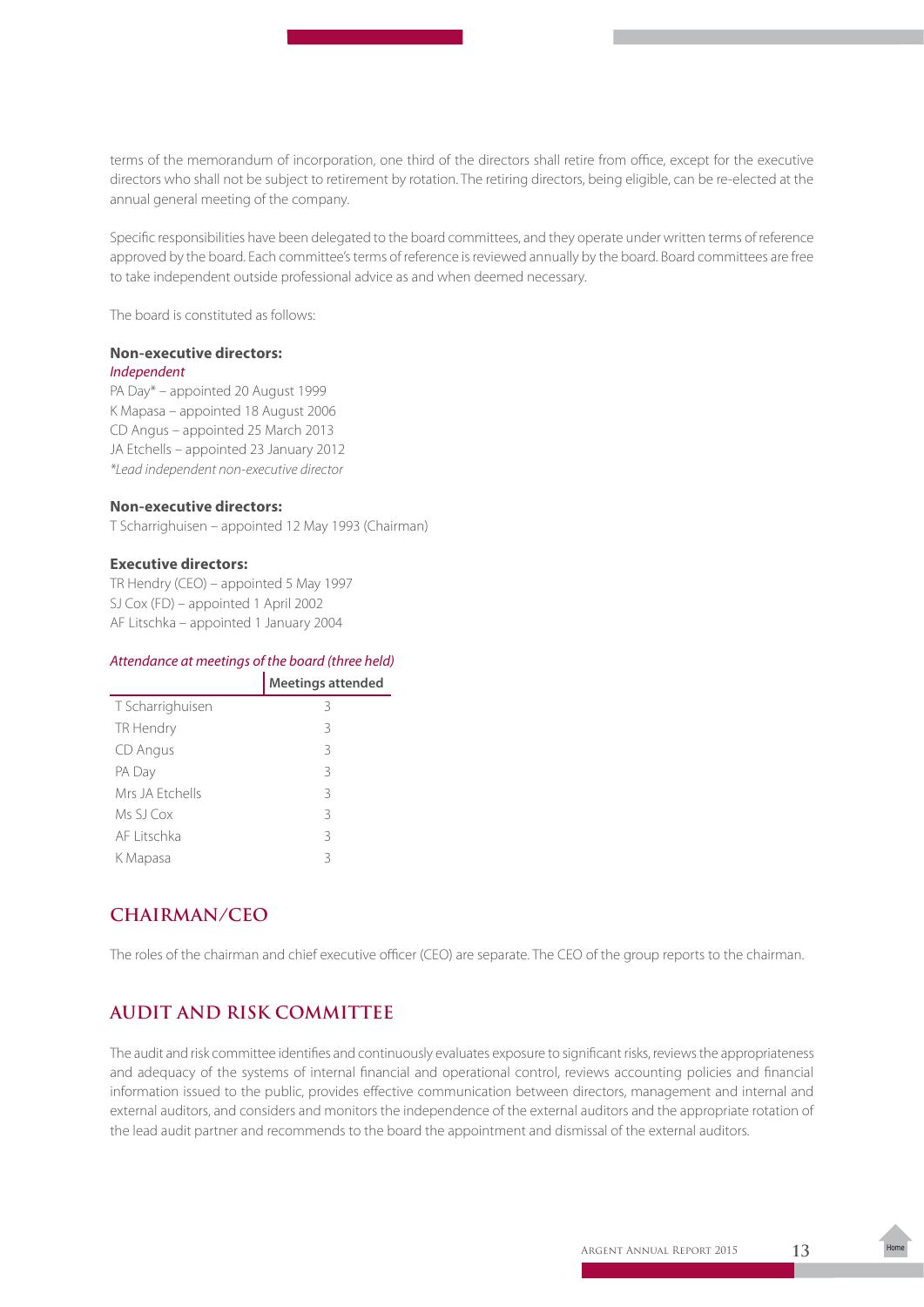The audit and risk committee considers, on an annual basis, and has satisfied itself as to the experience and expertise of the financial director and that the external auditors are independent in the discharge of their duties. The use of the services of the external auditors for non-audit services requires prior approval by the committee.

Committee members have unlimited access to all information, documents and explanations required in the discharge of their duties. This authority has been extended to the internal and external auditors. The activities of the committee are reviewed by the members via an annual self-assessment control exercise. Furthermore, the board is provided with regular reports on the activities of the committee.

In addition to the committee members, the chairman of the board, the financial director and certain other group executives are normally invited to attend meetings of the committee as observers. The external auditors attend the meetings and have direct and unrestricted access to the audit committee at all times.

The internal audit department currently reports directly to the audit committee and is also responsible to the financial director on day-to-day matters. Significant reports are copied to the CEO and there is regular communication between the CEO and internal audit.

The audit and risk committee has reviewed the group financial statements and annual financial statements for the year ended 31 March 2015 and recommended to the board that the said financial statements be approved.

As at 31 March 2015, the audit and risk committee was constituted as follows: CD Angus – appointed 25 March 2013 (Chairman) K Mapasa – appointed 23 September 2011 JA Etchells – appointed 17 June 2014

#### *Attendance at meetings of the audit and risk committee (three held)*

|                        | <b>Meetings attended</b> |
|------------------------|--------------------------|
| CD Angus               | 3                        |
| K Mapasa               | 3                        |
| $SI$ Cox $*$           | 3                        |
| JA Ftchells            | 3                        |
| TR Hendry*             | 3                        |
| * Attended as observer |                          |

angus

**CD Angus Audit and risk committee chairman** Umhlanga, Durban 24 June 2015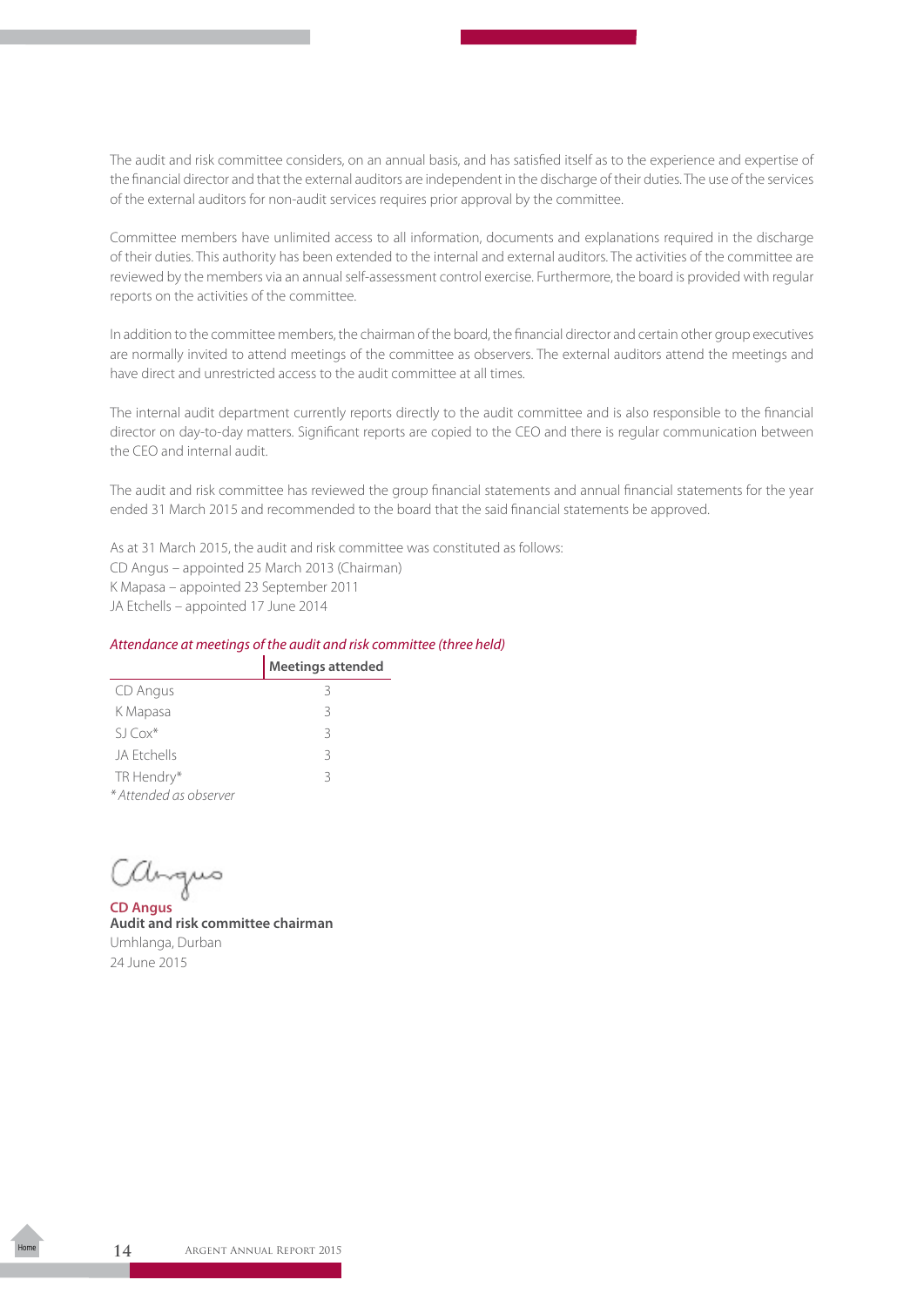## **REMUNERATION COMMITTEE**

The committee reviews and approves the remuneration and terms of employment of executive directors and senior employees of the group. The committee reviews salary trends in the market place and recommends emolument structures and levels to the chairman for his consideration and approval. No one type of structure suites every company due to the different nature of each operation.

The remuneration committee is constituted as follows: CD Angus – appointed 25 March 2013 (Chairman) PA Day – appointed 1 April 2010 JA Etchells – appointed 18 December 2013

#### *Attendance at meetings of the remuneration committee (one held)*

|                        | <b>Meetings attended</b> |
|------------------------|--------------------------|
| CD Angus               |                          |
| $SI$ Cox $*$           |                          |
| PA Day                 |                          |
| JA Ftchells            |                          |
| TR Hendry*             |                          |
| * Attended as observer |                          |

## **NOMINATION COMMITTEE**

The committee reviews and approves the appointments of directors and terms of employment of executive directors and senior employees of the group.

The nomination committee is constituted as follows: PA Day – appointed 14 September 2010 (Chairman) T Scharrighuisen – appointed 14 September 2010 CD Angus – appointed 25 March 2013

#### *Attendance at meetings of the nomination committee (one held)*

|                  | Meetings attended |
|------------------|-------------------|
| PA Day           |                   |
| CD Angus         |                   |
| T Scharrighuisen |                   |

## **SOCIAL AND ETHICS COMMITTEE**

The functions and responsibilities of the committee is to monitor the company's activities with regards to matters relating to:

- • social and economic development;
- • issues of good corporate citizenship, including promotion of equality, prevention of unfair discrimination, reduction of corruption and contribution to development of communities;
- the company's record in charitable donations and sponsorships;
- the environment, health and safety issues:
- consumer relationships and the company's compliance with consumer protection laws;
- • labour and employment, including the company's observance of the International Labour Organisation Protocols and contributions towards educational development of its employees; and
- • drawing matters within its mandate to the attention of the board as the occasion requires.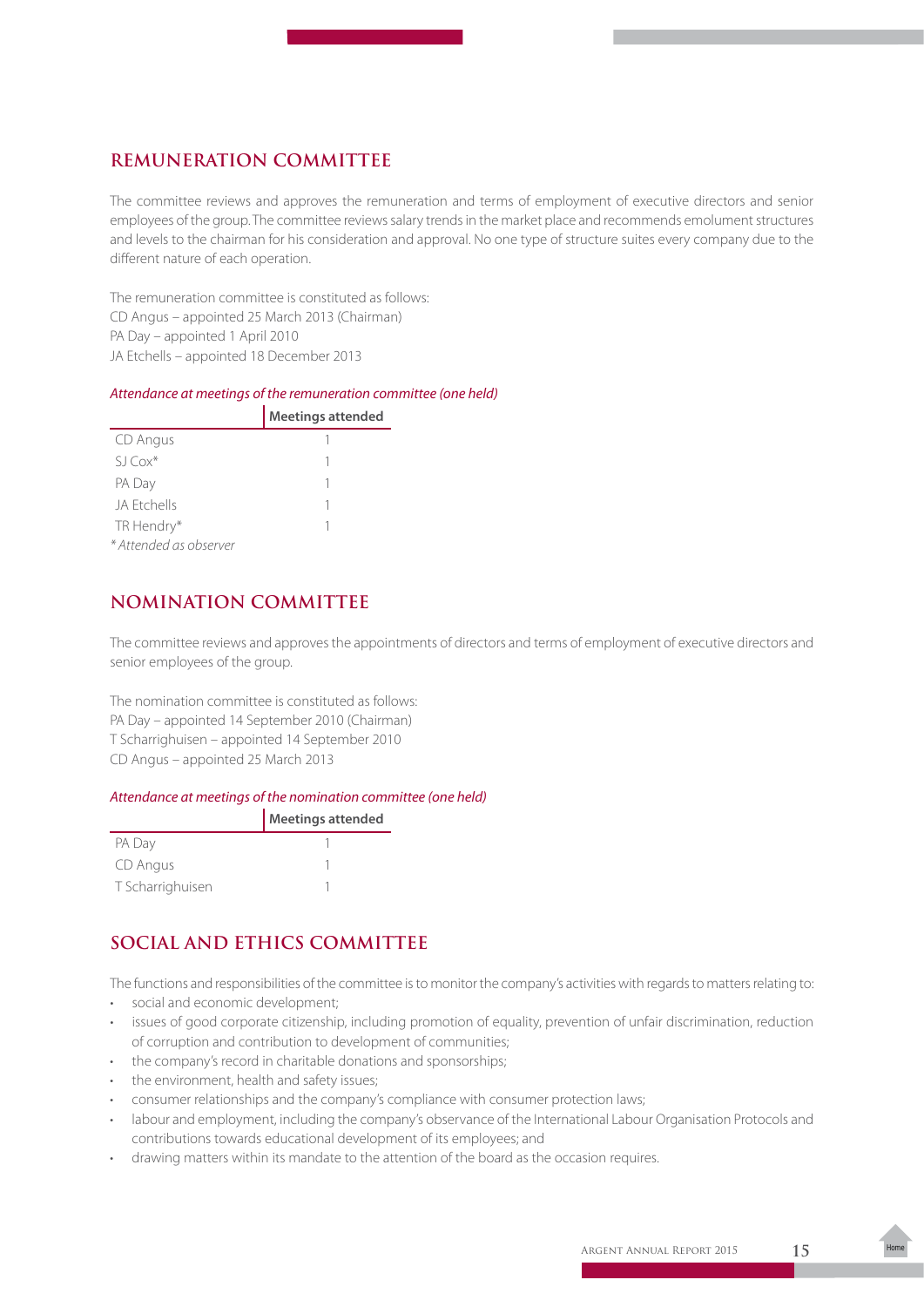The social and ethics committee is constituted as follows: TR Hendry – appointed 1 May 2012 (Chairman) SJ Cox – appointed 1 May 2012 JA Etchells – appointed 1 May 2012 CD Angus – appointed 25 March 2013

#### *Attendance at meeting of the social and ethics committee (one held)*

|                 | Meetings attended |
|-----------------|-------------------|
| TR Hendry       |                   |
| CD Angus        |                   |
| Ms SJ Cox       |                   |
| Mrs JA Ftchells |                   |

### **INTERNAL AUDIT**

The internal audit function is an independent appraisal function which examines and evaluates the group's activities and the appropriateness, adequacy and efficiency of the systems of internal control and resultant business risks. In terms of the audit committee charter, the head of internal audit has the responsibility of reporting to the audit committee and has unrestricted access to its chairman.

 The objective of the internal audit function is to assist members of executive management in the effective discharge of their responsibilities. Its scope includes reviews of the reliability and integrity of financial and operating information, the systems of internal control, the means of safeguarding assets, the efficient management of the group's resources, and the effective conduct of its operations. Audit plans are based on an assessment of risk areas and every assignment is followed by a detailed report to management including recommendations on aspects requiring improvement. Significant findings are reported to the audit committee. The internal audit work plan is presented in advance to the audit committee.

In addition, internal audit provides pivotal input to the semi-annual risk assessment monitor in terms of which key group risks are identified and assessed and management plans are formulated to reduce exposure to these risks. This risk assessment monitor is tabled for consideration semi-annually before the audit committee and the board.

### **RISK MANAGEMENT**

The board is responsible for the total process of risk management for the group and uses the risk assessment monitor as its main source of information to determine the effectiveness of the group's risk management process. The objective of risk management is to identify, assess, manage and monitor the risks to which the business is exposed. These include credit granting risks, crime, the shift in spending patterns, and foreign currency and interest rate risks. Operational and financial risks are managed through detailed systems of operating and financial controls which are reviewed and monitored continuously.

Losses from defaulting debtors are limited by stringent credit application criteria and clearly defined credit and collection policies. These are reviewed regularly in the light of prevailing economic conditions and bad debt statistics.

With assistance from expert insurance consultants, risks are assessed and insurance cover purchased for all risks above predetermined self insured limits. Levels of cover are reassessed annually in the light of claims experiences and changes within and outside the group.

### **INTERNAL CONTROL**

The board of directors of Argent is responsible for the group's systems of internal control. To fulfil its responsibilities, management maintains accounting records and continues to maintain appropriate systems of internal control.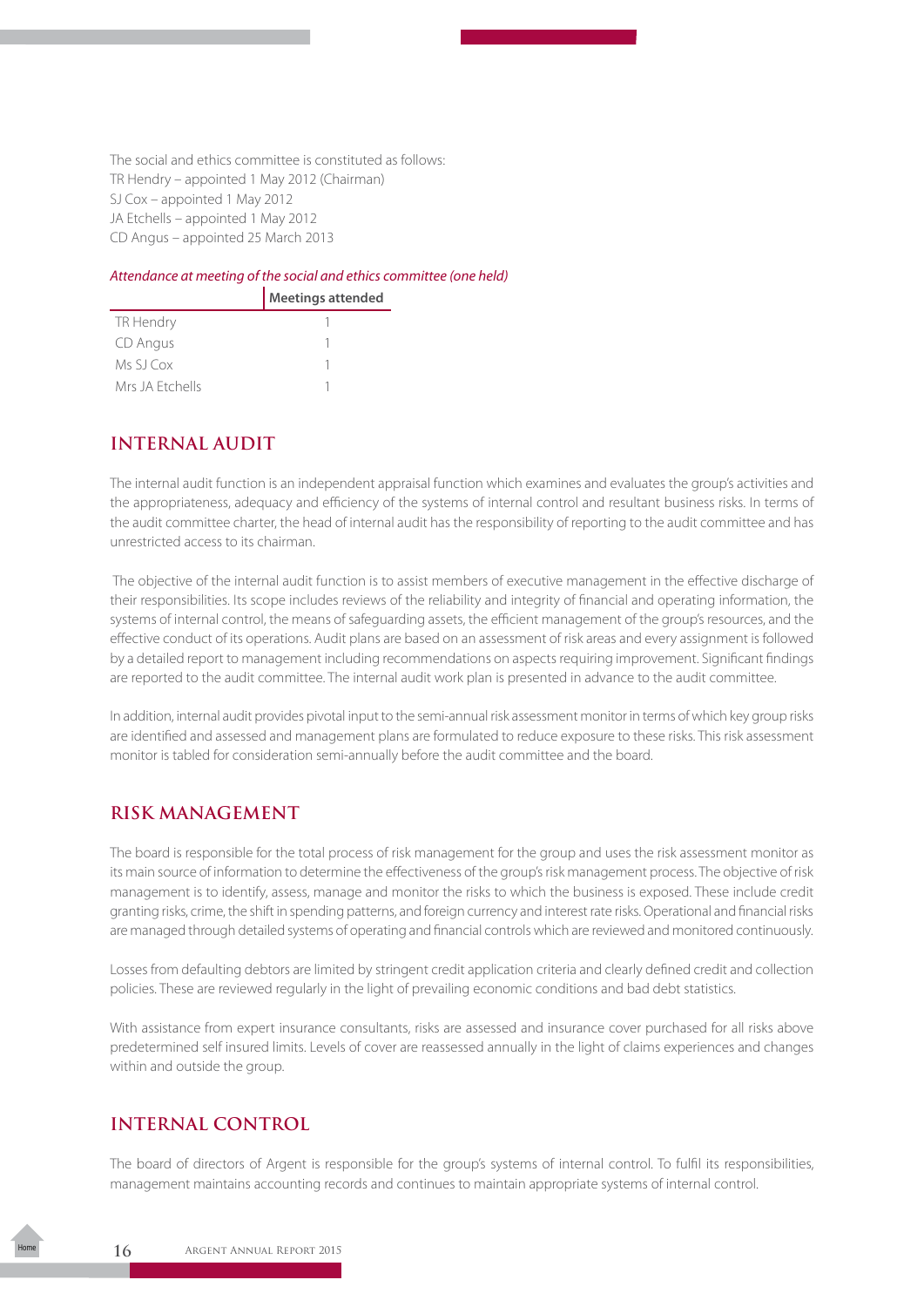The directors report that the group's internal controls and systems are designed to provide reasonable but not absolute assurance as to the integrity and reliability of the financial statements and to safeguard, verify and maintain accountability of its assets and to detect and minimize significant fraud, potential liability, loss and material misstatement while complying with applicable laws and regulations.

The directors have satisfied themselves that these systems and procedures are implemented, maintained and monitored by appropriately trained personnel with suitable segregation of authority, duties and reporting lines and by comprehensive use of advanced computer hardware and software technologies. The effectiveness of the systems of internal control in operation is monitored continually through reviews and reports.

## **GOING CONCERN**

The annual financial statements have been prepared on the going concern basis since the directors have every reason to believe that the company and group have adequate resources in place to continue to operate for the foreseeable future.

## **CLOSED PERIODS**

The group operates a closed period between its interim and year end reporting dates and also at times cautionary notices are extant.

During these periods, directors, officers and other designated members of the group's management who may have access to price-sensitive information, are precluded from dealing in the company's shares.

All directors' and designated managers' share dealings require the prior approval of the designated director or CEO.

## **COMPANY SECRETARY AND PROFESSIONAL ADVICE**

All directors have access to the advice and services of the company secretary, who is responsible to the board for ensuring that board procedures are followed. All directors are entitled to seek independent professional advice about the affairs of the group at the group's expense.

In keeping with the JSE Listings Requirements, the board of directors has conducted an annual review of the company secretary and is satisfied with the competence, qualification and experience of the company secretary. The board is also satisfied that the company secretary maintains an arms-length relationship with members of the board because the company secretary is not a director of the board.

## **DIRECTORS' RESPONSIBILITIES AND APPROVAL**

The directors are required by the Companies Act (No. 71 of 2008), as amended ("the Companies Act"), to maintain adequate accounting records and are responsible for the content and integrity of the annual financial statements and related financial information included in this report. It is their responsibility to ensure that the annual financial statements fairly present the state of affairs of the group as at the end of the financial year and the results of its operations and cash flows for the period then ended, in conformity with International Financial Reporting Standards. The external auditors are engaged to express an independent opinion on the annual financial statements.

The directors acknowledge that they are ultimately responsible for the system of internal financial control established by the group and place considerable importance on maintaining a strong control environment. To enable the directors to meet these responsibilities, the board of directors sets standards for internal control aimed at reducing the risk of error or loss in a cost effective manner. The standards include the proper delegation of responsibilities within a clearly defined framework, effective accounting procedures and adequate segregation of duties to ensure an acceptable level of risk. These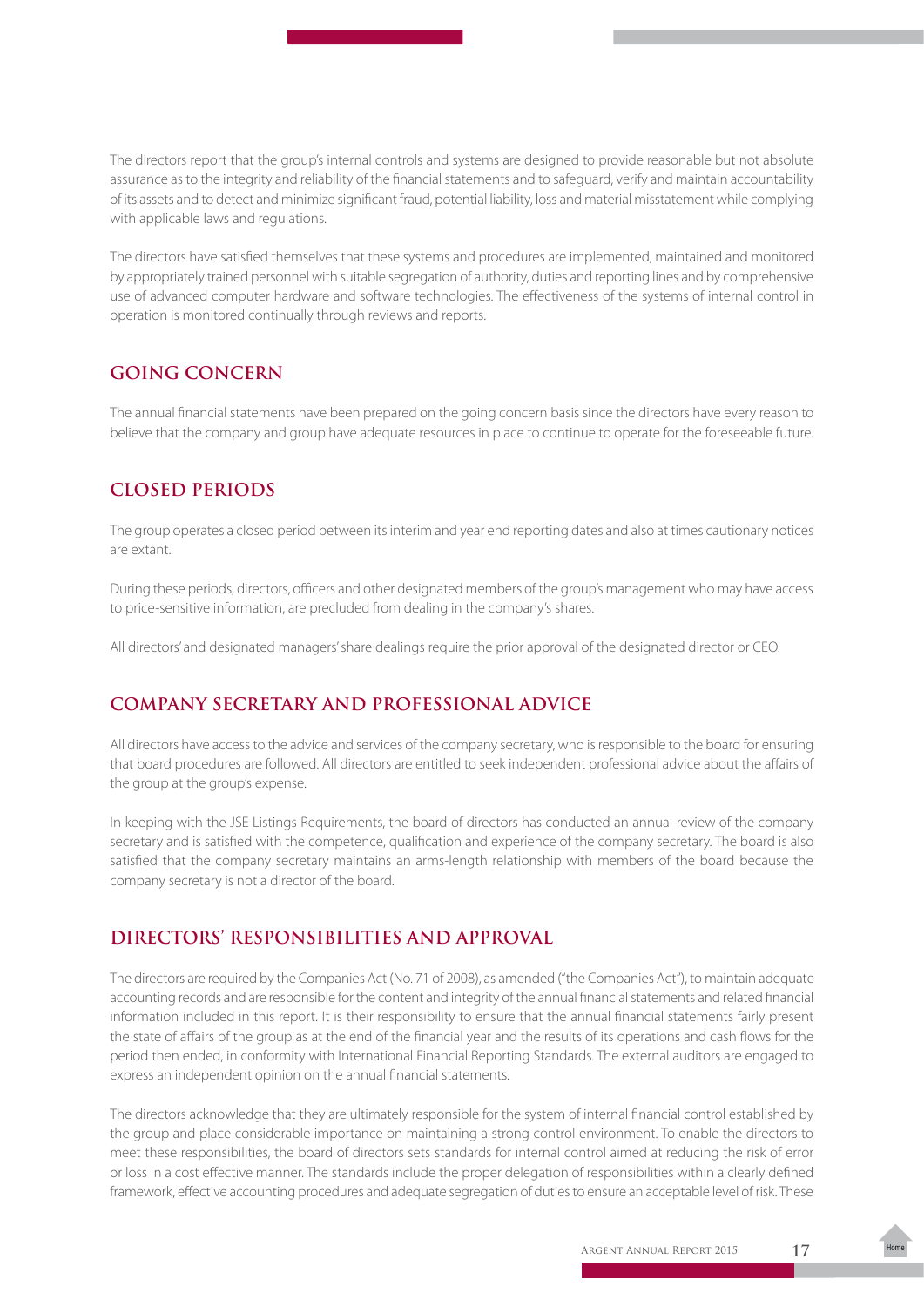controls are monitored throughout the group and all employees are required to maintain the highest ethical standards in ensuring the group's business is conducted in a manner that in all reasonable circumstances is above reproach. The focus of risk management in the group is on identifying, assessing, managing and monitoring all known forms of risk across the group. While operating risk cannot be fully eliminated, the group endeavours to minimize it by ensuring that appropriate infrastructure, controls, systems and ethical behaviour are applied and managed within predetermined procedures and constraints.

The directors are of the opinion, based on the information and explanations given by management that the system of internal control provides reasonable assurance that the financial records may be relied on for the preparation of the annual financial statements. However, any system of internal financial control can provide only reasonable, and not absolute, assurance against material misstatement and loss.

The directors have reviewed the group's cash flow forecast for the year to 31 March 2016 and in light of this review and the current financial position, they are satisfied that the group has, or has access to, adequate resources to continue in operational existence for the foreseeable future.

The external auditors are responsible for independently reviewing and reporting on the group's annual financial statements. The annual financial statements have been examined by the group's external auditors and their report is presented on page 27.

The annual financial statements set out on pages 30 to 74, which have been prepared on the going concern basis, were approved by the board of directors on 24 June 2015 and were signed on its behalf by:

T Scharrighuisen<br>
Non-executive chairman<br>
Non-executive chairman<br>
TR Hendry **Non-executive chairman** Umhlanga, Durban Umhlanga, Durban 24 June 2015 24 June 2015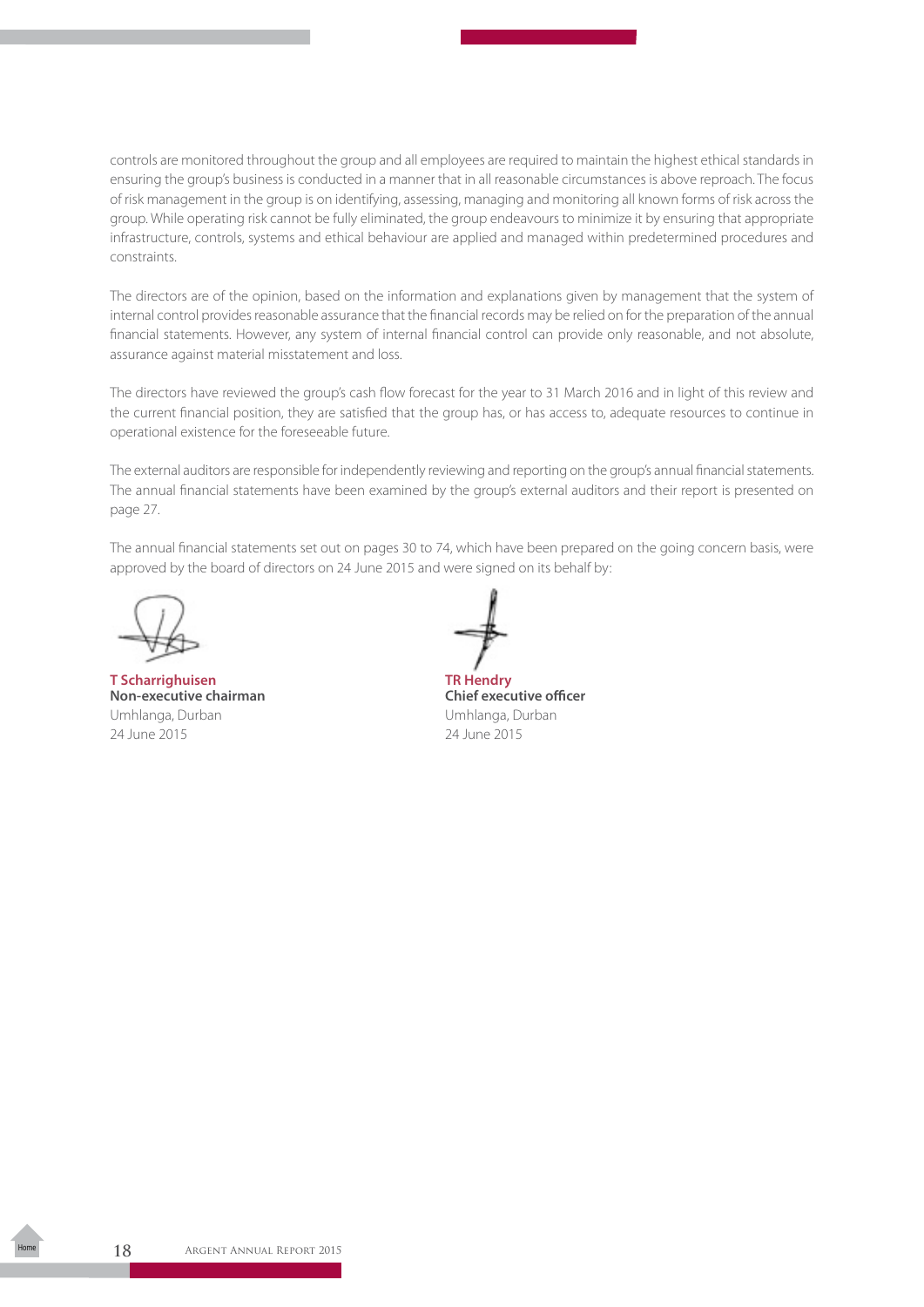## <span id="page-20-0"></span>CERTIFICATE BY THE COMPANY SECRETARY

In my capacity as company secretary, I hereby certify, in terms of the Companies Act, that for the year ended 31 March 2015, the company has lodged with the Companies and Intellectual Property Commission all such returns and notices as are required of a public company in terms of the said Act, and that all such returns and notices, to the best of my knowledge and belief, appear to be true, correct and up to date.

**J Dauth Company secretary** Umhlanga, Durban 24 June 2015

## PREPARATION OF THE ANNUAL FINANCIAL STATEMENTS

The preparation of the annual financial statements in accordance with International Financial Reporting Standards for the year ended 31 March 2015, which appear on pages 30 to 74, has been supervised by the financial director of Argent Industrial Limited, Ms S.J. Cox.

 $\overline{\mathcal{A}}$ 

**Financial director** Umhlanga, Durban 24 June 2015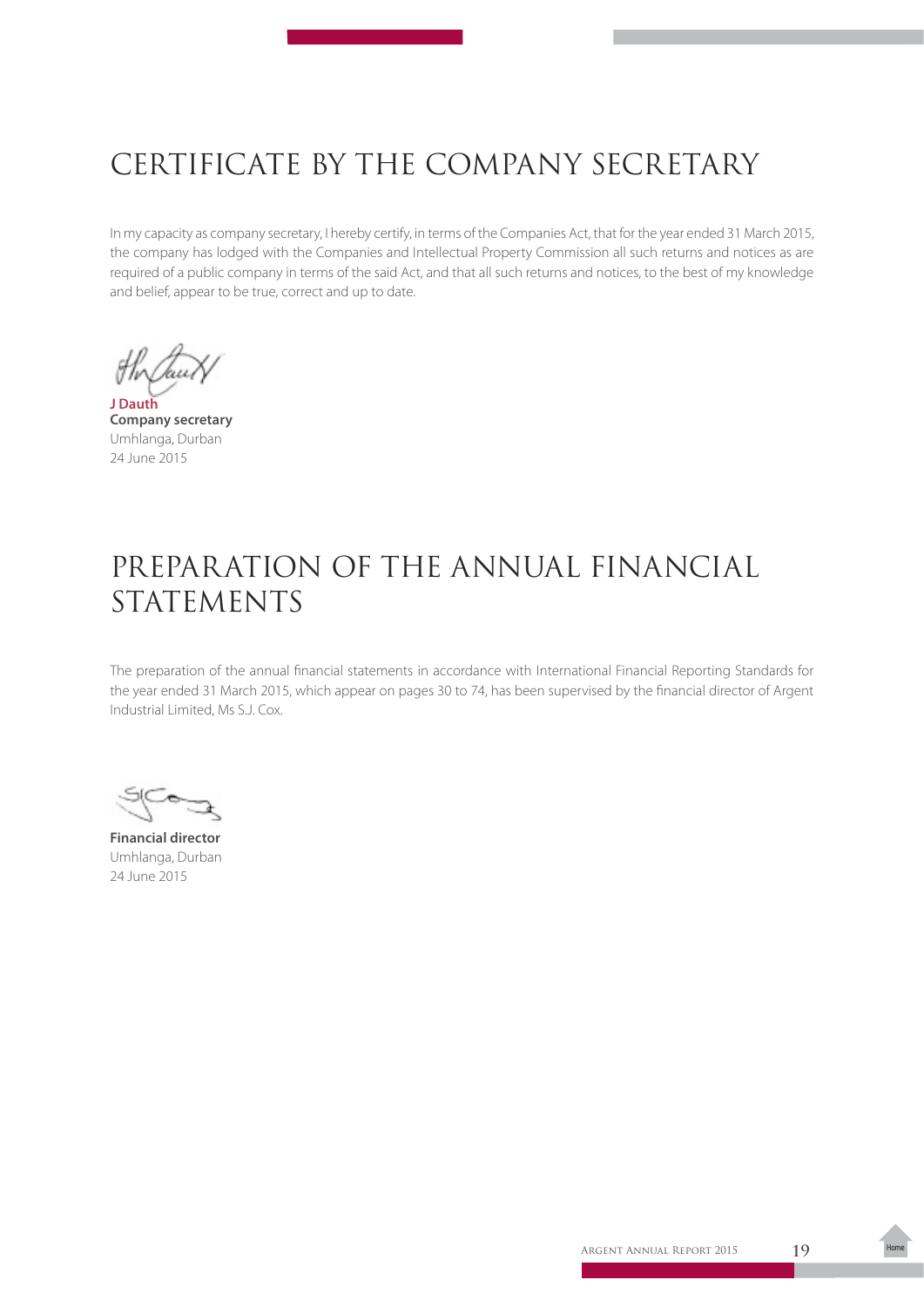## <span id="page-21-0"></span>CHIEF EXECUTIVE OFFICER'S REVIEW

## **Financial Overview**

Argent Industrial Limited has had an interesting and positive year. The group's core business, is manufactured brands with a metal trading and property investment support base.

#### **Operations Review**

The groups operations were adversely affected by the NUMSA country wide industrial strike in July 2014, as well as the NUMSA induced closure of Giflo Engineering (Bophuthatswana) (Pty) Ltd ("Giflo") a company that already faced ongoing margin pressures.

The country wide strike is estimated to have cost the group R22.7 million, while the closure of Giflo cost the group R50.5 million in stock and asset write downs.

#### **Calculation of Normalised Earnings R'000**

|                                                   | 31 March<br>2015 | 31 March<br>2014 |
|---------------------------------------------------|------------------|------------------|
| Profit/(loss) before taxation as reported         | 35 325           | (210416)         |
| Loss on disposal of property, plant and equipment | 8711             | 2.532            |
| Impairment of property                            | 5 0 1 4          | 38 306           |
| Impairment of plant and equipment                 |                  | 54 915           |
| Impairment of intangible assets                   |                  | 121 803          |
| Automotive stock losses                           | 41 057           | 31 524           |
| Retrenchments (continuing operations)             | 2 1 5 9          | 850              |
| Closure of loss generating businesses             |                  | 16 062           |
| Specialist Steel Profiles foreign exchange loss   |                  | 10469            |
| Effect of country-wide strikes                    | 22 700           | 15 911           |
| Normalised earnings                               | 114 966          | 81956            |

#### **Manufacturing**

This sector performed as planned despite performance being severely hampered by the July strike action, which cost the sector an estimated R15.1 million.

The group prepared the best they could for the expected strike, building up the required stock levels, however this did not go as planned as the strikers prevented stock being dispatched. This resulted in the sector still being stocked to capacity at the end of the strike action forcing it into post-strike short time and as a result, under-recoveries. NUMSA prevented all of our operations from opening up during the strike which included preventing salary-earning staff from entering the various premises and the intimidation of non-union members. The group is on track with its planned staff reductions via its automation and product import plans.

### **Steel Trading**

This sector performed well and performance was in line with expectations, however we have seen a drop in the demand for carbon steel, coupled with mill price decreases in April and May 2015. The prices decreased by a total of 17% to the March 2015 cost. The July 2014 strike action cost the sector an estimated R1.5 million in profit.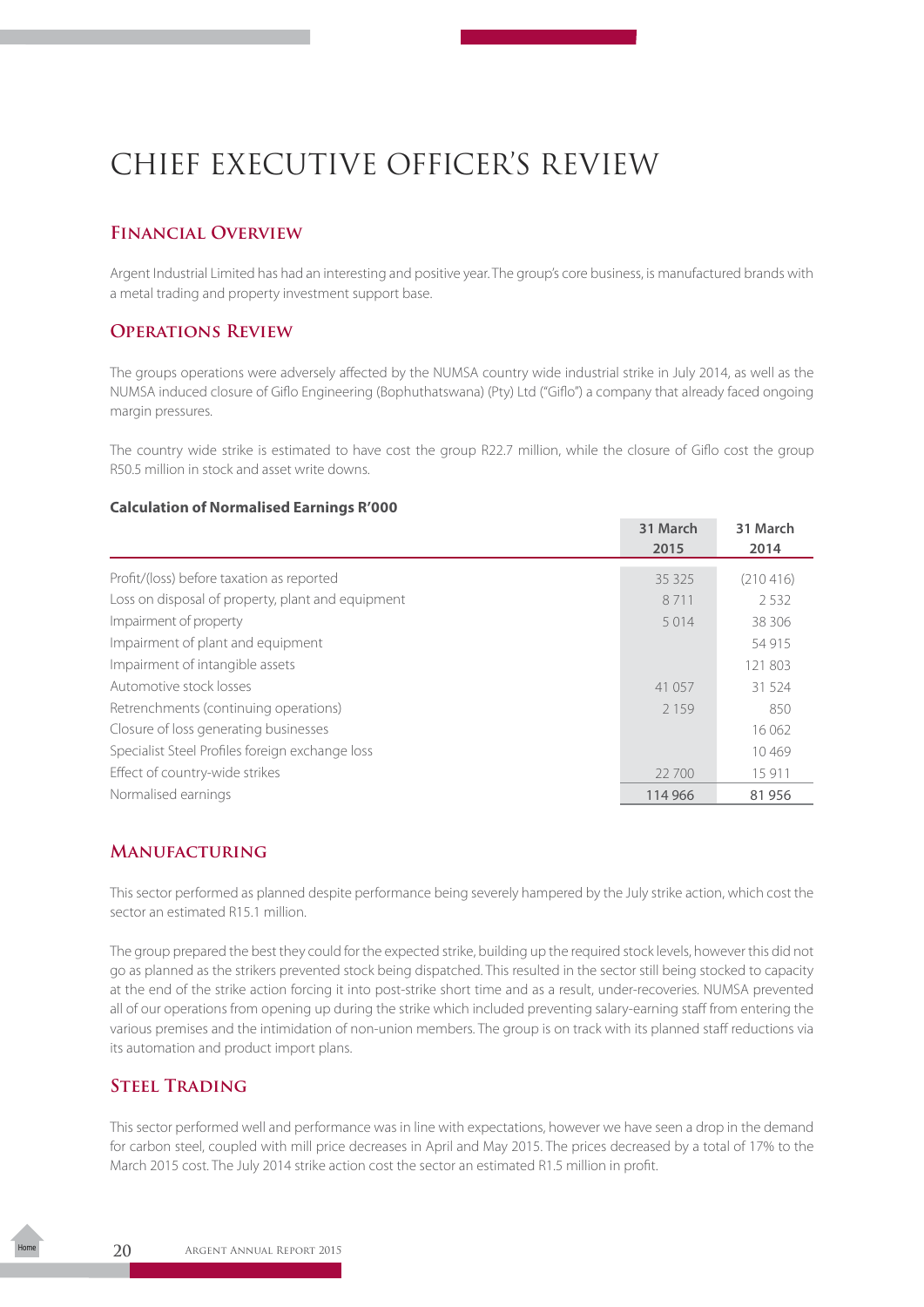## **Automotive**

The sector made an overall loss of R64.9 million, of which R50.5 million is due to the closure of Giflo and R6.1 million attributable to the July 2014 strike action.

The board have taken the decision to conclude operations at Giflo.

The decision was made on the back of a history of poor margins and the current labour dispute with NUMSA which resulted in a labour strike starting on the  $12<sup>th</sup>$  of January 2015 and is currently ongoing.

The strike has been incredibly violent with a number of our working staff and staff of our suppliers and customers being hospitalised. Our trucks, as well as those of our suppliers have been damaged, working staff houses have been set alight and the factory has been brought to a halt as a result of the strikers stoning all vehicles in the vicinity of the Giflo factory and cutting off the company's water supply.

The company has reserved its rights against NUMSA and has obtained a court interdict to allow it to operate unhindered, something which is easier documented in theory than it is in reality.

The closure of Giflo resulted in the following write down:

|                                         | R000    |
|-----------------------------------------|---------|
| Automotive stock                        | 41 057  |
| Impairment of property                  | 5014    |
| Loss on disposal of plant and equipment | 4 3 9 8 |
|                                         | 50469   |

## WATCH LIST

Cedar Paint remains a concern due to ongoing margin pressures. We have managed to reduce the required overhead recovery rate and thereby reduced the annual loss from R6 million in the prior year to R4 million in the current year.

The company will remain on the watch list while the group continues to search for ways to improve margins or find a suitable solicitor.

### **Properties**

The group has sold the following properties during the reporting period:

- Gammid JHB in Johannesburg for R5 million to a related party; and
- Atomic Office Equipment in Cape Town for R16 million.

The group sold the following properties after the reporting period:

- • Gammid Cape in Cape Town for R31 million on 28 November 2014, transferred on 27 May 2015; and
- Phoenix Steel Mpumalanga in Middleburg for R10.5 million on 21 April 2015, not transferred yet.

The following properties are currently for sale:

- • Giflo Engineering (Bophuthatswana) in Ga-Rankuwa via auction at a reserve price of R10.5 million. The auction was originally set for the 28<sup>th</sup> May 2015 but was postponed due to no registered buyers. The property has a stand size of 63 012 m² and a covered area of 28 583 m². We have received valuations ranging from R20 million to R35 million. The property is currently in our books for R13.5 million.
- Gammid George in George, which is currently vacant for R6 Million.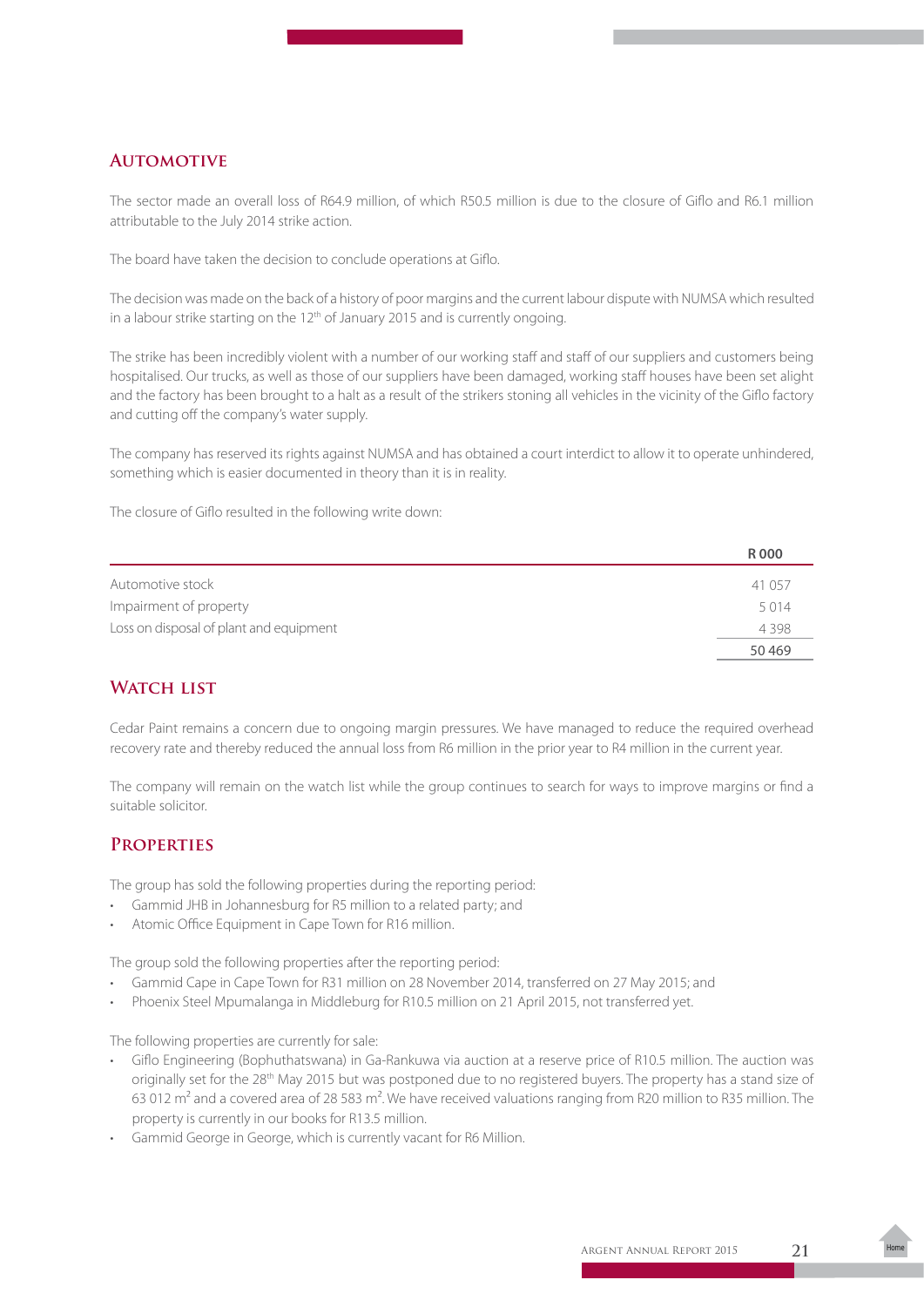#### **Segment Review**

|                                     | <b>Manufacturing</b> | <b>Steel Trading</b> | Automotive | <b>Watch List</b> | <b>Properties</b> |
|-------------------------------------|----------------------|----------------------|------------|-------------------|-------------------|
|                                     | R000                 | R000                 | R 000      | R000              | R 000             |
| For the year ended<br>31 March 2015 |                      |                      |            |                   |                   |
| Revenue from external sales         | 954 443              | 567710               | 202 123    | 65 740            | 1 1 4 7           |
| Profit/(loss) before taxation       | 81 40 6              | 11 566               | (64879)    | (4151)            | 11 383            |
| Net assets                          | 641 685              | 283 471              | 68 2 95    | 25 157            | 189 160           |
| For the year ended<br>31 March 2014 |                      |                      |            |                   |                   |
| Revenue from external sales         | 967076               | 657 920              | 192 255    | 60 747            | 2478              |
| Profit/(loss) before taxation       | 60 655               | (2451)               | (9391)     | (6078)            | 10309             |
| Net assets                          | 576 228              | 290357               | 109699     | 30425             | 186287            |

#### **Repurchase of Argent Shares**

Argent will commence with the repurchasing of the shares issued by the company in terms of its share buy-back approval given by the shareholders at the annual general meeting held on the 28<sup>th</sup> October 2014.

In terms of this special resolution, the company will commence repurchasing its shares in tranches of 3% of the number of shares in issue, pursuant to which an announcement providing details thereof will be released.

The authority to repurchase shares is limited to a maximum of 20% in aggregate, of the company's issued stated capital at the time the authority was granted.

#### **OUTLOOK**

The group has consolidated its core business around its branded manufacturing companies. Our main focus will be to build these brands whilst continuing with production automation. A key objective of the board is to increase the number of exports and offshore operations to further reduce exposure to South African labour issues and currency fluctuations.

**TR Hendry CA (SA)**

**Chief executive officer** Umhlanga, Durban 24 June 2015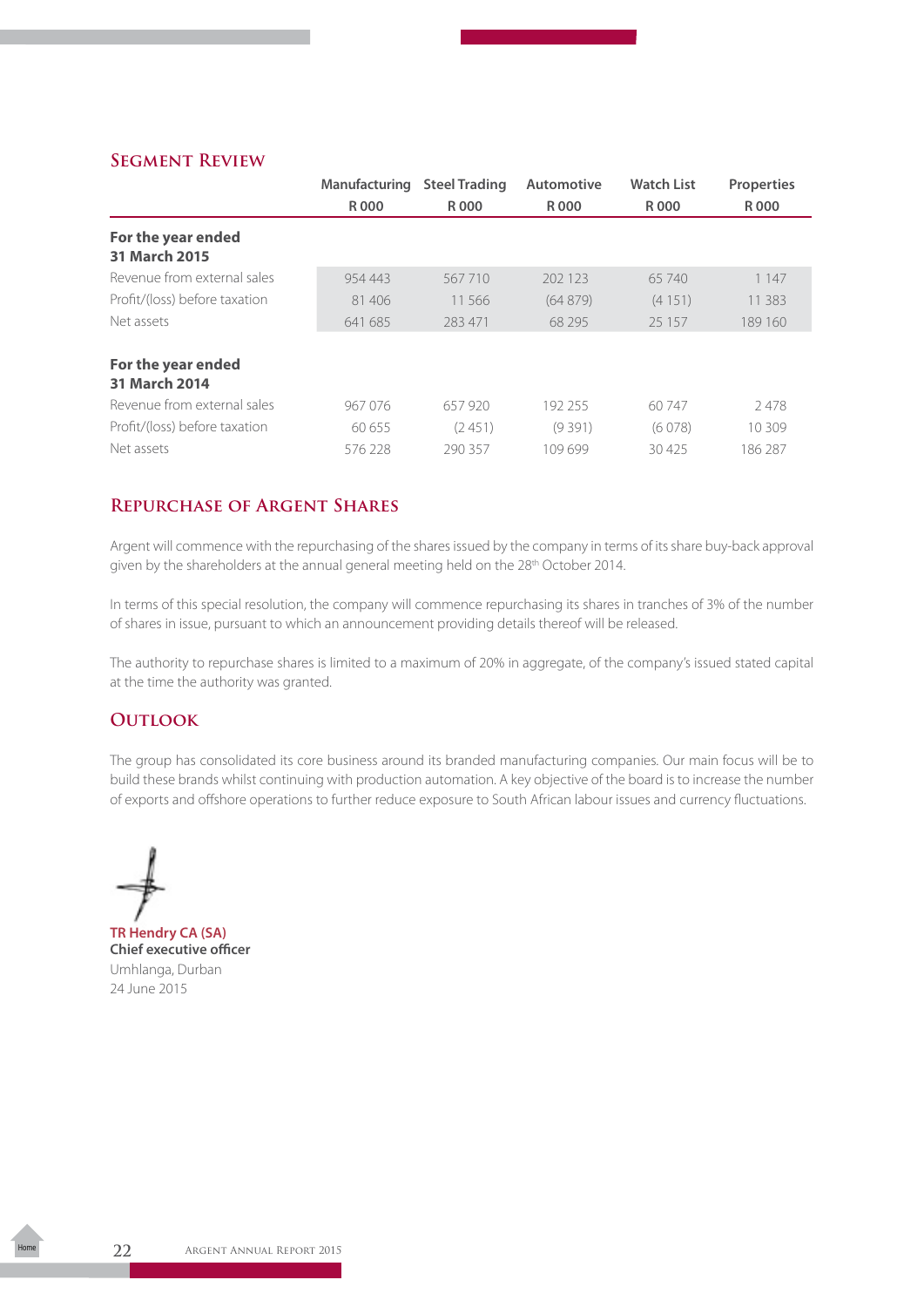## <span id="page-24-0"></span>SUSTAINABILITY REPORT

The group conducts its business with the aim of making a profit whilst at the same time returning value to those who have invested therein. We aim to build value for our shareholders by addressing our social, environmental and economic responsibilities.

### **Assurance**

The King Code was adopted by the JSE Limited ("JSE") on 1 March 2010 as a listing requirement and integrated reporting is an ongoing responsibility that will need to be adapted and edited to achieve perfection. We acknowledge that Argent's integrated report though a positive move toward compliance is far from perfect and there are areas that can be improved upon. The directors are committed to applying themselves to that which we see as an opportunity for learning rather than just a vessel for information or a means to compliance. We have dedicated ourselves to ensuring that the non-financial information provided in this report is accurate and reasonably reflects the environmental, social and governance issues that are discussed in direct relation to the key drivers of the business.

### **Risk management**

The board is responsible for the total process of risk management for the group and uses the risk assessment monitor as its main source of information to determine the effectiveness of the group's risk management process. The objective of risk management is to identify, assess, manage and monitor the risks to which the business is exposed. These include credit granting, crime, shift in spending patterns, foreign currency risks as well as interest rate risks. Operational and financial risks are managed through detailed systems of operating and financial controls which are reviewed and monitored regularly. Losses from defaulting debtors are limited by stringent credit application criteria and clearly defined credit and collection policies. These are reviewed regularly in light of prevailing economic conditions and bad debt statistics.

With the assistance of expert insurance consultants, risks are assessed and insurance cover purchased for all risks above predetermined self insured limits. Levels of cover are reassessed annually in light of claims experiences and changes within and outside the group.

## **Social responsibilities**

The group acknowledges its social responsibilities towards the communities in which it operates and deserving institutions at large. Our programmes are mainly channelled through Argent and focus on support and contributions towards training, deserving welfares, HIV/AIDS and environmental foundations. Each year the board sets aside a specific amount for corporate social investment and various charitable institutions receive the benefit of financial support from Argent as part of our ongoing commitment to the community.

## **Equality**

The group is an equal opportunity employer and there is no discrimination on the basis of ethnic origin or gender in any manner. A number of programmes are in place to ensure that the group's employee profile will become increasingly representative of the demographics of the regions in which it operates whilst maintaining the group's high standards.

### **Employee participation**

The group will continue to have its operating decisions made at the appropriate levels. Participative management lies at the heart of this strategy, which relies on the building of employee partnerships at every level to foster mutual trust and respect and to encourage people at all times about how they can improve. The group strives to liberate the initiative and energies of its people, because it is they who make the difference in the group's performance.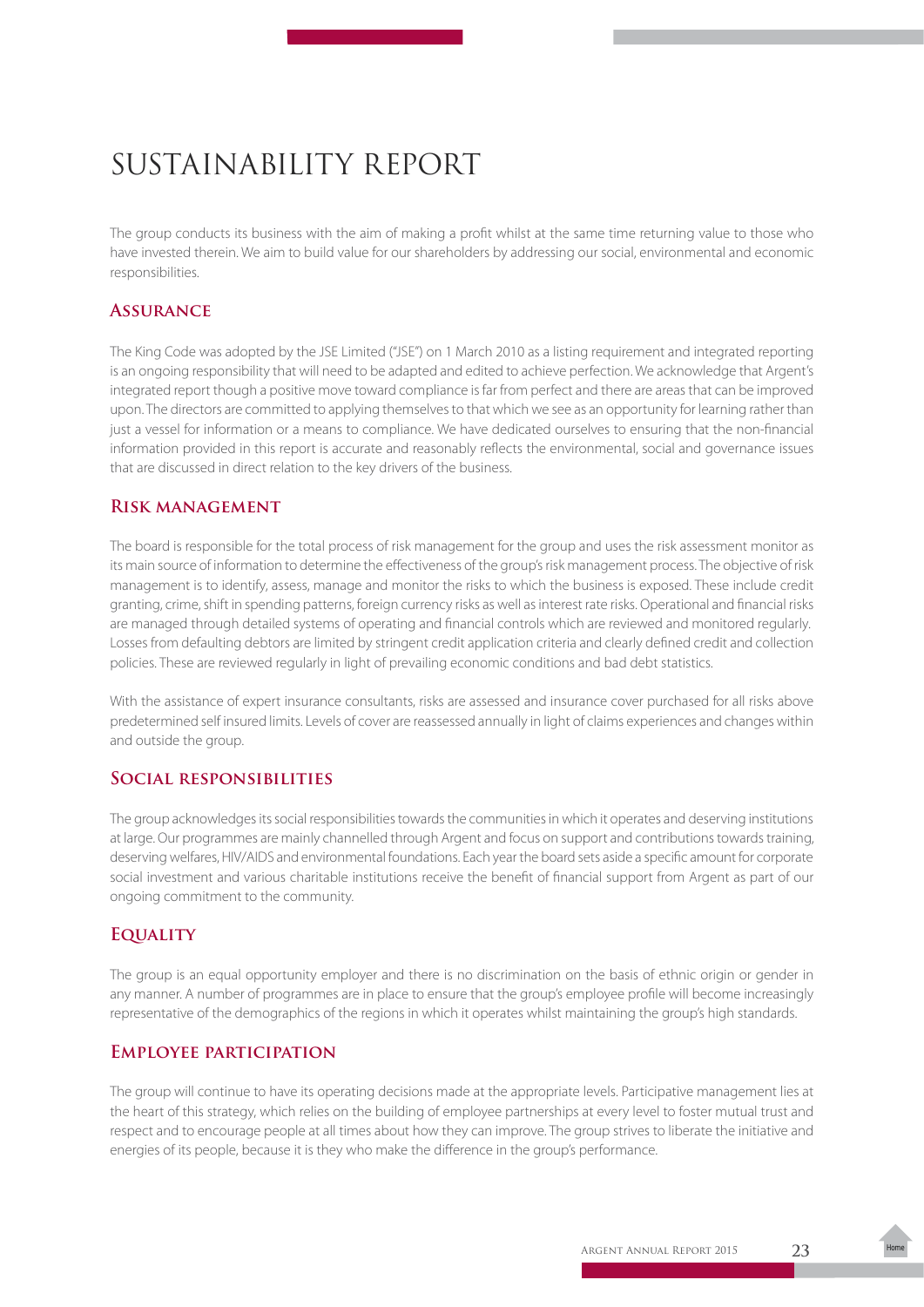### **Ethics and values**

The group endeavours to act with honesty, responsibility and professional integrity in its dealings with employees, shareholders, customers, suppliers and society at large. Employees are required to maintain the highest ethical standards in ensuring that business practices are conducted in a manner, which in all reasonable circumstances, is above reproach. In any instance where ethical standards are called into question, the circumstances are thoroughly investigated and resolved in an appropriate and fair manner. The group endeavours at all levels within the organisation to work against all forms of corruption and dishonesty.

Argent is committed to the following:

- Employee development;
- Participation and empowerment;
- Respect, dignity and equal opportunity;
- A safe and healthy work environment;
- Community and environmental commitment;
- Open communication;
- Continuous improvement; and
- Product quality and customer service.

#### **Environmental sustainability**

The group is conscious of the fact that in carrying out its activities there is a potential risk of environmental damage. An effort has therefore been made to educate all employees in best practice so as to avoid long-term damage to the environment and atmosphere through the inappropriate use of plant and equipment.

Our underlying environmental philosophy is the adoption of protective strategies to manage and control the impact of our manufacturing operations upon the environment whilst at the same time safeguarding our assets and human resources.

#### **Stakeholder engagement**

As a listed entity, Argent Industrial Limited complies with legal communication requirements. We believe in regular dialogue with various stakeholders and the investor community as a whole. Regular SENS announcements are published to keep the stakeholders informed whilst our website provides up-to-date information regarding the group.

#### **value-added statement**

Value-added is the wealth created by the group and its employees by supplying its services and expertise.

This statement shows how the value was shared by those responsible for its achievements.

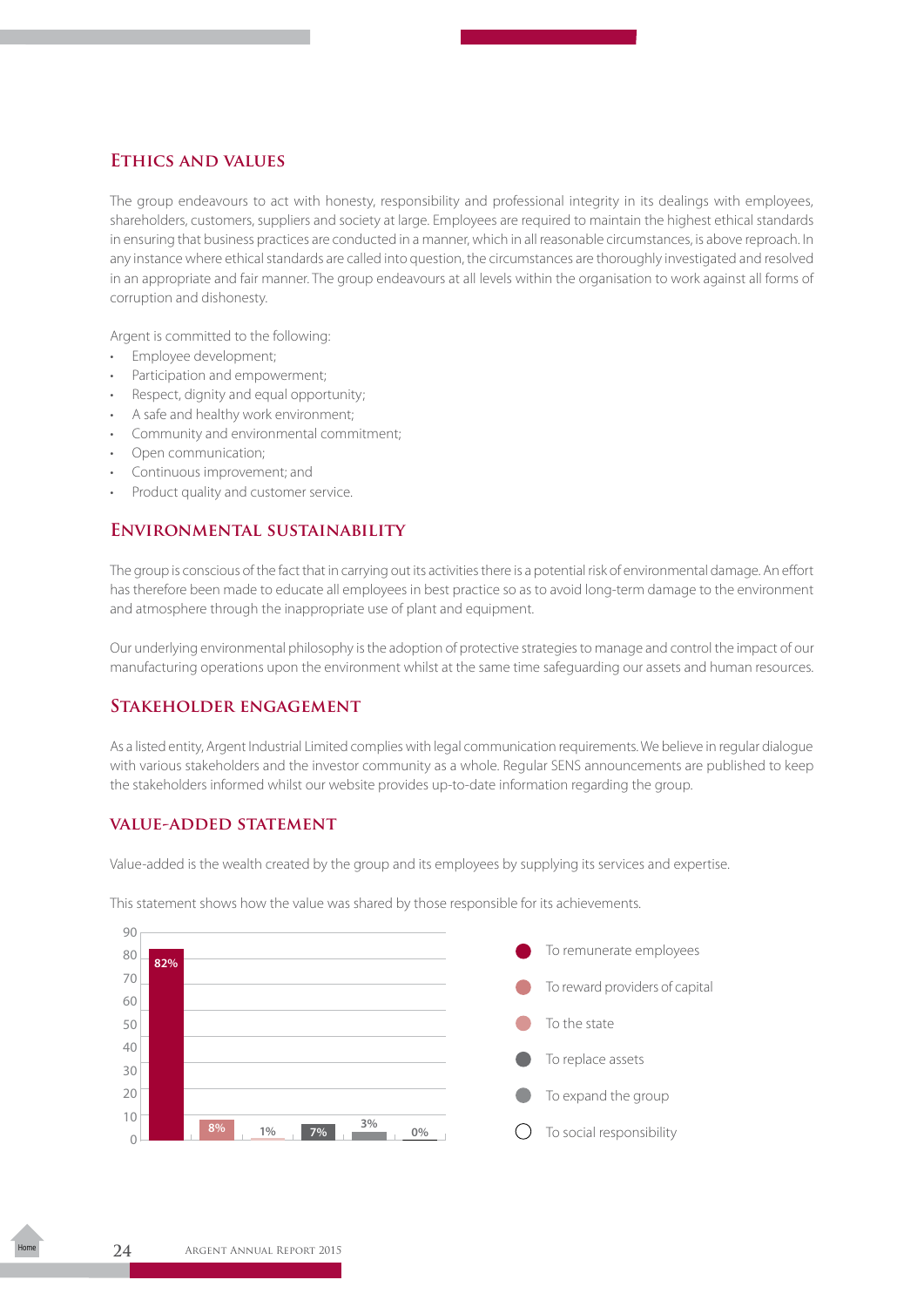|                                                       | 2015        | 2014        |
|-------------------------------------------------------|-------------|-------------|
|                                                       | <b>R000</b> | <b>R000</b> |
| Revenue                                               | 1791163     | 1880476     |
| Purchased materials and services                      | 1 308 028   | 1568889     |
|                                                       | 483 135     | 311587      |
|                                                       |             |             |
| Non-operating income                                  | 1529        | 987         |
| Value-added                                           | 484 664     | 312574      |
|                                                       |             |             |
|                                                       |             |             |
| To remunerate employees:                              |             |             |
| Salaries, wages, pensions, bonuses and other benefits | 396 026     | 404 909     |
|                                                       |             |             |
| To reward providers of capital:                       | 37916       | 40 462      |
| Interest on loans                                     | 24 340      | 27 24 6     |
| Dividends to shareholders                             | 13 5 7 6    | 13 2 16     |
| To the state:                                         | 3 6 6 1     | 35 478      |
| Company tax                                           | 8 4 2 6     | (17359)     |
| Value-added tax                                       | (4765)      | 52 837      |
|                                                       |             |             |
| To replace assets:                                    |             |             |
| Depreciation and amortisation                         | 34 400      | 38 3 8 8    |
|                                                       |             |             |
| To expand the group:                                  |             |             |
| Retained earnings                                     | 12518       | (206791)    |
|                                                       |             |             |
| To social responsibility:                             |             |             |
| Donations                                             | 143         | 128         |
|                                                       |             |             |
|                                                       | 484 664     | 312574      |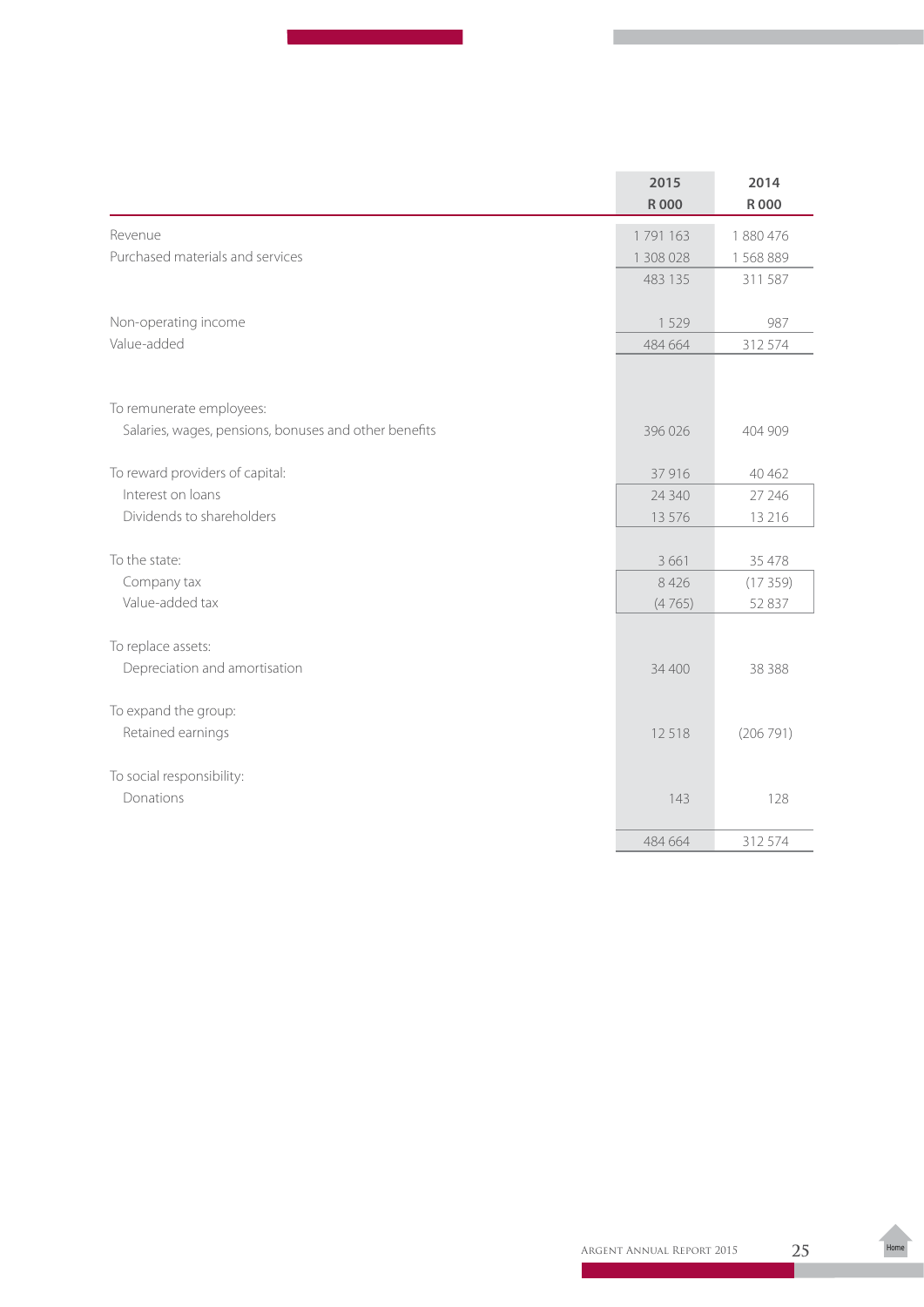## <span id="page-27-0"></span>**INDEX TO THE FINANCIAL STATEMENTS**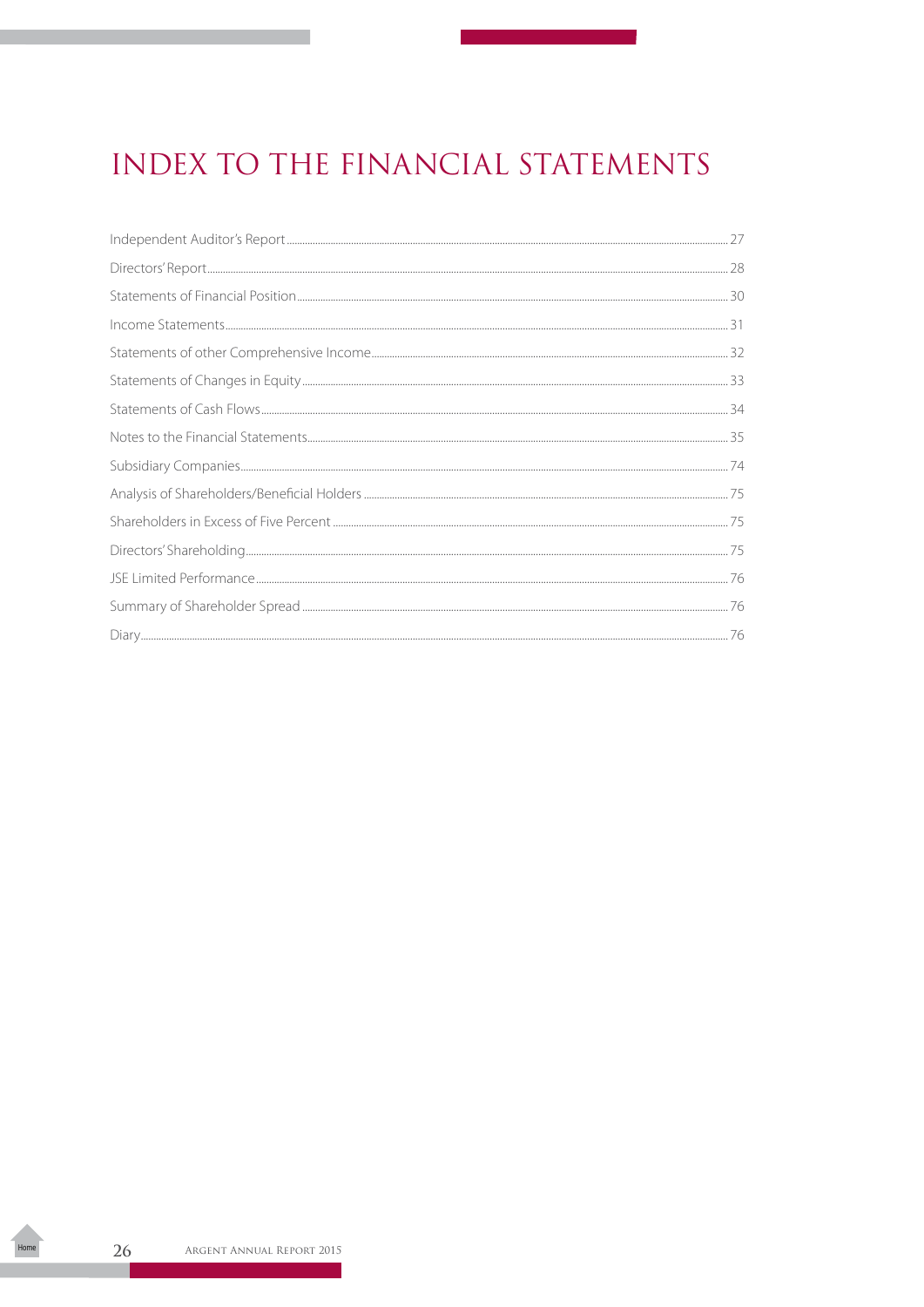## <span id="page-28-0"></span>Independent AUDITOR'S REPORT

### **To the shareholders of Argent Industrial Limited**

We have audited the consolidated and separate financial statements of Argent Industrial Limited set out on pages 30 to 74, which comprise the statements of financial position as at 31 March 2015, and the statements of comprehensive income, statements of changes in equity and statements of cash flows for the year then ended, and the notes, comprising a summary of significant accounting policies and other explanatory information.

#### **Directors' responsibility for the financial statements**

The company's directors are responsible for the preparation and fair presentation of these consolidated and separate financial statements in accordance with International Financial Reporting Standards and the requirements of the Companies Act of South Africa and for such internal control as the directors determine are necessary to enable the preparation of consolidated and separate financial statements that are free from material misstatements, whether due to fraud or error.

#### **Auditor's responsibility**

Our responsibility is to express an opinion on these consolidated and separate financial statements based on our audit. We conducted our audit in accordance with International Standards on Auditing. Those standards require that we comply with ethical requirements and plan and perform the audit to obtain reasonable assurance whether the consolidated and separate financial statements are free from material misstatement.

An audit involves performing procedures to obtain audit evidence about the amounts and disclosures in the financial statements. The procedures selected depend on the auditor's judgement, including the assessment of the risks of material misstatement of the financial statements, whether due to fraud or error. In making those risk assessments, the auditor considers internal control relevant to the entity's preparation and fair presentation of the financial statements in order to design audit procedures that are appropriate in the circumstances, but not for the purpose of expressing an opinion on the effectiveness of the entity's internal control. An audit also includes evaluating the appropriateness of accounting policies used and the reasonableness of accounting estimates made by management, as well as evaluating the overall presentation of the financial statements.

We believe that the audit evidence we have obtained is sufficient and appropriate to provide a basis for our audit opinion.

#### **Opinion**

In our opinion, the consolidated and separate financial statements present fairly, in all material respects, the consolidated and separate financial position of Argent Industrial Limited as at 31 March 2015, and its consolidated and separate financial performance and consolidated and separate cash flows for the year then ended in accordance with International Financial Reporting Standards, and the requirements of the Companies Act of South Africa.

#### **Other reports required by the Companies Act**

As part of our audit of the consolidated and separate financial statements for the year ended 31 March 2015, we have read the Director's Report, Audit and Risk Committee's Report and Company Secretary's Certificate for the purpose of identifying whether there are material inconsistencies between these reports and the audited consolidated and separate financial statements. These reports are the responsibility of the respective preparers. Based on reading these reports we have not identified material inconsistencies between these reports and the audited consolidated and separate financial statements. However, we have not audited these reports and accordingly do not express an opinion on these reports.

Grant Thornton.

**Grant Thornton** Chartered Accountants (SA) Registered Auditors

#### **DD Nagar**

Partner Chartered Accountant (SA) Registered Auditor

24 June 2015

Grant Thornton Second floor 4 Pencarrow Crescent Pencarrow Park La Lucia Ridge Office Estate La Lucia 4019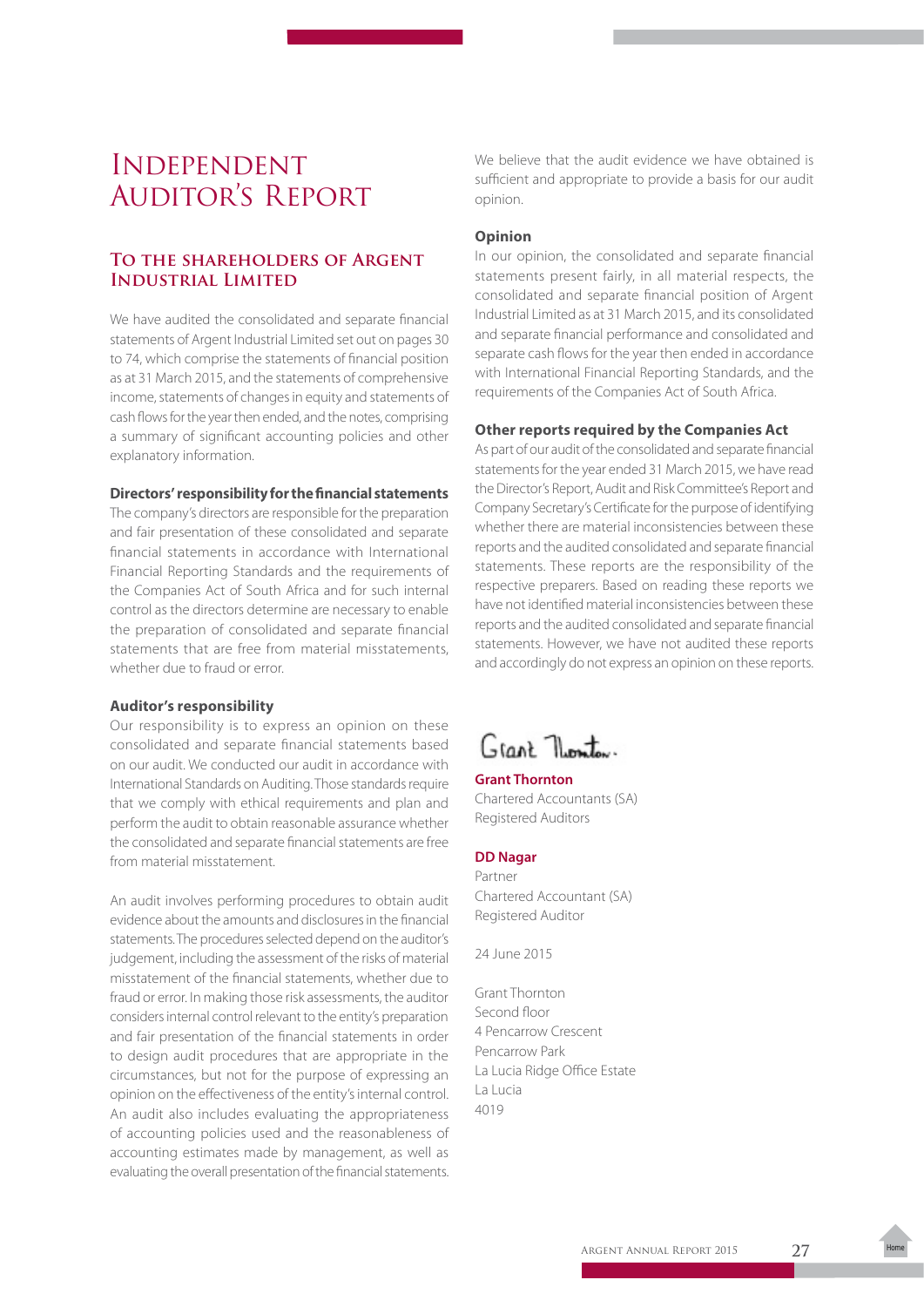## <span id="page-29-0"></span>DIRECTORS' REPORT

The directors of Argent Industrial Limited ("Argent" or "the company" or "the group") have pleasure in submitting the annual financial statements of the company and group for the year ended 31 March 2015.

#### **Nature of business**

Argent carries on the business of a holding company. The group derives its income from manufacturing and trading of steel and steel-related products, automotive and properties.

#### **Results of operations**

Earnings attributable to ordinary shareholders in respect of the year ended 31 March 2015 was R26.1 million (2014 – loss of R193.6 million) and represents earnings of 28.5 cents per share (2014 – loss of 211.4 cents per share).

The earnings attributable to the various classes of business of the group are disclosed in note 25 to the financial statements.

#### **DIVIDENDS**

Details of dividends are reflected in note 22 to the financial statements. An interim ordinary dividend of 8 cents per share has been declared and paid. A final dividend of 9 cents per share has been proposed.

#### **Share-based remuneration scheme**

Full details of the company's share-based remuneration scheme are set out in note 24 to the financial statements.

#### **Directors' emoluments**

The emoluments of executive and non-executive directors are determined by the company's remuneration committee. Further information relating to the earnings of the directors is set out in note 18 to the financial statements.

#### **Directors**

The names of the directors in office at the date of the report appear on page 6.

The following directors who retire by rotation in terms of the Memorandum of Incorporation, and being eligible for re-election, will be standing for re-election at the annual general meeting of the shareholders of Argent: Mr PA Day, Mr K Mapasa, and Mrs JA Etchells.

Mr CD Angus being eligible for re-election will not be standing for re-election.

#### **Secretary and registered office**

The address of the secretary and the registered office of the company is recorded on page 5.

#### **Directors' shareholdings**

The directors have a direct or indirect interest in 13 666 272 (2014 – 13 678 730) of the issued ordinary shares of the company. No material changes have been advised since year-end.

#### **Authorised and issued stated capital**

Details of the authorised, issued and unissued shares are set out in note 11 to the financial statements.

#### **Subsidiaries**

Details of major subsidiaries appear on page 74 of this report. The aggregate net profit of the subsidiaries attributable to shareholders of the company is as follows:

|                           | 2015        | 2014    |
|---------------------------|-------------|---------|
|                           | <b>R000</b> | R000    |
| Net profit (loss) (R 000) | 22 081      | (45350) |

#### **Acquisitions**

There were no acquisitions during this financial period.

#### **Risk management and insurance**

It is the group's belief that its risk should be managed in order to protect its assets and earnings against unacceptable financial loss and to safeguard against legal liabilities. Possible catastrophic risks are insured at minimum cost with satisfactory cover. Non-catastrophic risks are self-insured. Property, plant and equipment are insured at current replacement values.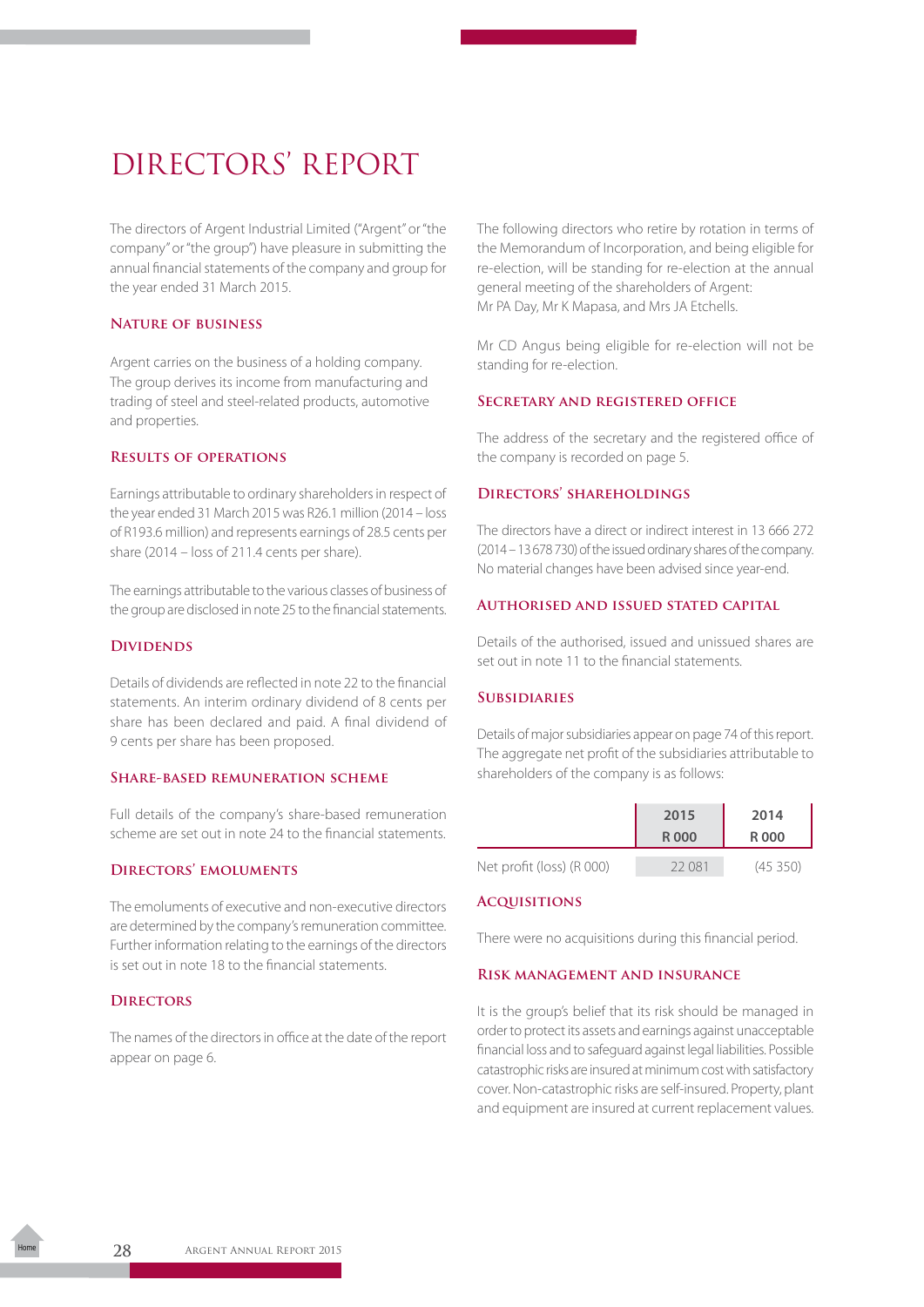#### **Events after the reporting period**

Subsequent to year end, the board of directors have taken the decision to conclude operations at Giflo Engineering (Bophuthatswana) (Pty) Ltd ("Giflo"), and decided to dispose of the Giflo property via auction.

#### **Resolutions**

No special resolutions, the nature of which might be significant to shareholders in their appreciation of the state of affairs of the group, were passed by the company's subsidiaries during the period covered by this annual report.

#### **Share buy-back programme**

Annually the directors seek, and obtain, the approval of the shareholders in the annual general meeting to repurchase Argent shares. This authority, valid until the following year's annual general meeting and subject to the Listings Requirements of the JSE Limited, allows the Argent group to repurchase its own shares up to a maximum of 20% of the issued shares, at a price not greater than 10% above the preceding five-day weighted average. Shareholders will be asked to renew this authority at the company's AGM in August 2015.

During the year Argent did not repurchase any of its shares.

**T Scharrighuisen TR Hendry CA (SA) Non-executive chairman Chief executive officer** Umhlanga, Durban Umhlanga, Durban 24 June 2015 24 June 2015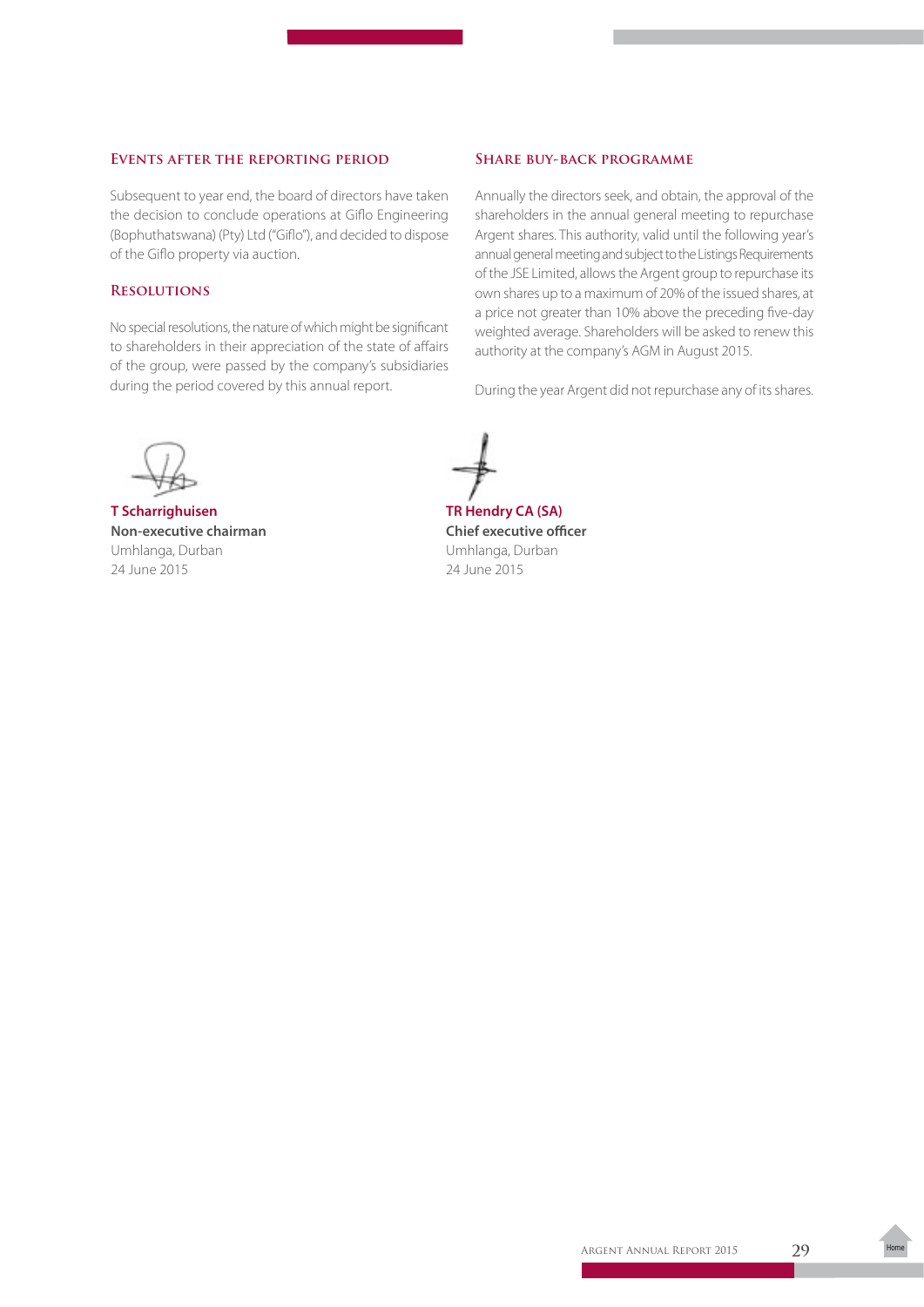## <span id="page-31-0"></span>STATEMENTS OF FINANCIAL POSITION **as at 31 March 2015**

|                                      |                |             | Group       | Company     |             |
|--------------------------------------|----------------|-------------|-------------|-------------|-------------|
|                                      |                | 2015        | 2014        | 2015        | 2014        |
|                                      | <b>Note</b>    | <b>R000</b> | <b>R000</b> | <b>R000</b> | <b>R000</b> |
| <b>ASSETS</b>                        |                |             |             |             |             |
| Property, plant and equipment        | 3              | 641 355     | 726 018     | 112         | 149         |
| Intangible assets                    | $\overline{4}$ | 172 866     | 172 866     |             |             |
| Long term loan                       | 5              | 14621       | 13 477      |             |             |
| Employee share incentive scheme      | 6              |             |             | 18400       | 23418       |
| Deferred taxation                    | 14             | 8082        | 13 686      |             | 1 0 0 0     |
| Interest in subsidiaries             | $\overline{7}$ |             |             | 251 649     | 281 004     |
| <b>Non-current assets</b>            |                | 836 924     | 926 047     | 270 161     | 305 571     |
| Inventories                          | 8              | 489741      | 471 353     |             |             |
| Trade and other receivables          | 9              | 311 965     | 338 881     | 23 400      | 25 817      |
| Loans to subsidiaries                | 7              |             |             |             | 37 375      |
| Taxation                             |                | 596         |             |             |             |
| Bank balance and cash                | 23.4           | 196         | 234         | 21 0 38     |             |
| <b>Current assets</b>                |                | 802 498     | 810 468     | 44 4 38     | 63 192      |
|                                      |                |             |             |             |             |
| Non-current assets held for sale     | 10             | 41 347      | 8500        |             |             |
| <b>TOTAL ASSETS</b>                  |                | 1680769     | 1745015     | 314 599     | 368763      |
| <b>EQUITY AND LIABILITIES</b>        |                |             |             |             |             |
| <b>Capital and reserves</b>          |                |             |             |             |             |
| Stated capital                       | 11             | 452 597     | 451 366     | 545 643     | 545 643     |
| Reserves                             | 12             | 29 705      | 30 626      |             |             |
| Retained earnings/(accumulated loss) |                | 667847      | 655 323     | (275944)    | (242 721)   |
| Attributable to owners of the parent |                | 1 150 149   | 1 137 315   | 269 699     | 302 922     |
| Non-controlling interest             |                | 10574       | 9769        |             |             |
| <b>Total shareholders' funds</b>     |                | 1 160 723   | 1 147 084   | 269 699     | 302 922     |
| Interest-bearing borrowings          | 13             | 33 147      | 93 197      |             |             |
| Deferred taxation                    | 14             | 55 127      | 59 598      | 290         |             |
| <b>Non-current liabilities</b>       |                | 88 274      | 152795      | 290         |             |
|                                      |                |             |             |             |             |
| Trade and other payables             | 15             | 250 574     | 236 648     | 16618       | 22 746      |
| Loans from subsidiaries              | 7              |             |             | 27 992      |             |
| Taxation                             |                |             | 159         |             |             |
| Bank overdraft                       | 23.4           | 135 130     | 162 369     |             | 43 0 95     |
| Current portion of interest-bearing  |                |             |             |             |             |
| borrowings                           | 13             | 46 068      | 45 960      |             |             |
| <b>Current liabilities</b>           |                | 431772      | 445 136     | 44 610      | 65 841      |
| TOTAL EQUITY AND LIABILITIES         |                | 1680769     | 1745015     | 314 599     | 368763      |
|                                      |                |             |             |             |             |
| Net asset value per share (cents)    |                | 1 2 5 2.8   | 1 242.4     |             |             |
|                                      |                |             |             |             |             |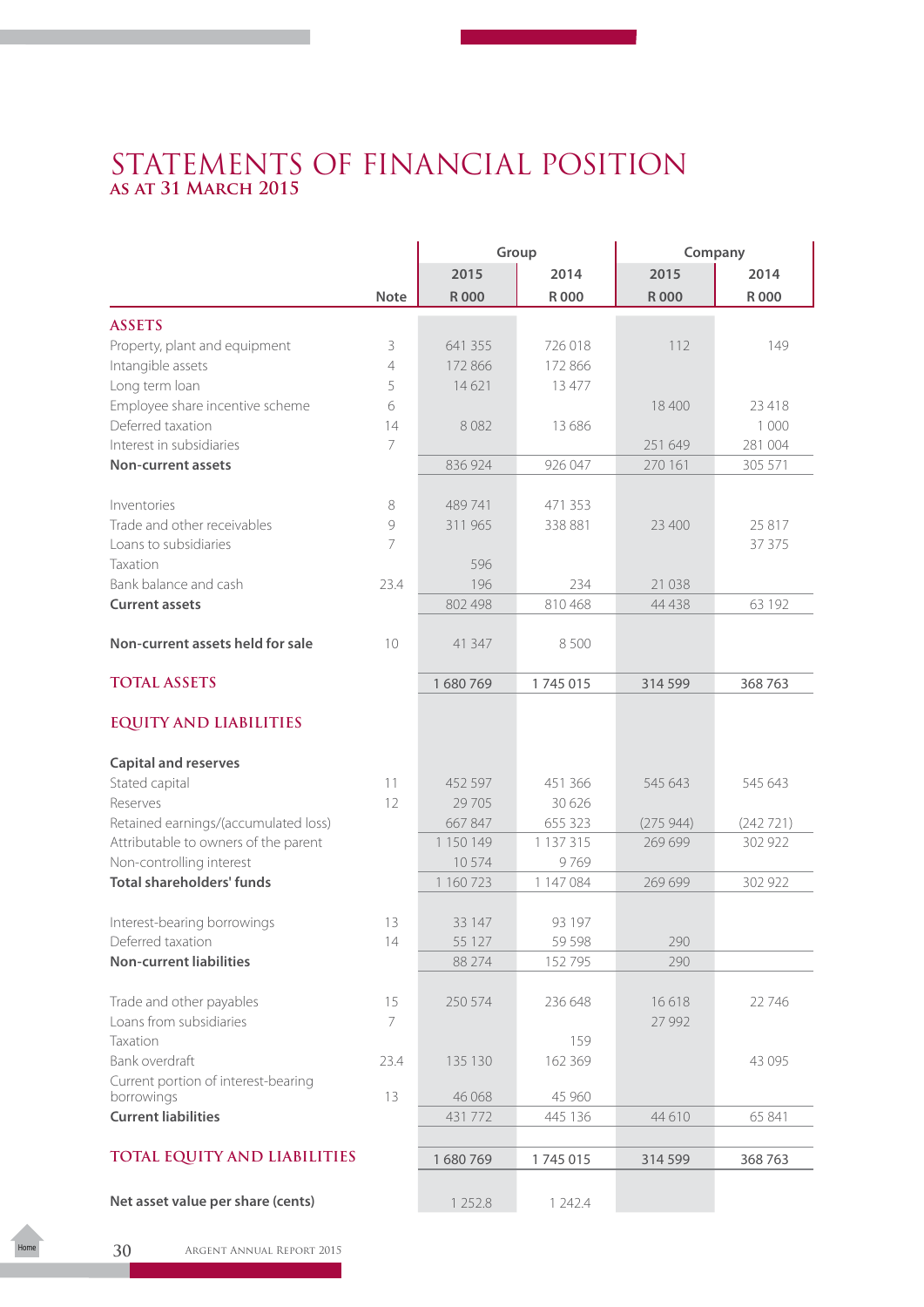## <span id="page-32-0"></span>INCOME STATEMENTS **for the year ended 31 March 2015**

|                                              |             | Group       |             | Company     |          |
|----------------------------------------------|-------------|-------------|-------------|-------------|----------|
|                                              |             | 2015        | 2014        | 2015        | 2014     |
|                                              | <b>Note</b> | <b>R000</b> | <b>R000</b> | <b>R000</b> | R 000    |
| Revenue                                      | 16          | 1791163     | 1880476     |             |          |
| Operating profit/(loss) before finance       |             |             |             |             |          |
| costs and restructuring                      |             | 58 136      | 79 303      | (25 555)    | 60 964   |
| Restructuring adjustments                    | 17          |             | (263 460)   |             | (149504) |
| Operating profit/(loss) before finance costs | 18          | 58 136      | (184157)    | (25 555)    | (88540)  |
| Finance income                               |             | 1529        | 987         | 8095        | 7 1 6 7  |
| Finance costs                                | 19          | (24340)     | (27246)     |             |          |
| Profit/(loss) before taxation                |             | 35 3 25     | (210416)    | (17460)     | (81373)  |
| Taxation                                     | 20          | (8426)      | 17359       | (1289)      | 413      |
| Profit/(loss) for the year                   |             | 26 8 9 9    | (193057)    | (18749)     | (80960)  |
| Attributable to equity holders of the        |             |             |             |             |          |
| - Parent                                     |             | 26 0 94     | (193575)    | (18749)     | (80960)  |
| - Non-controlling interest                   |             | 805         | 518         |             |          |
|                                              |             | 26899       | (193057)    | (18749)     | (80960)  |
|                                              |             |             |             |             |          |
| Basic earnings/(loss) per share (cents)      | 21.1        | 28.5        | (211.4)     |             |          |
| Diluted earnings/(loss) per share (cents)    | 21.2        | 28.5        | (211.4)     |             |          |
| Dividends per share (cents)                  | 22          | 15.0        | 14.0        |             |          |
| Final prior                                  |             | 7.0         | 7.0         |             |          |
| Interim current                              |             | 8.0         | 7.0         |             |          |
|                                              |             |             |             |             |          |
| Shares in issue (000)                        |             |             |             |             |          |
| - at end of period                           |             | 91808       | 91 540      |             |          |
| - weighted average for the year              |             | 91 669      | 91 561      |             |          |
|                                              |             |             |             |             |          |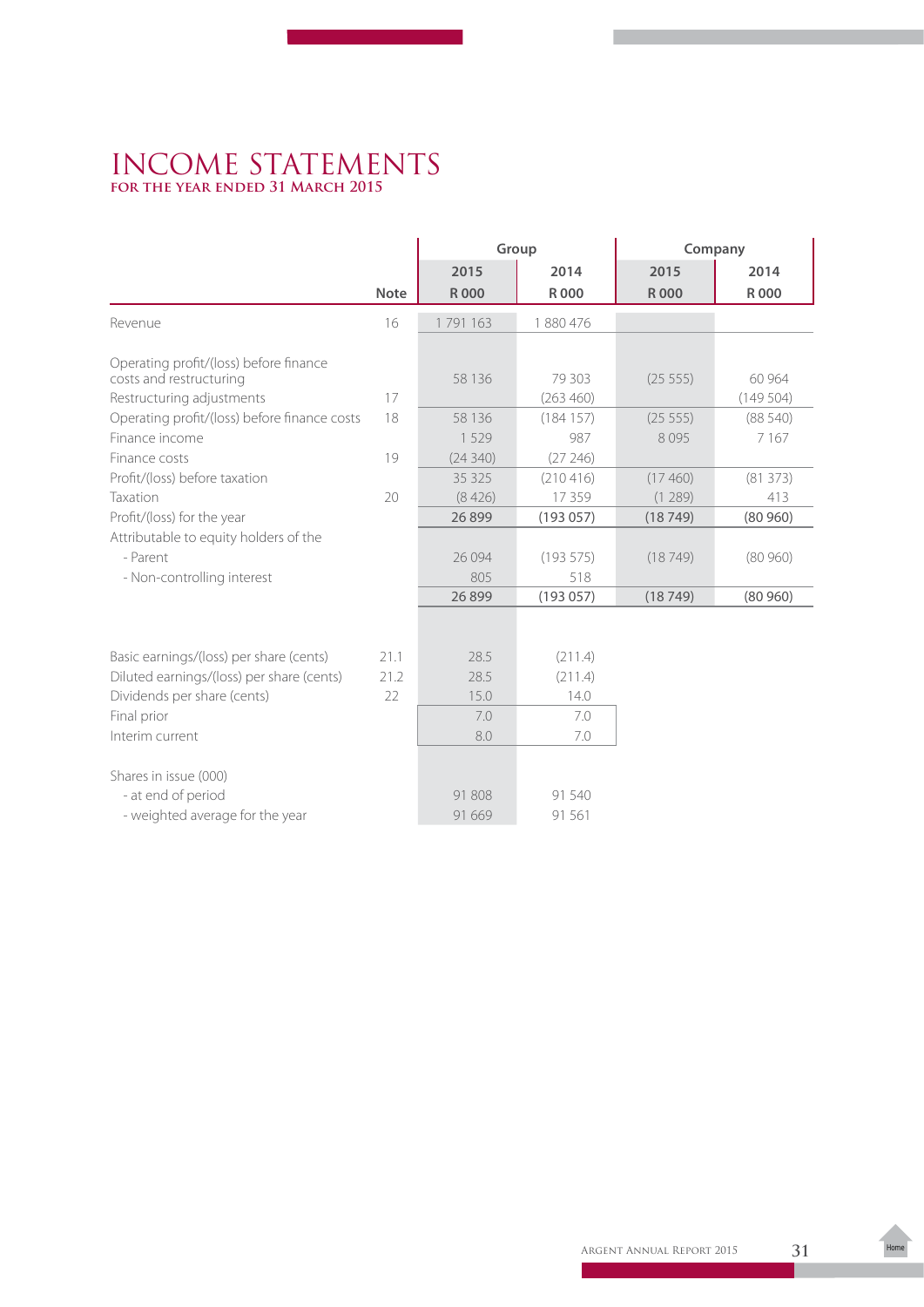## <span id="page-33-0"></span>STATEMENTS OF OTHER COMPREHENSIVE INCOME **for the year ended 31 March 2015**

|                                                                                                              | Group       |             | Company     |         |
|--------------------------------------------------------------------------------------------------------------|-------------|-------------|-------------|---------|
|                                                                                                              | 2015        | 2014        | 2015        | 2014    |
|                                                                                                              | <b>R000</b> | <b>R000</b> | <b>R000</b> | R 000   |
| Profit/(loss) for the year                                                                                   | 26899       | (193057)    | (18749)     | (80960) |
| Other comprehensive income for the year<br>Items that may be reclassified subsequently<br>to profit and loss |             |             |             |         |
| Exchange differences on translating foreign<br>operations                                                    | 1 1 8 2     | (529)       |             |         |
| Items that will not be reclassified subsequently<br>to profit and loss                                       |             |             |             |         |
| Revaluation of land and buildings                                                                            | (2961)      | (6931)      |             |         |
| Tax effect of above transactions                                                                             | 534         | 1 3 3 4     |             |         |
| Total other comprehensive income/(loss) for the<br>year                                                      | 25 6 5 4    | (199183)    | (18749)     | (80960) |
| Attributable to equity holders of the                                                                        |             |             |             |         |
| - Parent                                                                                                     | 24849       | (199701)    | (18749)     | (80960) |
| - Non-controlling interest                                                                                   | 805         | 518         |             |         |
|                                                                                                              | 25 654      | (199183)    | (18749)     | (80960) |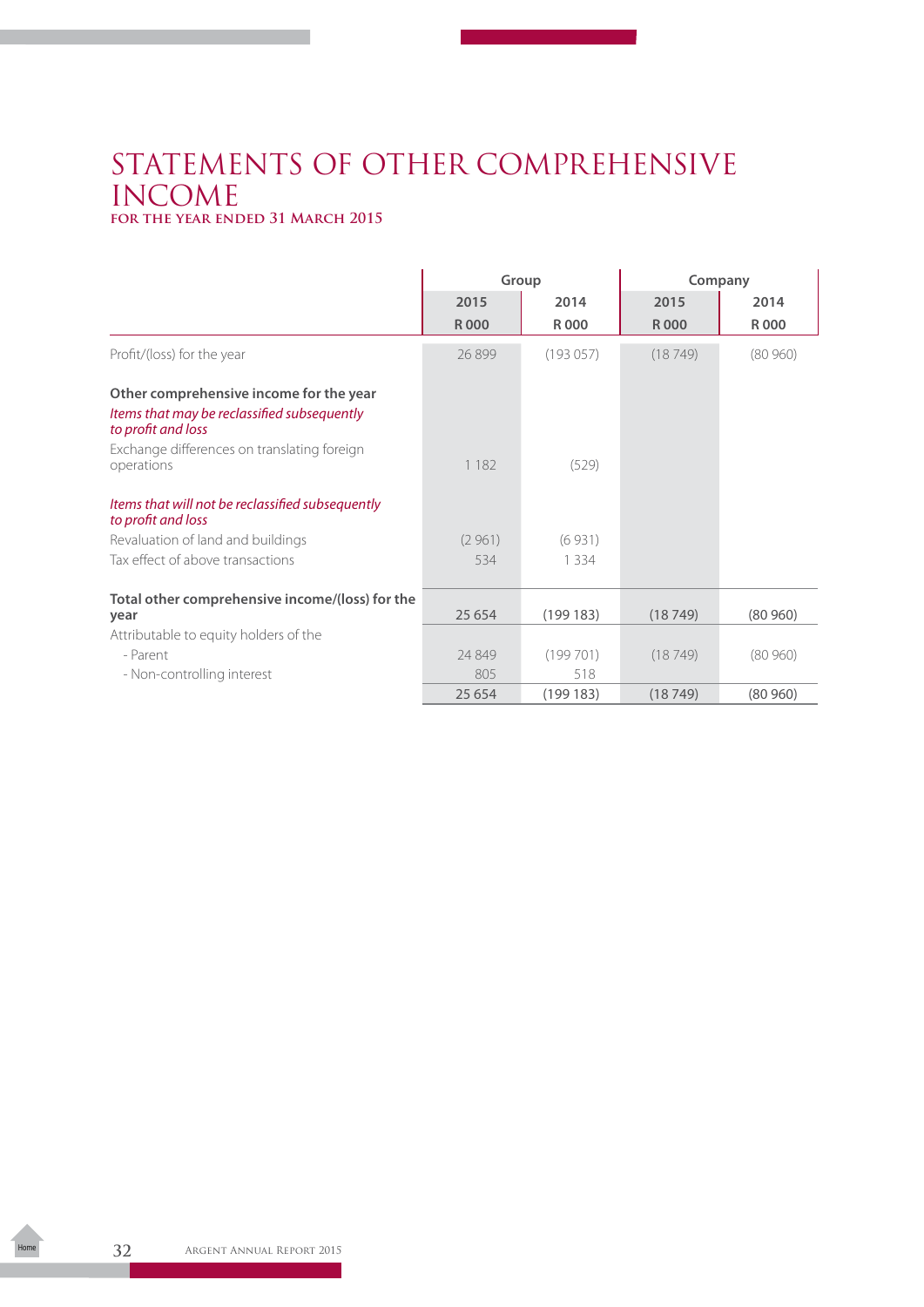## <span id="page-34-0"></span>STATEMENTS OF CHANGES IN EQUITY **for the year ended 31 March 2015**

|                                                   |      | Group                      |                             |                                                    |                                 |                                                        |                               |                                                              |                                          |                                         |
|---------------------------------------------------|------|----------------------------|-----------------------------|----------------------------------------------------|---------------------------------|--------------------------------------------------------|-------------------------------|--------------------------------------------------------------|------------------------------------------|-----------------------------------------|
| <b>R000</b>                                       | Note | Stated<br>capital<br>R 000 | Treasury<br>shares<br>R 000 | Employee<br>share<br>incentive<br>reserve<br>R 000 | Revaluation<br>reserve<br>R 000 | Foreign<br>currency<br>translation<br>reserve<br>R 000 | Retained<br>earnings<br>R 000 | Total<br>attributable<br>to owners of<br>the parent<br>R 000 | Non-<br>controlling<br>interest<br>R 000 | Total<br>shareholders'<br>funds<br>R000 |
| Balance at 31 March 2013                          |      | 545 643                    | (94514)                     | 2034                                               | 45 045                          | (8809)                                                 | 860 225                       | 1 349 624                                                    | 9 2 5 1                                  | 1 358 875                               |
| Net treasury movement                             |      |                            | 237                         |                                                    |                                 |                                                        |                               | 237                                                          |                                          | 237                                     |
| Share-based payments                              |      |                            |                             | 371                                                |                                 |                                                        |                               | 371                                                          |                                          | 371                                     |
| Transfer of reserve to<br>retained earnings       |      |                            |                             | (1889)                                             |                                 |                                                        | 1889                          |                                                              |                                          |                                         |
| Total comprehensive loss                          |      |                            |                             |                                                    | (5597)                          | (529)                                                  | (193575)                      | (199701)                                                     | 518                                      | (199183)                                |
| Dividends - current<br>interim and prior final    | 22   |                            |                             |                                                    |                                 |                                                        | (13508)                       | (13508)                                                      |                                          | (13508)                                 |
| Less dividend on treasury<br>shares               | 22   |                            |                             |                                                    |                                 |                                                        | 292                           | 292                                                          |                                          | 292                                     |
| Balance at 31 March 2014<br>Net treasury movement |      | 545 643                    | (94277)<br>1 2 3 1          | 516                                                | 39 4 48                         | (9338)                                                 | 655 323                       | 1 137 315<br>1 2 3 1                                         | 9769                                     | 1 147 084<br>1 2 3 1                    |
| Share-based payments                              |      |                            |                             | 330                                                |                                 |                                                        |                               | 330                                                          |                                          | 330                                     |
| Transfer of reserve to<br>retained earnings       |      |                            |                             | (6)                                                |                                 |                                                        | 6                             |                                                              |                                          |                                         |
| Total comprehensive<br>income                     |      |                            |                             |                                                    | (2427)                          | 1 1 8 2                                                | 26 0 94                       | 24 8 49                                                      | 805                                      | 25 654                                  |
| Dividends - current<br>interim and prior final    | 22   |                            |                             |                                                    |                                 |                                                        | (14474)                       | (14474)                                                      |                                          | (14474)                                 |
| Less dividend on treasury<br>shares               | 22   |                            |                             |                                                    |                                 |                                                        | 898                           | 898                                                          |                                          | 898                                     |
| Balance at 31 March 2015                          |      | 545 643                    | (93046)                     | 840                                                | 37021                           | (8156)                                                 | 667847                        | 1 150 149                                                    | 10574                                    | 1 160 723                               |
| Note                                              |      | 11                         | 11                          | 12                                                 | 12                              | 12                                                     |                               |                                                              |                                          |                                         |

|                                             | Company |                            |                              |                |
|---------------------------------------------|---------|----------------------------|------------------------------|----------------|
| R 000                                       | Note    | Stated<br>capital<br>R 000 | Accumulated<br>loss<br>R 000 | Total<br>R 000 |
| Balance at 31 March 2013                    |         | 545 643                    | (148 253)                    | 397 390        |
| Total comprehensive loss                    |         |                            | (80960)                      | (80960)        |
| Dividends – current interim and prior final | 22      |                            | (13508)                      | (13508)        |
| Balance at 31 March 2014                    | 11      | 545 643                    | (242 721)                    | 302 922        |
| Total comprehensive loss                    |         |                            | (18749)                      | (18749)        |
| Dividends - current interim and prior final | 22      |                            | (14474)                      | (14474)        |
| Balance at 31 March 2015                    |         | 545 643                    | (275944)                     | 269 699        |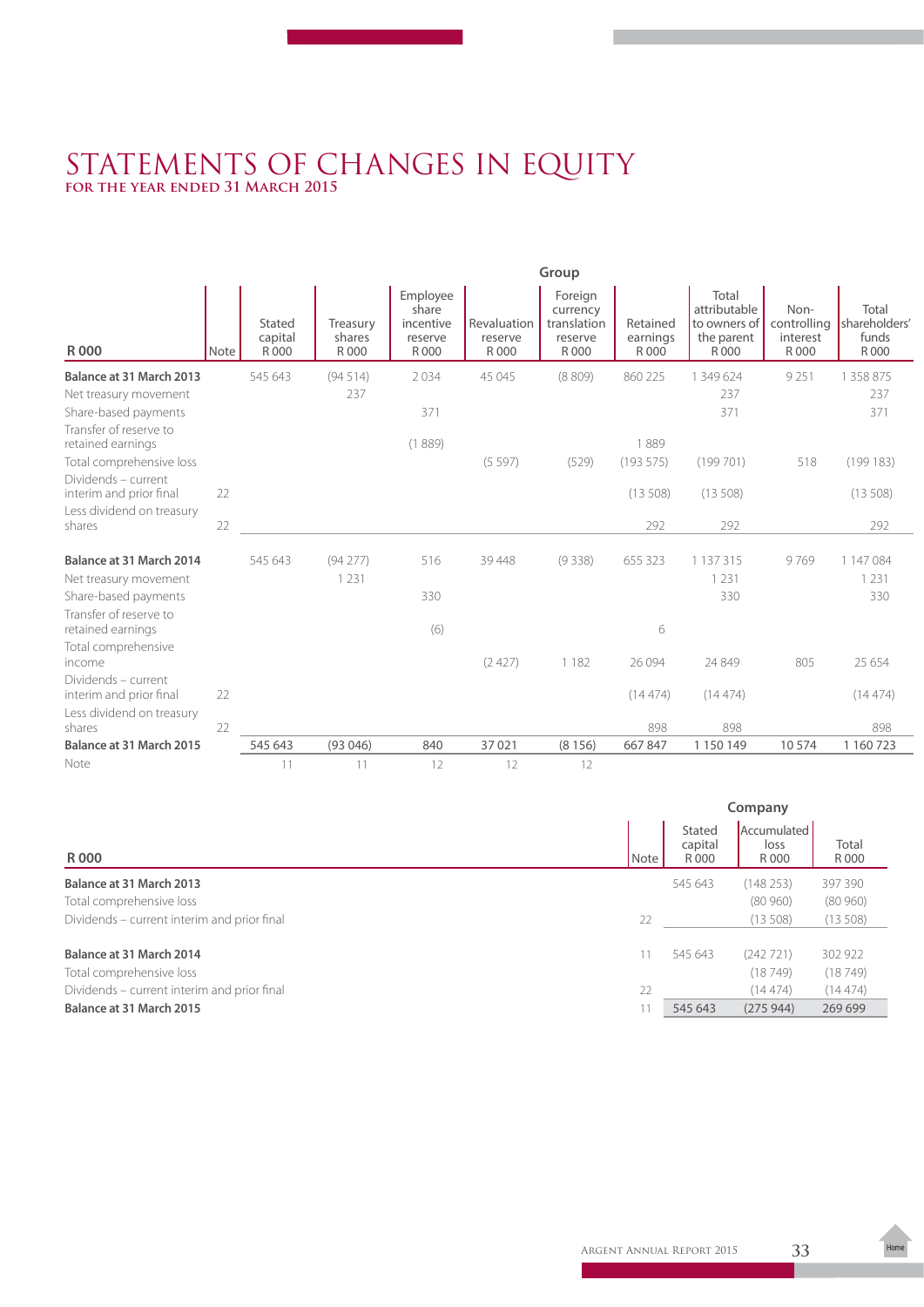## <span id="page-35-0"></span>STATEMENTS OF CASH FLOWS **for the year ended 31 March 2015**

|                                                                                                   |              |                            | Group                     |                         | Company                      |  |  |
|---------------------------------------------------------------------------------------------------|--------------|----------------------------|---------------------------|-------------------------|------------------------------|--|--|
|                                                                                                   |              | 2015                       | 2014                      | 2015                    | 2014                         |  |  |
|                                                                                                   | <b>Note</b>  | <b>R000</b>                | <b>R000</b>               | <b>R000</b>             | <b>R000</b>                  |  |  |
| <b>CASH FLOWS FROM</b><br><b>OPERATING ACTIVITIES</b>                                             |              |                            |                           |                         |                              |  |  |
| Cash generated from/(used in) operations<br>Finance income<br>Finance costs<br>Dividends received | 23.1         | 128 699<br>1529<br>(24340) | 102 780<br>987<br>(27246) | 58 9 32<br>8095<br>6593 | (88940)<br>7 1 6 7<br>67 265 |  |  |
| Dividends paid<br>Normal taxation paid                                                            | 23.2<br>23.3 | (13576)<br>(7514)          | (13216)<br>(5690)         | (14474)                 | (13508)                      |  |  |
| Net cash inflow/(outflow) from<br>operating activities                                            |              | 84798                      | 57 615                    | 59 146                  | (28016)                      |  |  |
| <b>CASH FLOWS FROM</b><br><b>INVESTING ACTIVITIES</b>                                             |              |                            |                           |                         |                              |  |  |
| Purchase of property, plant and<br>equipment<br>Proceeds on disposal of property, plant           | 3            | (39068)                    | (62889)                   | (31)                    | (59)                         |  |  |
| and equipment<br>Long term loan                                                                   |              | 41326<br>(1144)            | 21 765<br>(981)           | 5 0 1 8                 | 4717                         |  |  |
| Net cash inflow/(outflow) from<br>investing activities                                            |              | 1 1 1 4                    | (42105)                   | 4 9 8 7                 | 4658                         |  |  |
| <b>CASH FLOWS FROM</b><br><b>FINANCING ACTIVITIES</b>                                             |              |                            |                           |                         |                              |  |  |
| Net movement in treasury shares<br>Payment of interest-bearing borrowings                         |              | 1 2 3 1<br>(59942)         | 237<br>(34614)            |                         |                              |  |  |
| Net cash outflow from financing<br>activities                                                     |              | (58711)                    | (34377)                   |                         |                              |  |  |
| NET INCREASE/(DECREASE) IN<br><b>CASH AND CASH EQUIVALENTS</b>                                    |              | 27 201                     | (18867)                   | 64 1 3 3                | (23358)                      |  |  |
| Cash and cash equivalents at beginning<br>of year                                                 |              | (162135)                   | (143 268)                 | (43095)                 | (19737)                      |  |  |
| Cash and cash equivalents at end of year                                                          | 23.4         | (134934)                   | (162135)                  | 21 0 38                 | (43095)                      |  |  |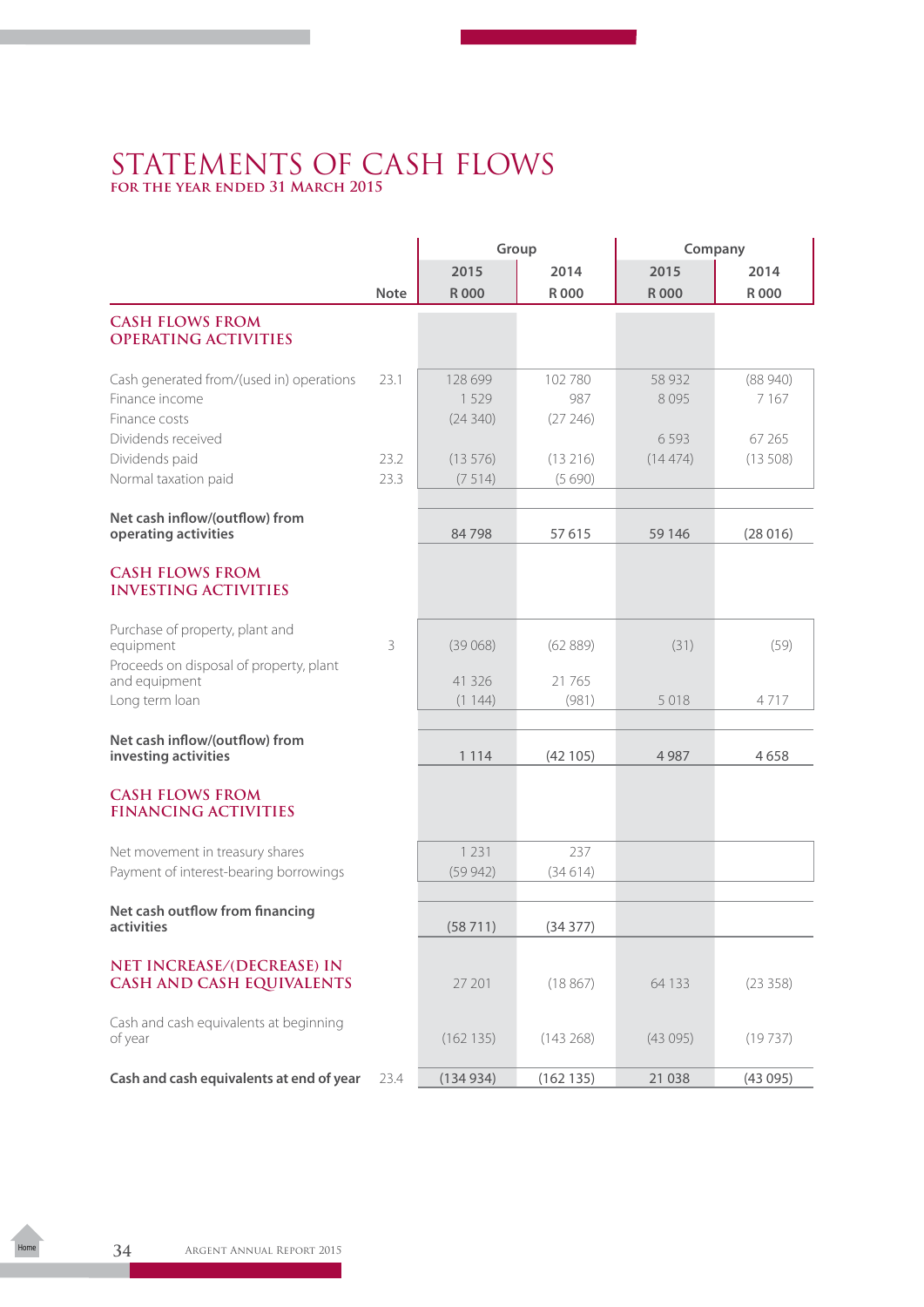# NOTES TO THE FINANCIAL STATEMENTS **1. ACCOUNTING POLICIES**

### **1.1 Basis of preparation**

The financial statements have been prepared in accordance with International Financial Reporting Standards (IFRS), the South African Companies Act (No. 71 of 2008), the South African Institute of Chartered Accountants (SAICA) Financial Reporting Guides as issued by the Accounting Practices Committee, the Financial Reporting Pronouncements as issued by the Financial Reporting Standards Council and the Listings Requirements of the JSE Limited.

The group financial statements are prepared on the historical cost basis except for the revaluation of land and buildings and certain financial instruments, which are carried at either fair value or amortised cost as appropriate and incorporate the following principal accounting policies, which have been consistently applied in all material respects.

The financial statements have been prepared on the going concern basis, which assumes that the group will continue in operation for the foreseeable future.

The accounting policies are the same as prior year.

The following standards and interpretations were adopted, but did not have an effect on the financial statements:

- IAS 39 Novation of Derivatives and continuation of Hedge Accounting (Amendments to IAS 39) (effective from 1 January 2014)
- • IAS 36 Recoverable Amount Disclosures for Non-Financial Assets (Amendments to IAS 36) (effective from 1 January 2014)
- • IFRS 10 Investment Entities(Amendments to IFRS 10, IFRS 12 and IAS 27) (effective from 1 January 2014)
- IAS 32 (Amendment) Offsetting Financial Assets and Financial Liabilities (effective from 1 January 2014)

All amounts in the financial statements, reports and supporting schedules are stated to the nearest R'000, except where otherwise indicated.

### **1.2 Significant judgments**

The preparation of financial statements in conformity with IFRS requires management to make judgements, estimates and assumptions that effect the application of policies and reported amounts of assets and liabilities, income and expenses. The estimates and associated assumptions are based on historical experience and various other factors that

are believed to be reasonable under the circumstances, the results of which form the basis of making the judgements about carrying values of assets and liabilities that are not readily apparent from other sources. Actual results may differ from these estimates made by management from time to time.

The estimates and underlying assumptions are reviewed on an ongoing basis. Revisions to accounting estimates are recognised in the period in which the estimate is revised if the revision affects only that period, or in the period of the revision and future periods if the revision affects both current and future periods.

Significant estimates and judgements are made in the following areas:

- Property, plant and equipment Residual values and useful lives – note 1.4.
- Property, plant and equipment Revaluation of land and buildings – note 3.
- Impairment of goodwill note 4.
- Inventory Allowance for slow moving, damaged and obsolete inventory – note 8.
- Trade receivables allowance for doubtful debts note 9.
- Deferred taxation note 14.
- Contingent liabilities note 27.
- Fair value of share based payments note 24.
- Fair value of foreign exchange contracts note 28.
- Fair value of financial liabilities note 28.

### **1.3 Basis of consolidation**

The group financial statements consolidate those of the parent company and all of its subsidiaries. The parent controls a subsidiary if it is exposed, or has rights, to variable returns from its involvement with the subsidiary and has the ability to affect those returns through its power over the subsidiary.

All transactions and balances between the group companies are eliminated on consolidation, including unrealised gains and losses on transactions between group companies. Where unrealised losses on intra-group asset sales are reversed on consolidation, the underlying asset is also tested for impairment from a group perspective. Amounts reported in the financial statements of subsidiaries have been adjusted where necessary to ensure consistency with the accounting policies adopted by the group.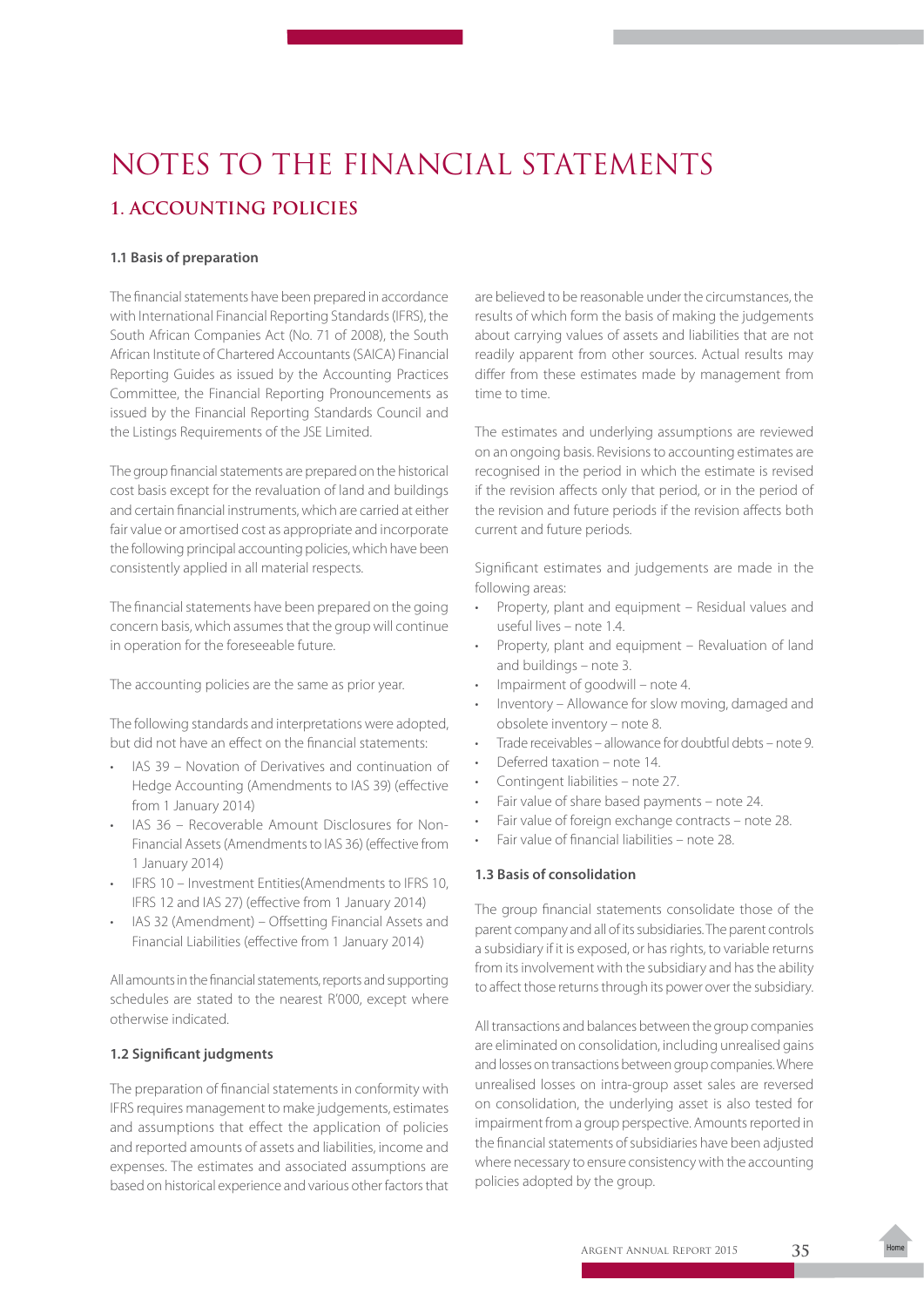Profit or loss and other comprehensive income of subsidiaries acquired or disposed of during the year are recognised from the effective date of acquisition, or up to the effective date of disposal, as applicable.

Non-controlling interests, presented as part of equity, represent the portion of a subsidiary's profit or loss and net assets that is not held by the group. The group attributes total comprehensive income or loss of subsidiaries between the owners of the parent and the non-controlling interests based on their respective ownership interests.

### **1.4 Property, plant and equipment**

Property, plant and equipment, except for land and buildings, are stated at cost less accumulated depreciation and accumulated impairment losses.

Depreciation is calculated on the straight line basis at rates considered appropriate to reduce book values over the useful life of the assets to estimated residual values. The depreciation method, useful life and residual value, if significant, are reassessed annually. The current estimated useful life is as follows:

| Item                              | Average useful life |
|-----------------------------------|---------------------|
| <b>Buildings</b>                  | 50 years            |
| Plant and equipment               | 15 years            |
| Motor vehicles                    | 10 years            |
| Furniture, fittings and equipment | 3 to 10 years       |

Each part of an item of property, plant and equipment with a cost that is significant in relation to the total cost of the item shall be depreciated separately.

Land and buildings are carried at revalued amounts, being the fair values at the date of revaluation less any subsequent accumulated depreciation (on buildings) and subsequent accumulated impairment losses. Any accumulated depreciation at the date of revaluation is eliminated against the gross carrying amount of the asset, and the net amount is restated to the revalued amount of the asset. Revaluations are made with sufficient regularity such that the carrying amount does not differ materially from that which would be determined using fair value at the statement of financial position date. Any increase in an asset's carrying amount, as a result of revaluation, is credited to other comprehensive income. The increase is recognised in profit and loss to the extent that it reverses a revaluation decrease of the same asset previously recognised in profit or loss.

The depreciation charge for each period is recognised in

profit or loss unless it is included in the carrying amount of another asset. As no finite useful life for land can be determined, related carrying amounts are not depreciated. The gain or loss arising from the derecognition of an item of property, plant and equipment is included in profit or loss when the item is derecognised. The gain or loss arising from the derecognition of an item of property, plant and equipment is determined as the difference between the net disposal proceeds, if any, and the carrying amount of an item.

### **1.5 Intangibles**

Intangible assets, other than goodwill, are stated at cost less accumulated amortisation and impairment. Intangible assets with finite useful lives are amortised on a straight line basis over their estimated useful lives. The amortisation methods and estimated remaining useful lives are reviewed at least annually.

Expenditure on purchased patents is capitalised. Expenditure to extend the term of the patent is capitalised. All other expenditure is charged to the income statement when incurred.

Internally generated brands, mastheads, publishing titles, customer lists and items similar in substance are not recognised as intangible assets.

### **1.6 Goodwill**

Goodwill is initially measured at cost, being the excess of the cost of business combination over the company's interest of the net fair value of the identifiable assets, liabilities and contingent liabilities.

Subsequently goodwill is measured at cost less any accumulated impairment losses. Goodwill is allocated to cash-generating units and is tested annually for impairment. The excess of the company's interest in the net fair value of the identifiable assets, liabilities and contingent liabilities over the cost of the business combination is immediately recognised in profit and loss as a gain in bargain purchases.

### **1.7 Investments in subsidiaries**

The cost of an investment in a subsidiary is the aggregate of:

- the fair value, at the date of exchange, of assets given, liabilities incurred or assumed, and equity instruments issued by the group; plus
- • any costs directly attributable to the purchase of the subsidiary.

### **1.8 Inventories**

Inventories are assets held for sale in the ordinary course of business, in the process of production for such sale or in the form of materials or supplies to be consumed in the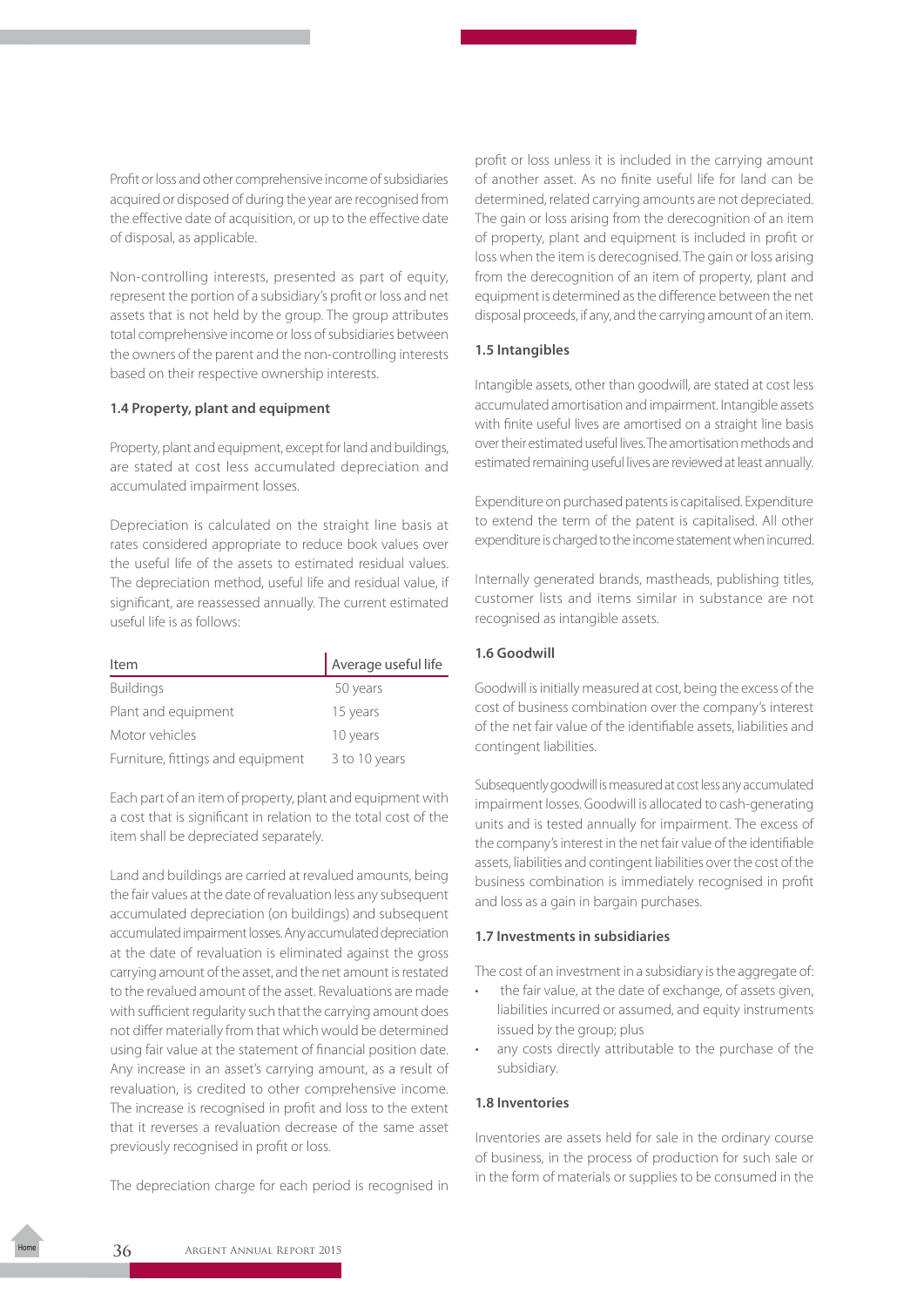production process or in the rendering of services.

Inventories are stated at the lower of cost and net realisable value. Cost includes all costs of purchase, costs of conversion and other costs incurred in bringing the inventories to their present location and condition.

Net realisable value is the estimated selling price in the ordinary course of business, less the estimated cost of completion and costs necessary to make the sale.

Cost is determined on the following basis:

- Raw materials and consumable stores are valued at weighted average cost.
- Finished goods and work in progress are valued at raw material cost plus labour cost and a proportion of manufacturing overhead expenses based on normal capacity.

When inventories are sold, the carrying amount of those inventories are recognised as an expense in the period in which the related revenue is recognised. The amount of any write-down of inventories to net realisable value and all losses of inventories are recognised as an expense in the period the write-down or loss occurs. The amount of any reversal of any write-down of inventories, arising from an increase in net realisable value, are recognised as an increase in the amount of inventories and recognised as an income in the period in which the reversal occurs.

### **1.9 Stated capital and equity**

An equity instrument is any contract that evidences a residual interest in the assets of an entity after deducting all of its liabilities.

Ordinary shares are classified as equity. If the company reacquires its own equity instruments, the consideration paid, including any directly attributable incremental costs (net of income taxes) on those instruments are deducted from equity until the shares are reissued. No gain or loss is recognised in profit or loss on the purchase, sale, issue or cancellation of the company's own equity instruments.

#### **1.10 Financial instruments**

#### *Initial recognition*

The company classifies financial instruments, or their component parts, on initial recognition as a financial asset, a financial liability or an equity instrument in accordance with the substance of the contractual arrangement.

Financial assets and financial liabilities are recognised on the group's statement of financial position when the group becomes party to the contractual provisions of the instrument.

#### *Loans to/(from) group companies*

These include loans to subsidiaries and are recognised initially at fair value plus direct transaction costs.

Subsequently these loans are measured at amortised cost using the effective interest rate method, less any impairment loss recognised to reflect irrecoverable amounts.

On loans receivable an impairment loss is recognised in profit or loss when there is objective evidence that it is impaired. The impairment is measured as the difference between the investment's carrying amount and the present value of estimated future cash flows discounted at the effective interest rate computed at initial recognition.

Impairment losses are reversed in subsequent periods when an increase in the investment's recoverable amount can be related objectively to an event occurring after the impairment was recognised, subject to the restriction that the carrying amount of the investment at the date the impairment is reversed shall not exceed what the amortised cost would have been had the impairment not been recognised.

Loans to/(from) group companies are classified as loans and receivables.

#### *Trade and other receivables*

Trade receivables are measured at initial recognition at fair value, and are subsequently measured at amortised cost using the effective interest rate method. Appropriate allowances for estimated irrecoverable amounts are recognised in profit or loss when there is objective evidence that the asset is impaired. Significant financial difficulties of the debtor, probability that the debtor will enter bankruptcy or financial reorganisation, and default or delinquency in payments (more than 90 days overdue) are considered indicators that the trade receivable is impaired. The allowance recognised is measured as the difference between the asset's carrying amount and the present value of estimated future cash flows discounted at the effective interest rate computed at initial recognition.

The carrying amount of the asset is reduced through the use of an allowance account, and the amount of the loss is recognised in the income statement within operating expenses. When a trade receivable is uncollectible, it is written off against the allowance account for trade receivables. Subsequent recoveries of amounts previously written off are credited against operating expenses in the income statement.

Trade and other receivables are classified as loans and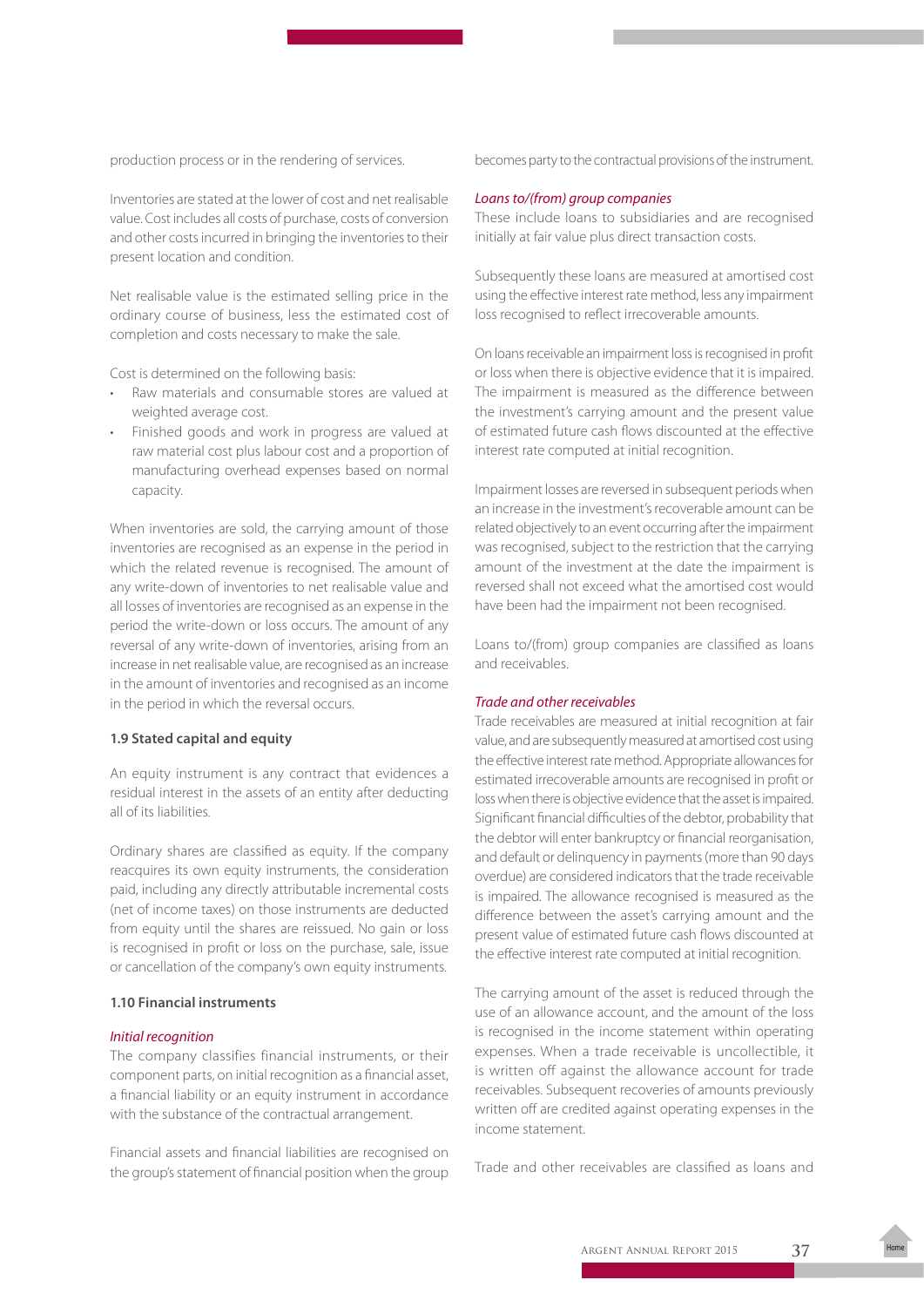#### receivables.

#### *Trade and other payables*

Trade payables are initially measured at fair value, and are subsequently measured at amortised cost, using the effective interest rate method.

### *Cash and cash equivalents*

Cash and cash equivalents are initially measured at fair value, and are subsequently measured at amortised cost, using the effective interest rate method.

#### *Bank overdraft and borrowings*

Bank overdrafts and borrowings are initially measured at fair value, and are subsequently measured at amortised cost, using the effective interest rate method. Any difference between the proceeds (net of transaction costs) and the settlement or redemption of borrowings is recognised over the term of the borrowings in accordance with the company's accounting policy for borrowing costs.

Other financial liabilities are measured initially at fair value and subsequently at amortised cost, using the effective interest rate method.

### *Other loans and receivables*

Other financial assets classified as loans and receivables are initially recognised at fair value plus transaction costs, and are subsequently carried at amortised cost less any accumulated impairment.

These financial assets are not quoted in an active market and have fixed or determinable payments.

#### *Derivatives*

Derivative financial instruments, which are not designated as hedging instruments, consisting of foreign exchange contracts, are initially measured at fair value on the contract date, and are re-measured to fair value at subsequent reporting dates.

Changes in the fair value of derivative financial instruments are recognised in profit or loss as they arise.

#### *Offsetting*

Financial assets and liabilities are off-set and the net amount presented in the statement of financial position when the group has a legal right to set off the amounts and intends to settle on a net basis or to realise the asset and settle the liability simultaneously. Income and expenses are presented on a net basis only when permitted by the accounting standards, or for gains and losses arising from a group of similar transactions.

### **1.11 Revenue**

Revenue from the sale of goods is recognised when all the following conditions have been satisfied:

- • the group has transferred to the buyer the significant risks and rewards of ownership of the goods;
- the group retains neither continuing managerial involvement to the degree usually associated with ownership nor effective control over the goods sold;
- the amount of revenue can be measured reliably;
- it is probable that the economic benefits associated with the transaction will flow to the group; and
- the costs incurred or to be incurred in respect of the transaction can be measured reliably.

The group also earns rental income from operating leases on its properties. Rental income is recognised on a straightline basis over the term of the lease.

Interest is recognised, in profit or loss, using the effective interest rate method.

Dividend income from investments is recognised when the shareholder's right to receive payment has been established.

### **1.12 Cost of sales**

When inventories are sold, the carrying amount of those inventories is recognised as an expense in the period in which the related revenue is recognised. The amount of any write-down of inventories to net realisable value and all losses of inventories are recognised as an expense in the period the write-down or loss occurs. The amount of any reversal of any write-down of inventories, arising from an increase in net realisable value, is recognised as a reduction in the amount of inventories recognised as an expense in the period in which the reversal occurs.

### **1.13 Taxation**

#### *Current tax assets and liabilities*

Current tax for current and prior periods is, to the extent unpaid, recognised as a liability. If the amount already paid in respect of current and prior periods exceeds the amount due for those periods, the excess is recognised as an asset.

Current tax liabilities (assets) for the current and prior periods are measured at the amount expected to be paid to (recovered from) the tax authorities, using the tax rates (and tax laws) that have been enacted or substantively enacted by the reporting date.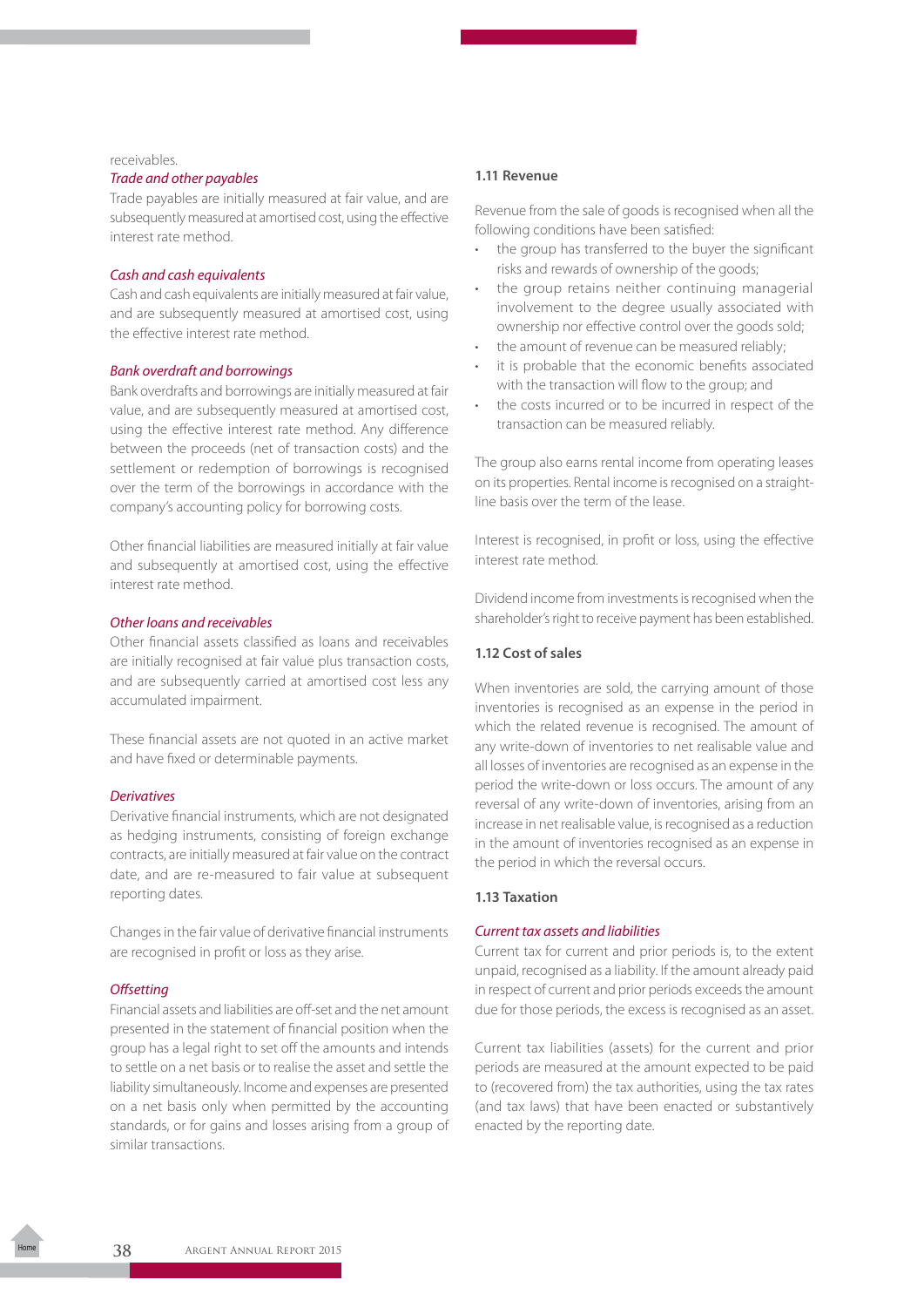### *Deferred tax assets and liabilities*

A deferred tax liability is recognised for all taxable temporary differences, except to the extent that the deferred tax liability arises from:

- the initial recognition of goodwill; or
- the initial recognition of an asset or liability in a transaction which:
	- • is not a business combination; and
	- at the time of the transaction, affects neither accounting profit nor taxable profit (tax loss).

A deferred tax asset is recognised for all deductible temporary differences to the extent that it is probable that taxable profit will be available against which the deductible temporary difference can be utilised, unless the deferred tax asset arises from the initial recognition of an asset or liability in a transaction that:

- is not a business combination; and
- at the time of the transaction, affects neither accounting profit nor taxable profit (tax loss).

A deferred tax asset is recognised for the carry forward of unused tax losses to the extent that it is probable that future taxable profit will be available against which the unused tax losses can be utilised.

Deferred tax assets and liabilities are measured at the tax rates that are expected to apply to the period when the asset is realised or the liability is settled, based on tax rates (and tax laws) that have been enacted or substantively enacted by the reporting date.

### *Tax expenses*

Current and deferred taxes are recognised as income or an expense and included in profit or loss for the period, except to the extent that the tax arises from:

- a transaction or event which is recognised, in the same or a different period, directly in comprehensive income or equity, or
- a business combination.

Current tax and deferred taxes are charged or credited directly to comprehensive income or equity if the tax relates to items that are credited or charged, in the same or a different period, directly to comprehensive income or equity.

### **1.14 Dividends**

Dividends to equity holders are only recognised as a liability when declared and are included in the statement of changes in equity.

### **1.15 Impairments**

The carrying amount of the group's assets, other than inventories (refer accounting policy note 1.8) and deferred tax assets (refer accounting policy note 1.13) are reviewed at each reporting date to determine whether there is an indication of impairment. If any such indication exists, the asset's recoverable amount is estimated. An impairment loss is recognised whenever the carrying amount of an asset or its cash-generating unit exceeds its recoverable amount. Impairment losses are recognised in profit or loss.

The recoverable amount of the group's receivables at amortised cost is calculated as the present value of estimated future cash flows, discounted at the original effective interest rate (i.e. the effective rate computed at initial recognition of these financial assets).

The recoverable amount of other assets is the greater of their fair value less cost to sell and value in use. In assessing value in use, the estimated future cash flows are discounted to their present value using a pre-tax discount rate that reflects current market assessments of the time value of money and the risks specific to the asset. For an asset that does not generate largely independent cash inflows, the recoverable amount is determined for the cash-generating unit to which the asset belongs.

An impairment loss of assets carried at cost less any accumulated depreciation or amortisation is recognised immediately in profit or loss. Any impairment loss of a revalued asset is treated as a revaluation decrease.

Goodwill acquired in a business combination is, from the acquisition date, allocated to each of the cash-generating units, or groups of cash-generating units, that are expected to benefit from the synergies of the combination.

An impairment loss is recognised for cash-generating units if the recoverable amount of the unit is less than the carrying amount of the unit. The impairment loss is allocated to reduce the carrying amount of the assets of the unit in the following order:

- first, to reduce the carrying amount of any goodwill allocated to the cash-generating unit and
- then, to the other assets of the unit, pro rata on the basis of the carrying amount of each asset in the unit.

An entity assesses at each reporting date whether there is any indication that an impairment loss recognised in prior periods for assets other than goodwill may no longer exist or may have decreased. If any such indication exists, the recoverable amounts of those assets are estimated.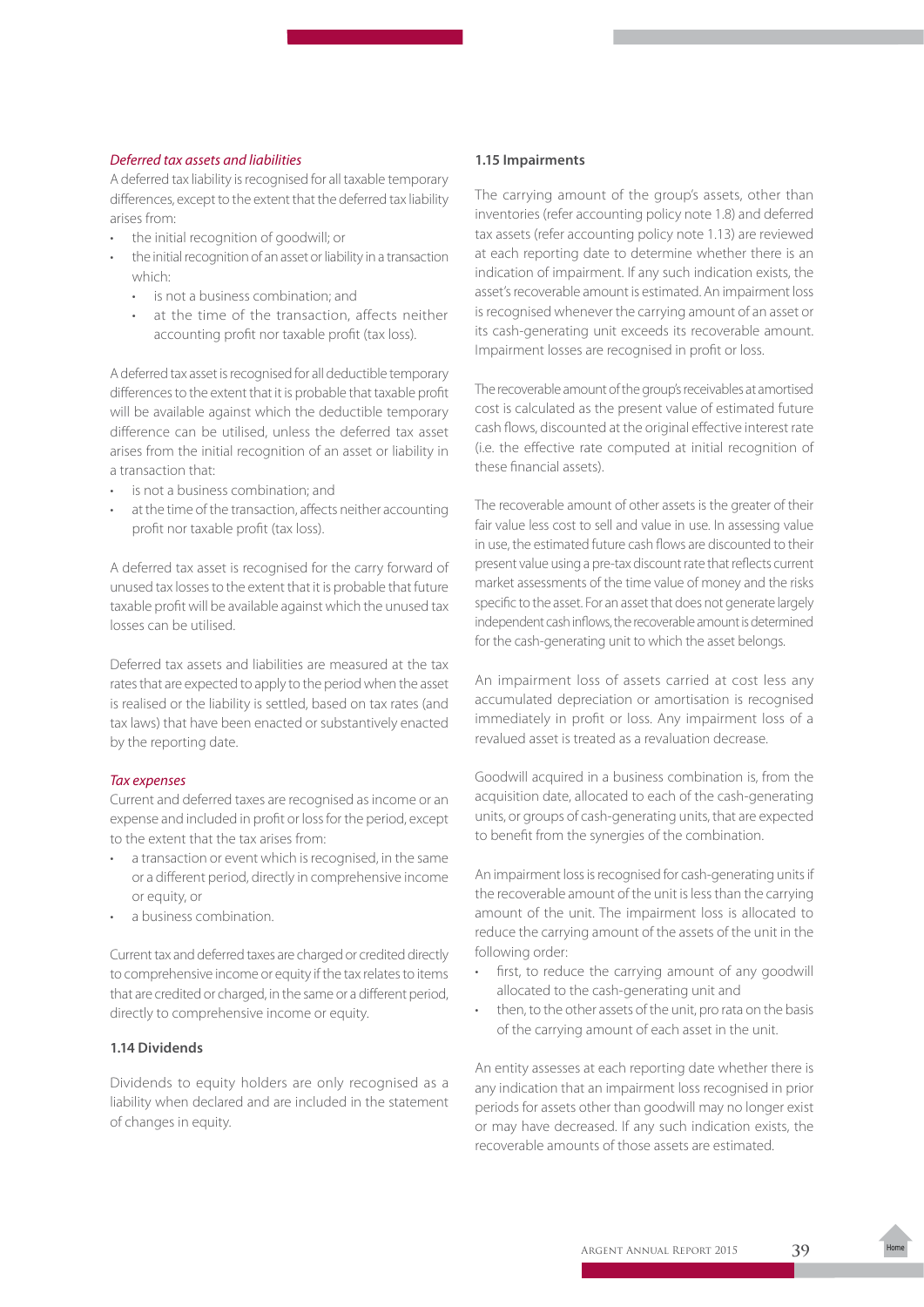The increased carrying amount of an asset other than goodwill attributable to a reversal of an impairment loss does not exceed the carrying amount that would have been determined had no impairment loss been recognised for the asset in prior periods.

A reversal of an impairment loss of assets carried at cost less accumulated depreciation or amortisation other than goodwill is recognised immediately in profit or loss. Any reversal of an impairment loss of a revalued asset is treated as a revaluation increase.

#### **1.16 Foreign currency**

### *Foreign currency transactions*

Transactions in foreign currencies are translated to the respective functional currencies of group entities at exchange rates at the date of the transactions. Monetary assets and liabilities denominated in foreign currencies at the reporting date are translated to the functional currency at the exchange rate ruling at that date. Non-monetary assets and liabilities denominated in foreign currencies that are measured at fair value are translated to the functional currency at the exchange rate at the date that the fair value was determined. Foreign currency differences arising on translation are recognised in profit and loss.

#### *Foreign operations*

The assets and liabilities of foreign operations, including goodwill and fair value adjustments arising on acquisition, are translated to SA rand at foreign exchange rates at the reporting date. The income and expenses of foreign operations are translated to SA rand at rates at the dates of the transactions. Foreign currency differences are recognised in other comprehensive income. When a foreign operation is disposed of, in part or in full, the relevant amount in the foreign currency translation reserve is transferred to profit or loss.

### **1.17 Leases**

A lease is classified as a finance lease if it transfers substantially all the risks and rewards incidental to ownership. A lease is classified as an operating lease if it does not transfer substantially all the risks and rewards incidental to ownership.

#### *Operating leases – lessee*

Operating lease payments are recognised as an expense on a straight-line basis over the lease term. The difference between the amounts recognised as an expense and the contractual payments are recognised as an operating lease asset. This liability is not discounted.

Any contingent rents are expensed in the period they are incurred.

### **1.18 Cash flows**

Cash and cash equivalents comprise cash on hand and demand deposits, and other short-term highly liquid investments that are readily convertible to a known amount of cash and are subject to an insignificant risk of changes in value.

For the purpose of the cash flow statement, cash includes cash on hand, deposits held on call with banks, investments in money market instruments and bank overdrafts.

### **1.19 Segments**

All segment revenue and expenses are directly attributable to the segment. Segment assets include all operating assets used by a segment and consist principally of property, plant and equipment, as well as current assets. Segment liabilities include all operating liabilities and consist principally of trade creditors. These assets and liabilities are all directly attributable to the segments. Segment revenue, expenses and results include transfers between business segments and between geographical segments. Such transfers are accounted for at competitive market prices charged to unaffiliated customers for similar goods. These transfers are eliminated on consolidation. The key operating decision makers are the executive board members.

### **1.20 Retirement benefits**

Provision is made for retirement benefits for eligible employees by way of a provident fund. The fund is a defined contribution plan under which amounts to be paid as retirement benefits are determined by contributions to the fund together with investment earnings thereon. Contributions are charged against income as incurred.

#### **1.21 Short-term employee benefits**

The cost of all short-term employee benefits is recognised during the year in which the employee renders the related service. The accruals for employee entitlements to remuneration and annual leave represent the amount which the group has a present obligation to pay as a result of the employee's services provided to the reporting date. The accruals have been calculated at undiscounted amounts based on current remuneration rates.

### **1.22 Share-based payments**

Goods or services received or acquired in a share-based payment transaction are recognised when the goods or services are received. A corresponding increase in equity is recognised if the goods or services are received in an equity-settled share-based payment transaction.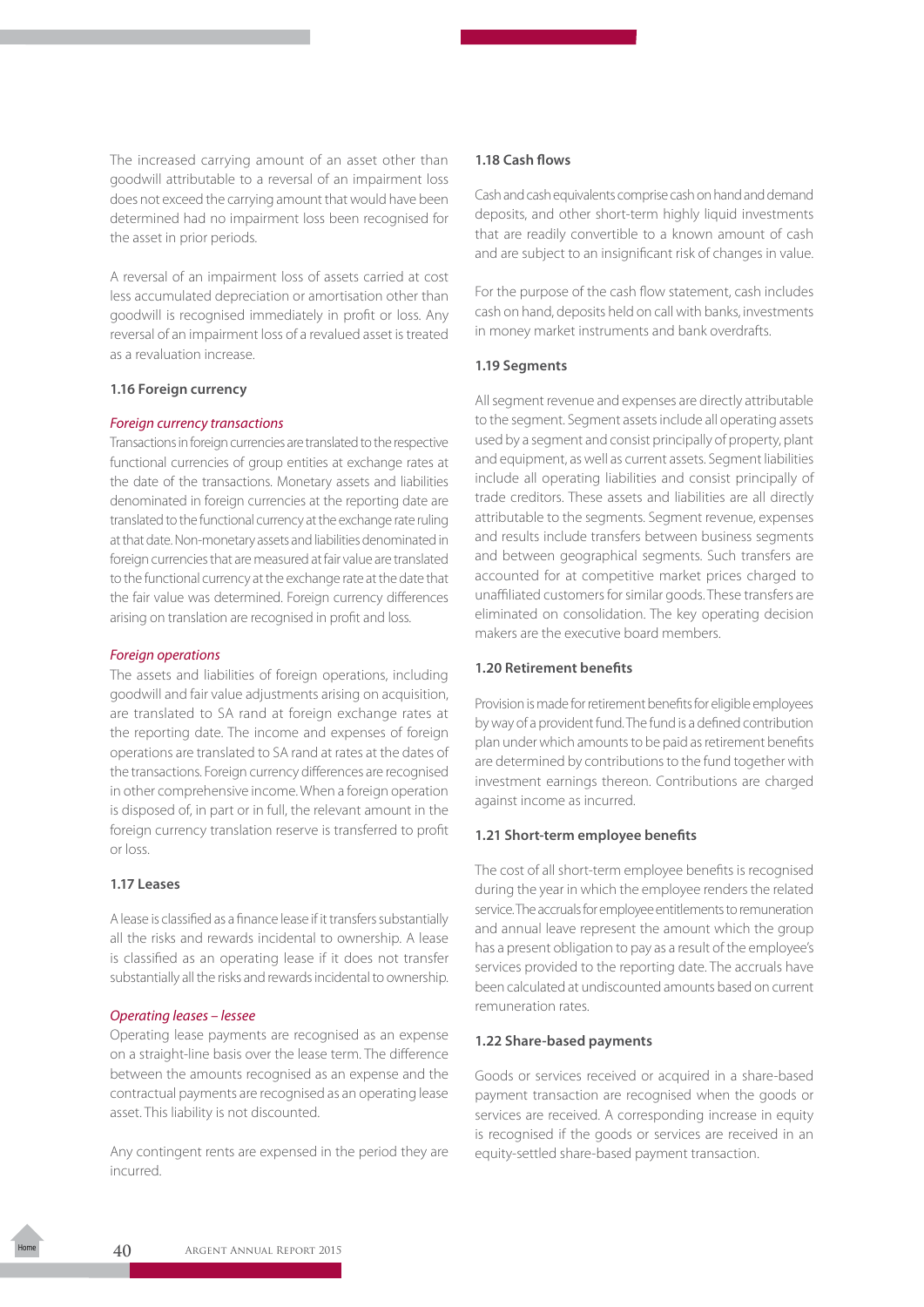When the goods or services received or acquired in a sharebased payment transaction do not qualify for recognition as assets, they are recognised as expenses, in which case their value and the corresponding increase in equity, are measured directly at the fair value of the goods or services received, unless that fair value cannot be estimated reliably. If the fair value of the goods or services received cannot be estimated reliably, their value and the corresponding increase in equity are measured indirectly by reference to the fair value of the equity instruments granted.

If the share-based payments granted do not vest until the counterparty completes a specified period of service, the group accounts for those services as they are rendered by the counterparty during the vesting period (or on a straightline basis over the vesting period).

If the share based payments vest immediately the services received are recognised in full.

Where the equity instruments are no longer outstanding, the accumulated share-based payment reserve in respect of those equity instruments is transferred to retained earnings.

### **1.23 Borrowing costs**

Borrowing costs that are directly attributable to the acquisition, construction or production of a qualifying asset are capitalised as part of the cost of that asset until such time as the asset is ready for its intended use. The amount of borrowing costs eligible for capitalisation is determined as follows:

Actual borrowing costs on funds specifically borrowed for the purposes of obtaining a qualifying asset less any temporary investment of those borrowings.

The capitalisation of borrowing costs commences when:

- • expenditures for the asset have occurred;
- borrowing costs have been incurred, and
- activities that are necessary to prepare the asset for its intended use or sale are in progress.

Capitalisation is suspended during extended periods in which active development is interrupted.

Capitalisation ceases when substantially all the activities necessary to prepare the qualifying asset for its intended use or sale are complete.

All other borrowing costs are recognised as an expense in the period in which they are incurred.

### **1.24 Government grants**

When the conditions attached to government grants have been met they are recognised in profit or loss on a systematic basis over the periods necessary to match them with the related expenses.

### **1.25 Non-current assets held for sale**

Non-current assets and disposal groups are classified as held for sale if their carrying amount will be recovered through a sale transaction rather than through continuing use. This condition is regarded as met only when the sale is highly probable and the asset (or disposal group) is available for immediate sale in its present condition. Management must be committed to the sale, which should be expected to qualify for recognition as a completed sale within one year from the date of classification.

Non-current assets held for sale (or disposal group) are measured at the lower of its carrying amount and fair value less costs to sell.

A non-current asset is not depreciated (nor amortised) while it is classified as held for sale, or while it is part of a disposal group classified as held for sale.

Interest and other expenses attributable to the liabilities of a disposal group classified as held for sale are recognised in profit or loss.

### **1.26 Contingent assets and liabilities**

A contingent asset is a possible asset that arises from past events and whose existence will be confirmed only by the occurrence or non-occurrence of one or more uncertain future events not wholly within the control of the group. Contingent assets are not recognised as assets.

A contingent liability is a possible obligation that arises from past events and whose existence will be confirmed only by the occurrence or non-occurrence of one or more uncertain future events not wholly within the control of the group or a present obligation that arises from past events but is not recognised because it is not probable that an outflow of resources embodying economic benefits will be required to settle the obligation or the amount of the obligation cannot be measured with sufficient reliability. Contingent liabilities are not recognised as liabilities.

### **1.27 Definitions**

### *1.27.1 Current ratio*

Current assets divided by current liabilities. Current liabilities include current portion of interest-bearing borrowings and interest free liabilities other than deferred tax.

### *1.27.2 Dividend cover*

Basic earnings per share divided by dividends per share.

#### *1.27.3 Gearing*

Interest-bearing debt, divided by capital and reserves and non-controlling interest.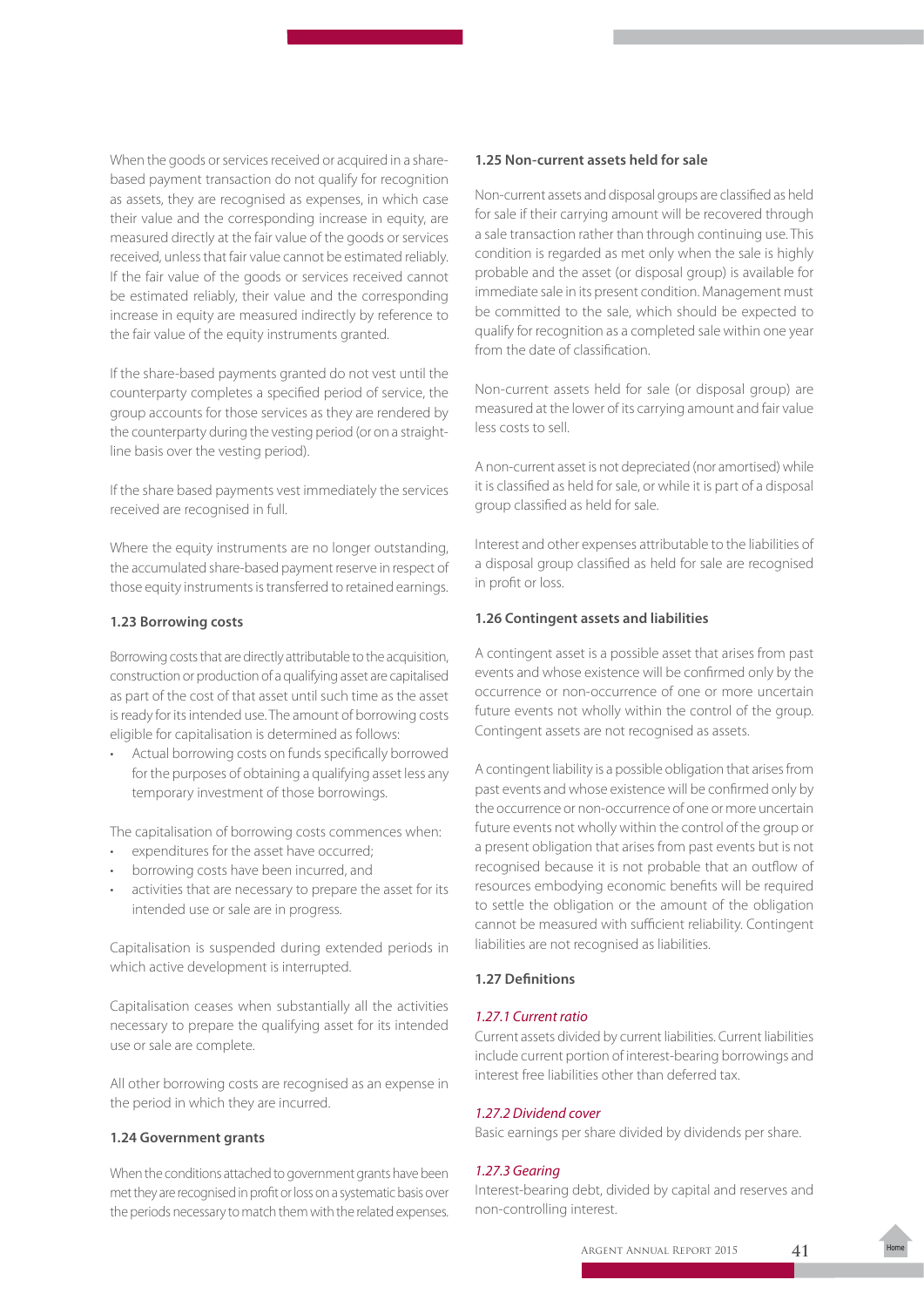### **2. Statements and interpretations not yet effective**

New standards or revisions to current standards, have been issued with effective dates applicable to future statements of the group. Only those standards not yet adopted and that could be expected to be applicable to the group are set out below, i.e. those applicable to unrelated industries or economies are not dealt with herein.

The group expects to adopt the amendments from the effective dates. Adoption of these standards by the group in future reporting periods is not expected to have a significant impact on the financial statements of the group or company.

|                                                                                 |                                                                                                                                                                                                                                                                                                                                                                                                                                                                                                                                                                                                             | <b>Annual periods</b> |
|---------------------------------------------------------------------------------|-------------------------------------------------------------------------------------------------------------------------------------------------------------------------------------------------------------------------------------------------------------------------------------------------------------------------------------------------------------------------------------------------------------------------------------------------------------------------------------------------------------------------------------------------------------------------------------------------------------|-----------------------|
| <b>Standard</b>                                                                 | <b>Details of amendments</b>                                                                                                                                                                                                                                                                                                                                                                                                                                                                                                                                                                                | beginning on or after |
| IFRS <sub>2</sub><br>Share-based<br>payments                                    | • Annual Improvements 2010 - 2012 Cycle: amendments added the definitions of<br>performance conditions and service conditions and amended the definitions of<br>vesting conditions and market conditions.                                                                                                                                                                                                                                                                                                                                                                                                   | 1 July 2014           |
| <b>IFRS 3 Business</b><br>Combinations                                          | • Annual Improvements 2010 - 2012 Cycle: amendments to the measurement<br>requirements for all contingent consideration assets and liabilities including those<br>accounted for under IFRS 9.                                                                                                                                                                                                                                                                                                                                                                                                               | 1 July 2014           |
|                                                                                 | • Annual Improvements 2011 – 2013 Cycle: amendments to the scope paragraph for<br>the formation of a joint arrangement.                                                                                                                                                                                                                                                                                                                                                                                                                                                                                     | 1 July 2014           |
| IFRS 5<br>Non-current Assets<br>Held for Sale and<br>Discontinued<br>Operations | • Annual Improvements 2012 - 2014 Cycle: Amends IFRS 5 to clarify that when an<br>entity reclassifies an asset (or disposal group) directly from being held for sale to<br>being held for distribution (or vice-versa), the accounting guidance in paragraphs<br>27-29 of IFRS 5 does not apply. The amendments also state that when an entity<br>determines that the asset (or disposal group) is no longer available for immediate<br>distribution or that the distribution is no longer highly probable, it should cease<br>held-for-distribution accounting and apply the guidance in paragraphs 27-29. | 1 July 2016           |
| IFRS <sub>7</sub><br>Financial<br>Instruments:<br><b>Disclosures</b>            | • Annual Improvements 2012 - 2014 Cycle: The amendments provide additional<br>quidance to help entities identify the circumstances under which a servicing<br>contract is considered to be 'continuing involvement' for the purposes of applying<br>the disclosure requirements in paragraphs 42E - 42H of IFRS 7. Such circumstances<br>commonly arise when, for example, the servicing fee is dependent on the amount<br>or turning of the cash flows collected from the transferred financial asset or when a<br>fixed fee is not paid in full due to non-performance of that asset.                     | 1 July 2016           |
|                                                                                 | • Annual Improvements 2012 - 2014 Cycle: These amendments clarify that the<br>additional disclosure required by the recent amendments to IFRS 7 Disclosure:<br>Offsetting Financial Assets and Financial Liabilities is not specifically required for<br>all interim periods. However, the additional disclosure is required to be given in<br>condensed interim financial statements that are prepared in accordance with IAS 34<br>Interim Financial Reporting when its inclusion would be necessary in order to meet<br>the general principles of IAS 34.                                                | 1 July 2016           |
| IFRS 8<br>Operating Segments                                                    | • Annual Improvements 2010 - 2012 Cycle: amendments to some disclosure<br>requirements regarding the judgements made by management in applying the<br>aggregation criteria, as well as those to certain reconciliations.                                                                                                                                                                                                                                                                                                                                                                                    | 1 July 2014           |
| <b>IFRS 9 Financial</b><br>Instruments                                          | · IFRS 9'Financial Instruments (2014)' replaces IAS 39'Financial Instruments:<br>Recognition and Measurement'.                                                                                                                                                                                                                                                                                                                                                                                                                                                                                              | 1 January 2018        |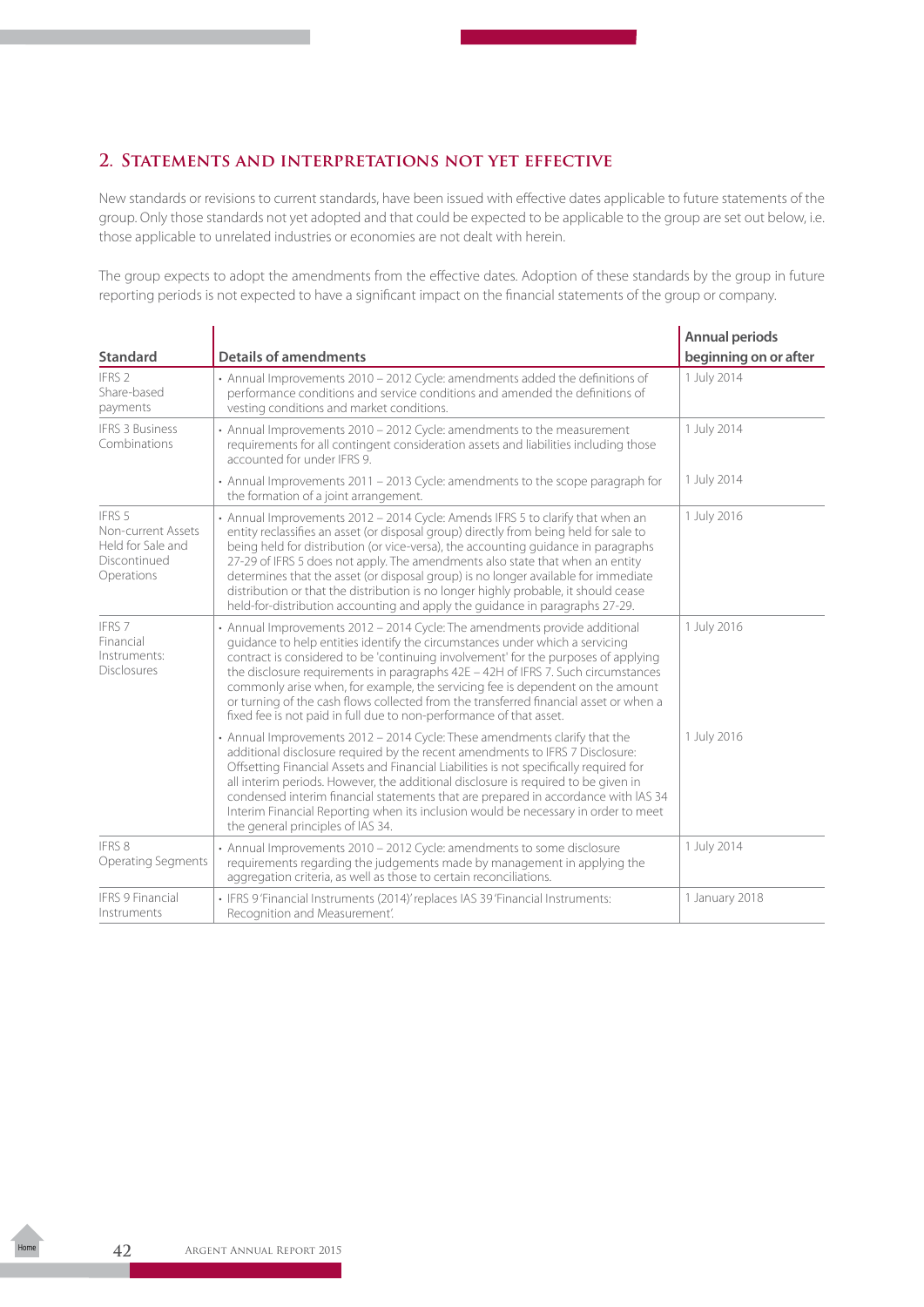| <b>Standard</b>                                                    | <b>Details of amendments</b>                                                                                                                                                                                                                                                                                                                                   | <b>Annual periods</b><br>beginning on or after |
|--------------------------------------------------------------------|----------------------------------------------------------------------------------------------------------------------------------------------------------------------------------------------------------------------------------------------------------------------------------------------------------------------------------------------------------------|------------------------------------------------|
| IFRS 10<br>Consolidated<br><b>Financial Statements</b>             | • IFRS 10 exception to the principle that all subsidiaries must be consolidated. Entities<br>meeting the definition of 'Investment Entities' must be accounted for at fair value<br>under IFRS 9, Financial Instruments, or IAS 39, Financial Instruments: Recognition and<br>Measurement.                                                                     | 1 January 2014                                 |
|                                                                    | • Amendments to address an acknowledged inconsistency between the requirements<br>in IFRS 10 'Consolidated Financial Statements' and those in IAS 28 (2011)<br>'Investments in Associates' in dealing with the sale or contribution of a subsidiary.                                                                                                           | 1 January 2016                                 |
|                                                                    | • Amendments confirming that the IFRS 10.4(a) consolidation exemption is also<br>available to parent entities which are subsidiaries of investment entities where the<br>investment entity measures its investments at fair value in terms of IFRS 10.31.                                                                                                      | 1 January 2016                                 |
|                                                                    | • Amendments modifying IFRS 10.32 to state that the consolidation requirement only<br>applies to subsidiaries who are not themselves investment entities and whose main<br>purpose is to provide services which relate to the investment entity's investment activities.                                                                                       | 1 January 2016                                 |
|                                                                    | • Amendments providing relief to non-investment entity investors in associates or joint<br>ventures that are investment entities by allowing the non-investment entity investor to<br>retain, when applying the equity method, the fair value measurement applied by the<br>investment entity associates or joint ventures to their interests in subsidiaries. | 1 January 2016                                 |
| IFRS 12<br>Disclosure of<br>Interest in Other<br>Entities          | • New disclosures required for Investment Entities (as defined in IFRS 10).                                                                                                                                                                                                                                                                                    | 1 January 2014                                 |
| IFRS 13<br>Fair Value                                              | • Annual Improvements 2010 - 2012 Cycle: amendments to clarify the measurement<br>requirements for those short-term receivables and payables.                                                                                                                                                                                                                  | 1 July 2014                                    |
| Measurement                                                        | • Annual Improvements 2011 - 2013 Cycle: amendments to clarify that the portfolio<br>exception applies to all contracts within the scope of, and accounted for in<br>accordance with, IAS 39 or IFRS 9.                                                                                                                                                        | 1 July 2014                                    |
| IFRS 15<br>Revenue from<br>Contracts with<br>Customers             | • New guidance on recognition of revenue that requires recognition of revenue in a<br>manner that depicts the transfer of goods or services to customers at an amount that<br>reflects the consideration the entity expects to be entitled to in exchange for those<br>goods or services.                                                                      | 1 January 2017                                 |
| IAS <sub>1</sub><br>Presentation of<br><b>Financial Statements</b> | • Amendments clarifying IAS 1's specified line items on the statement(s) of profit and<br>loss and other comprehensive income and the statement of financial position can be<br>disaggregated.                                                                                                                                                                 | 1 January 2016                                 |
|                                                                    | • Additional requirements of how entities should present subtotals in the statement(s)<br>of profit or loss and other comprehensive income and the statement of financial<br>position.                                                                                                                                                                         | 1 January 2016                                 |
|                                                                    | • Clarification that entities have flexibility as to the order in which they present<br>their notes to the financial statements, but also emphasising the need to consider<br>fundamental principles of comparability and understandability in determining the<br>order.                                                                                       | 1 January 2016                                 |
| <b>IAS 16</b><br>Property, Plant and                               | - Annual Improvements 2010 - 2012 Cycle: amendments to the revaluation method -<br>proportionate restatement of accumulated depreciation.                                                                                                                                                                                                                      | 1 July 2014                                    |
| Equipment                                                          | • Amendments to prohibit the use of a revenue-based depreciation method for<br>property, plant and equipment, as well as guidance in the application of the<br>diminishing balance method for property, plant and equipment.                                                                                                                                   | 1 January 2016                                 |
|                                                                    | • Amendments specifying that because the operation of bearer plants is similar in<br>nature to manufacturing, they should be accounted for under IAS 16 rather than<br>IAS 41. The produce growing on the bearer plants will continue to be within the<br>scope of IAS 41.                                                                                     | 1 January 2016                                 |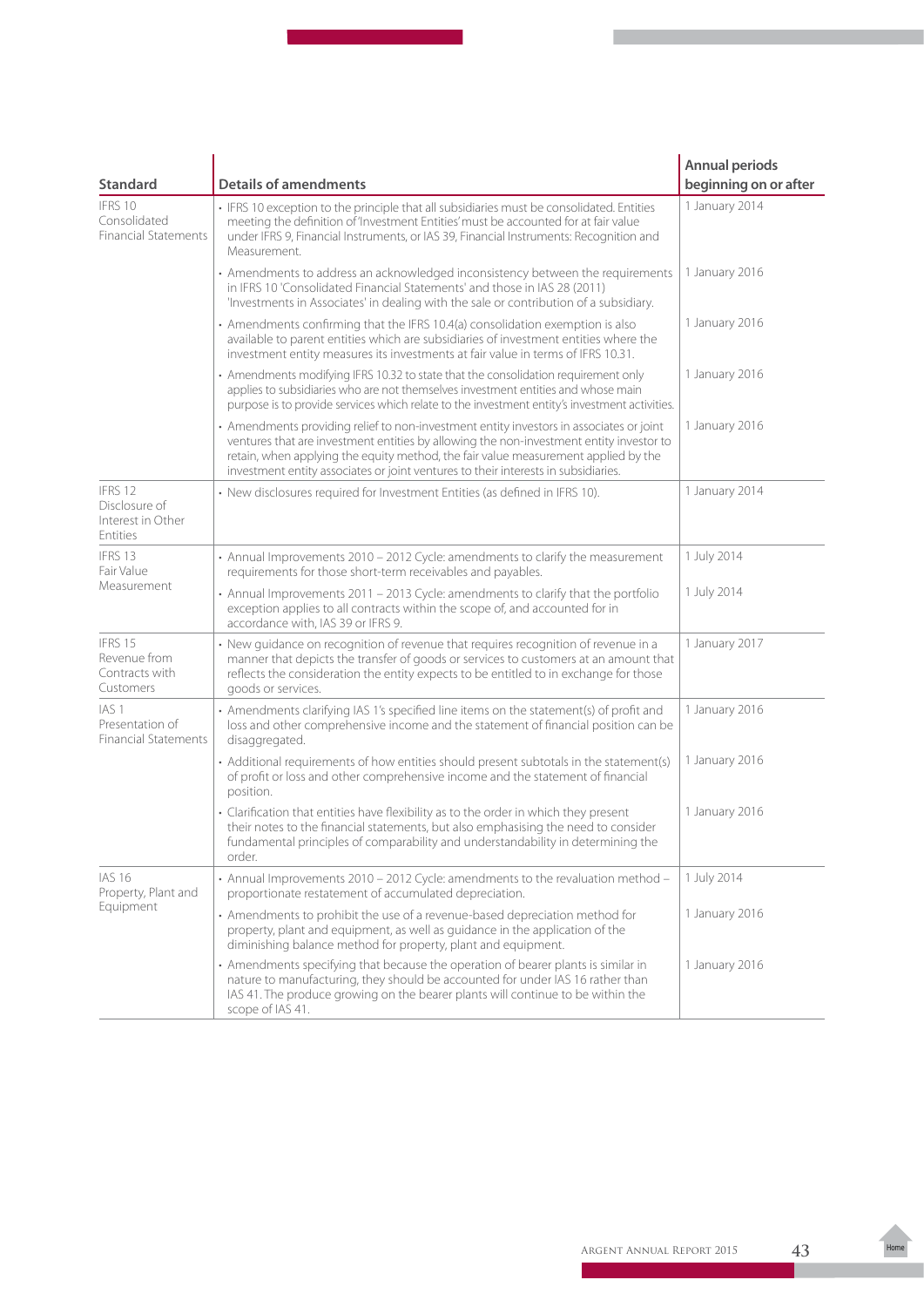|                                                                           |                                                                                                                                                                                                                                                                                                                                                                                                                                                                                                                                              | <b>Annual periods</b> |
|---------------------------------------------------------------------------|----------------------------------------------------------------------------------------------------------------------------------------------------------------------------------------------------------------------------------------------------------------------------------------------------------------------------------------------------------------------------------------------------------------------------------------------------------------------------------------------------------------------------------------------|-----------------------|
| <b>Standard</b>                                                           | <b>Details of amendments</b>                                                                                                                                                                                                                                                                                                                                                                                                                                                                                                                 | beginning on or after |
| <b>IAS 19</b><br><b>Employee Benefits</b>                                 | • Amendments to Defined Benefit Plans: Employee Contributions whereby the<br>requirements in IAS 19 for contributions from employees or third parties that are<br>linked to service have been amended.                                                                                                                                                                                                                                                                                                                                       | 1 July 2014           |
|                                                                           | • Annual Improvements 2012-2014 Cycle: IAS 19.83 requires that the currency and<br>term of the corporate or government bonds used to determine the discount rate<br>for post-employment benefit obligations must be consistent with the currency and<br>estimated term of the obligations. The amendments clarify that the assessment of<br>the depth of the corporate bond market shall be made at the currency-level rather<br>than the country-level.                                                                                     | 1 July 2016           |
| <b>IAS 24</b><br><b>Related Party</b><br><b>Disclosures</b>               | • Clarification of the definition of a related party.                                                                                                                                                                                                                                                                                                                                                                                                                                                                                        | 1 July 2014           |
| IAS <sub>27</sub><br>Consolidated and<br>Separate Financial<br>Statements | • Amendments to introducing a third option which allows entities to account for<br>investments in subsidiaries, joint ventures and associates under the equity method in<br>their separate financial statements.                                                                                                                                                                                                                                                                                                                             | 1 January 2016        |
| <b>IAS 32</b><br>Financial<br>Instruments                                 | • Amendments providing clarity on the meaning of "currently has a legally enforceable<br>right of set-off" i.e. the right must be in the ordinary course of business and must<br>exist for all counterparties.                                                                                                                                                                                                                                                                                                                               | 1 January 2014        |
| Presentation                                                              | • The IASB has also clarified the principle behind net settlement and included an<br>example of a "gross settlement system" with characteristics which would satisfy the<br>IAS 32 criterion for net settlement.                                                                                                                                                                                                                                                                                                                             | 1 January 2014        |
|                                                                           | • These amendments were made in conjunction with additional disclosure<br>requirements of IFRS 7 on the effect of rights of set-off and similar arrangements.                                                                                                                                                                                                                                                                                                                                                                                | 1 January 2014        |
| <b>IAS 34</b><br>Interim Financial<br>Reporting                           | • Annual Improvements 2012-2014 Cycle: The amendments clarify the meaning of<br>disclosure of information elsewhere in the interim financial report and require the<br>inclusion of a cross-reference from the interim financial statements to the location<br>of this information. The amendments specify that this information must be available<br>to users of the interim financial statements on the same terms as the interim<br>financial statements and at the same time, or the interim financial statements will be<br>incomplete. | 1 July 2016           |
| IAS 36<br><b>Impairment Assets</b>                                        | • The amendment to IAS 36 clarifies the required disclosures of information about the<br>recoverable amount of impaired assets if that amount is based on fair value less costs<br>of disposal.                                                                                                                                                                                                                                                                                                                                              | 1 January 2014        |
| <b>IAS 38</b><br>Intangible Assets                                        | • Annual Improvements 2010 - 2012 Cycle: Amendments to the revaluation method -<br>proportionate restatement of accumulated depreciation.                                                                                                                                                                                                                                                                                                                                                                                                    | 1 July 2014           |
|                                                                           | • Amendments present a rebuttable presumption that a revenue-based amortisation<br>method for intangible assets is inappropriate except in two limited circumstances, as<br>well as provide guidance in the application of the diminishing balance method for<br>intangible assets.                                                                                                                                                                                                                                                          | 1 January 2016        |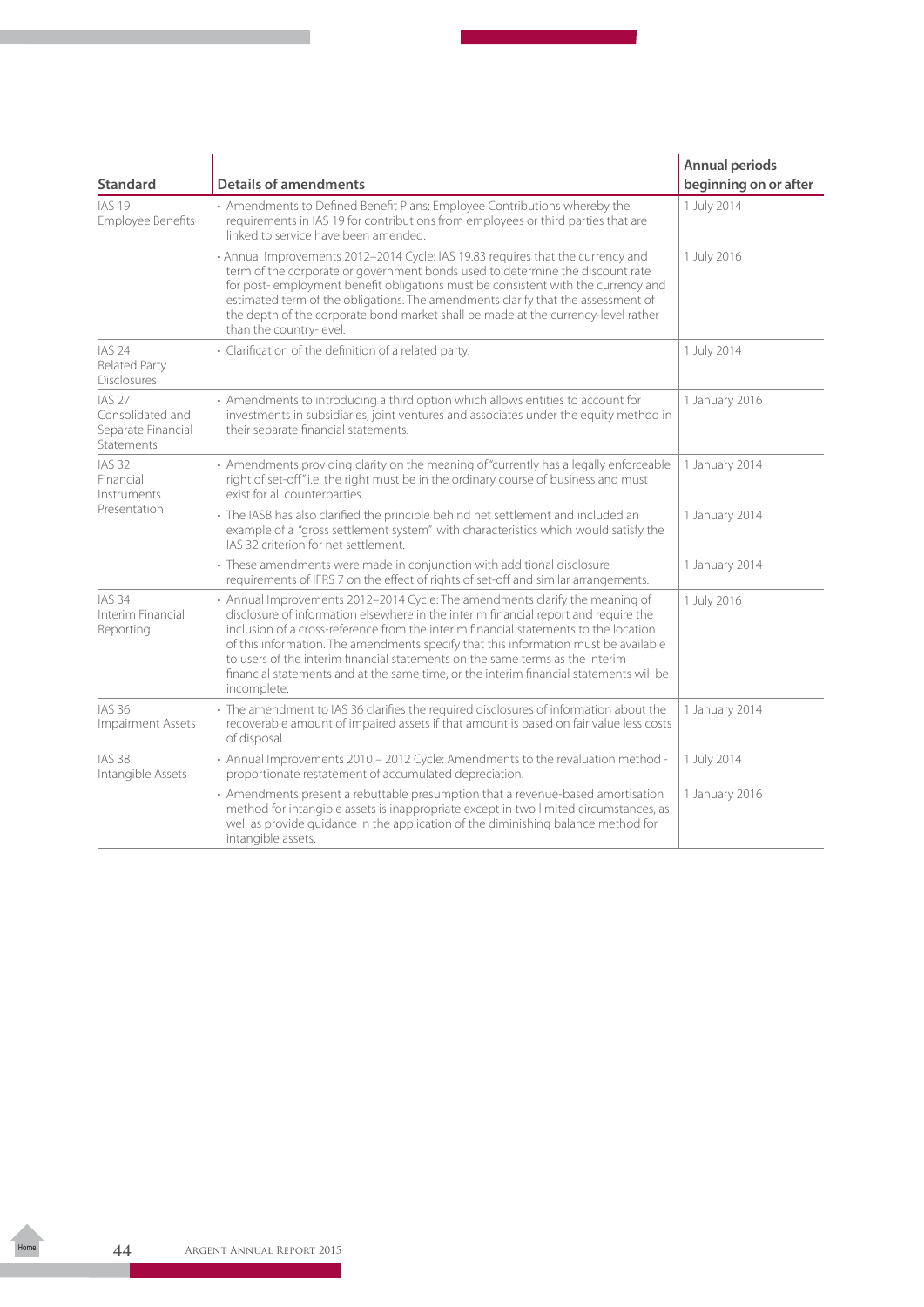# **3. PROPERTY, PLANT AND EQUIPMENT**

|                                                                                                                                                                    | Group                                |                                              |                                         |                                                        |                                     |
|--------------------------------------------------------------------------------------------------------------------------------------------------------------------|--------------------------------------|----------------------------------------------|-----------------------------------------|--------------------------------------------------------|-------------------------------------|
| 2015                                                                                                                                                               | Land and<br>buildings<br><b>R000</b> | <b>Plant and</b><br>equipment<br><b>R000</b> | <b>Motor</b><br>vehicles<br><b>R000</b> | Furniture,<br>fittings and<br>equipment<br><b>R000</b> | <b>Total</b><br>2015<br><b>R000</b> |
| Carrying amount at beginning of year                                                                                                                               | 415 952                              | 259 681                                      | 43 656                                  | 6729                                                   | 726 018                             |
| Gross carrying amount                                                                                                                                              | 460 585                              | 499 367                                      | 89743                                   | 26 648                                                 | 1 076 343                           |
| Accumulated depreciation                                                                                                                                           | (44633)                              | (239686)                                     | (46087)                                 | (19919)                                                | (350325)                            |
| Exchange difference on translation of<br>foreign operation<br>Change in fair value of land and buildings<br>- reversal of revaluation surplus due to<br>impairment | 1 0 6 1<br>(2961)                    | 414                                          | 30                                      | 24                                                     | 1529<br>(2961)                      |
| Reclassification to non-current assets held<br>for sale                                                                                                            | (41347)                              |                                              |                                         |                                                        | (41347)                             |
| Additions                                                                                                                                                          | 24819                                | 8312                                         | 4 1 1 8                                 | 1819                                                   | 39 0 68                             |
| <b>Disposals</b>                                                                                                                                                   | (21 209)                             | (18000)                                      | (1957)                                  | (372)                                                  | (41538)                             |
| Impairments                                                                                                                                                        | (5014)                               |                                              |                                         |                                                        | (5014)                              |
| Depreciation                                                                                                                                                       | (260)                                | (23016)                                      | (8182)                                  | (2942)                                                 | (34 400)                            |
| Carrying amount at end of year                                                                                                                                     | 371 041                              | 227 391                                      | 37 665                                  | 5 2 5 8                                                | 641 355                             |
| Gross carrying amount                                                                                                                                              | 418 643                              | 397 725                                      | 85 338                                  | 22 695                                                 | 924 401                             |
| Accumulated depreciation                                                                                                                                           | (47602)                              | (170334)                                     | (47673)                                 | (17437)                                                | (283046)                            |

The carrying amount would have been R370 million had land and buildings been accounted for using the cost model.

|                                                                                                                                                      | Group                          |                                              |                                         |                                                        |                                     |
|------------------------------------------------------------------------------------------------------------------------------------------------------|--------------------------------|----------------------------------------------|-----------------------------------------|--------------------------------------------------------|-------------------------------------|
| 2014                                                                                                                                                 | Land and<br>buildings<br>R 000 | <b>Plant and</b><br>equipment<br><b>R000</b> | <b>Motor</b><br>vehicles<br><b>R000</b> | Furniture,<br>fittings and<br>equipment<br><b>R000</b> | <b>Total</b><br>2014<br><b>R000</b> |
| Carrying amount at beginning of year                                                                                                                 | 454 486                        | 314 137                                      | 45 438                                  | 6329                                                   | 820 390                             |
| Gross carrying amount                                                                                                                                | 460 604                        | 471 647                                      | 87675                                   | 26 287                                                 | 1 046 213                           |
| Accumulated depreciation                                                                                                                             | (6118)                         | (157510)                                     | (42 237)                                | (19958)                                                | (225823)                            |
| Exchange difference on translation of<br>foreign operation<br>Change in fair value of land and buildings<br>- reversal of revaluation surplus due to | 1 0 6 4                        | 1 1 2 8                                      | 120                                     | 162                                                    | 2474                                |
| impairment                                                                                                                                           | (6931)                         |                                              |                                         |                                                        | (6931)                              |
| Reclassification to non-current assets held<br>for sale<br>Additions                                                                                 | (5783)<br>17069                | (2717)<br>33 268                             | 9379                                    | 3 1 7 3                                                | (8500)<br>62889                     |
| Disposals                                                                                                                                            | (5370)                         | (1014)                                       | (2894)                                  | (227)                                                  | (9505)                              |
| Impairments                                                                                                                                          | (38306)                        | (58107)                                      |                                         |                                                        | (96413)                             |
| Depreciation                                                                                                                                         | (277)                          | (27014)                                      | (8387)                                  | (2708)                                                 | (38386)                             |
| Carrying amount at end of year                                                                                                                       | 415 952                        | 259 681                                      | 43656                                   | 6729                                                   | 726018                              |
| Gross carrying amount                                                                                                                                | 460 585                        | 499 367                                      | 89743                                   | 26 648                                                 | 1 076 343                           |
| Accumulated depreciation                                                                                                                             | (44633)                        | (239686)                                     | (46087)                                 | (19919)                                                | (350325)                            |

The carrying amount would have been R363 million had land and buildings been accounted for using the cost model.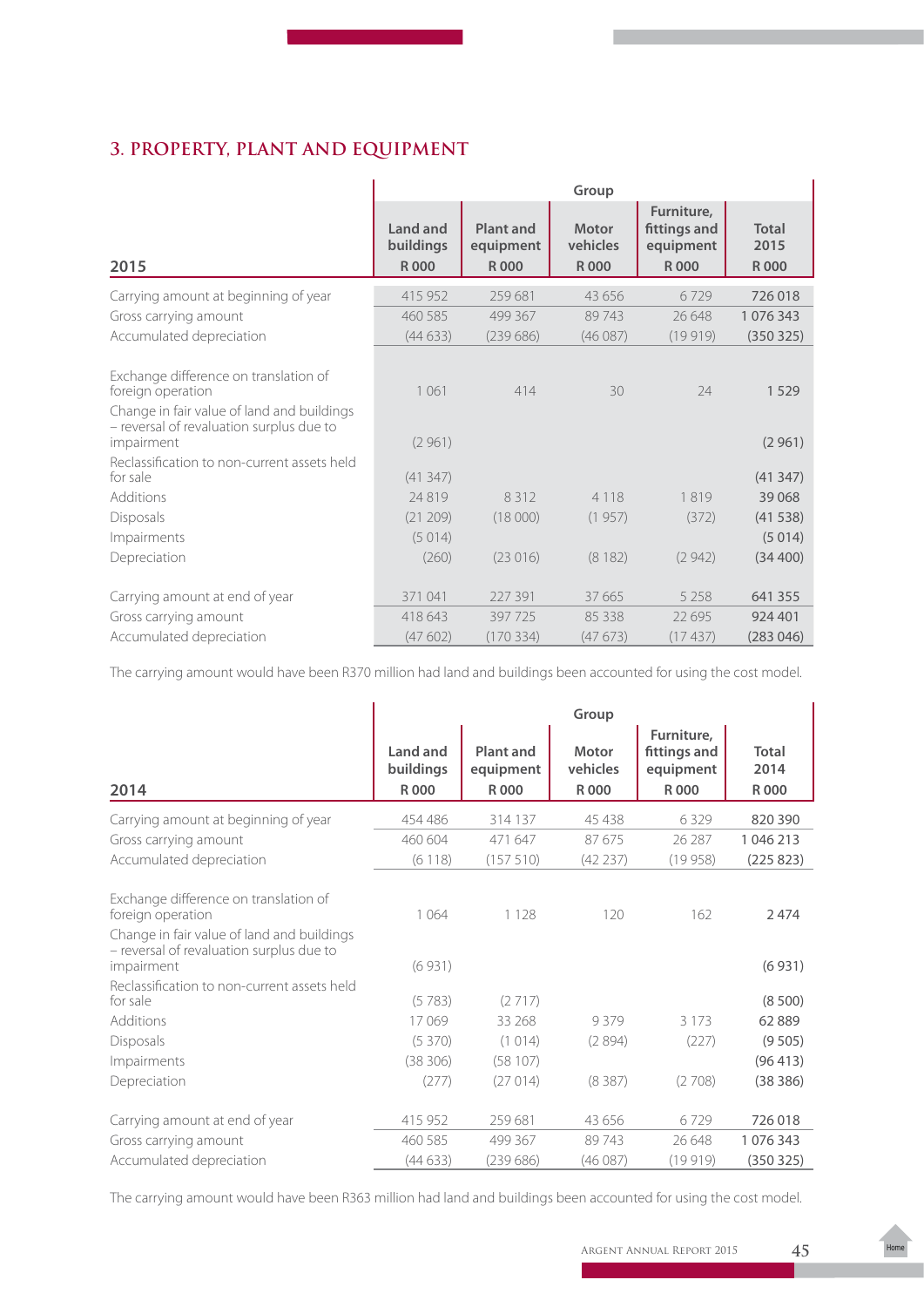|                                      |                                                        | Company                             |
|--------------------------------------|--------------------------------------------------------|-------------------------------------|
| 2015                                 | Furniture,<br>fittings and<br>equipment<br><b>R000</b> | <b>Total</b><br>2015<br><b>R000</b> |
|                                      |                                                        |                                     |
| Carrying amount at beginning of year | 149                                                    | 149                                 |
| Gross carrying amount                | 341                                                    | 341                                 |
| Accumulated depreciation             | (192)                                                  | (192)                               |
|                                      |                                                        |                                     |
| Additions                            | 31                                                     | 31                                  |
| <b>Disposals</b>                     | (20)                                                   | (20)                                |
| Depreciation                         | (48)                                                   | (48)                                |
|                                      |                                                        |                                     |
| Carrying amount at end of year       | 112                                                    | 112                                 |
| Gross carrying amount                | 314                                                    | 314                                 |
| Accumulated depreciation             | (202)                                                  | (202)                               |

|                                      | Company                                          |                              |
|--------------------------------------|--------------------------------------------------|------------------------------|
| 2014                                 | Furniture,<br>fittings and<br>equipment<br>R 000 | Total<br>2014<br><b>R000</b> |
| Carrying amount at beginning of year | 144                                              | 144                          |
| Gross carrying amount                | 317                                              | 317                          |
| Accumulated depreciation             | (173)                                            | (173)                        |
| Additions                            | 59                                               | 59                           |
| Disposals                            | (10)                                             | (10)                         |
| Depreciation                         | (44)                                             | (44)                         |
| Carrying amount at end of year       | 149                                              | 149                          |
| Gross carrying amount                | 341                                              | 341                          |
| Accumulated depreciation             | (192)                                            | (192)                        |

### **Impairment of land and buildings and plant and equipment**

The markets in which the group operates had been negatively affected by the poor economic environment in South Africa over the past number of years.

Although the diversified nature of the group was able to compensate for these negative influences to some extent, management thoroughly investigated various alternatives to enhance group performance. It was therefore decided to restructure the group in 2014 in order to ensure sustainability and an improved shareholder value in the medium to longer term.

The following segments were affected: For impairment of land and buildings – automotive and properties For impairment of plant and equipment – automotive and steel trading

### **Pledged security**

Certain items of property, plant and equipment are encumbered as set out in note 13.

A register containing details of the property, plant and equipment is available for inspection at the registered office of the company.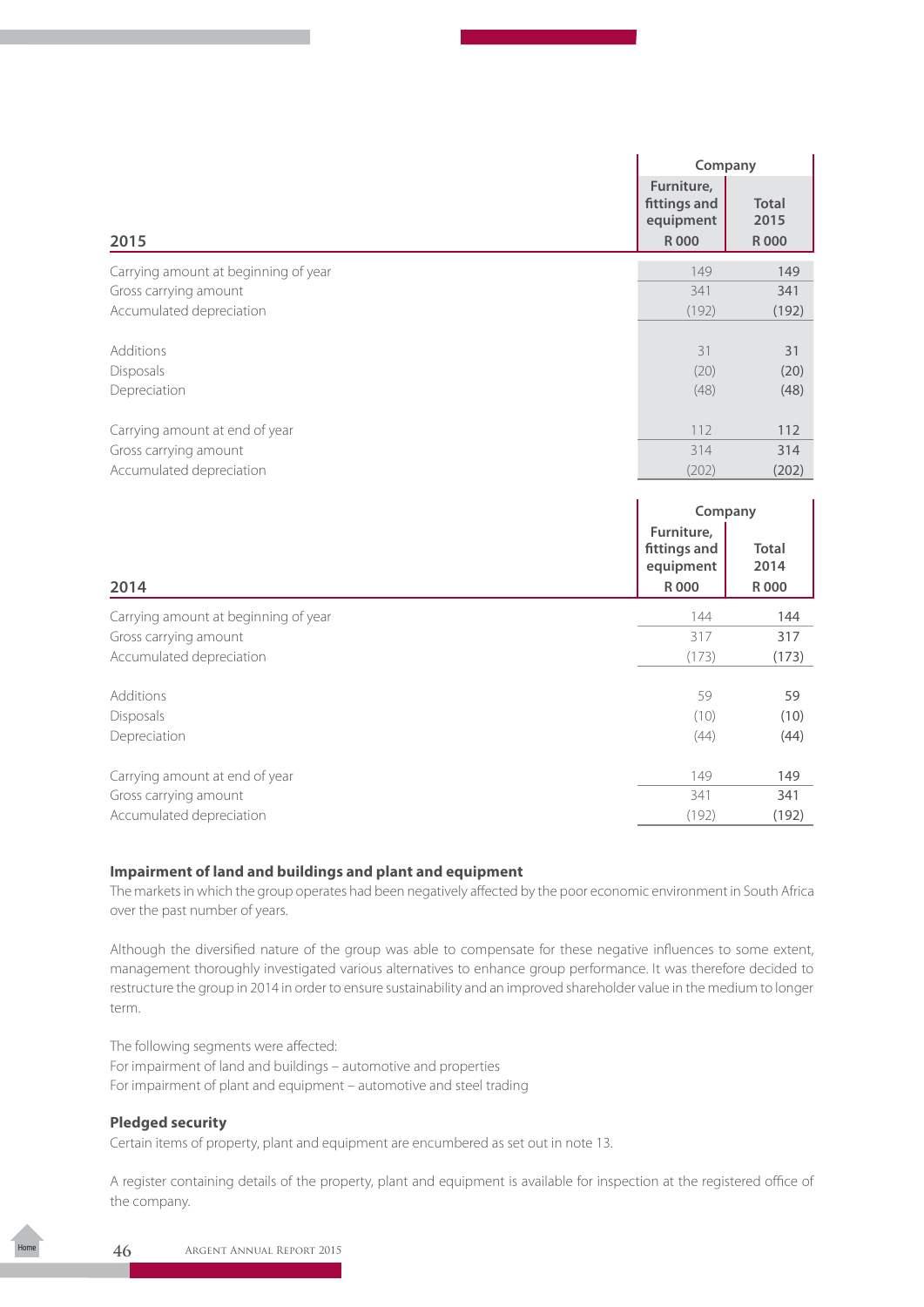Land and buildings is recognised at the revalued amount, which is based on directors valuations prepared every year at year end. The carrying amount of properties is the fair value as determined by the directors less subsequent accumulated depreciation and impairment losses. The effective date of the revaluations was 31 March 2015.

The fair values of the land and buildings are estimated using an income approach which capitalises the estimated rental income stream, net of projected operating costs, using a discount rate derived from market yields and take into account the type of the property and the property's location.

The most significant inputs, all of which are unobservable, are the estimated rental value, assumptions about vacancy levels and the discount rate. The estimated fair value increases if the estimated rental increases, vacancy levels decline or if discount rates (market yields) decline. Management considers the range of reasonably possible alternative assumptions is greatest for rental values and vacancy levels and that there is also an interrelationship between these inputs. The assumed discount rates applied for the future income streams range between 9.6% and 14%.

The directors assessed the useful lives of the buildings to be 50 years, and the residual values exceed their carrying values.

The Giflo Engineering (Bophuthatswana) (Pty) Ltd property located in Ga-Rankuwa is currently scheduled for auction, which decision was made subsequent to year end. Independent valuations ranging from R20 million to R35 million have been obtained. The directors are of the opinion that these valuations are not necessarily a reflection of the market value and considered it prudent to carry the property at R13.5 million, as the directors are unable to determine a definitive fair value.

### **4. Intangible Assets**

|                                      |                | Group       |                   |
|--------------------------------------|----------------|-------------|-------------------|
|                                      | <b>Patents</b> | Goodwill    | <b>Total 2015</b> |
| 2015                                 | <b>R000</b>    | <b>R000</b> | <b>R000</b>       |
| Carrying amount at beginning of year |                | 172 866     | 172 866           |
| Gross carrying amount                | 2 2 5 5        | 172 866     | 175 121           |
| Accumulated amortisation             | (2255)         |             | (2255)            |
| Impairments                          |                |             |                   |
| Amortisation for the year            |                |             |                   |
| Carrying amount at end of year       |                | 172 866     | 172 866           |
| Gross carrying amount                | 2 2 5 5        | 172 866     | 175 121           |
| Accumulated amortisation             | (2255)         |             | (2255)            |
|                                      |                |             |                   |
|                                      |                | Group       |                   |
|                                      | <b>Patents</b> | Goodwill    | <b>Total 2014</b> |
| 2014                                 | <b>R000</b>    | <b>R000</b> | <b>R000</b>       |
| Carrying amount at beginning of year | 2              | 294 669     | 294 671           |
| Gross carrying amount                | 2 2 5 5        | 294 669     | 296 924           |
| Accumulated amortisation             | (2253)         |             | (2253)            |
| Impairments                          |                | (121803)    | (121803)          |
| Amortisation for the year            | (2)            |             | (2)               |
|                                      |                |             |                   |
| Carrying amount at end of year       |                | 172 866     | 172866            |
| Gross carrying amount                | 2 2 5 5        | 172 866     | 175 121           |
| Accumulated amortisation             | (2255)         |             | (2255)            |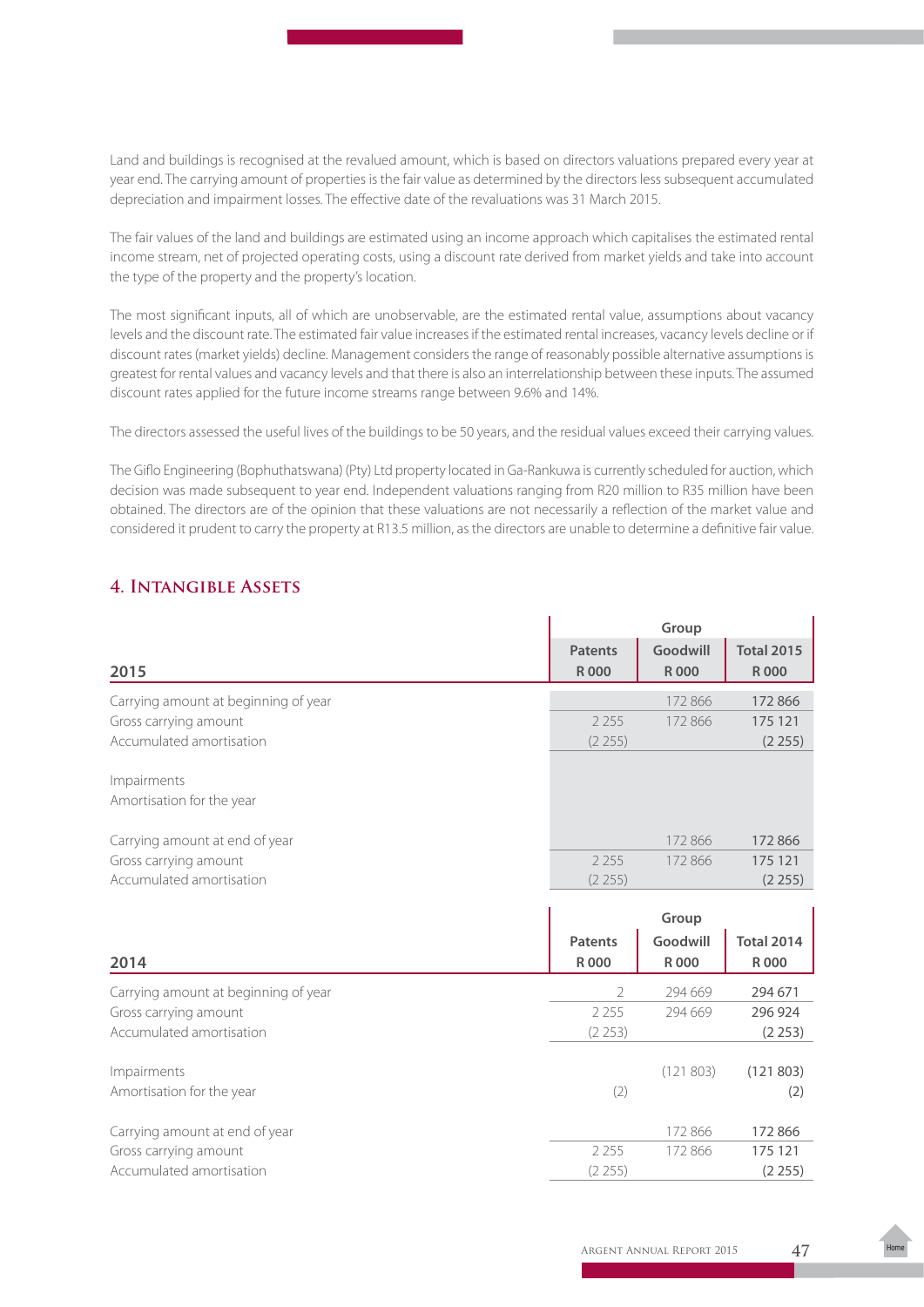Goodwill is not amortised but subject to an annual impairment test. For the purpose of annual impairment testing goodwill is allocated to the relevant underlying cash-generating unit (CGU).

Goodwill amounting to R173 million is represented by 14 CGUs. No individual CGU is significant in comparison to the groups total carrying amount of goodwill. The recoverable amounts of the CGUs are determined from value in use calculations.

The key assumptions for the value in use calculations are those regarding the discount rates, growth rates and expected changes to selling prices and direct costs during the period. Management estimates discount rates using pre-tax rates that reflect current market assessments of the time value of money and the risks specified to the CGUs. Budgets are prepared for a 5 year period. The discount factor applied in the value in use model is between 14% and 17%.

The average projected growth rate used is 7%. Changes in selling prices and direct costs are based on past practices and expectations of future changes in the market.

## **5. Long Term Loan**

|                                                                                                                                                                               | Group       |       | Company |             |
|-------------------------------------------------------------------------------------------------------------------------------------------------------------------------------|-------------|-------|---------|-------------|
|                                                                                                                                                                               | 2015        | 2014  | 2015    | 2014        |
|                                                                                                                                                                               | <b>R000</b> | R 000 | R000    | <b>R000</b> |
| Unsecured loans advanced to BEE minority shareholders<br>for the purchase of interest in subsidiaries. Indefinite period<br>of repayment at an interest rate of prime less 1% | 14 621      | 13477 |         |             |

# **6. Employee Share Incentive Scheme**

|                                                                                                                                                                                              | Group       |       | Company                            |                                    |
|----------------------------------------------------------------------------------------------------------------------------------------------------------------------------------------------|-------------|-------|------------------------------------|------------------------------------|
|                                                                                                                                                                                              | 2015        | 2014  | 2015                               | 2014                               |
|                                                                                                                                                                                              | <b>R000</b> | R 000 | <b>R000</b>                        | R 000                              |
| Employee share incentive trust loan                                                                                                                                                          |             |       | 18 400                             | 23418                              |
| An analysis of the Argent Employee Share Incentive<br>Scheme Joan is as follows:<br>Balance at the beginning of the year<br>Loan repaid - dividends<br>Issue of shares<br>Impairment of loan |             |       | 23418<br>(898)<br>(1231)<br>(2889) | 28 135<br>(292)<br>(237)<br>(4188) |
|                                                                                                                                                                                              |             |       | 18 400                             | 23 4 18                            |

The loan is interest free with no fixed terms of repayment set.

The unallocated shares are under the control of the trustees of the Scheme.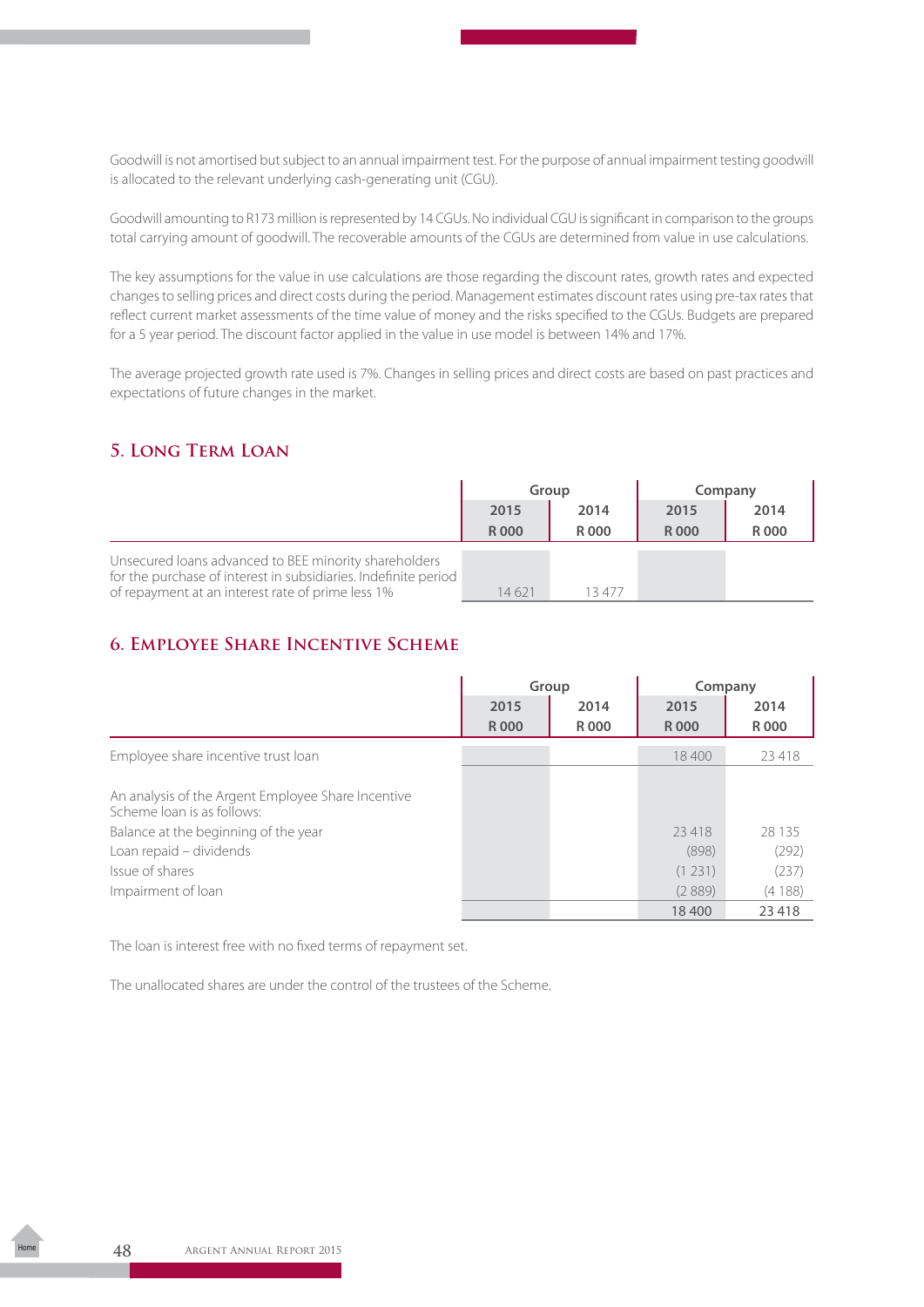## **7. Interest in Subsidiaries**

| 408 037<br>(127033)<br>(51405) |
|--------------------------------|
|                                |
|                                |
|                                |
|                                |
|                                |
| (80)                           |
| (21911)                        |
| (53637)                        |
|                                |
|                                |
|                                |
| 281 004                        |
|                                |
| (29261)                        |
| 89 107                         |
| (22471)                        |
|                                |
| 37 37 5                        |
|                                |
| 259806                         |
| (222431)                       |
| 37 375                         |
|                                |

The loans are payable by mutual arrangements. The loans to and from subsidiaries are netted off as they are managed on a group basis according to group cash flow requirements. For further details of interest in subsidiaries refer page 74.

### **8. Inventories**

|                  | Group       |             | Company     |             |
|------------------|-------------|-------------|-------------|-------------|
|                  | 2015        | 2014        | 2015        | 2014        |
|                  | <b>R000</b> | <b>R000</b> | <b>R000</b> | <b>R000</b> |
| Raw materials    | 94 4 63     | 128 308     |             |             |
| Work in progress | 31779       | 59 937      |             |             |
| Goods in transit | 5 4 6 7     | 11 109      |             |             |
| Finished goods   | 358 032     | 271999      |             |             |
|                  | 489741      | 471 353     |             |             |

An amount of R1.5 million (2014 – R4.7 million) of goods in transit relates to imported inventory still on the water at year end. The balance of R3.9 million (2014 – R6.4 million) is intercompany goods in transit.

An allowance is created to write down inventory to the lower of cost or net realisable value. The write down is included in operating profit.

Management makes estimates of the selling price and direct costs to sell inventory in determining the net realisable value. Inventory with a carrying amount of R53.3 million (2014 – R41.031 million) was impaired during the year.

Nedbank Limited holds a notarial general covering bond for R150 million over all movable assets held by Argent Steel Group (Pty) Ltd.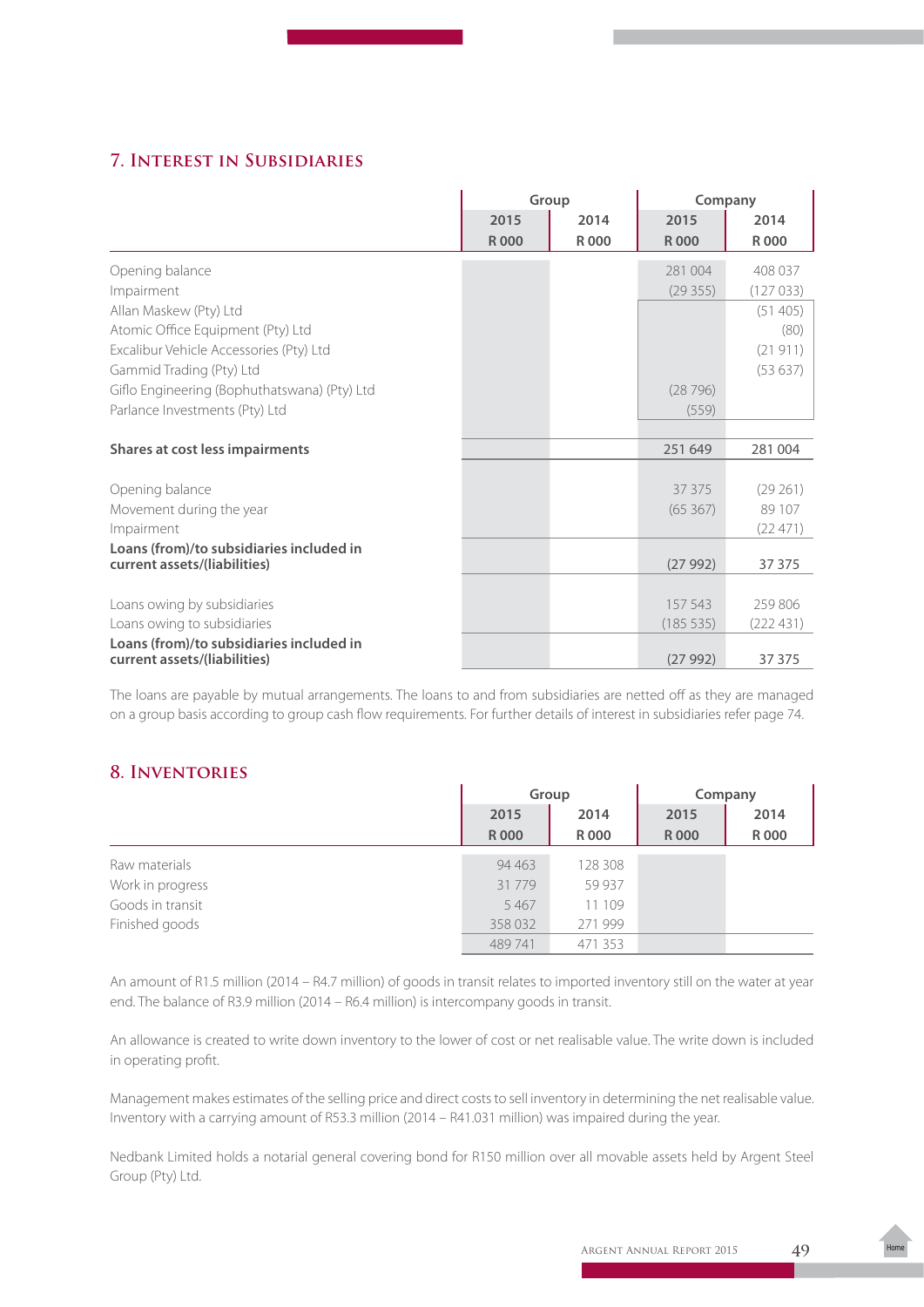### **9. Trade and other Receivables**

|                                        | Group       |         | Company     |        |
|----------------------------------------|-------------|---------|-------------|--------|
|                                        | 2015        | 2014    | 2015        | 2014   |
|                                        | <b>R000</b> | R 000   | <b>R000</b> | R 000  |
| Trade receivables *                    | 276514      | 291 714 | 7 0 4 3     | 6945   |
| VAT                                    | 4 1 4 9     | 251     |             |        |
| Other receivables                      | 31 302      | 46 916  | 16 3 5 7    | 18872  |
|                                        | 311 965     | 338881  | 23 400      | 25 817 |
|                                        |             |         |             |        |
| Reconciliation of impairment allowance |             |         |             |        |
| Opening balance                        | (18188)     | (30600) |             |        |
| Net amount (raised)/utilised           | (1288)      | 12412   |             |        |
| Closing balance                        | (19476)     | (18188) |             |        |

\* The fair values of the trade receivables approximate their carrying values and are stated net of impairments. Trade receivables are reviewed for impairment on an individual basis and factors considered include the nature and credit quality of counterparties as well as disputes regarding price, delivery and quality.

Trade receivables have been ceded for facilities granted.

Refer to note 28.3 for additional disclosure on trade and other receivables.

### **10. Non-current Assets Held for Sale**

|                                                 | Group       |       | Company     |             |
|-------------------------------------------------|-------------|-------|-------------|-------------|
|                                                 | 2015        | 2014  | 2015        | 2014        |
|                                                 | <b>R000</b> | R 000 | <b>R000</b> | <b>R000</b> |
| Erf 3950, 10 Milli Street, Middelburg           | 10 500      |       |             |             |
| Erf 105668, 87 Bofors Circle, Epping, Cape Town | 30847       |       |             |             |
| Erf 1819, 63 Kabel Kring Road, Richards Bay     |             |       |             |             |
| (including plant and equipment)                 |             | 8.500 |             |             |
|                                                 | 41 347      | 8500  |             |             |

The assets included in this note were in the process of being sold at year end. The sale of Erf 105668 was concluded at the end of May 2015 and Erf 3950 will be concluded at the end of June 2015.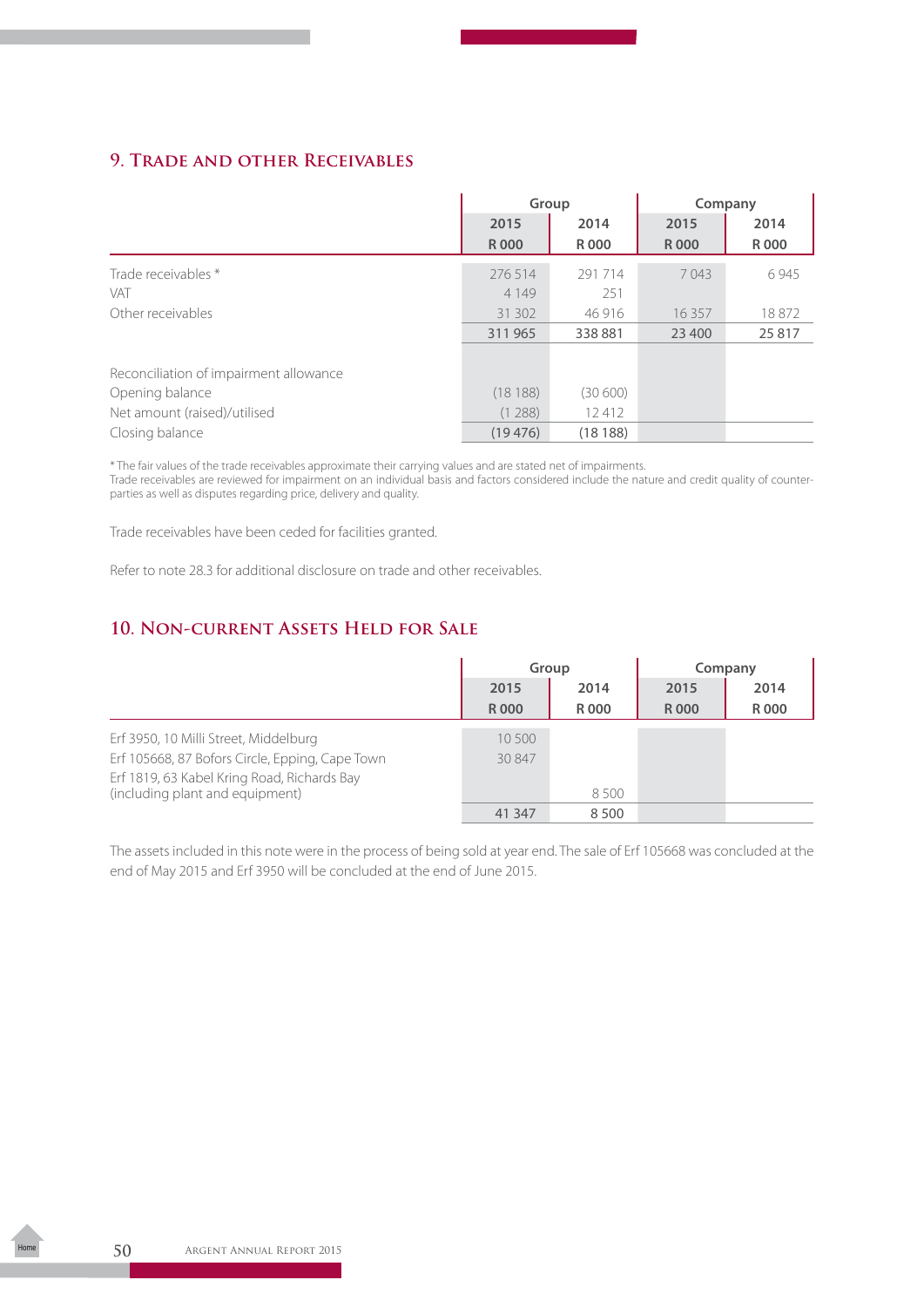# **11. Stated Capital**

|                                                                                                                                       | Group       |         | Company     |         |
|---------------------------------------------------------------------------------------------------------------------------------------|-------------|---------|-------------|---------|
|                                                                                                                                       | 2015        | 2014    | 2015        | 2014    |
|                                                                                                                                       | <b>R000</b> | R 000   | <b>R000</b> | R 000   |
| Authorised stated capital<br>200 000 000 ordinary shares of no par value<br>$(2014 - 2000000000000)$ ordinary shares of no par value) |             |         |             |         |
| Issued stated capital<br>96 490 604 ordinary shares of no par value                                                                   |             |         |             |         |
| (2014 – 96 490 604 ordinary shares of no par value)                                                                                   | 545 643     | 545 643 | 545 643     | 545 643 |
| Treasury shares                                                                                                                       | (93046)     | (94277) |             |         |
| Balance at the beginning of the year                                                                                                  | (94277)     | (94514) |             |         |
| Issue of shares                                                                                                                       | 1 2 3 1     | 237     |             |         |
| Total stated capital and treasury shares                                                                                              | 452 597     | 451 366 | 545 643     | 545 643 |

The unissued shares are under the control of the directors until the next annual general meeting.

There are no unlisted securities.

Refer to note 24 for additional disclosure on the movement of the number of treasury shares.

# **12. Reserves**

|                                      | Group       |         | Company     |             |
|--------------------------------------|-------------|---------|-------------|-------------|
|                                      | 2015        | 2014    | 2015        | 2014        |
|                                      | <b>R000</b> | R 000   | <b>R000</b> | <b>R000</b> |
| Revaluation reserve                  | 37021       | 39 448  |             |             |
| Foreign currency translation reserve | (8156)      | (9338)  |             |             |
| Employee share incentive reserve     | 840         | 516     |             |             |
|                                      | 29 705      | 30 6 26 |             |             |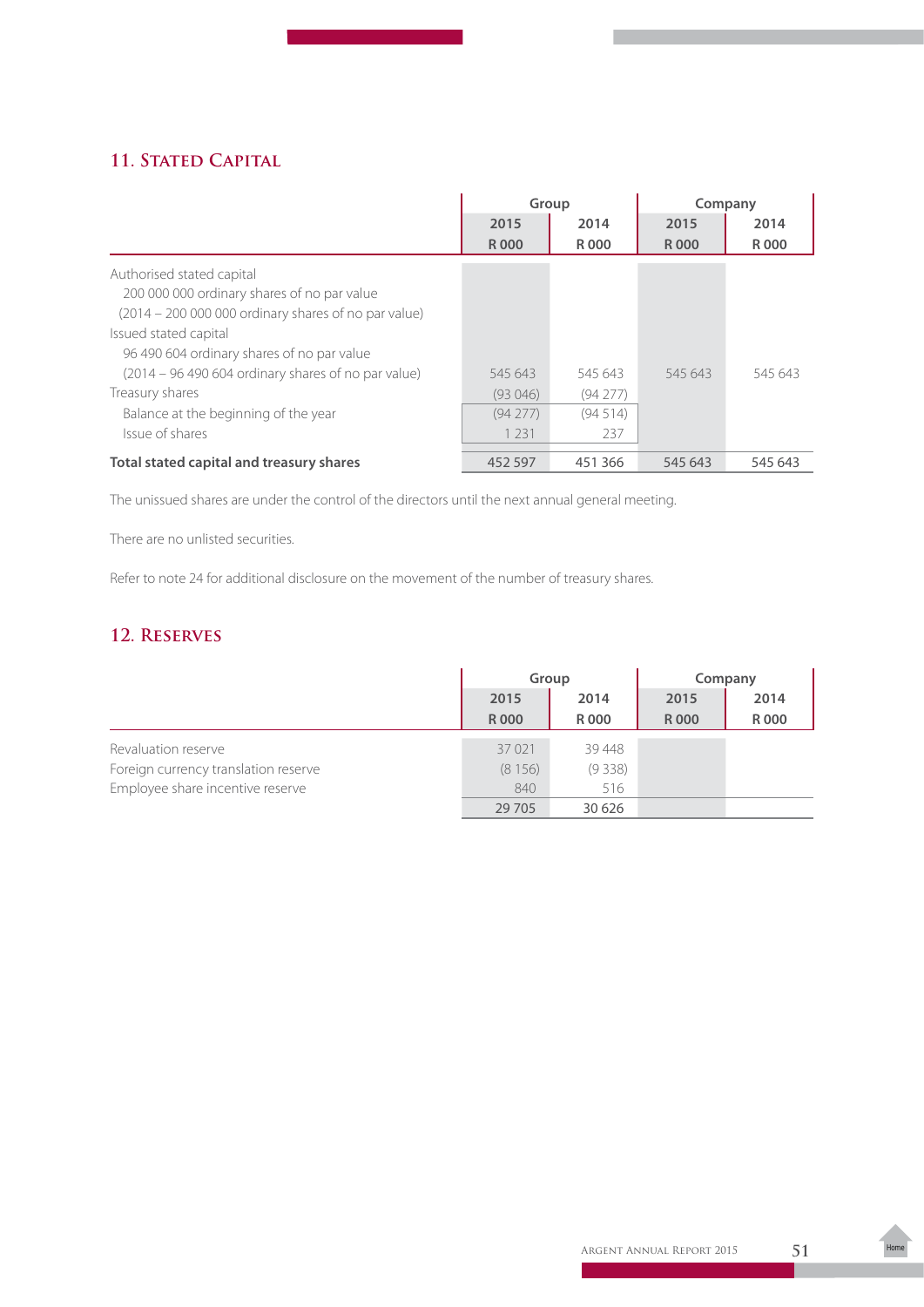# **13. Interest-bearing Borrowings**

|                                                                                                                             |         | Group       |             | Company     |             |
|-----------------------------------------------------------------------------------------------------------------------------|---------|-------------|-------------|-------------|-------------|
|                                                                                                                             |         | 2015        | 2014        | 2015        | 2014        |
|                                                                                                                             |         | <b>R000</b> | <b>R000</b> | <b>R000</b> | <b>R000</b> |
| <b>Secured</b>                                                                                                              |         |             |             |             |             |
| Instalment sale obligations                                                                                                 |         | 28 927      | 36 310      |             |             |
| Secured by property, plant and equipment with a net<br>book value of R47.4 million (2014 – R46.8 million)<br>(refer note 3) |         |             |             |             |             |
| Repayments are made in equal monthly instalments.                                                                           |         |             |             |             |             |
| Aggregate repayments are due as follows:                                                                                    |         |             |             |             |             |
| Year ending 31 March                                                                                                        | R 000   |             |             |             |             |
| $-2016$                                                                                                                     | 17 26 6 |             |             |             |             |
| $-2017$                                                                                                                     | 11 348  |             |             |             |             |
| -2018 and later                                                                                                             | 2869    |             |             |             |             |
| The effective average interest rate applicable to these<br>liabilities is 1% below prime to 0.3% above prime.               |         |             |             |             |             |
| Mortgage bonds                                                                                                              |         | 3753        | 21 787      |             |             |
| Repayments are due as follows:                                                                                              |         |             |             |             |             |
| Year ending 31 March                                                                                                        | R 000   |             |             |             |             |
| $-2016$                                                                                                                     | 1 740   |             |             |             |             |
| $-2017$                                                                                                                     | 1641    |             |             |             |             |
| - 2018 and later                                                                                                            | 759     |             |             |             |             |
| Secured by fixed property bearing interest<br>at 0.25% above prime.                                                         |         |             |             |             |             |
| Loan facility owing by the group to Investec Bank Limited                                                                   |         | 46 5 35     | 81 060      |             |             |
| Repayments are due as follows:                                                                                              |         |             |             |             |             |
| Year ending 31 March                                                                                                        | R 000   |             |             |             |             |
| $-2016$                                                                                                                     | 32 063  |             |             |             |             |
| $-2017$                                                                                                                     | 17400   |             |             |             |             |
| The loan bears an average interest rate of 0.108% above<br>prime and repayable in quarterly instalments of R 9 million      |         |             |             |             |             |
|                                                                                                                             |         | 79 215      | 139 157     |             |             |
| Less: Portion payable within twelve months reflected                                                                        |         |             |             |             |             |
| under current liabilities                                                                                                   |         | 46 068      | 45 960      |             |             |
| <b>Non-current portion</b>                                                                                                  |         | 33 147      | 93 197      |             |             |

In terms of the company's memorandum of incorporation, the directors' borrowing powers are unlimited.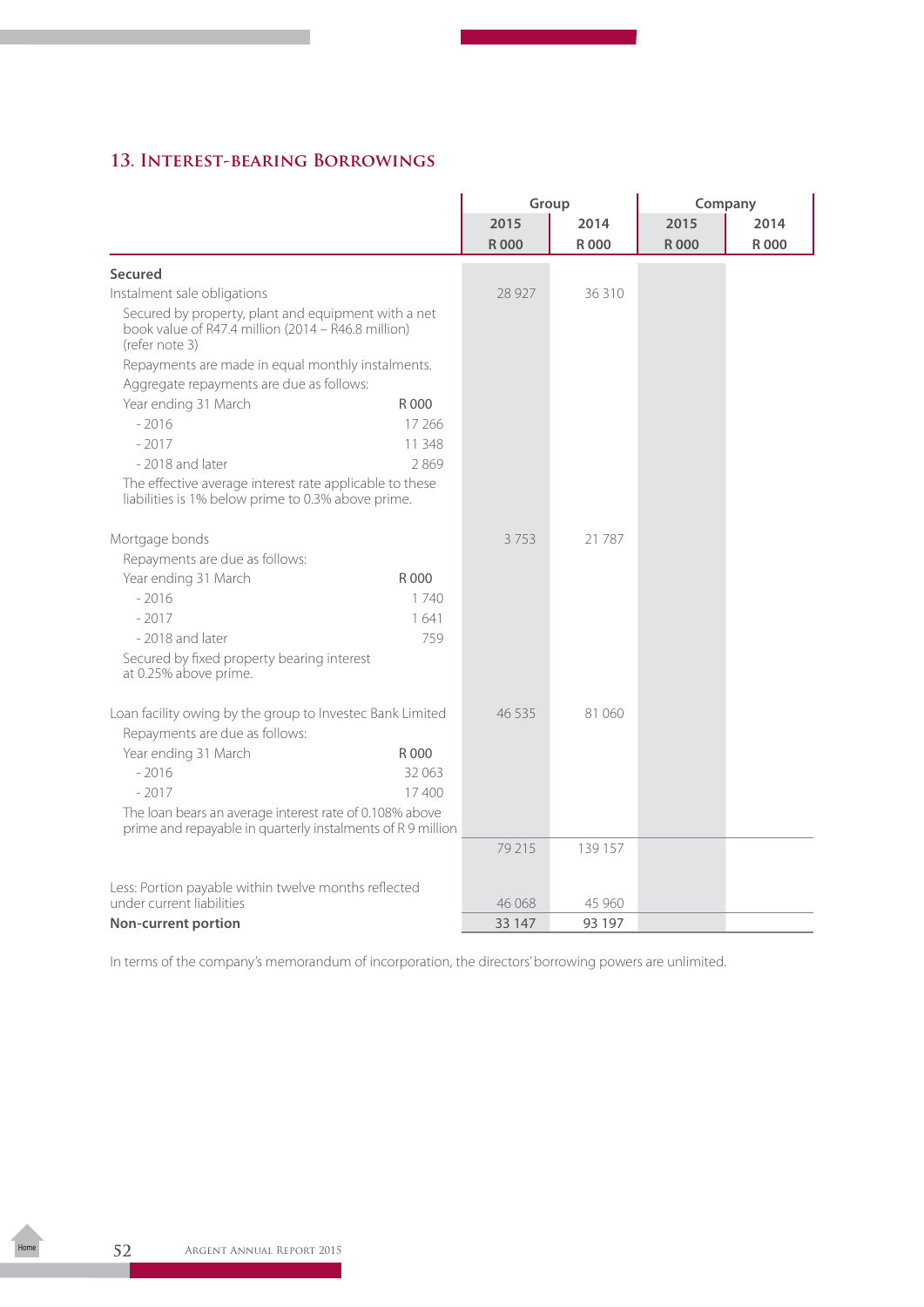# **14. Deferred Taxation**

|                                                                                                   | Group       |         | Company     |             |  |  |  |  |  |  |  |      |
|---------------------------------------------------------------------------------------------------|-------------|---------|-------------|-------------|--|--|--|--|--|--|--|------|
|                                                                                                   | 2015        | 2014    | 2015        |             |  |  |  |  |  |  |  | 2014 |
|                                                                                                   | <b>R000</b> | R 000   | <b>R000</b> | <b>R000</b> |  |  |  |  |  |  |  |      |
| The following deferred taxation balances are reflected on<br>the statement of financial position: |             |         |             |             |  |  |  |  |  |  |  |      |
| Deferred taxation assets                                                                          | 8082        | 13 686  |             | 1 000       |  |  |  |  |  |  |  |      |
| Deferred taxation liabilities                                                                     | (55127)     | (59598) | (290)       |             |  |  |  |  |  |  |  |      |
|                                                                                                   | (47045)     | (45912) | (290)       | 1 000       |  |  |  |  |  |  |  |      |

Deferred taxation assets are recognised to the extent that realisation of the related tax benefit is probable. A deferred tax asset of R28.144 million (2014 – R60.177 million) has been recognised in respect of tax losses, as future taxable income of sufficient amount is expected to be earned.

| Reconciliation                                    |          |         |         |       |
|---------------------------------------------------|----------|---------|---------|-------|
| Balance at beginning of year                      | (45912)  | (68181) | 999     | 586   |
| Realisation of revaluation reserve                | 534      |         |         |       |
| Reversal of revaluation surplus due to impairment |          | 1 3 3 4 |         |       |
| Originating temporary difference                  | (1667)   | 20 9 35 | (1289)  | 413   |
| Capital allowances                                | 15703    | 5310    |         |       |
| Prepayments                                       | (69)     | (77)    | (69)    | (495) |
| Assessable losses                                 | (32033)  | 15702   | (1 220) | 908   |
| Provision stock impairment                        | 14 2 9 6 |         |         |       |
| Other temporary differences                       | 436      |         |         |       |
|                                                   |          |         |         |       |
| <b>Balance at end of year</b>                     | (47045)  | (45912) | (290)   | 999   |
| Analysis                                          |          |         |         |       |
| Capital allowances                                | (76822)  | (92525) |         |       |
| Prepayments                                       | (564)    | (495)   | (564)   | (495) |
| Assessable losses                                 | 28 144   | 60 177  | 274     | 1494  |
| Revaluation of land and buildings                 | (12535)  | (13069) |         |       |
| Provision stock impairment                        | 14 2 9 6 |         |         |       |
| Other temporary differences                       | 436      |         |         |       |
|                                                   | (47045)  | (45912) | (290)   | 999   |

The deferred tax asset in Jetmaster (Pty) Ltd and Paint and Ladders (Pty) Ltd arises on temporary differences, most specifically an assessed loss. The directors have tested the deferred tax asset recognised for recoverability in terms of IAS 12. The turnaround strategy supporting the recognition of this asset makes certain key assumptions which the board has considered and believes to be reasonable in the circumstances.

The principal assumptions are summarised as follows:

- Restructuring of certain brands and the closure of loss making divisions;
- Continued cost control;
- Introduction of additional revenue streams which are reasonably and broadly achievable.

A deferred tax asset of R8.8 million (2014 – R4.6 million) in Giflo Engineering (Bop) (Pty) Ltd will not be raised due to the fact that it is not probable that the company will generate profits in the future to utilise this loss.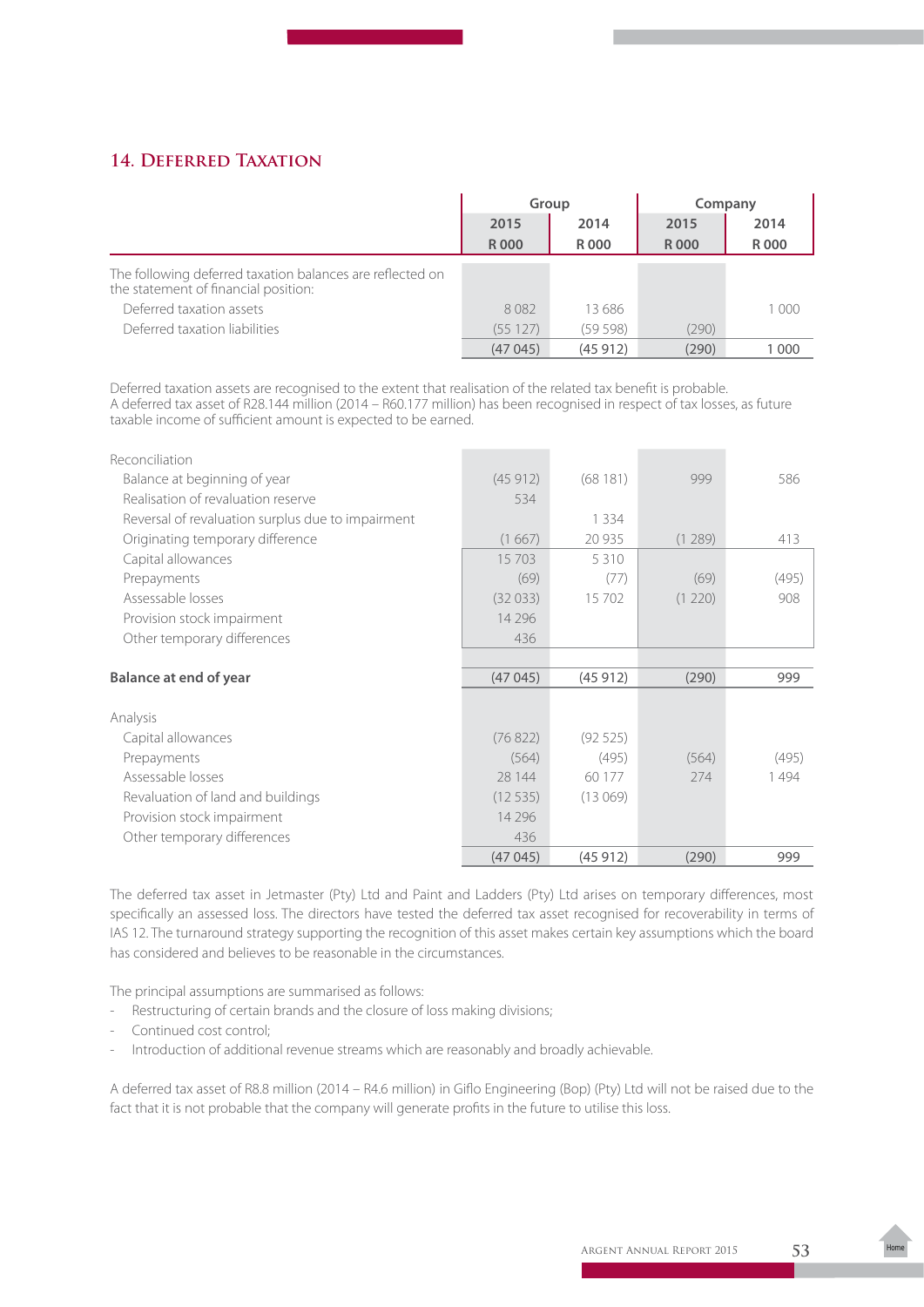### **15. Trade and other Payables**

|                | Group   |         | Company |             |
|----------------|---------|---------|---------|-------------|
|                | 2015    | 2014    | 2015    | 2014        |
|                | R 000   | R 000   | R000    | <b>R000</b> |
| Trade payables | 164 380 | 141 236 |         |             |
| Other payables | 86 194  | 95 412  | 16618   | 22746       |
|                | 250 574 | 236 648 | 16618   | 22746       |

The fair values of the trade and other payables approximate their carrying value.

### **16. Revenue**

|                          | Group       |        | Company     |       |
|--------------------------|-------------|--------|-------------|-------|
|                          | 2015        | 2014   | 2015        | 2014  |
|                          | <b>R000</b> | R 000  | <b>R000</b> | R 000 |
| Revenue from goods sold. | 791 163     | 880476 |             |       |

### **17. Restructuring Adjustments**

The markets in which the group operates had been negatively affected by the poor economic environment in South Africa over the past number of years. Although the diversified nature of the group was able to compensate for these negative influences to some extent, management thoroughly investigated various alternatives to enhance group performance. It was therefore decided to restructure the group in 2014 in order to ensure sustainability and an improved shareholder value in the medium to longer term.

|                                                                           | Group       |         | Company     |         |
|---------------------------------------------------------------------------|-------------|---------|-------------|---------|
|                                                                           | 2015        | 2014    | 2015        | 2014    |
|                                                                           | <b>R000</b> | R000    | <b>R000</b> | R 000   |
| The effect of the restructuring resulted in the following<br>adjustments: |             |         |             |         |
| Impairment of property, plant and equipment                               |             | 93 221  |             |         |
| Impairment of intangible assets                                           |             | 121 803 |             |         |
| Impairment of investment in subsidiaries                                  |             |         |             | 149 504 |
| Automotive stock losses                                                   |             | 31 524  |             |         |
| Retrenchments                                                             |             | 850     |             |         |
| Closure of loss generating businesses                                     |             | 16 062  |             |         |
| Impairment of plant and equipment                                         |             | 3 1 9 2 |             |         |
| Stock losses                                                              |             | 9507    |             |         |
| Retrenchments                                                             |             | 3 3 6 3 |             |         |
|                                                                           |             | 263 460 |             | 149 504 |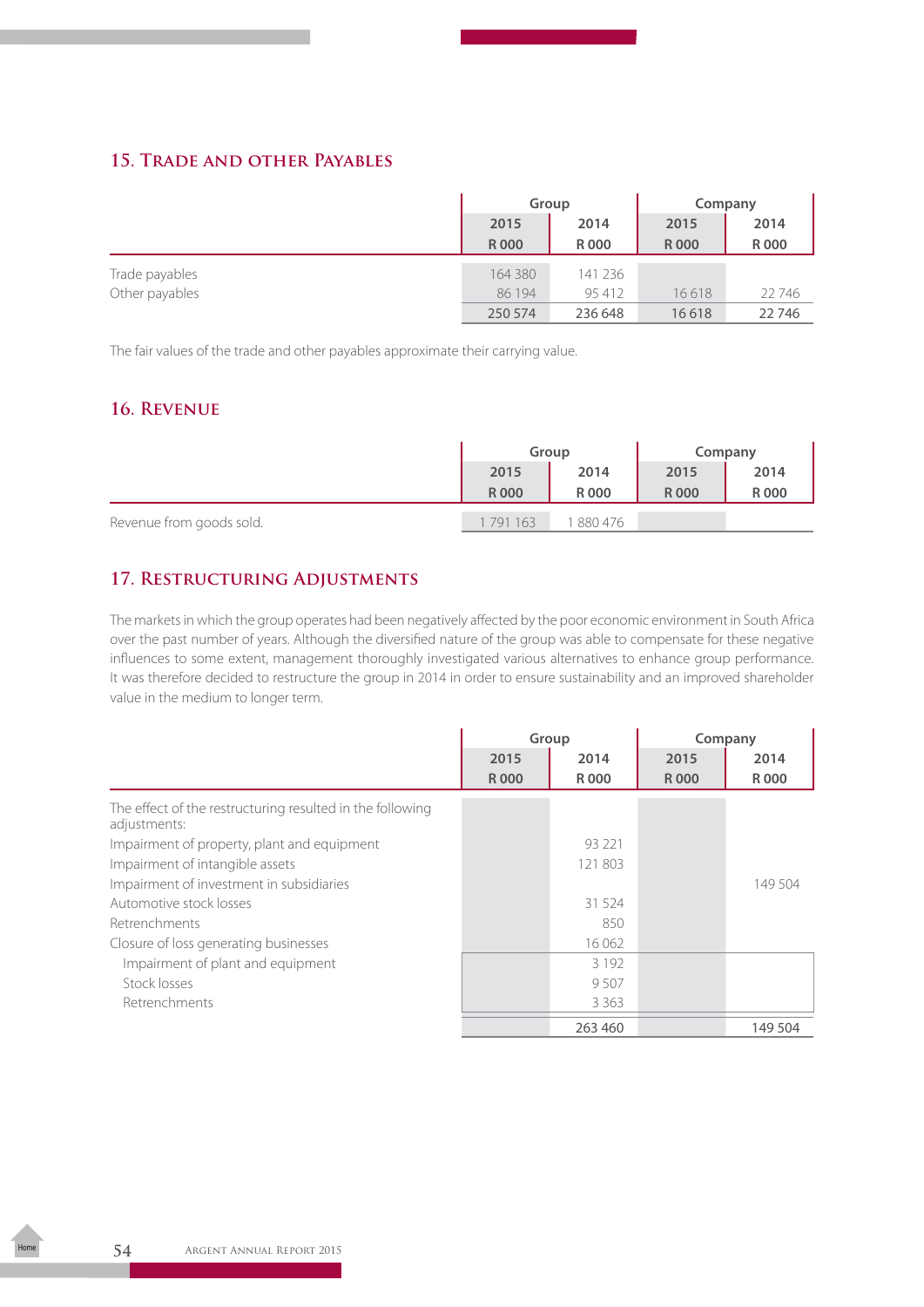# **18. Operating Profit/(Loss) before Finance Costs**

are arrived at after taking into account:

|                                                   | Group       |             | Company     |             |
|---------------------------------------------------|-------------|-------------|-------------|-------------|
|                                                   | 2015        | 2014        | 2015        | 2014        |
|                                                   | <b>R000</b> | <b>R000</b> | <b>R000</b> | <b>R000</b> |
| Income                                            |             |             |             |             |
| Income from subsidiaries - dividends              |             |             | 6593        | 67 265      |
| Profit on foreign exchange transactions           | 2 1 0 3     |             |             |             |
| Government grants                                 | 631         | 4956        |             |             |
| <b>Expenses</b>                                   |             |             |             |             |
| Cost of sales                                     | 1 398 847   | 1 464 253   |             |             |
| Auditors' remuneration                            |             |             |             |             |
| - Audit fees current year                         | 2850        | 2850        | 428         | 377         |
| Loss on disposal of property, plant and equipment | 8711        | 2 5 3 2     | 14          | 10          |
| Loss on foreign exchange transactions             |             | 7 1 1 1     |             |             |
| Inventory write down (included in cost of sales)  | 53 289      | 41 031      |             |             |
| Impairment of property, plant and equipment       | 5014        | 96413       |             |             |
| Impairment of intangible assets                   |             | 121 803     |             |             |
| Retrenchment costs                                | 2 1 5 9     | 4 2 1 3     |             |             |
| Depreciation                                      |             |             |             |             |
| - Land and buildings                              | 260         | 277         |             |             |
| - Plant and equipment                             | 23 016      | 27014       |             |             |
| - Motor vehicles                                  | 8 1 8 2     | 8 3 8 7     |             |             |
| - Furniture, fittings and equipment               | 2942        | 2708        | 48          | 44          |
| Amortisation of intangibles                       |             |             |             |             |
| - Patents                                         |             | 2           |             |             |
| Operating lease costs                             |             |             |             |             |
| - Land and buildings                              | 26 29 5     | 25 3 65     |             |             |
| Research and development                          | 689         | 29 049      |             |             |
| <b>Staff costs</b>                                | 396 026     | 404 909     |             |             |
| Included in staff costs are:                      |             |             |             |             |
| - Defined contribution plan expense               | 25722       | 26 964      |             |             |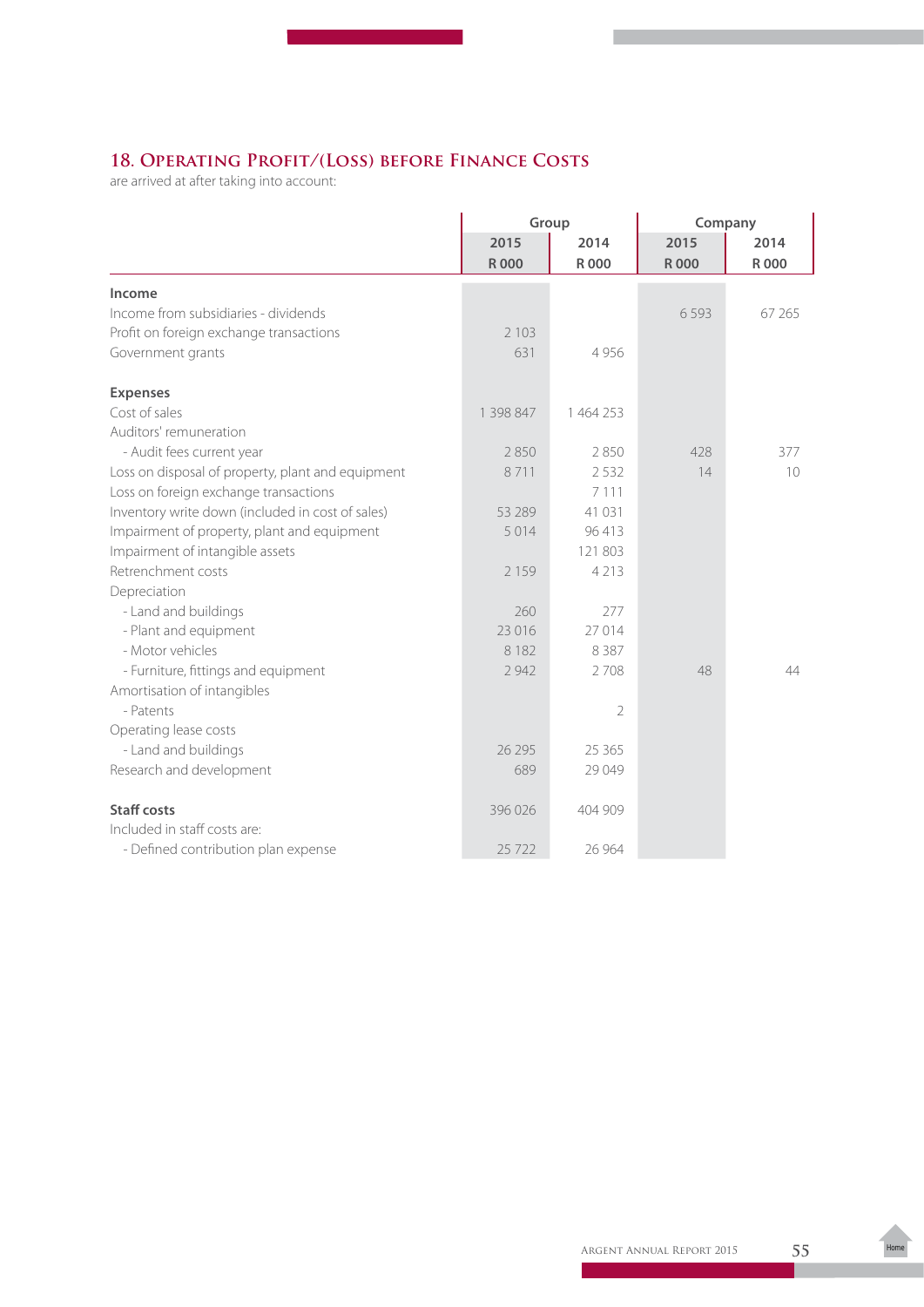|                                        | <b>Basic</b> | Fees  | Other<br>benefits | <b>Bonus</b> | Prov<br>contrib. | <b>Share</b><br>options and<br>benefits | <b>Total</b><br>2015 |
|----------------------------------------|--------------|-------|-------------------|--------------|------------------|-----------------------------------------|----------------------|
| 2015                                   | <b>R000</b>  | R 000 | <b>R000</b>       | R 000        | <b>R000</b>      | R 000                                   | <b>R000</b>          |
| <b>Executive directors' emoluments</b> |              |       |                   |              |                  |                                         |                      |
| Cox SJ                                 | 1 3 8 1      | 100   | 136               | 122          | 195              | 176                                     | 2 1 1 0              |
| Hendry TR                              | 1682         | 100   | 380               | 177          | 254              | 177                                     | 2770                 |
| Litschka AF                            | 1 1 4 1      | 100   | 328               | 118          | 180              | 177                                     | 2044                 |
| <b>Total</b>                           | 4 2 0 4      | 300   | 844               | 417          | 629              | 530                                     | 6924                 |
| Non-executive directors' emoluments    |              |       |                   |              |                  |                                         |                      |
| Angus CD                               |              | 40    |                   |              |                  |                                         | 40                   |
| Day PA                                 |              | 40    |                   |              |                  |                                         | 40                   |
| Etchells JA                            |              | 40    |                   |              |                  |                                         | 40                   |
| Mapasa K                               |              | 40    |                   |              |                  |                                         | 40                   |
| Scharrighuisen T                       |              | 100   |                   |              |                  |                                         | 100                  |

**Total** 260 260

|                                        | <b>Basic</b> | Fees  | Other<br>benefits | <b>Bonus</b> | Prov<br>contrib. | <b>Share</b><br>options and<br>benefits | <b>Total</b><br>2014 |
|----------------------------------------|--------------|-------|-------------------|--------------|------------------|-----------------------------------------|----------------------|
| 2014                                   | R 000        | R 000 | <b>R000</b>       | R 000        | <b>R000</b>      | <b>R000</b>                             | <b>R000</b>          |
| <b>Executive directors' emoluments</b> |              |       |                   |              |                  |                                         |                      |
| Allen MP                               | 2 1 2 6      |       | 73                |              | 68               | 5                                       | 2 2 7 2              |
| Cox SJ                                 | 1 2 8 3      | 100   | 118               | 83           | 181              | 103                                     | 1868                 |
| Hendry TR                              | 1576         | 100   | 374               | 128          | 240              | 104                                     | 2522                 |
| Litschka AF                            | 1 1 4 8      | 100   | 217               | 80           | 164              | 103                                     | 1812                 |
| <b>Total</b>                           | 6 1 3 3      | 300   | 782               | 291          | 653              | 315                                     | 8474                 |
| Non-executive directors' emoluments    |              |       |                   |              |                  |                                         |                      |
| Angus CD                               |              | 40    |                   |              |                  |                                         | 40                   |
| Day PA                                 |              | 40    |                   |              |                  |                                         | 40                   |
| Etchells JA                            |              | 40    |                   |              |                  |                                         | 40                   |
| Mapasa K                               |              | 40    |                   |              |                  |                                         | 40                   |
| Scharrighuisen T                       |              | 100   |                   |              |                  |                                         | 100                  |
| <b>Total</b>                           |              | 260   |                   |              |                  |                                         | 260                  |

|                                | <b>Total</b><br>2015<br><b>R000</b> | <b>Total</b><br>2014<br><b>R000</b> |
|--------------------------------|-------------------------------------|-------------------------------------|
| Directors' emoluments paid by: |                                     |                                     |
| Company                        | 560                                 | 560                                 |
| Subsidiaries                   | 6624                                | 8 1 7 4                             |
| <b>Total</b>                   | 7 1 8 4                             | 8734                                |

Executive directors have employment contracts for 5 years effective from 1 September 2013 to 31 August 2018, renewable at the executive directors discretion for another 5 years. Six months written notice of intention to renew is required.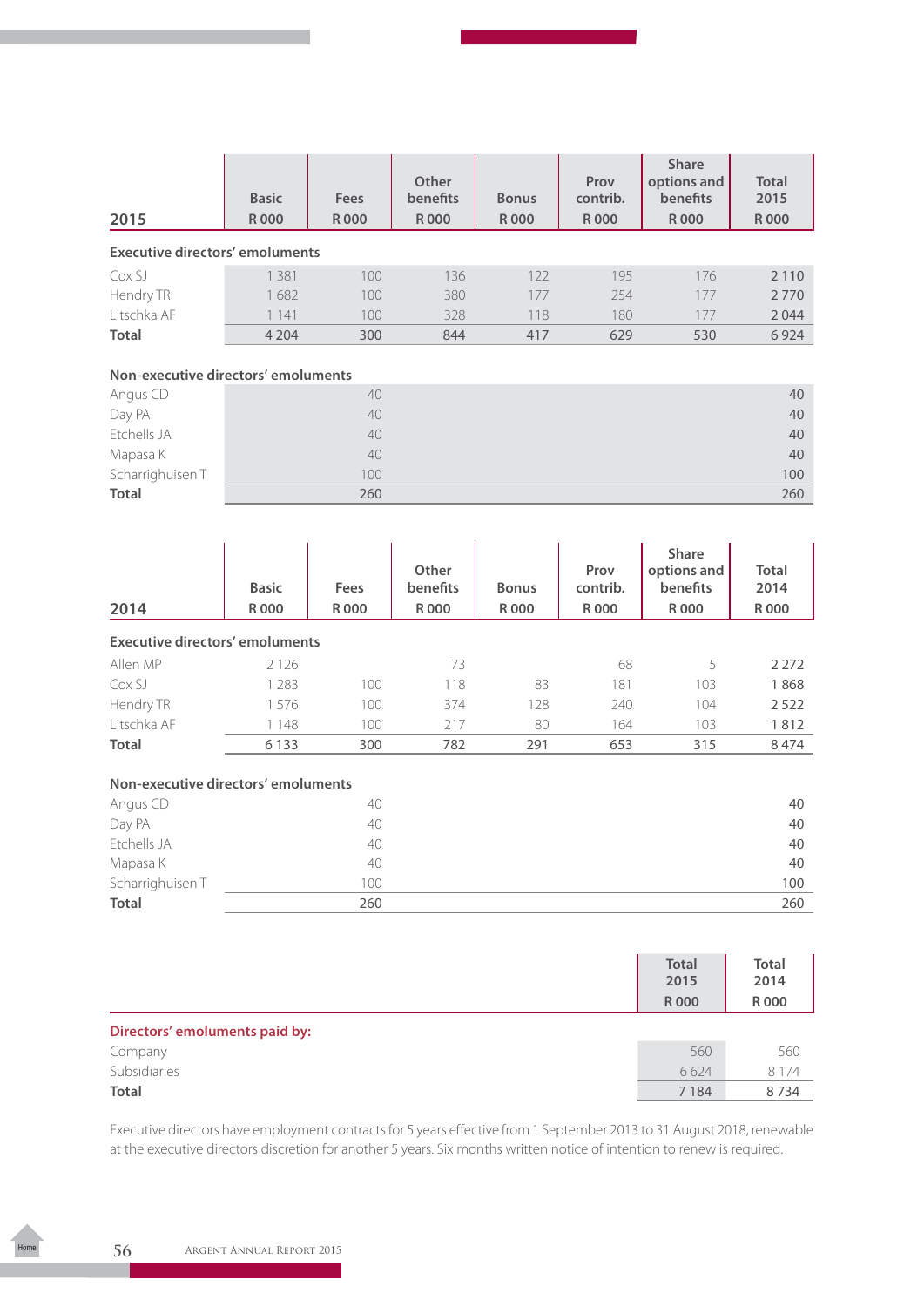Executive directors are entitled to receive, the cash equivalent of the following number of shares on cessation of service:

|              | <b>Balance at</b><br>beginning<br>of year | Yearly<br>accrual | <b>Balance at</b><br>end of year |
|--------------|-------------------------------------------|-------------------|----------------------------------|
| Cox SJ       | 160 000                                   | 20 000            | 180 000                          |
| Hendry TR    | 220 000                                   | 20 000            | 240 000                          |
| Litschka AF  | 120 000                                   | 20 000            | 140 000                          |
| <b>Total</b> | 500 000                                   | 60 000            | 560 000                          |

The liability relating to cessation benefits, amounting to R3.3 million (2014 – R2.5 million) is included in trade and other payables (note 15).

Directors share option allocations are granted on the same terms as the Argent Employee Share Option Scheme

| 2015                                         | <b>Balance</b> at<br>beginning<br>of year | <b>Options</b><br>granted | <b>Options</b><br>exercised* | <b>Options</b><br>forfeited | <b>Balance at</b><br>end of year |
|----------------------------------------------|-------------------------------------------|---------------------------|------------------------------|-----------------------------|----------------------------------|
| Movement in the number of options<br>granted |                                           |                           |                              |                             |                                  |
| Angus CD                                     |                                           |                           |                              |                             |                                  |
| Cox SI                                       | 707 500                                   | 680 000                   | (64640)                      | (291360)                    | 1 0 3 1 5 0 0                    |
| Day PA                                       | 10 000                                    |                           |                              | (10000)                     |                                  |
| <b>Ftchells JA</b>                           |                                           |                           |                              |                             |                                  |
| Hendry TR                                    | 714 500                                   | 680,000                   | (85000)                      | (278000)                    | 1 0 3 1 5 0 0                    |
| Litschka AF                                  | 707 500                                   | 680,000                   |                              | (356000)                    | 1031500                          |
| Mapasa K                                     | 10 000                                    |                           |                              | (10000)                     |                                  |
| Scharrighuisen T                             | 10 000                                    |                           |                              | (10000)                     |                                  |
| <b>Total</b>                                 | 2 159 500                                 | 2 040 000                 | (149640)                     | (955 360)                   | 3 094 500                        |

\* Shares granted at R5.55 per share and the strike price at date of exercise was R5.70.

| 2014                                         | <b>Balance</b> at<br>beginning<br>of year | <b>Options</b><br>granted | <b>Options</b><br>exercised | <b>Options</b><br>forfeited | <b>Balance at</b><br>end of year |
|----------------------------------------------|-------------------------------------------|---------------------------|-----------------------------|-----------------------------|----------------------------------|
| Movement in the number of options<br>granted |                                           |                           |                             |                             |                                  |
| Allen MP (resigned 17 September 2013)        | 115 000                                   |                           |                             | (115000)                    |                                  |
| Angus CD                                     |                                           |                           |                             |                             |                                  |
| Cox SJ                                       | 115 000                                   | 812 500                   |                             | (220000)                    | 707 500                          |
| Day PA                                       | 20 000                                    |                           |                             | (10000)                     | 10 000                           |
| Ftchells JA                                  |                                           |                           |                             |                             |                                  |
| Hendry TR                                    | 129 000                                   | 812 500                   |                             | (227000)                    | 714 500                          |
| Litschka AF                                  | 115 000                                   | 812 500                   |                             | (220000)                    | 707 500                          |
| Mapasa K                                     | 20,000                                    |                           |                             | (10000)                     | 10 000                           |
| Scharrighuisen T                             | 20 000                                    |                           |                             | (10000)                     | 10 000                           |
| Total                                        | 534 000                                   | 2 437 500                 |                             | (812000)                    | 2 159 500                        |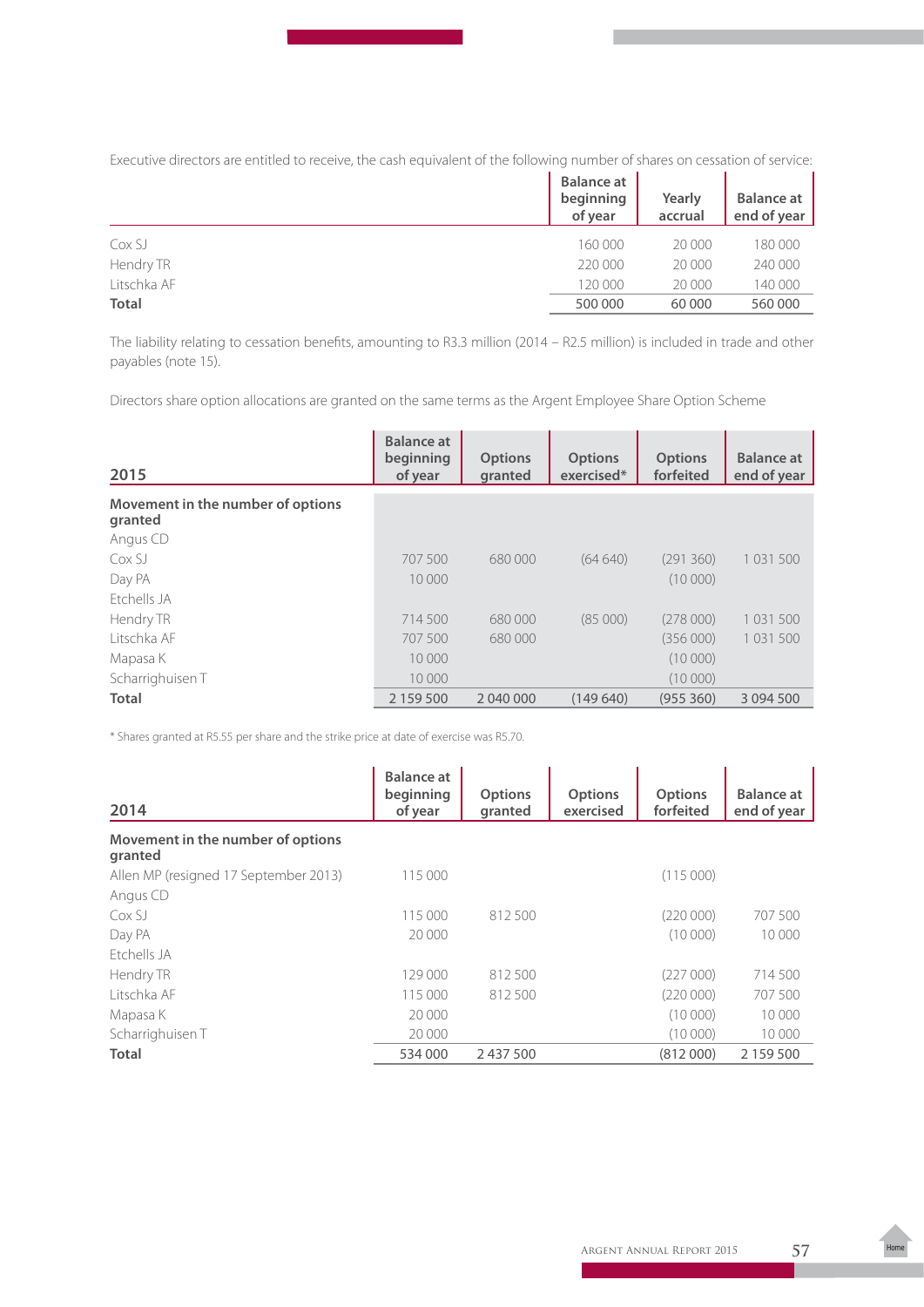| 2015                                  | exercise<br>price<br>R 5.55 | Options with Options with<br>exercise<br>price<br>R 5.80 | Options with<br>exercise<br>price<br>R 5.70 | <b>Balance at</b><br>end of year |
|---------------------------------------|-----------------------------|----------------------------------------------------------|---------------------------------------------|----------------------------------|
| Details of number of options          |                             |                                                          |                                             |                                  |
| Angus CD                              |                             |                                                          |                                             |                                  |
| Cox SJ                                | 480 000                     | 7500                                                     | 544 000                                     | 1031500                          |
| Day PA                                |                             |                                                          |                                             |                                  |
| Etchells JA                           |                             |                                                          |                                             |                                  |
| Hendry TR                             | 480 000                     | 7500                                                     | 544 000                                     | 1 0 3 1 5 0 0                    |
| Litschka AF                           | 480 000                     | 7500                                                     | 544 000                                     | 1031500                          |
| Mapasa K                              |                             |                                                          |                                             |                                  |
| Scharrighuisen T                      |                             |                                                          |                                             |                                  |
| <b>Total</b>                          | 1 440 000                   | 22 500                                                   | 1632000                                     | 3 094 500                        |
| 2014                                  | exercise<br>price<br>R 9.01 | Options with Options with<br>exercise<br>price<br>R 5.55 | Options with<br>exercise<br>price<br>R 5.80 | <b>Balance at</b><br>end of year |
| Details of number of options          |                             |                                                          |                                             |                                  |
| Allen MP (resigned 17 September 2013) |                             |                                                          |                                             |                                  |
| Angus CD                              |                             |                                                          |                                             |                                  |
| CoxS                                  | 57 500                      | 640 000                                                  | 10 000                                      | 707 500                          |
| Day PA                                | 10 000                      |                                                          |                                             | 10 000                           |
| Etchells JA                           |                             |                                                          |                                             |                                  |
| Hendry TR                             | 64 500                      | 640 000                                                  | 10 000                                      | 714 500                          |
| Litschka AF                           | 57 500                      | 640 000                                                  | 10 000                                      | 707 500                          |
| Mapasa K                              | 10 000                      |                                                          |                                             | 10 000                           |
| Scharrighuisen T                      | 10 000                      |                                                          |                                             | 10 000                           |
| <b>Total</b>                          | 209 500                     | 1920000                                                  | 30 000                                      | 2 159 500                        |

Details of the options are disclosed in note 24.

# **19. Finance Costs**

|                           | Group       |          | Company     |             |
|---------------------------|-------------|----------|-------------|-------------|
|                           | 2015        | 2014     | 2015        | 2014        |
|                           | <b>R000</b> | R 000    | <b>R000</b> | <b>R000</b> |
| Interest paid             |             |          |             |             |
| Instalment sale contracts | 2894        | 2632     |             |             |
| Mortgage bonds and loans  | 8685        | 11028    |             |             |
| Bank overdraft and other  | 12761       | 13 5 8 6 |             |             |
|                           | 24 3 40     | 27 24 6  |             |             |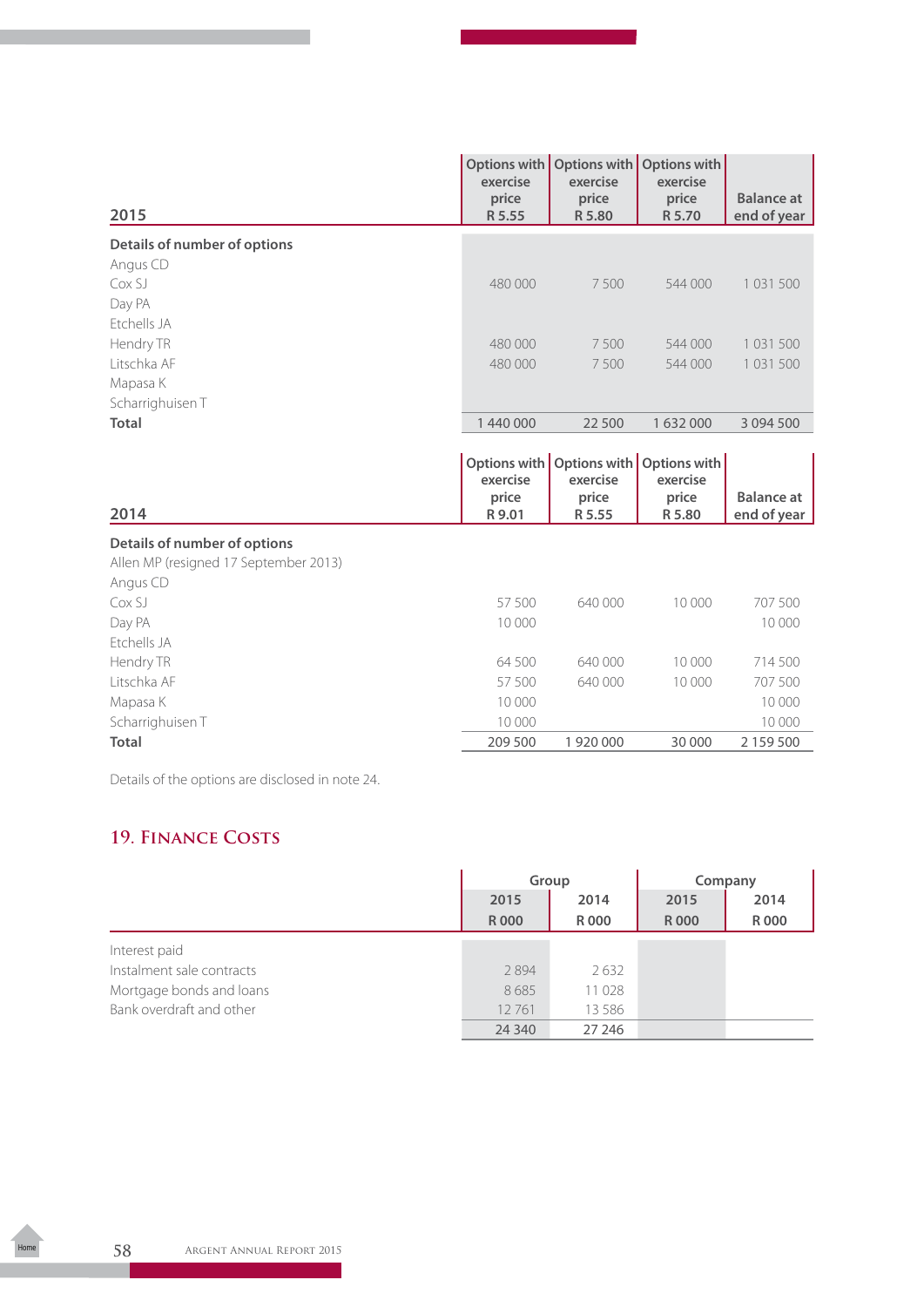# 20. TAXATION

|                                                                                                  | Group       |             | Company       |               |
|--------------------------------------------------------------------------------------------------|-------------|-------------|---------------|---------------|
|                                                                                                  | 2015        | 2014        | 2015          | 2014          |
|                                                                                                  | <b>R000</b> | <b>R000</b> | <b>R000</b>   | <b>R000</b>   |
| Current taxation                                                                                 |             |             |               |               |
| - current year                                                                                   | 6767        | 3 5 7 7     |               |               |
| - prior years                                                                                    | (8)         | (1)         |               |               |
| Deferred taxation                                                                                |             |             |               |               |
| - current year                                                                                   | 1667        | (20935)     | 1 2 8 9       | (413)         |
| Charge for the year                                                                              | 8426        | (17359)     | 1 2 8 9       | (413)         |
| Comprising:                                                                                      |             |             |               |               |
| South African normal taxation                                                                    | 6992        | (18603)     | 1 2 8 9       | (413)         |
| Foreign taxes                                                                                    | 1434        | 1 2 4 4     |               |               |
| Amount per income statement                                                                      | 8426        | (17359)     | 1 2 8 9       | (413)         |
|                                                                                                  |             |             |               |               |
| Deferred taxation recognised directly in other                                                   |             |             |               |               |
| comprehensive income                                                                             | 534         | 1 3 3 4     |               |               |
| Estimated taxation losses available for set off against future<br>taxable income are as follows: |             |             |               |               |
| <b>Estimated taxation losses</b>                                                                 | 131769      | 214 921     |               |               |
| Applied to reduce deferred taxation                                                              | (30126)     | (65258)     |               |               |
|                                                                                                  | 101 643     | 149 663     |               |               |
|                                                                                                  |             |             |               |               |
| Reconciliation of rate of taxation                                                               | $\%$        | $\%$        | $\frac{0}{0}$ | $\frac{1}{2}$ |
| Normal taxation rate                                                                             | 28.0        | 28.0        | 28.0          | 28.0          |
| Difference in rate of taxation due to:                                                           |             |             |               |               |
| Impairments                                                                                      | (6.7)       | (23.9)      | (4.4)         | (27.6)        |
| Non-taxable income                                                                               | (1.7)       | 2.2         |               |               |
| Non-deductible expenses                                                                          | 0.9         | (0.3)       | 3.5           | (0.1)         |
| Capital gains                                                                                    | (0.4)       |             |               |               |
| Foreign taxes                                                                                    | (0.6)       | 0.2         |               |               |
| Tax losses                                                                                       | 4.4         | 2.0         |               |               |
| <b>Effective rate of taxation</b>                                                                | 23.9        | 8.2         | 27.1          | 0.3           |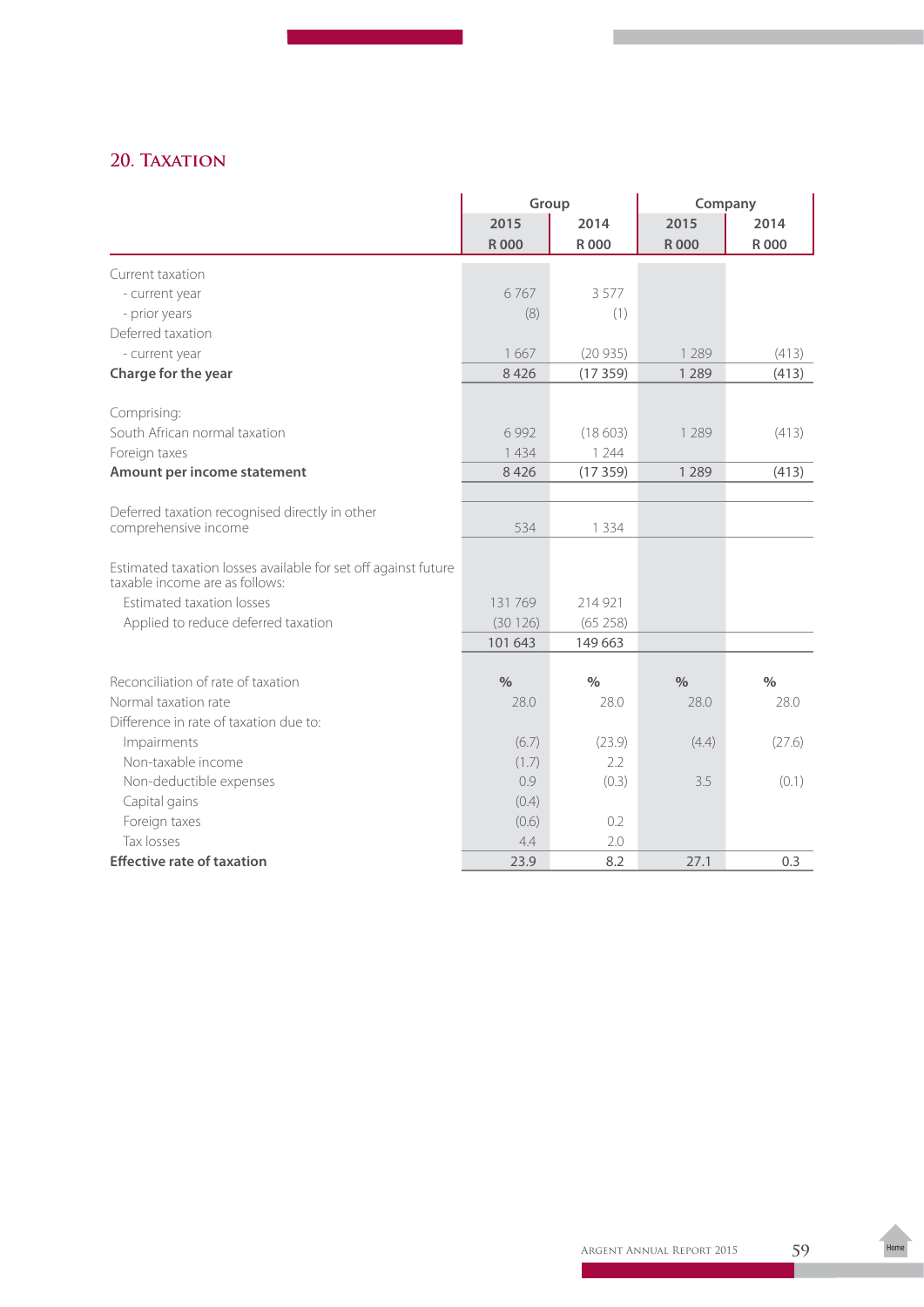# **21. Earnings/(Loss) Per Share**

|                                                                                                                                                                                                                                                                       | Group       |             |             | Company     |
|-----------------------------------------------------------------------------------------------------------------------------------------------------------------------------------------------------------------------------------------------------------------------|-------------|-------------|-------------|-------------|
|                                                                                                                                                                                                                                                                       | 2015        | 2014        | 2015        | 2014        |
|                                                                                                                                                                                                                                                                       | <b>R000</b> | <b>R000</b> | <b>R000</b> | <b>R000</b> |
| 21.1 Basic Earnings/(loss)per share (cents)<br>The calculation of basic earnings/(loss) per share<br>is based on earnings of R26.1 million (2014 - net<br>loss of R193.6 million) and a weighted average of<br>91.669 million (2014 - 91.561 million) shares in issue | 28.5        | (211.4)     |             |             |
| 21.2 Diluted earnings/(loss) per share (cents)<br>The calculation of diluted earnings/(loss) per share<br>is based on earnings of R26.1 million (2014 - net<br>loss of R193.6 million) and a weighted average of<br>91.669 million (2014 - 91.561 million)            | 28.5        | (211.4)     |             |             |
| 21.3 Headline earnings per share (cents)<br>The calculation of headline earnings per share<br>is based on net profit of R37.4 million (2014 -<br>R13.4 million) and a weighted average of 91.669<br>million (2014 - 91.561 million) shares in issue                   | 40.8        | 14.6        |             |             |
| 21.4 Diluted headline earnings per share (cents)<br>The calculation of diluted headline earnings<br>per share is based on net profit of R37.4 million<br>(2014 – R13.4 million) and a weighted average of<br>91.669 million (2014 - 91.561 million)                   | 40.8        | 14.6        |             |             |
| Reconciliation between earnings and headline earnings:<br>Earnings/(loss) attributable to ordinary shareholders<br>Adjusted for:                                                                                                                                      | 26 0 94     | (193575)    |             |             |
| Loss on disposal of property, plant and equipment                                                                                                                                                                                                                     | 8711        | 2532        |             |             |
| Impairment of property, plant and equipment                                                                                                                                                                                                                           | 5014        | 96 413      |             |             |
| Impairment of intangible assets                                                                                                                                                                                                                                       |             | 121 803     |             |             |
| Total tax effects of adjustment                                                                                                                                                                                                                                       | (2439)      | (13770)     |             |             |
| Headline earnings attributable to<br>ordinary shareholders                                                                                                                                                                                                            | 37 380      | 13 4 03     |             |             |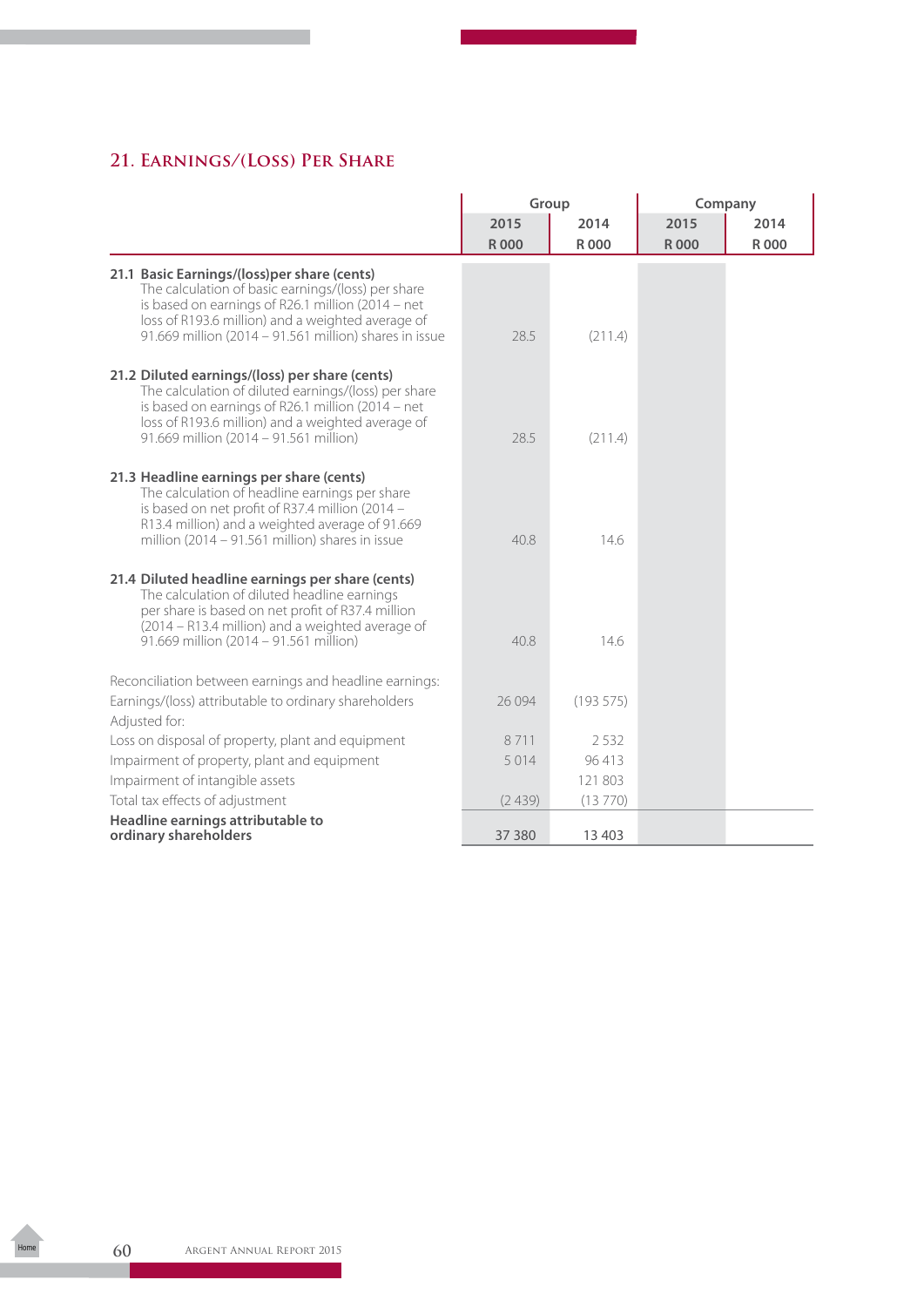# 22. DIVIDENDS

|                                                                                                                         | Group         |               | Company       |              |
|-------------------------------------------------------------------------------------------------------------------------|---------------|---------------|---------------|--------------|
|                                                                                                                         | 2015<br>R 000 | 2014<br>R 000 | 2015<br>R 000 | 2014<br>R000 |
|                                                                                                                         |               |               |               |              |
| Dividend No. 34 of 7 cents per share paid on 7 October 2013<br>to members recorded in the register on 27 September 2013 |               | 6754          |               | 6754         |
| Dividend No. 35 of 7 cents per share paid on 31 March 2014<br>to members recorded in the register on 20 March 2014      |               | 6754          |               | 6754         |
| Dividend No. 36 of 7 cents per share paid on 27 October 2014<br>to members recorded in the register on 17 October 2014  | 6 7 5 4       |               | 6754          |              |
| Dividend No. 37 of 8 cents per share paid on 30 March 2015<br>to members recorded in the register on 20 March 2015      | 7720          |               | 7720          |              |
|                                                                                                                         | 14474         | 13 508        | 14474         | 13 508       |
| Less treasury shares                                                                                                    | (898)         | (292)         |               |              |
|                                                                                                                         | 13 5 7 6      | 13 2 16       | 14474         | 13 508       |

A final dividend of 9 cents per share has been declared subsequent to 31 March 2015, payable on 5 October 2015 to shareholders recorded in the register at close of business on 25 September 2015. This dividend has not been included as a liability in these financial statements.

# **23. Notes to the cash Flow Statement**

|                                                                                              | Group       |             | Company     |             |
|----------------------------------------------------------------------------------------------|-------------|-------------|-------------|-------------|
|                                                                                              | 2015        | 2014        | 2015        | 2014        |
|                                                                                              | <b>R000</b> | <b>R000</b> | <b>R000</b> | <b>R000</b> |
| 23.1 Reconciliation of profit before taxation to cash<br>generated from/(used in) operations |             |             |             |             |
| Profit/(loss) before taxation                                                                | 35 325      | (210416)    | (17460)     | (81373)     |
| Adjustments:                                                                                 |             |             |             |             |
| Loss on disposal of property, plant and equipment                                            | 8711        | 2532        | 14          | 10          |
| Effects of exchange rate changes                                                             | (346)       | (3001)      |             | (1)         |
| Impairment of property, plant and equipment                                                  | 5014        | 96413       |             |             |
| Impairment of intangible assets                                                              |             | 121 803     |             |             |
| Impairment of investment in subsidiaries                                                     |             |             | 29 3 5 5    | 127 033     |
| Share based payment expenses                                                                 | 330         | 371         |             |             |
| Depreciation and amortisation                                                                | 34 400      | 38 3 8 8    | 48          | 44          |
| Dividend received                                                                            |             |             | (6593)      | (67265)     |
| Finance income                                                                               | (1529)      | (987)       | (8095)      | (7167)      |
| Finance costs                                                                                | 24 340      | 27 24 6     |             |             |
| Operating profit/(loss) before working capital changes                                       | 106 245     | 72 349      | (2724)      | (28719)     |
| Changes in working capital                                                                   | 22 4 5 4    | 30431       | 61 656      | (60 221)    |
| Inventories                                                                                  | (18388)     | 71 596      |             |             |
| Trade and other receivables                                                                  | 26916       | 30 641      | 2417        | 469         |
| Trade and other payables                                                                     | 13 9 26     | (71806)     | (6128)      | 5946        |
| Amount owing by/(to) subsidiaries                                                            |             |             | 65 3 67     | (66636)     |
| Cash generated from/(used in) operations                                                     | 128 699     | 102780      | 58 9 32     | (88940)     |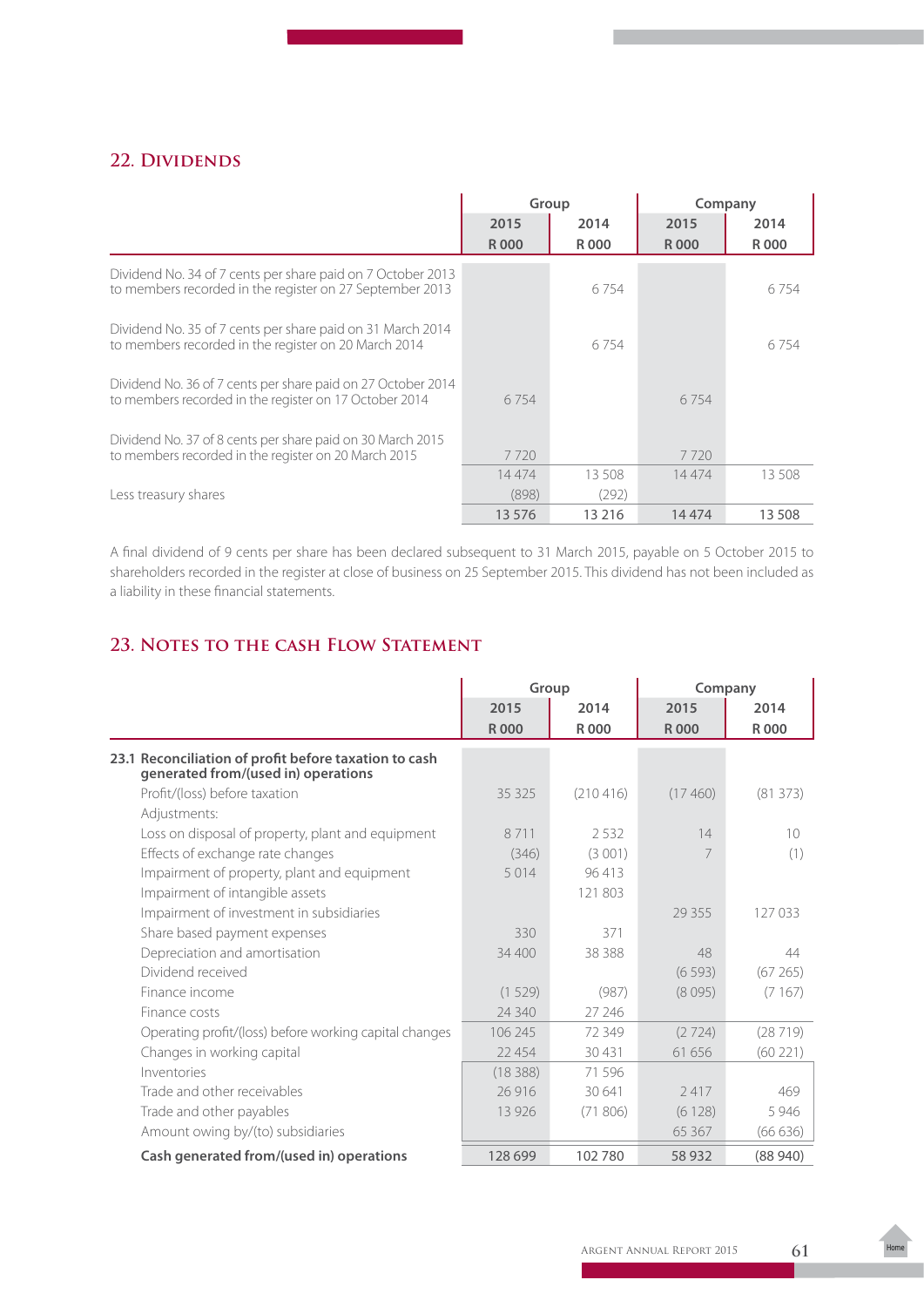|                                                                                        | Group       |          | Company     |             |
|----------------------------------------------------------------------------------------|-------------|----------|-------------|-------------|
|                                                                                        | 2015        | 2014     | 2015        | 2014        |
|                                                                                        | <b>R000</b> | R 000    | <b>R000</b> | <b>R000</b> |
| 23.2 Dividends paid                                                                    |             |          |             |             |
| Dividends paid                                                                         | (13576)     | (13216)  | (14474)     | (13508)     |
|                                                                                        | (13576)     | (13216)  | (14474)     | (13508)     |
|                                                                                        |             |          |             |             |
| 23.3 Taxation paid                                                                     |             |          |             |             |
| Taxation unpaid at beginning of year                                                   | (159)       | (2 272)  |             |             |
| Taxation charged to the income statement and<br>directly to other comprehensive income |             |          |             |             |
| (excluding deferred taxation)                                                          | (6759)      | (3577)   |             |             |
| Taxation (receivable)/unpaid at end of year                                            | (596)       | 159      |             |             |
|                                                                                        | (7514)      | (5690)   |             |             |
|                                                                                        |             |          |             |             |
| 23.4 Cash and cash equivalents, consisting of cash on<br>hand and balance with banks   |             |          |             |             |
| Bank balance and cash                                                                  | 196         | 234      | 21 0 38     |             |
| Bank overdraft                                                                         | (135 130)   | (162369) |             | (43095)     |
|                                                                                        | (134934)    | (162135) | 21 0 38     | (43095)     |

# **24. Employee Benefits**

Employees, including senior management and executive directors, participate in a share-based remuneration scheme. The scheme is equity settled. All shares allocated to the share option scheme are to be exercised during a five year option period in five tranches.

Should the option holder resign from the group prior to the option maturity date, the shares will not be issued. Payment will therefore not be required, and options will be cancelled.

|                                                                                 | Group       |         | Company     |             |
|---------------------------------------------------------------------------------|-------------|---------|-------------|-------------|
|                                                                                 | 2015        | 2014    | 2015        | 2014        |
|                                                                                 | <b>R000</b> | R 000   | <b>R000</b> | <b>R000</b> |
| Total number of shares available for utilisation as at<br>beginning of the year | 4 9 0 7     | 4 9 5 1 |             |             |
| Issue of shares                                                                 | (72)        | (44)    |             |             |
| Net movement in share options                                                   | (153)       |         |             |             |
| Number of shares available for utilisation at end of the year                   | 4682        | 4 9 0 7 |             |             |

|                                            | 2015          | 2014          | 2015                       | 2014                       |
|--------------------------------------------|---------------|---------------|----------------------------|----------------------------|
|                                            | <b>Number</b> | <b>Number</b> | Weighted<br>exercise price | Weighted<br>exercise price |
|                                            | 000           | 000           | R                          | R                          |
| Summary of activity in share option plans: |               |               |                            |                            |
| Outstanding at the beginning of the year   | 2698          | 1 1 5 3       | 6.23                       | 9.01                       |
| Granted during the year                    | 2040          | 2825          | 5.70                       | 5.68                       |
| Exercised during the year                  | (152)         |               | 4.99                       |                            |
| Forfeited during the year                  | (1342)        | (1 280)       | 7.28                       | 5.41                       |
| Outstanding at the end of the year         | 3 2 4 4       | 2698          | 5.93                       | 6.23                       |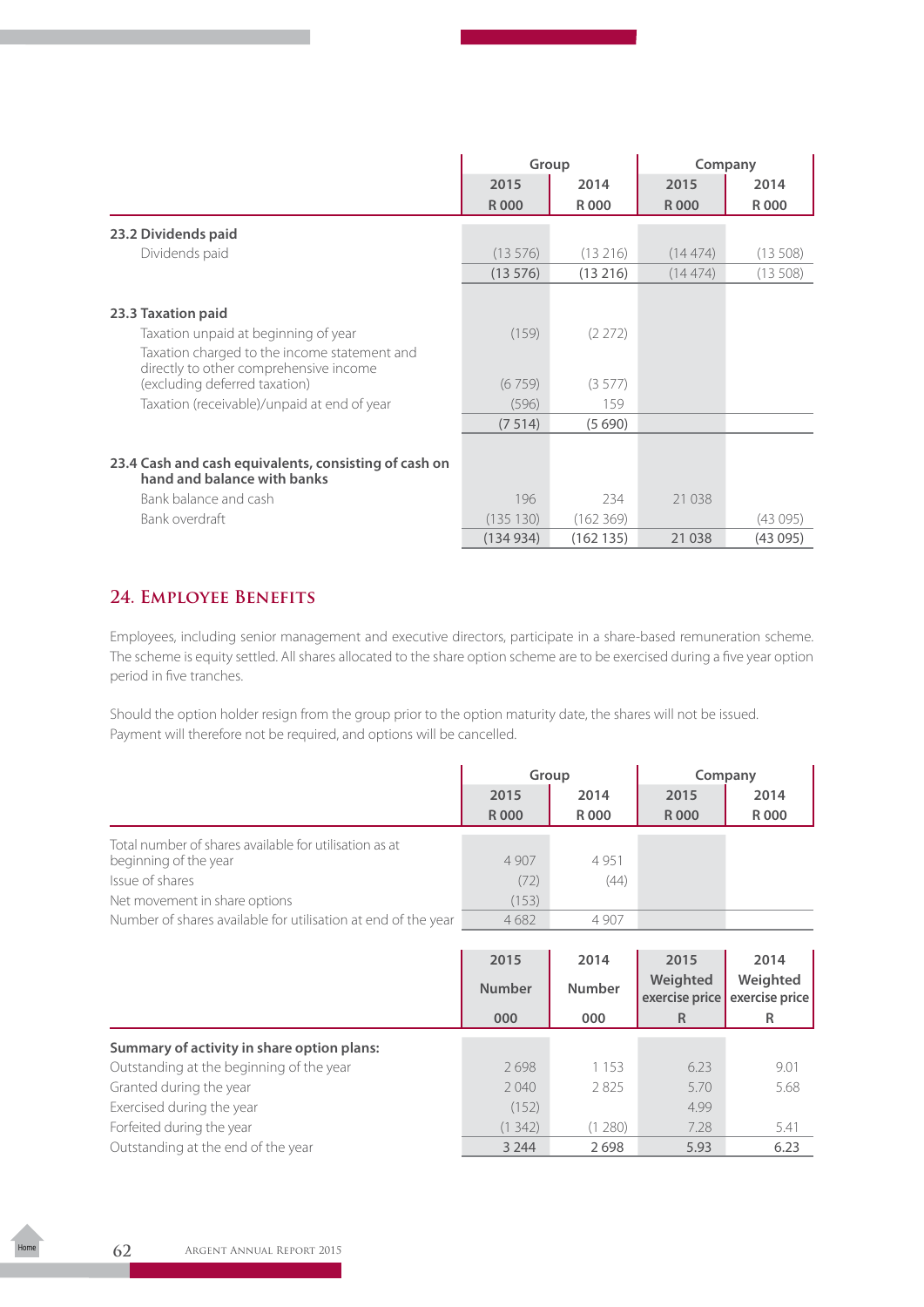| Number (000)                       | <b>Exercise</b><br>date within<br>one year | <b>Exercise date I</b><br>from two to<br>five years | <b>Exercise</b><br>date after<br>five years | Total   |
|------------------------------------|--------------------------------------------|-----------------------------------------------------|---------------------------------------------|---------|
| <b>Outstanding options</b>         |                                            |                                                     |                                             |         |
| Options with exercise price R5.55  | 480                                        | 960                                                 |                                             | 1440    |
| Options with exercise price R5.70  | 408                                        | 224                                                 |                                             | 1632    |
| Options with exercise price R5.80  | 57                                         | 115                                                 |                                             | 172     |
| Outstanding at the end of the year | 945                                        | 2299                                                |                                             | 3 2 4 4 |

Total expenses of R0.326 million (2014 – R0.371 million) related to equity-settled share-based payments transactions were recognised.

The fair value of the share options at grant date is determined based on the Black-Scholes model. The model inputs were as follows:

|                                                       |      | Grant date Grant date<br>14 Aug 2013   14 Aug 2013   2 Dec 2013 | <b>Grant date</b> |
|-------------------------------------------------------|------|-----------------------------------------------------------------|-------------------|
| Number of options granted ('000)                      | 85   | 480                                                             | 408               |
| Fair value at measurement date (R)                    | 0.96 | 1.11                                                            | 1.77              |
| Share price at grant date (R)                         | 5.80 | 555                                                             | 5.70              |
| Expected option lifetime (years)                      | 5    |                                                                 |                   |
| Volatility %                                          | 7.00 | 7.00                                                            | 5.60              |
| Risk free % rate (based on national government bonds) | 8.31 | 8.31                                                            | 8.00              |

In determining share price volatility, consideration has been given to historical volatility as well as the expected option lifetime.

|                                                                           | Group        |       | Company     |       |
|---------------------------------------------------------------------------|--------------|-------|-------------|-------|
|                                                                           | 2014<br>2015 |       | 2015        | 2014  |
|                                                                           | <b>R000</b>  | R 000 | <b>R000</b> | R 000 |
| The amounts included in staff costs in respect of<br>share-based payments | 330          |       |             |       |

### **25. Segments**

### **25.1 Business Segments**

For management purposes the group is organised into five major operating divisions, namely manufacturing, steel trading, automotive, watch list and properties. These divisions are the basis on which the company reports its segment information. These segments are derived from the primary operating activity of the particular business. The group executive directors are the key operating decision makers.

The Argent group is predominately an industrial manufacturing business that manufactures branded consumer goods that are sold both locally and internationally. The branded goods are sold directly to the consumer via the group's broad footprint of companies based in all the major centres around South Africa and our businesses based in the United Kingdom and the Unites States of America. These goods are also sold to all the major retailers in South Africa and neighbouring countries as well as a range of independent agents.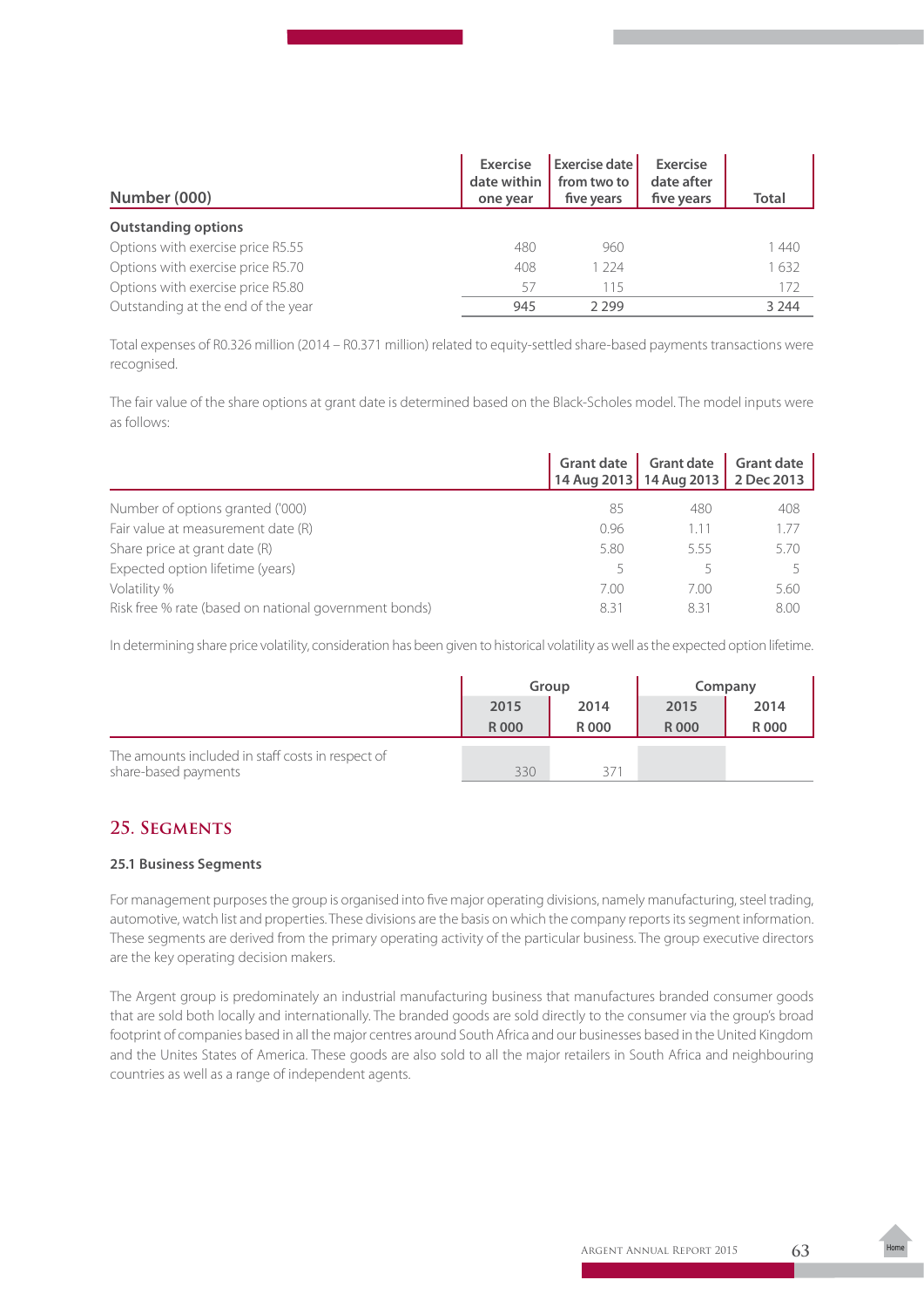Steel trading makes up the second biggest category in the group and this segment makes up a complete range of ferrous steel, aluminium and stainless steel products. This is a very competitive sector and the group's strategy is to supply as many value added products and services as possible, which includes cut-to-length, blanking, tube manufacture, flame cutting, etc. Steel products are also traded internally to the group's manufacturing businesses. The group also has distribution centres that offer a combination of steel trading and the distribution of the group's manufactured products. These centres are regionally spread to optimise the group's service offering around the country.

The watchlist segment is a manufacturer of a wide range of decorative and industrial paint and coatings sold through national retailers and our branches. Specialised products include steel coatings, varnishes, road marking paint, mine mark spray and urethane coatings.

The group also has an extensive property portfolio with 17 properties valued at R371 million. Income is generated for the group by charging the companies market related rental for the properties.

|                                   | Manufacturing | <b>Steel</b><br>trading | Automotive  | <b>Watch list</b> | <b>Properties</b> | <b>Restructuring</b><br>Adjustments   Consolidated |             |
|-----------------------------------|---------------|-------------------------|-------------|-------------------|-------------------|----------------------------------------------------|-------------|
|                                   | <b>R000</b>   | <b>R000</b>             | <b>R000</b> | <b>R000</b>       | <b>R000</b>       | <b>R000</b>                                        | <b>R000</b> |
| Revenue                           |               |                         |             |                   |                   |                                                    |             |
| External sales                    | 954 443       | 567710                  | 202 123     | 65 740            | 1 1 4 7           |                                                    | 1791163     |
| Inter-segment sales               | 141 878       | 358 966                 | 28 0 88     | 26792             | 32 198            |                                                    |             |
| <b>Total Revenue</b>              | 1 096 321     | 926 676                 | 230 211     | 92 5 32           | 33 3 45           |                                                    |             |
|                                   |               |                         |             |                   |                   |                                                    |             |
| Profit/(loss) before<br>taxation: |               |                         |             |                   |                   |                                                    |             |
| Segment result                    | 81 40 6       | 11566                   | (64879)     | (4151)            | 11 3 8 3          |                                                    | 35 3 25     |
|                                   |               |                         |             |                   |                   |                                                    |             |
| Taxation                          |               |                         |             |                   |                   |                                                    | (8426)      |
| Profit for the year               |               |                         |             |                   |                   |                                                    | 26899       |
|                                   |               |                         |             |                   |                   |                                                    |             |
| Other information                 |               |                         |             |                   |                   |                                                    |             |
| Segment assets                    | 748 962       | 437 408                 | 105 691     | 34 4 89           | 346 137           |                                                    | 1672687     |
| Segment liabilities               | 107 277       | 153 937                 | 37 396      | 9332              | 156 977           |                                                    | 464 919     |
| Capital expenditure               | 11 502        | 9352                    | 8636        | 1748              | 7830              |                                                    | 39 0 68     |
| Depreciation/                     |               |                         |             |                   |                   |                                                    |             |
| amortisation                      | 19013         | 7398                    | 7032        | 955               | $\overline{2}$    |                                                    | 34 400      |
| Finance costs*                    | (1814)        | 4 0 4 1                 | 1 940       | 2 1 1 4           | 18059             |                                                    | 24 340      |
| Finance income                    | 1 1 9 3       |                         |             |                   | 336               |                                                    | 1529        |

### **Segment report for the year ended 31 March 2015**

\* As per the group policy, finance costs and finance income derived from primary banking is netted off. The company has net finance income and this is distorting the segment for finance costs.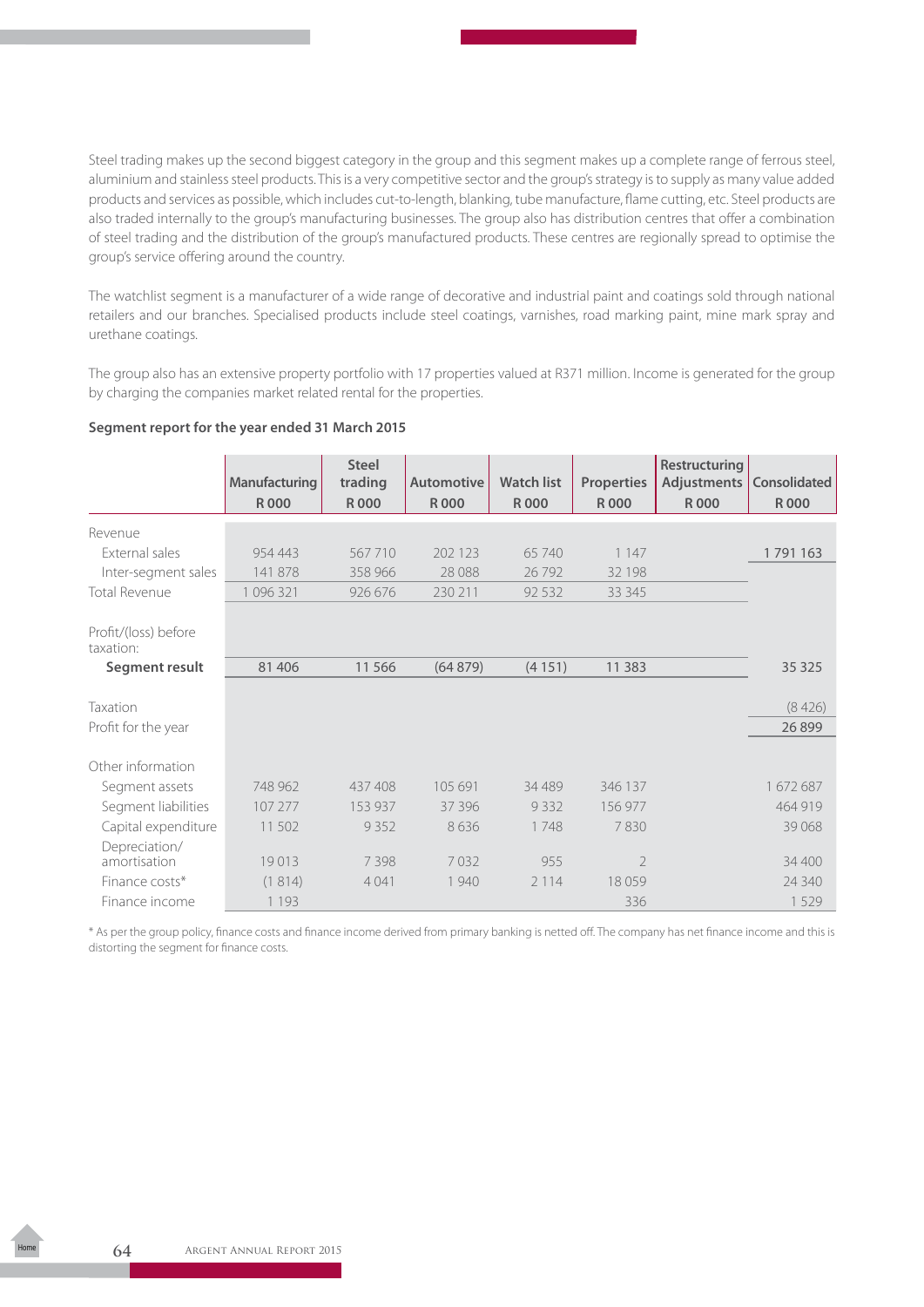### **Segment report for the year ended 31 March 2014**

|                                   |               | Steel       |             |             |                   | <b>Restructuring</b>              |             |
|-----------------------------------|---------------|-------------|-------------|-------------|-------------------|-----------------------------------|-------------|
|                                   | Manufacturing | trading     | Automotive  | Watch list  | <b>Properties</b> | <b>Adjustments   Consolidated</b> |             |
|                                   | <b>R000</b>   | <b>R000</b> | <b>R000</b> | <b>R000</b> | <b>R000</b>       | <b>R000</b>                       | <b>R000</b> |
| Revenue                           |               |             |             |             |                   |                                   |             |
| External sales                    | 967 076       | 657 920     | 192 255     | 60747       | 2478              |                                   | 1880476     |
| Inter-segment sales               | 179 684       | 470 600     | 27 403      | 40 470      | 33 2 2 5          |                                   |             |
| <b>Total Revenue</b>              | 1 146 760     | 1 128 520   | 219 658     | 101 217     | 35 703            |                                   |             |
| Profit/(loss) before<br>taxation: |               |             |             |             |                   |                                   |             |
| Segment result                    | 60 655        | (2451)      | (9391)      | (6078)      | 10 309            | (263 460)                         | (210416)    |
|                                   |               |             |             |             |                   |                                   |             |
| Taxation                          |               |             |             |             |                   |                                   | 17359       |
| Loss for the year                 |               |             |             |             |                   |                                   | (193057)    |
| Other information                 |               |             |             |             |                   |                                   |             |
| Segment assets                    | 733 929       | 414479      | 163738      | 57810       | 361 373           |                                   | 1731329     |
| Segment liabilities               | 157 701       | 124 122     | 54 039      | 27 3 8 5    | 175 086           |                                   | 538 333     |
| Capital expenditure               | 31815         | 3 9 9 3     | 9335        | 121         | 17625             |                                   | 62889       |
| Depreciation/                     |               |             |             |             |                   |                                   |             |
| amortisation                      | 18484         | 8 2 8 4     | 10596       | 949         | 75                |                                   | 38 3 8 8    |
| Finance costs                     | 2 3 4 3       | 4 9 6 7     | 856         | 645         | 18435             |                                   | 27 24 6     |
| Finance income                    | 987           |             |             |             |                   |                                   | 987         |

### **25.2 Geographical Segments**

### **Segment report for the year ended 31 March 2015**

|                           | <b>South Africa</b> | <b>Rest of the</b><br>world | Consolidated |
|---------------------------|---------------------|-----------------------------|--------------|
|                           | <b>R000</b>         | <b>R000</b>                 | <b>R000</b>  |
| Revenue                   |                     |                             |              |
| External sales            | 1714948             | 76 215                      | 1791163      |
| <b>Total Revenue</b>      | 1714948             | 76 215                      |              |
|                           |                     |                             |              |
| Profit before taxation:   |                     |                             |              |
| Segment result            | 29 4 73             | 5852                        | 35 325       |
|                           |                     |                             |              |
| Taxation                  |                     |                             | (8426)       |
| Profit for the year       |                     |                             | 26 8 99      |
| Other information         |                     |                             |              |
| Segment assets            | 1612320             | 60 367                      | 1672687      |
| Segment liabilities       | 459 655             | 5 2 6 4                     | 464 919      |
| Capital expenditure       | 38 4 4 6            | 622                         | 39 0 68      |
| Depreciation/amortisation | 31 7 5 4            | 2646                        | 34 400       |
| Finance costs             | 24 302              | 38                          | 24 340       |
| Finance income            | 1529                |                             | 1529         |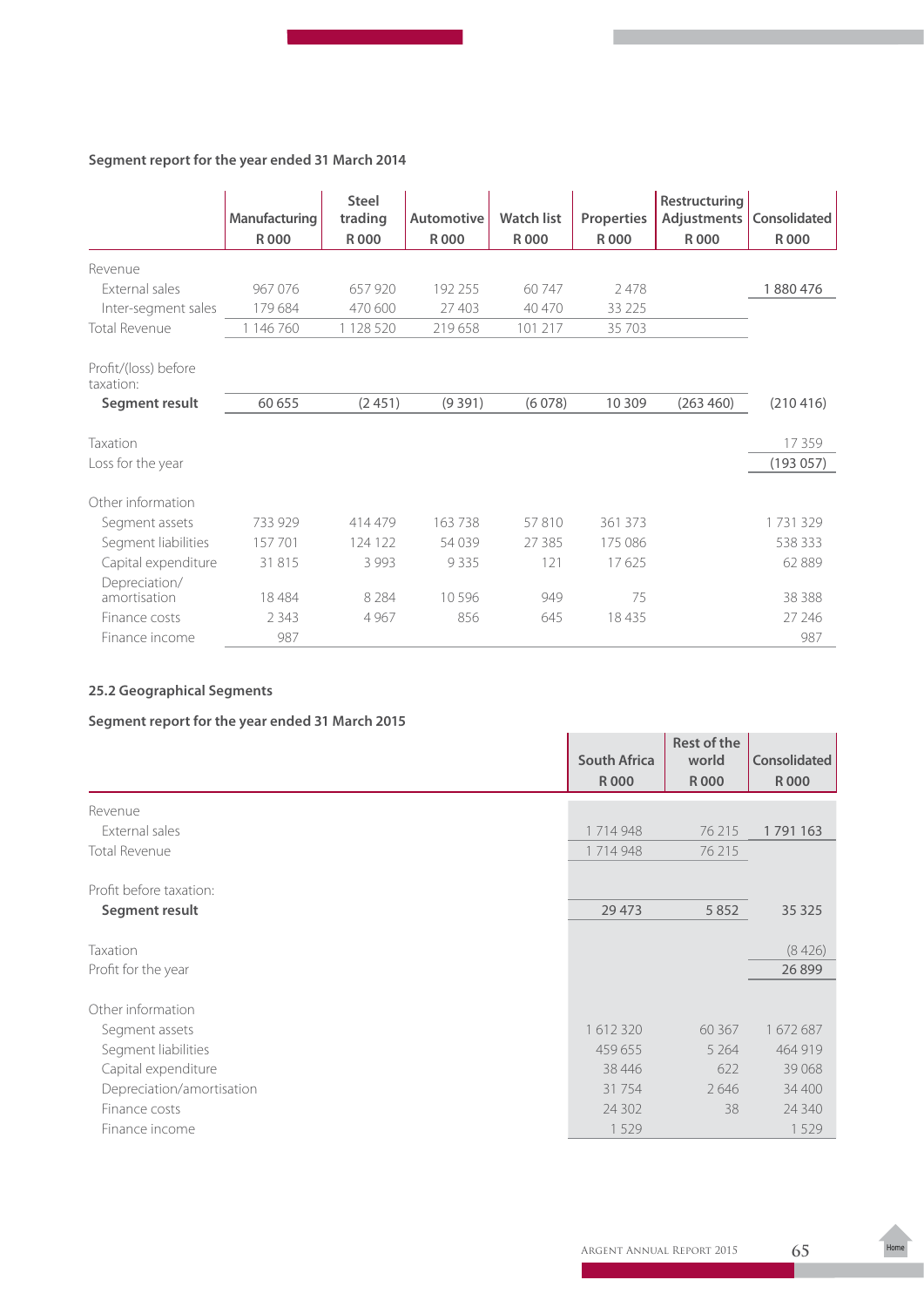### **Segment report for the year ended 31 March 2014**

|                                | <b>South Africa</b> | Rest of the<br>world | Consolidated |
|--------------------------------|---------------------|----------------------|--------------|
|                                | <b>R000</b>         | <b>R000</b>          | <b>R000</b>  |
| Revenue                        |                     |                      |              |
| External sales                 | 1816887             | 63 5 89              | 1880476      |
| <b>Total Revenue</b>           | 1816887             | 63 5 89              |              |
| (Loss)/Profit before taxation: |                     |                      |              |
| Segment result                 | (216 577)           | 6 1 6 1              | (210416)     |
| Taxation                       |                     |                      | 17359        |
| Loss for the year              |                     |                      | (193057)     |
| Other information              |                     |                      |              |
| Segment assets                 | 1695188             | 36 141               | 1731329      |
| Segment liabilities            | 517803              | 20 5 30              | 538 333      |
| Capital expenditure            | 60853               | 2036                 | 62889        |
| Depreciation/amortisation      | 35 746              | 2642                 | 38 3 8 8     |
| Finance costs                  | 27 149              | 97                   | 27 24 6      |
| Finance income                 | 987                 |                      | 987          |

## **26. RELATED PARTY TRANSACTIONS**

Details of transactions between the group and its related parties are disclosed below. Transactions that are eliminated on consolidation are not included in this note. Amounts owed by and to subsidiaries are detailed in the subsidiary note.

Certain directors are also directors of the following entities that lease certain land and buildings to the group. The amount of the rentals paid by the group for the year amounted to:

|                                                | Group        |       | Company     |       |
|------------------------------------------------|--------------|-------|-------------|-------|
|                                                | 2015<br>2014 | 2015  |             | 2014  |
|                                                | <b>R000</b>  | R 000 | <b>R000</b> | R 000 |
| NWN Automotive Precision Engineering (Pty) Ltd | 6789         | 7594  |             |       |
| Mercado Investments (Pty) Ltd                  | 908          | 826   | 908         | 826   |
| CXT Manufacturing (Pty) Ltd                    | 3 3 3 3      | 3030  |             |       |

During the current year, the 8 Borax Road portion of the Gammid Trading property was sold at fair value to NWN Automotive Precision Engineering, a company controlled by certain of the directors, for an amount of R5 million. This has been settled in cash.

### *Key management personnel compensation*

Key management personnel are those persons who have authority and responsibility for planning, directing and controlling activities of the group, directly or indirectly, and consist of all executive and non-executive directors.

Details of the compensation paid to the board of directors are disclosed in note 18 and details of shareholdings in the company are disclosed on page 75.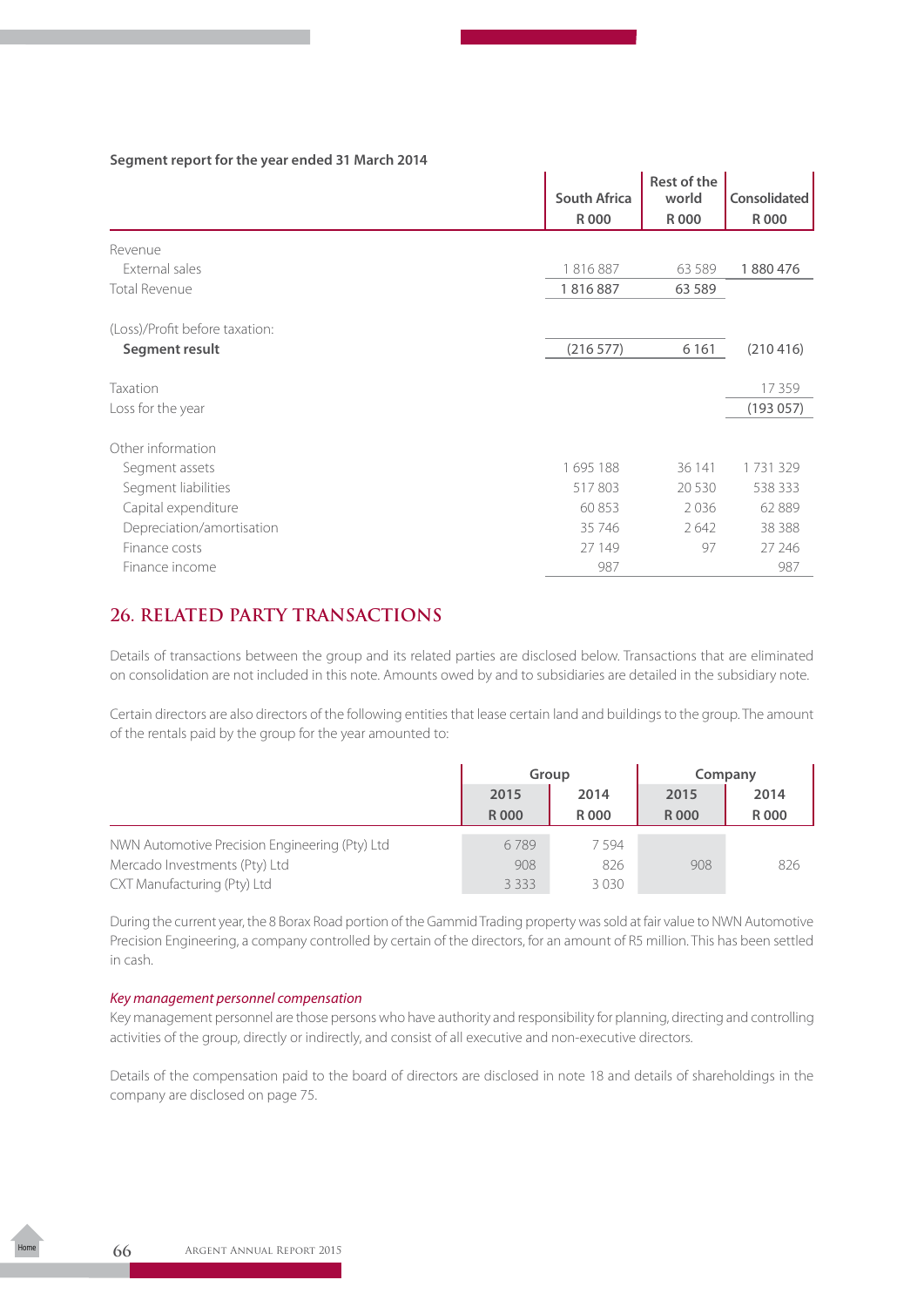# **27. Contingencies, Guarantees and other Commitments**

|                                                                                                                                                                                                                                                                                                                                                                                                                                                                                                                                                                                                                                                                                                                                                                                                                                                                                                                                                                                                                                                         |                     | Group          | Company             |                     |  |
|---------------------------------------------------------------------------------------------------------------------------------------------------------------------------------------------------------------------------------------------------------------------------------------------------------------------------------------------------------------------------------------------------------------------------------------------------------------------------------------------------------------------------------------------------------------------------------------------------------------------------------------------------------------------------------------------------------------------------------------------------------------------------------------------------------------------------------------------------------------------------------------------------------------------------------------------------------------------------------------------------------------------------------------------------------|---------------------|----------------|---------------------|---------------------|--|
|                                                                                                                                                                                                                                                                                                                                                                                                                                                                                                                                                                                                                                                                                                                                                                                                                                                                                                                                                                                                                                                         | 2015<br><b>R000</b> | 2014<br>R 000  | 2015<br><b>R000</b> | 2014<br><b>R000</b> |  |
| 27.1 The company's bankers hold guarantees issued by<br>the company for facilities granted to its subsidiary<br>companies.                                                                                                                                                                                                                                                                                                                                                                                                                                                                                                                                                                                                                                                                                                                                                                                                                                                                                                                              |                     |                |                     |                     |  |
| 27.2 The group's bankers hold letters of guarantee for<br>the amount of R3.6 million (2014 - R3.7 million) in<br>respect of performance bonds.                                                                                                                                                                                                                                                                                                                                                                                                                                                                                                                                                                                                                                                                                                                                                                                                                                                                                                          |                     |                |                     |                     |  |
| 27.3 Future minimum operating lease payments<br>- Land and buildings within 1 year<br>- Land and buildings within 2-5 years<br>The group leases a number of premises under operating<br>leases. The leases typically run for a period of five years,<br>with an option to renew the lease upon expiration. None<br>of the leases include contingent rentals.                                                                                                                                                                                                                                                                                                                                                                                                                                                                                                                                                                                                                                                                                            | 8476<br>7 2 2 7     | 9065<br>15 348 |                     |                     |  |
| 27.4 Letters of credit issued by the company's bankers                                                                                                                                                                                                                                                                                                                                                                                                                                                                                                                                                                                                                                                                                                                                                                                                                                                                                                                                                                                                  | 31 930              | 21 493         |                     |                     |  |
| 27.5 In this legal matter, the liquidators of the Golden<br>Autumn Trust ("Plaintiffs") have claimed an amount<br>of R8.8 million from Argent Industrial Limited<br>("Defendant") as a voidable disposition in terms<br>of Section 26 of the Insolvency Act and/or on the<br>basis that such amount was paid to the Defendant<br>without authorisation. The matter was heard in the<br>Durban High Court and judgment was granted in the<br>Plaintiff's favour for payment of the amount of R8.8<br>million, interest thereon at the rate of 15.5% from 27<br>June 2008 to 31 July 2013 and at the rate of 9% from<br>1 August 2014 to date of payments, and costs.<br>The judgment of the Durban High Court has been<br>taken on appeal and such appeal is currently<br>pending. The directors have not provided for this<br>claim based on advice provided by the group's<br>legal counsel. Group's legal counsel who have<br>reviewed the previous judgment, are of the<br>opinion that the judgment was flawed and will be<br>overturned on appeal. |                     |                |                     |                     |  |
| 27.6 The group is defending a claim brought against it<br>for events that supposedly occurred more than five<br>years ago. The directors are confident that the case<br>is without merit and as such have not provided for<br>the matter.                                                                                                                                                                                                                                                                                                                                                                                                                                                                                                                                                                                                                                                                                                                                                                                                               |                     |                |                     |                     |  |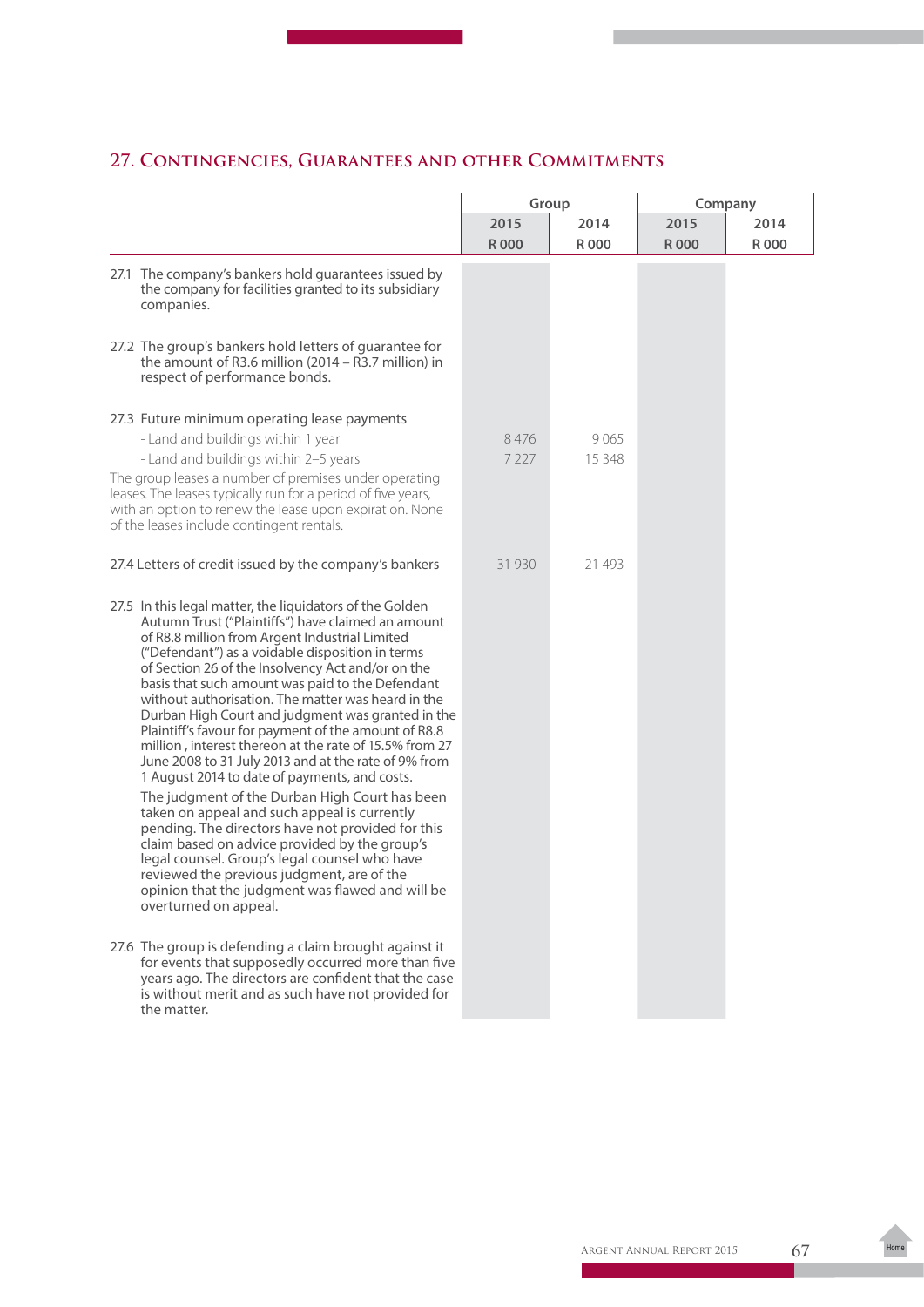### **28. Financial Instruments and Risk Management**

### **28.1 Categories of financial assets and liabilities**

The carrying amounts and fair values of each category of financial assets and liabilities are as follows:

|                                  | Group                                                   |                                                         |                                 |                                    |
|----------------------------------|---------------------------------------------------------|---------------------------------------------------------|---------------------------------|------------------------------------|
|                                  | <b>Financial</b><br><b>instruments</b><br>at fair value | <b>Financial</b><br>liabilities at<br>amortised<br>cost | Loans and<br><b>receivables</b> | <b>Total</b><br>carrying<br>amount |
| 2015                             | <b>R000</b>                                             | R000                                                    | <b>R000</b>                     | <b>R000</b>                        |
| <b>Financial assets</b>          |                                                         |                                                         |                                 |                                    |
| Loans                            |                                                         |                                                         | 14621                           | 14621                              |
| Trade and other receivables      |                                                         |                                                         | 307816                          | 307816                             |
| Forward exchange contract assets | 1 2 8 5                                                 |                                                         |                                 | 1 2 8 5                            |
| Cash and cash equivalents        |                                                         |                                                         | 196                             | 196                                |
|                                  | 1 2 8 5                                                 |                                                         | 322 633                         | 323 918                            |
| <b>Financial liabilities</b>     |                                                         |                                                         |                                 |                                    |
| Other financial liabilities      |                                                         | 79 215                                                  |                                 | 79 215                             |
| Bank overdraft                   |                                                         | 135 130                                                 |                                 | 135 130                            |
| Trade and other payables         |                                                         | 246 526                                                 |                                 | 246 526                            |
|                                  |                                                         | 460 871                                                 |                                 | 460 871                            |

|                                     | Group                                                                  |                                                                  |                                   |                                                   |
|-------------------------------------|------------------------------------------------------------------------|------------------------------------------------------------------|-----------------------------------|---------------------------------------------------|
| 2014                                | <b>Financial</b><br><b>instruments</b><br>at fair value<br><b>R000</b> | <b>Financial</b><br>liabilities at<br>amortised<br>cost<br>R 000 | Loans and<br>receivables<br>R 000 | <b>Total</b><br>carrying<br>amount<br><b>R000</b> |
|                                     |                                                                        |                                                                  |                                   |                                                   |
| <b>Financial assets</b>             |                                                                        |                                                                  |                                   |                                                   |
| Loans                               |                                                                        |                                                                  | 13 477                            | 13 477                                            |
| Trade and other receivables         |                                                                        |                                                                  | 338 630                           | 338 630                                           |
| Cash and cash equivalents           |                                                                        |                                                                  | 234                               | 234                                               |
|                                     |                                                                        |                                                                  | 352 341                           | 352 341                                           |
| <b>Financial liabilities</b>        |                                                                        |                                                                  |                                   |                                                   |
| Other financial liabilities         |                                                                        | 139 157                                                          |                                   | 139 157                                           |
| Forward exchange contract liability | 720                                                                    |                                                                  |                                   | 720                                               |
| Bank overdraft                      |                                                                        | 162 369                                                          |                                   | 162 369                                           |
| Trade and other payables            |                                                                        | 236 648                                                          |                                   | 236 648                                           |
|                                     | 720                                                                    | 538 174                                                          |                                   | 538 894                                           |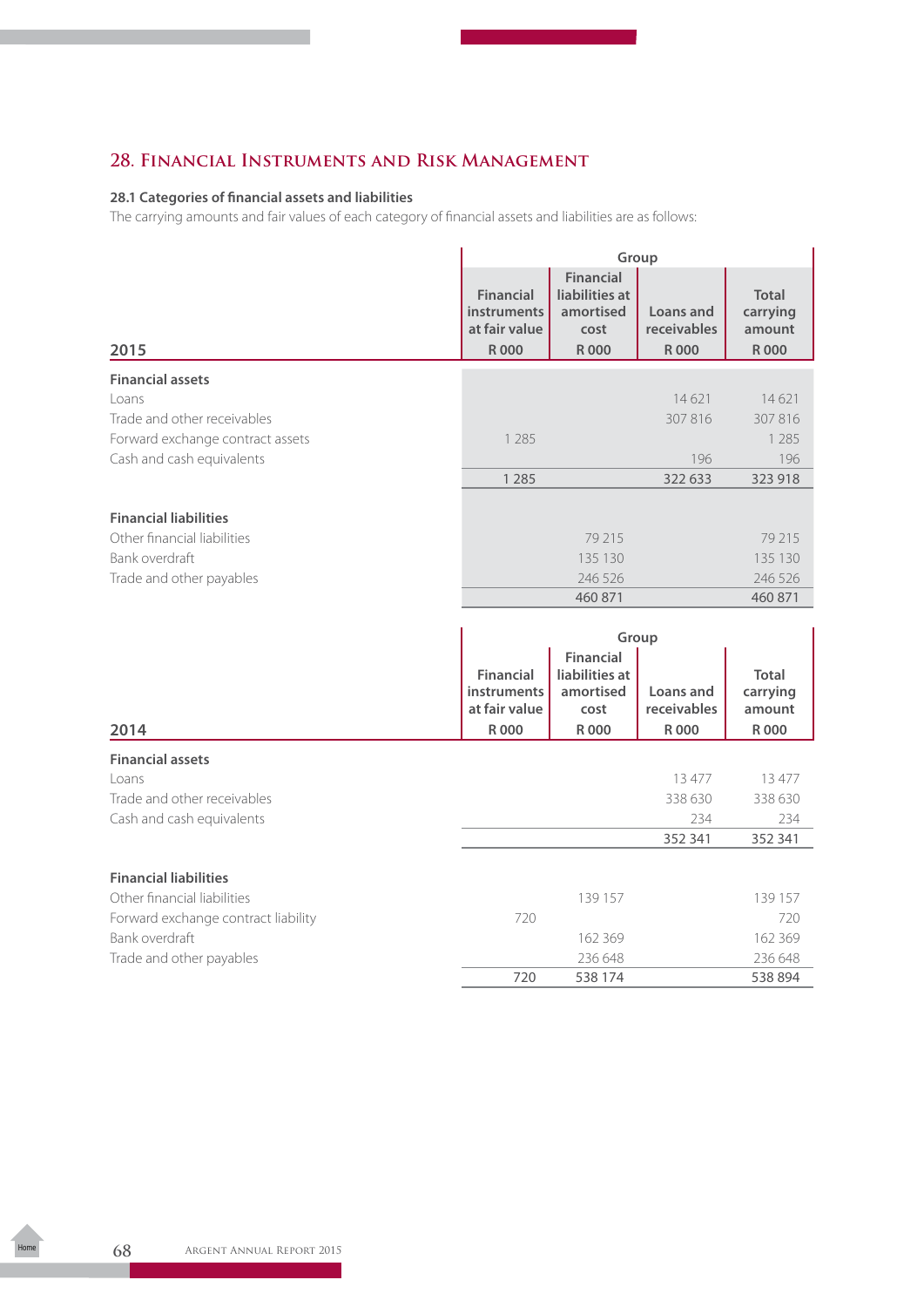|                              | Company                                                                |                                         |                                                   |
|------------------------------|------------------------------------------------------------------------|-----------------------------------------|---------------------------------------------------|
| 2015                         | <b>Financial</b><br>liabilities at<br>amortised<br>cost<br><b>R000</b> | Loans and<br>receivables<br><b>R000</b> | <b>Total</b><br>carrying<br>amount<br><b>R000</b> |
| <b>Financial assets</b>      |                                                                        |                                         |                                                   |
| Trade and other receivables  |                                                                        | 23 400                                  | 23 400                                            |
| Cash and cash equivalents    |                                                                        | 21 0 38                                 | 21 038                                            |
|                              |                                                                        | 44 4 38                                 | 44 4 38                                           |
|                              |                                                                        |                                         |                                                   |
| <b>Financial liabilities</b> |                                                                        |                                         |                                                   |
| Loans from subsidiaries      | 27 992                                                                 |                                         | 27 9 92                                           |
| Trade and other payables     | 16618<br>44 610                                                        |                                         | 16618<br>44 610                                   |
|                              |                                                                        |                                         |                                                   |
|                              | Company                                                                |                                         |                                                   |
|                              |                                                                        |                                         |                                                   |
|                              | Financial<br>liabilities at<br>amortised<br>cost                       | Loans and<br>receivables                | <b>Total</b><br>carrying<br>amount                |
| 2014                         | <b>R000</b>                                                            | <b>R000</b>                             | <b>R000</b>                                       |
| <b>Financial assets</b>      |                                                                        |                                         |                                                   |
| Loans to subsidiaries        |                                                                        | 37 375                                  | 37 37 5                                           |
| Trade and other receivables  |                                                                        | 25817<br>63 192                         | 25 817<br>63 192                                  |
|                              |                                                                        |                                         |                                                   |
| <b>Financial liabilities</b> |                                                                        |                                         |                                                   |
| Bank overdraft               | 43 0 95                                                                |                                         | 43 0 95                                           |
| Trade and other payables     | 22746<br>65 841                                                        |                                         | 22 746<br>65 841                                  |

### **28.2 Risk management**

In the normal course of its operations, the group is exposed to currency, interest rate, liquidity, foreign currency and credit risk. This note presents information about the group's exposure to each of these risks, the group's objectives, policies and processes for measuring and managing risk, and the group's management of capital.

In order to manage these risks, the group has developed a comprehensive risk management process to facilitate control and monitoring. The directors have overall responsibility for the establishment and oversight of the group's risk management framework. Risk management is carried out by the board and management at operation levels under policies approved by the directors. The group does not enter into any trade financial instruments, including derivative financial instruments (apart from forward exchange contracts).

### **28.3 Credit risk management**

Credit risk is the risk of financial loss to the group if a customer or counterparty to a financial instrument fails to meet its contractual obligations. The group's credit risk consists mainly of cash deposits, cash equivalents and trade and other receivables.

Trade receivables comprise a widespread customer base. Management evaluate credit risk relating to customers on an ongoing basis. If customers are independently rated, these ratings are used, otherwise if there are no independent ratings, risk control assesses the credit quality of the customer, taking into account its financial position and past experience. Individual risk limits are set based on internal or external ratings in accordance with limits set by management. The utilisation of credit limits is regularly monitored. Credit guarantee insurance is purchased when deemed appropriate.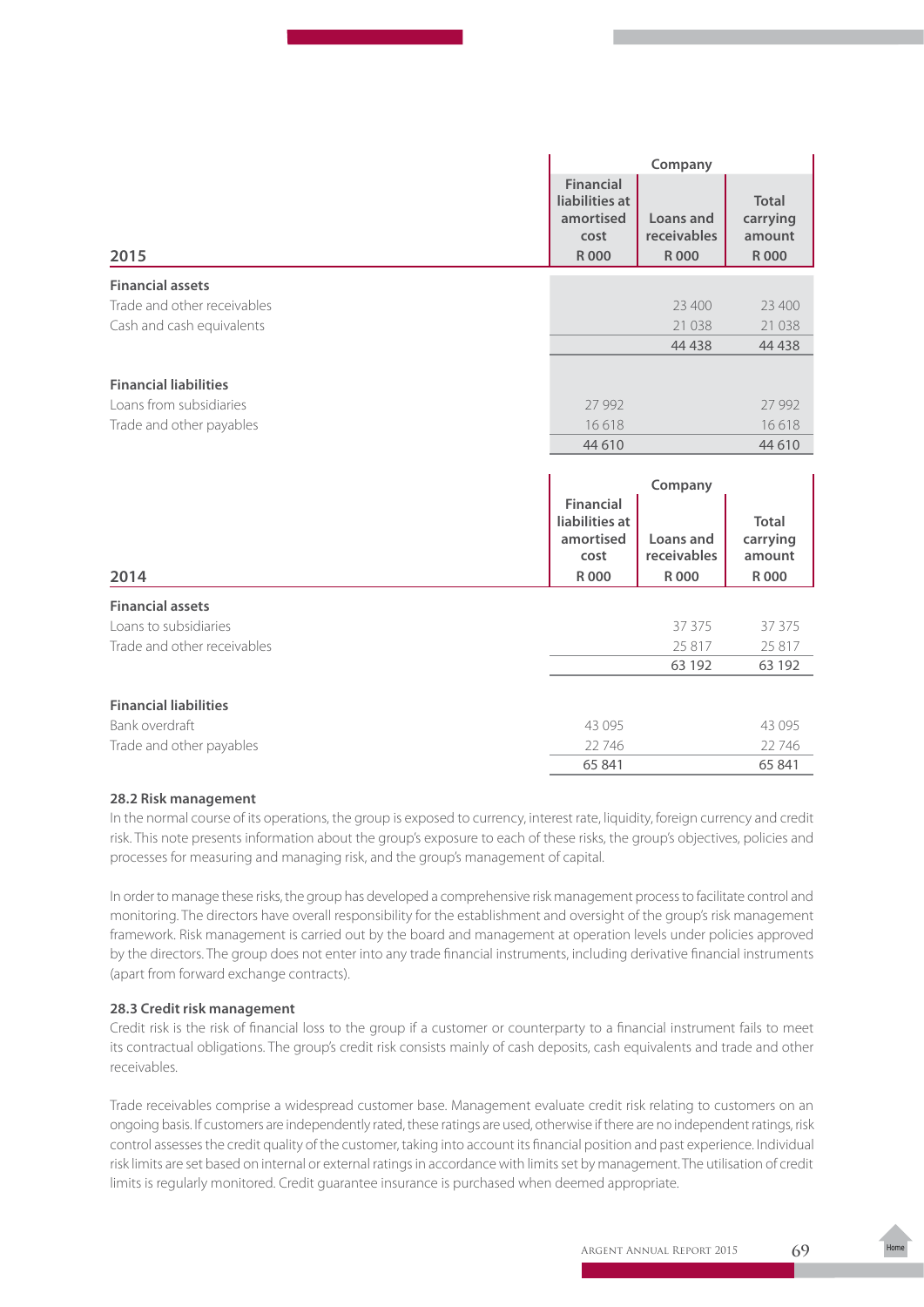|                                                                | Group       |             |
|----------------------------------------------------------------|-------------|-------------|
|                                                                | 2015        | 2014        |
|                                                                | <b>R000</b> | <b>R000</b> |
| The ageing of amounts past due but not impaired is as follows: |             |             |
| 1 month past due                                               | 26782       | 24 008      |
| 2 months past due                                              | 12894       | 10 212      |
| 3 months past due                                              | 23 14 6     | 18 113      |

### **28.4 Foreign currency risk**

The group operates internationally and is exposed to foreign exchange risk arising from currency exposures, primarily with respect to the US dollar, British pound and Euro. Foreign exchange risk arises from future commercial transactions, recognised assets and liabilities and new investments in foreign operations.

The group enters into forward exchange contracts from time to time. The contracts are entered into in order to manage the group's exposure to fluctuations in foreign currency exchange rates. The contracts are generally matched with anticipated future cash flows in foreign currencies. As at the 31 March 2015, the group had the following exposure to forward exchange contracts:

| Amount in foreign currency purchased | Forward exchange rate | <b>Maturity Date</b>          |
|--------------------------------------|-----------------------|-------------------------------|
| USD 3 387 198                        | $1121 - 1258$         | 7 April 2015 – 19 August 2015 |
| FURO 217 025                         | $1130 - 1462$         | 13 April 2015 - 26 May 2015   |

The company has certain investments in foreign operations, whose net assets are exposed to foreign currency translation risk. Currency exposure arising from the net assets of the company's foreign operations is managed primarily through holding cash denominated in the relevant foreign currency.

|                                                           | Group       |             |
|-----------------------------------------------------------|-------------|-------------|
|                                                           | 2015        | 2014        |
|                                                           | <b>R000</b> | <b>R000</b> |
| Exchange rates used for conversion of foreign items were: |             |             |
| <b>USD</b>                                                | 12.00       | 10.60       |
| GBP                                                       | 17.90       | 17.60       |
| EUR                                                       | 13.00       | 14.55       |

### **28.5 Interest rate risk**

The group is exposed to interest rate risk from long-term borrowings at variable rates. Fluctuations in interest rates impact on the value of the short term investments and financing activities giving rise to interest rate risk. Interest rate risks are not hedged.

### **28.6 Liquidity risk**

Liquidity risk is the risk that the group will not be able to meet its financial obligations as they fall due. The group's approach to managing liquidity risk is to ensure, as far as possible, that it will always have sufficient liquidity to meet its liabilities when due, under both normal and stressed conditions, without incurring unacceptable losses or risking damage to the group's reputation.

The risk is managed through cash flow forecasts and ensuring that adequate borrowing facilities are maintained. In terms of the company's memorandum of incorporation, its borrowing powers are unlimited.

The following table details the group's remaining contractual maturity for its non-derivative financial liabilities. This table has been drawn up based on the undiscounted cash flows of financial liabilities based on the earliest date on which the group can be required to pay.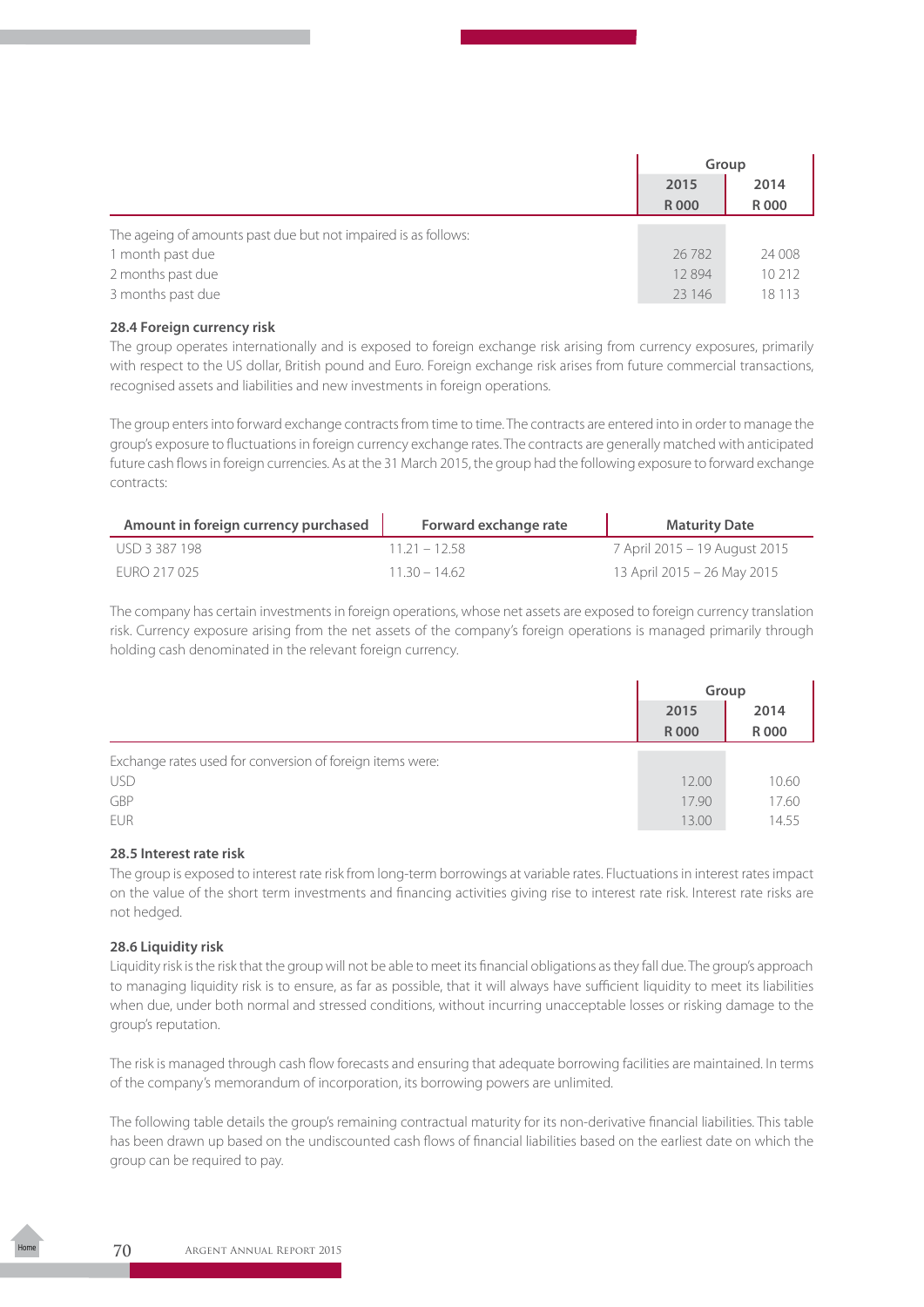|                             | Group                    |                                     |                                           |                                                |                                        |  |  |
|-----------------------------|--------------------------|-------------------------------------|-------------------------------------------|------------------------------------------------|----------------------------------------|--|--|
|                             | Current<br>interest rate | Due in less<br>than a year<br>R 000 | Due in one<br>to two years<br><b>R000</b> | Due in two<br>to three<br>years<br>R 000       | Due after<br>four years<br>R 000       |  |  |
| Trade and other payables    |                          | 250 574                             |                                           |                                                |                                        |  |  |
| Overdraft facilities used   | $9.25 - 11.56\%$         | 135 130                             |                                           |                                                |                                        |  |  |
| Interest-bearing borrowings | $3.0 - 9.5\%$            | 30 644                              | 18 906                                    | 738                                            |                                        |  |  |
| Instalment sale agreements  | $8.25 - 9.55\%$          | 15 422                              | 10718                                     | 2787                                           |                                        |  |  |
|                             |                          |                                     | Company                                   |                                                |                                        |  |  |
|                             | Current<br>interest rate | Due in less<br>than a year<br>R 000 | Due in one<br>to two years<br><b>R000</b> | Due in two<br>to three<br>years<br><b>R000</b> | Due after<br>four years<br><b>R000</b> |  |  |
| Trade and other payables    |                          | 16618                               |                                           |                                                |                                        |  |  |
| Overdraft facilities used   | $9.25 - 11.56\%$         |                                     |                                           |                                                |                                        |  |  |

#### *Cash flow sensitivity analysis for variable instruments*

An increase/decrease of 100 basis points in interest rates at the reporting date would have decreased/increased profit or loss by R3.6 million (2014 – R4.3 million). This analysis assumes that all other variables remain constant.

#### **28.7 Capital management**

Capital is regarded as total equity. The group's policy is to maintain a strong capital base so as to maintain investor, creditor and market confidence and to sustain future development of the business. The board of directors also determines the level of dividends paid to shareholders.

The group may purchase its own shares on the market, if the cash resources of the company are in excess of its requirements. In this regard the directors will take into account, inter alia, an appropriate capitalisation structure for the company and the long-term cash needs of the company and will ensure that any such utilisation is in the interest of the shareholders.

The group monitors capital on the basis of the ratio of interest-bearing borrowings to total equity. This ratio is calculated as interest-bearing borrowings divided by total equity as follows:

|                                                      | Group       |           | Company     |             |  |
|------------------------------------------------------|-------------|-----------|-------------|-------------|--|
|                                                      | 2015        | 2014      | 2015        | 2014        |  |
|                                                      | <b>R000</b> | R 000     | <b>R000</b> | <b>R000</b> |  |
| Interest-bearing borrowings                          | 79 215      | 139 157   |             |             |  |
| Total equity                                         | 160 723     | 1 147 084 | 269699      | 302 922     |  |
| Ratio of interest-bearing borrowings to total equity | 6.8%        | 121%      | $0.0\%$     | $0.0\%$     |  |

#### **28.8 Fair value measurement**

#### *Fair value measurement of financial and non-financial instruments*

Financial assets and financial liabilities measured at fair value in the statement of financial position are grouped into three levels of a fair value hierarchy.

The three levels are defined based on the observability of significant inputs to the measurement, as follows:

- Level 1: quoted prices (unadjusted) in active markets for identical assets or liabilities;
- Level 2: inputs other than quoted prices included within Level 1 that are observable for the asset or liability, either directly or indirectly;
- • Level 3: unobservable inputs for the asset or liability.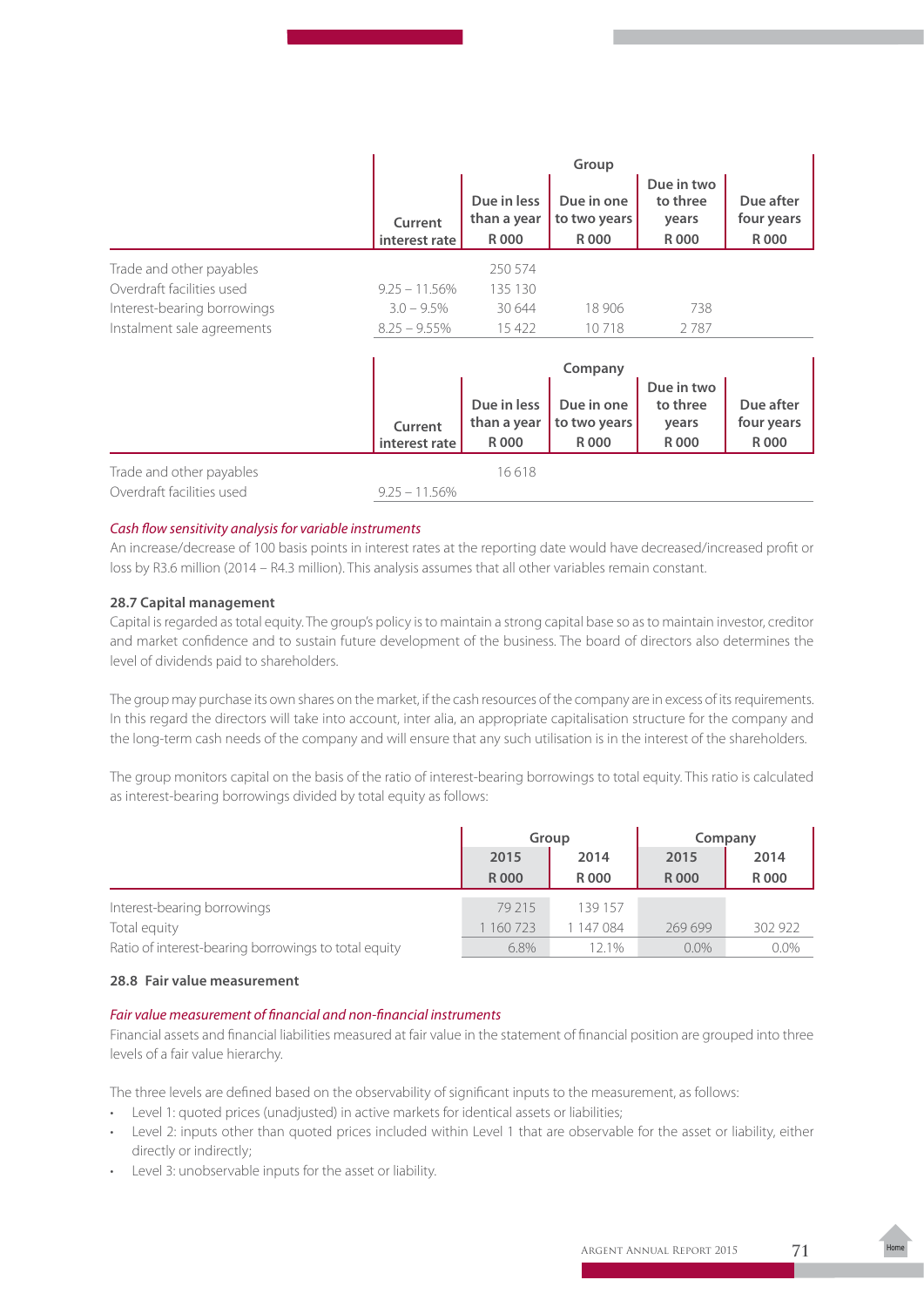The following table sets out the group's assets and liabilities that are measured and recognised at fair value:

| 2015                                                                  | Level 1<br><b>R000</b> | Level <sub>2</sub><br><b>R000</b> | Level 3<br><b>R000</b> | <b>Total</b><br><b>R000</b> |
|-----------------------------------------------------------------------|------------------------|-----------------------------------|------------------------|-----------------------------|
| <b>Recurring fair value measurements</b>                              |                        |                                   |                        |                             |
| Financial assets:                                                     |                        |                                   |                        |                             |
| Forward exchange contracts                                            |                        | 1 2 8 5                           |                        | 1 2 8 5                     |
| <b>Total recurring financial assets</b>                               |                        | 1 2 8 5                           |                        | 1 2 8 5                     |
| Non-financial assets:                                                 |                        |                                   |                        |                             |
| Land and buildings                                                    |                        |                                   | 371041                 | 371 041                     |
| <b>Total recurring non-financial assets</b>                           |                        |                                   | 371041                 | 371041                      |
| Non-recurring fair value measurements                                 |                        |                                   |                        |                             |
| Land and buildings held for sale                                      |                        |                                   | 41 347                 | 41 347                      |
| Total non-recurring fair value measurements                           |                        |                                   | 41 3 4 7               | 41 347                      |
|                                                                       |                        |                                   |                        |                             |
|                                                                       | Level 1                | Level 2                           | Level 3                | <b>Total</b>                |
| 2014                                                                  | <b>R000</b>            | <b>R000</b>                       | <b>R000</b>            | <b>R000</b>                 |
| Recurring fair value measurements<br><b>Financial liabilities</b>     |                        |                                   |                        |                             |
| Forward exchange contracts                                            |                        | 720                               |                        | 720                         |
| <b>Total recurring financial liabilities</b>                          |                        | 720                               |                        | 720                         |
| Non-financial assets:                                                 |                        |                                   |                        |                             |
| Land and buildings                                                    |                        |                                   | 415 952                | 415 952                     |
| <b>Total recurring non-financial assets</b>                           |                        |                                   |                        | 415 952                     |
|                                                                       |                        |                                   | 415 952                |                             |
|                                                                       |                        |                                   |                        |                             |
| Non-recurring fair value measurements                                 |                        |                                   |                        |                             |
| Land and buildings held for sale<br>Plant and equipment held for sale |                        |                                   | 5783<br>2717           | 5783<br>2717                |

The group has measured land and buildings at fair value on a non-recurring basis as a result of the reclassification of land and buildings as held for sale.

There have been no transfers between levels 1 and level 2 recurring fair value measurement during 2014 and 2015.

The group's policy is to recognise transfers into and out of the different fair value hierarchy levels at the date the event or change in circumstances that caused the transfer occurred.

#### *Measurement of fair value of financial instruments*

The group's finance team performs valuations of financial items for financial reporting purposes, including Level 3 fair values, in consultation with third party valuation specialists for complex valuations. Valuation techniques are selected based on the characteristics of each instrument, with the overall objective of maximising the use of market-based information. The finance team reports directly to the financial director (FD) and to the audit and risk committee. Valuation processes and fair value changes are discussed among the audit and risk committee and the valuation team at least every year, in line with the group's reporting dates. The valuation techniques used for instruments categorised in Levels 2 and 3 are described below.

#### *Measurement of fair value of financial instruments*

#### Foreign currency forward contracts (Level 2)

The group's foreign currency forward contracts are not traded in active markets. These have been fair valued using observable forward exchange rates and interest rates corresponding to the maturity of the contract. The effects of non-observable inputs are not significant for foreign currency forward contracts.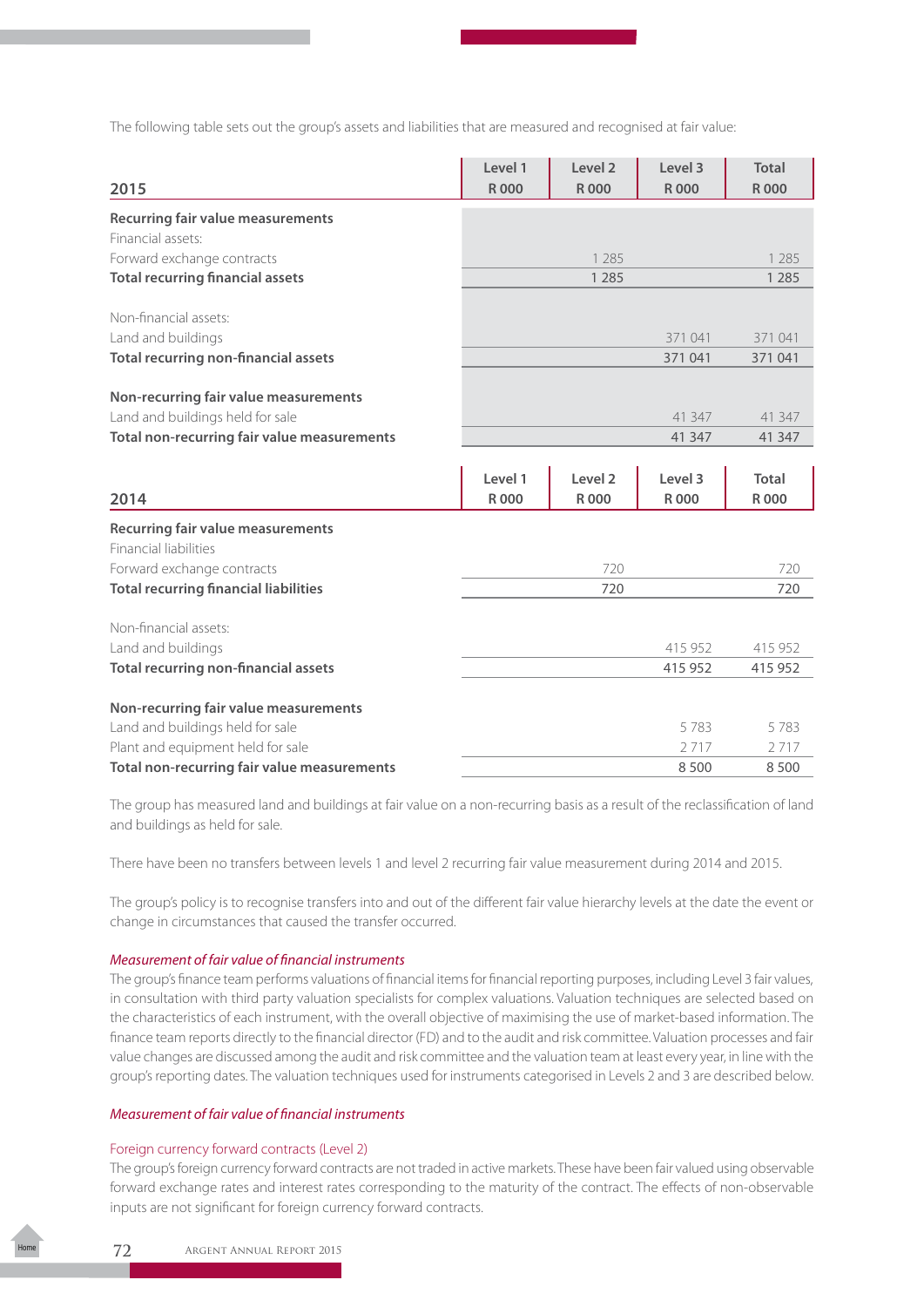#### Land and buildings (Level 3)

The group's land and buildings and plant and equipment is estimated based on appraisals performed by the directors. The valuation processes and fair value changes are reviewed by the board of directors and audit and risk committee at each reporting date.

The fair values of the land and buildings are estimated using an income approach which capitalises the estimated rental income stream, net of projected operating costs, using a discount rate derived from market yields and take into account the type of the property and the property's location.

The most significant inputs, all of which are unobservable, are the estimated rental value, assumptions about vacancy levels and the discount rate. The estimated fair value increases if the estimated rental increases, vacancy levels decline or if discount rates (market yields) decline. Management considers the range of reasonably possible alternative assumptions is greatest for rental values and vacancy levels and that there is also an interrelationship between these inputs. The assumed discount rates applied for the future income streams range between 9.6% and 14%.

The reconciliation of the carrying amounts of non-financial assets classified within Level 3 is as follows :

| <b>Land and buildings</b>                                                                      | <b>R000</b> |
|------------------------------------------------------------------------------------------------|-------------|
| Balance at 1 April 2014                                                                        | 415 952     |
| <b>Additions</b>                                                                               | 24819       |
| <b>Disposals</b>                                                                               | (21 209)    |
| Reclassification to non-current assets held for sale                                           | (41347)     |
| Recognised in other comprehensive income                                                       |             |
| Exchange difference on translation of foreign operation                                        | 1 0 6 1     |
| Change in fair value of land and buildings - reversal of revaluation surplus due to impairment | (2961)      |
| Recognised in profit or loss                                                                   |             |
| Impairments                                                                                    | (5014)      |
| Depreciation                                                                                   | (260)       |
| Balance at 31 March 2015                                                                       | 371041      |

#### **29. Subsequent Events**

Subsequent to year end, the board of directors have taken the decision to conclude operations at Giflo Engineering (Bophuthatswana) (Pty) Ltd ("Giflo"), and decided to dispose of the Giflo property via auction.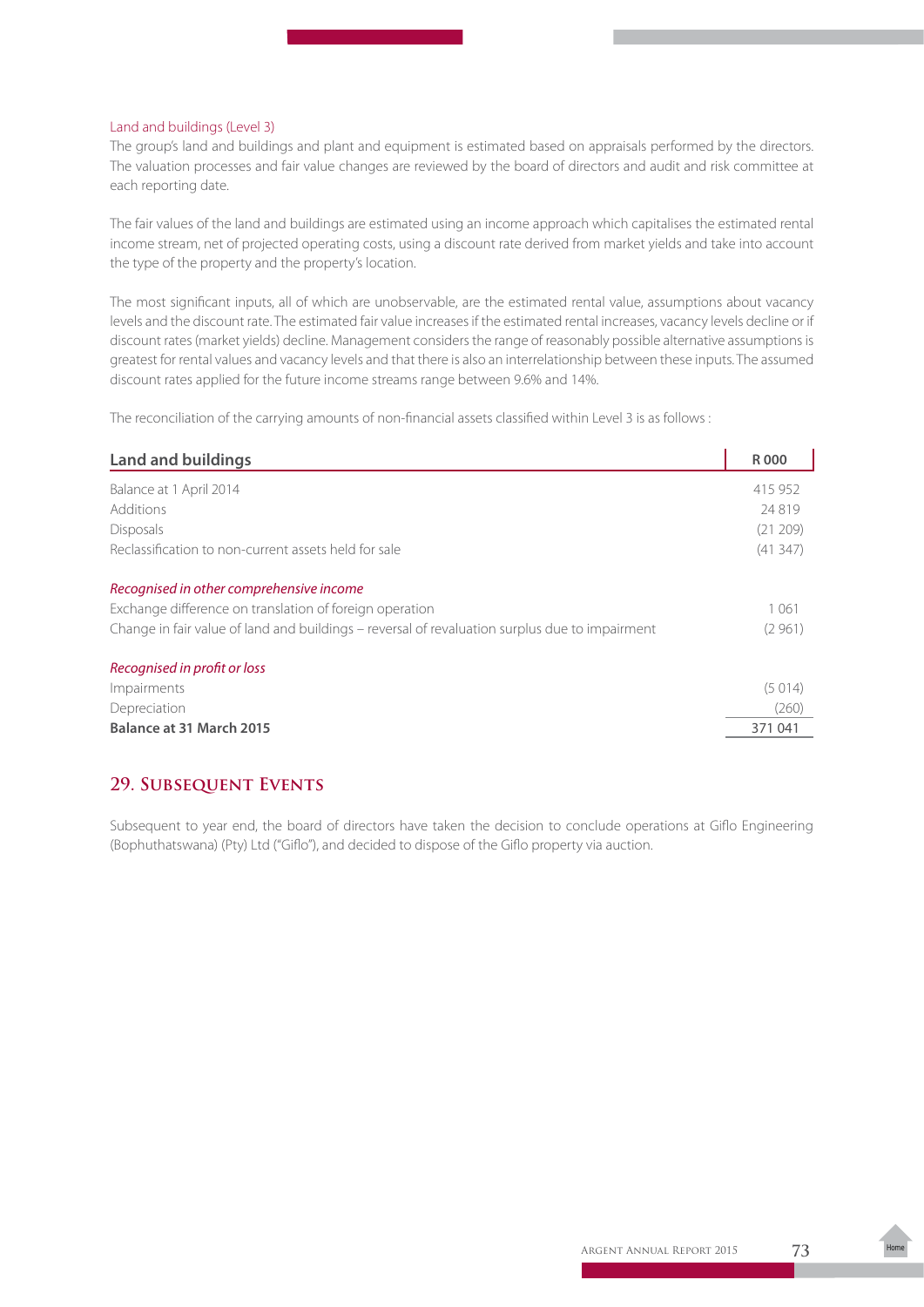# Subsidiary Companies

|                                                        | <b>Issued stated</b><br>capital in | % held by | Shares at<br>cost less | % held by | Shares at<br>cost less | Owing to<br>Argent by | Owing by<br>Argent to | Owing to<br>Argent by | Owing by<br>Argent to |             |
|--------------------------------------------------------|------------------------------------|-----------|------------------------|-----------|------------------------|-----------------------|-----------------------|-----------------------|-----------------------|-------------|
|                                                        | <b>Rands unless</b><br>otherwise   | Argent    | impairments            | Argent    | impairments            | subsidiary            | subsidiary            | subsidiary            | subsidiary<br>2014    | Main        |
|                                                        | stated                             | 2015      | 2015<br><b>R000</b>    | 2014      | 2014<br>R 000          | 2015<br><b>R000</b>   | 2015<br>R 000         | 2014<br>R 000         | R 000                 | business    |
| Allan Maskew                                           | 100                                | 100       |                        | 100       |                        |                       |                       |                       |                       | C           |
| Argent Industrial<br>Engineering                       | 100                                | 55        |                        | 55        |                        |                       |                       |                       |                       | A           |
| Argent Industrial<br>Investments                       | 3 3 0 0                            | 100       | 1911                   | 100       | 1911                   | 50469                 |                       | 50 4 69               |                       | $\mathsf E$ |
| Argent Steel Group                                     | 150                                | 100       | 12786                  | 100       | 12786                  |                       | 79 403                |                       | 120 123               | ABC         |
| Atomic Office Equipment                                | 100                                | 100       |                        | 100       |                        |                       |                       |                       |                       | A           |
| <b>Burbage Iron Craft</b><br>(incorporated in England) | <b>GBP 100</b>                     | 100       | 11790                  | 100       | 11790                  |                       | 6956                  |                       | 6956                  | A           |
| Cannock Gates<br>(incorporated in England)             | <b>GBP 100</b>                     | 100       | 5 0 0 0                | 100       | 5 0 0 0                | 7098                  |                       | 7090                  |                       | A           |
| Excalibur Vehicle<br>Accessories                       | 100                                | 100       |                        | 100       |                        |                       | 40 473                |                       | 40412                 | $\subset$   |
| Gammid Trading                                         | 1 0 0 0                            | 100       |                        | 100       |                        |                       |                       |                       |                       | $\mathsf B$ |
| Giflo Engineering (Bop)                                | 100                                | 100       |                        | 100       | 28796                  | 24 006                |                       | 100 496               |                       | C           |
| Jetmaster                                              | 11 960                             | 100       | 25 100                 | 100       | 25 100                 | 56 088                |                       | 46 088                |                       | A           |
| Koch's Cut and Supply                                  |                                    |           |                        |           |                        |                       |                       |                       |                       |             |
| <b>Steel Centre</b>                                    | 100                                | 100       | 5 3 0 0                | 100       | 5 300                  | 2596                  |                       | 2596                  |                       | A           |
| Megamix                                                | 100                                | 100       |                        | 100       |                        |                       |                       |                       |                       | A           |
| New Joules Engineering<br>North America Inc.           |                                    |           |                        |           |                        |                       |                       |                       |                       |             |
| (incorporated in America)                              | USD 1 000                          | 100       | 293                    | 100       | 293                    |                       | 4 4 6 0               | 7774                  |                       | A           |
| New Joules Engineering                                 | 4 0 0 0                            | 100       | 5954                   | 100       | 5 9 5 4                |                       | 944                   |                       | 944                   | A           |
| Non-operating<br>subsidiaries                          | 5 0 0 0                            | 100       | $\mathbf{1}$           | 100       | 1                      |                       |                       |                       |                       | A           |
| Paint and Ladders                                      | 410                                | 100       | 19839                  | 100       | 19839                  |                       | 44 460                |                       | 44 460                | D           |
| Palisade Trading                                       | 100                                | 100       |                        | 100       |                        |                       |                       |                       |                       | $\mathsf B$ |
| Parlance Investments                                   | 120                                | 100       |                        | 100       | 559                    |                       | 703                   |                       | 1400                  | A           |
| <b>Toolroom Services</b>                               | 90                                 | 100       | 55 904                 | 100       | 55 904                 | 16 109                |                       | 14059                 |                       | A           |
| Tricks Wrought Iron                                    |                                    |           |                        |           |                        |                       |                       |                       |                       |             |
| Services                                               | 100                                | 100       | 57 663                 | 100       | 57 663                 | 1 1 7 7               |                       | 31 2 34               |                       | A           |
| Xpanda Security                                        | 3 0 2 8                            | 100       | 50 108                 | 100       | 50 108                 |                       | 8 1 3 6               |                       | 8 1 3 6               | A           |
| <b>Total</b>                                           |                                    |           | 251 649                |           | 281 004                | 157 543               | 185 535               | 259 806               | 222 431               |             |

#### **Main Business**

A Manufacturing

**B** Steel trading

- C Automotive
- D Watch list
- E Properties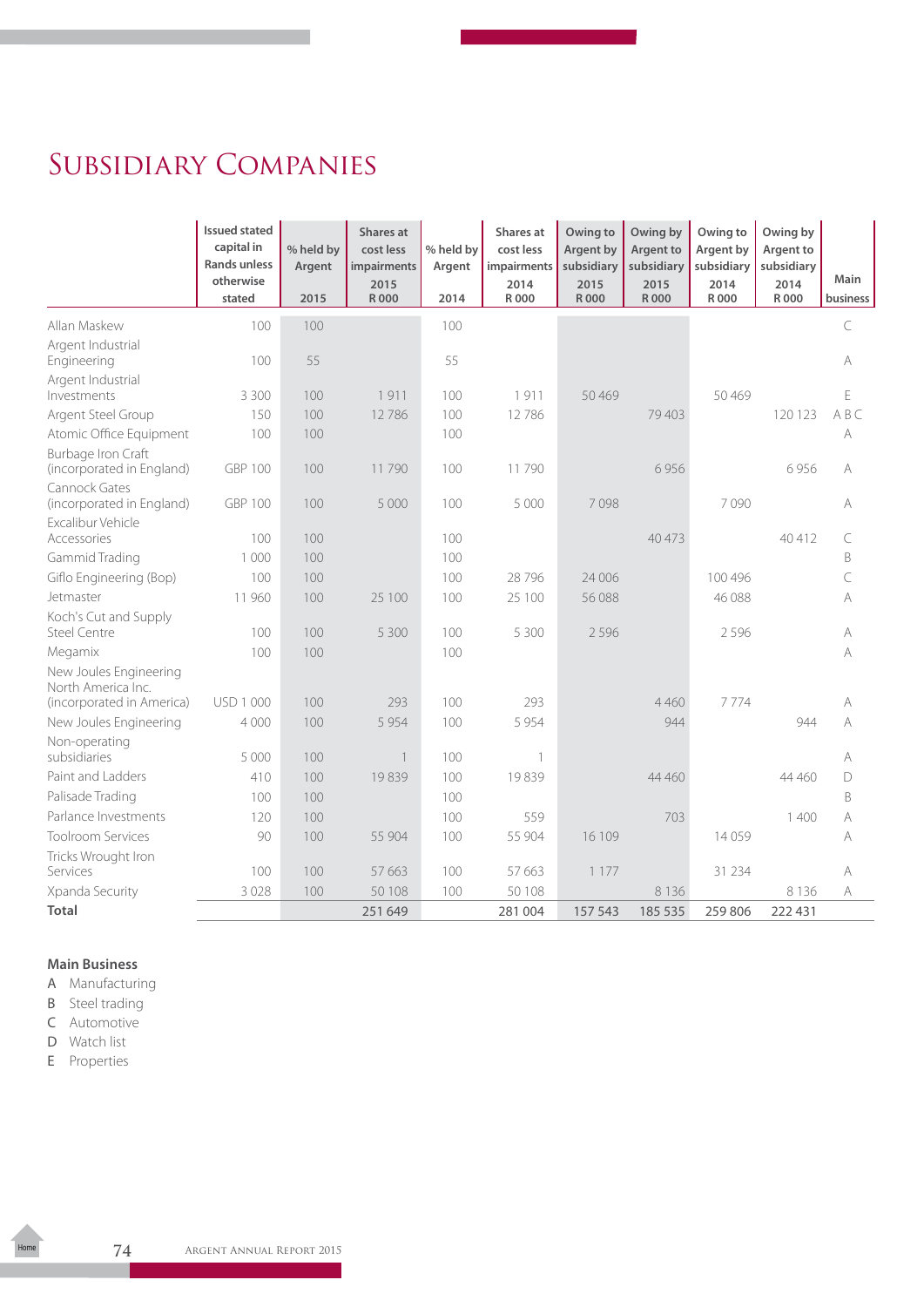## Analysis of Shareholders/Beneficial Holders **as at 31 March 2015**

|                                                                             |               | Number of shares held | % of total issued shares |       |  |
|-----------------------------------------------------------------------------|---------------|-----------------------|--------------------------|-------|--|
|                                                                             | 2015          | 2014                  | 2015                     | 2014  |  |
| Directors' direct                                                           | 920 603       | 745 661               | 0.95                     | 0.77  |  |
| Directors' indirect                                                         | 12745669      | 12 933 069            | 13.21                    | 13.40 |  |
| Pension, provident funds, insurance companies and other<br>corporate bodies | 74 744 905    | 70 935 841            | 7746                     | 73.53 |  |
| Individuals                                                                 |               |                       |                          |       |  |
| - holders of 5 000 or more shares                                           | 6 5 5 9 7 5 7 | 10 134 754            | 6.80                     | 10.50 |  |
| - holders of less than 5,000 shares                                         | 1519670       | 1 741 279             | 1.58                     | 1.80  |  |
| <b>Total</b>                                                                | 96 490 604    | 96 490 604            | 100                      | 100   |  |

## Shareholders in Excess of Five Percent **as at 31 March 2015**

|                               | Number of<br>shares | $\%$  |
|-------------------------------|---------------------|-------|
| Giflo Trading (Pty) Ltd       | 10 639 353          | 11.03 |
| Sanlam Life Insurance Limited | 8 0 3 2 6 3 2       | 8.32  |
| SBSA ITF SIM BAL FND          | 5 0 7 9 5 1 4       | 5.26  |

## Directors' Shareholding **as at 31 March 2015**

|                  |               | 2015<br>Number of shares held |              | 2014<br>Number of shares held |            |            |  |
|------------------|---------------|-------------------------------|--------------|-------------------------------|------------|------------|--|
|                  | <b>Direct</b> | Indirect                      | <b>Total</b> | <b>Direct</b>                 | Indirect   | Total      |  |
| Cox SJ           | 525 397       | 42 157                        | 567 554      | 450 757                       | 45479      | 496236     |  |
| Day PA           | 63 980        |                               | 63 980       | 63 980                        |            | 63 980     |  |
| Etchells JA      |               |                               |              | 9000                          | 9000       | 18 000     |  |
| Hendry TR        | 211 200       | 1718888                       | 1930088      | 153 198                       | 2021340    | 2 174 538  |  |
| Litschka AF      | 64 926        | 42 157                        | 107 083      | 63626                         | 45 479     | 109 105    |  |
| Mapasa K         | 5 1 0 0       |                               | 5 1 0 0      | 5 1 0 0                       |            | 5 100      |  |
| Scharrighuisen T | 50,000        | 10 942 467                    | 10 992 467   |                               | 10 811 771 | 10811771   |  |
| <b>Total</b>     | 920 603       | 12745669                      | 13 666 272   | 745 661                       | 12 933 069 | 13 678 730 |  |

There were no changes to directors' shareholding after year end and prior to the issue of the annual report.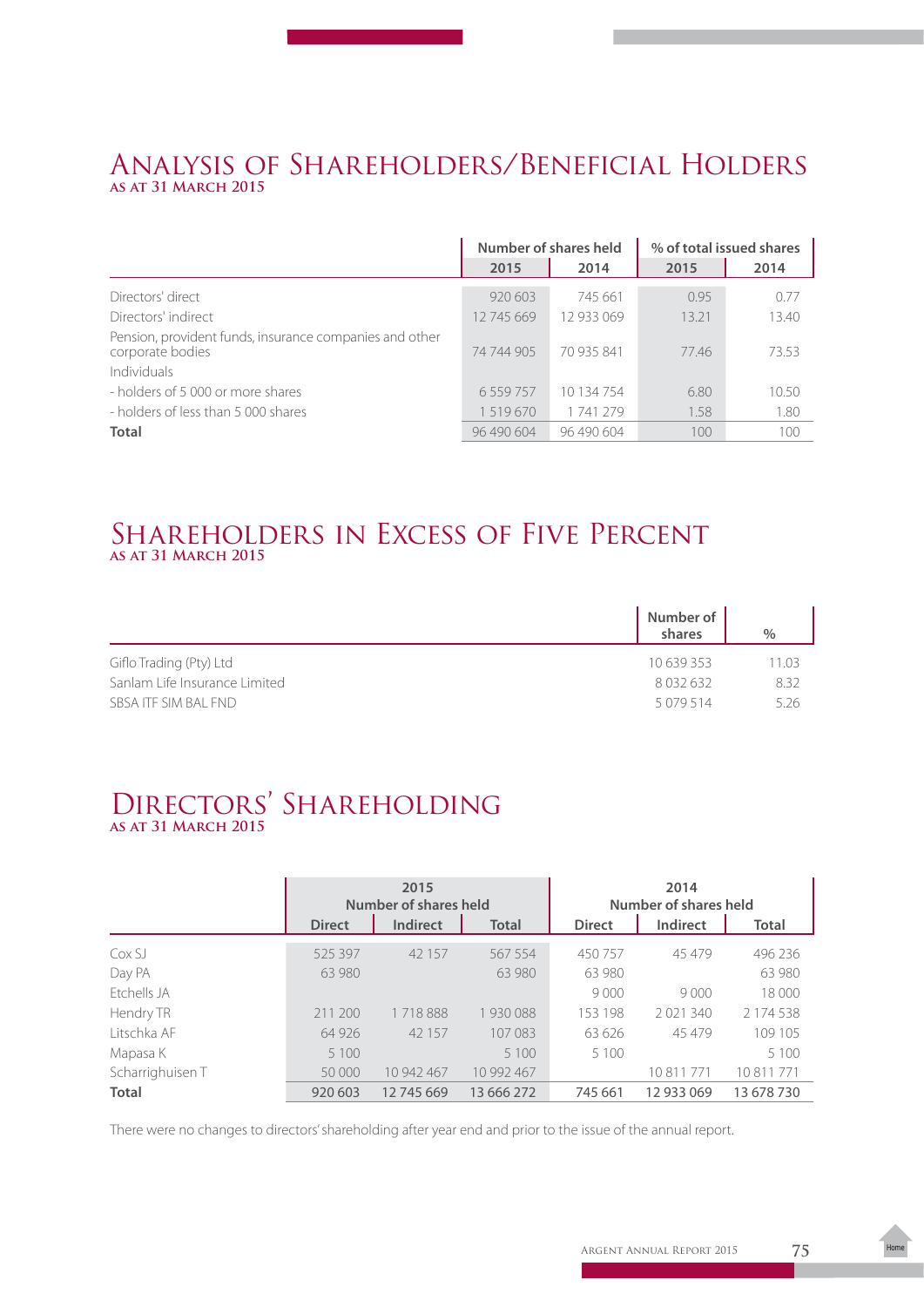## JSE Limited Performance **as at 31 March 2015**

|                                           | 2015    | 2014    | 2013    | 2012     | 2011    |
|-------------------------------------------|---------|---------|---------|----------|---------|
| Number of shares traded (000)             | 24 695  | 25 943  | 16755   | 34 1 1 9 | 27 268  |
| % of total issued shares                  | 25.6    | 26.9    | 17.4    | 35.4     | 28.3    |
| Value of shares traded (R000)             | 133 231 | 142 342 | 111 417 | 228 606  | 242 449 |
| Prices quoted (cents per share)           |         |         |         |          |         |
| highest                                   | 615     | 640     | 790     | 910      | 1 000   |
| lowest                                    | 400     | 452     | 560     | 590      | 790     |
| closing                                   | 436     | 500     | 585     | 774      | 850     |
| Market capitalisation at year-end (R 000) | 420 699 | 482 453 | 564 470 | 746837   | 820 170 |
| Price earnings ratio                      | 15.3    | (2.4)   | 7.0     | 10.2     | 14.4    |
| Earnings yield                            | 6.5     | (42.3)  | 14.2    | 9.8      | 6.9     |
| Dividend yield                            | 3.4     | 2.8     | 2.1     | 0.9      | 0.5     |

## Summary of Shareholder Spread **as at 31 March 2015**

|                         | 2015          |                                 |               |                | 2014          |               |               |       |
|-------------------------|---------------|---------------------------------|---------------|----------------|---------------|---------------|---------------|-------|
|                         |               | <b>Members</b><br><b>Shares</b> |               | <b>Members</b> |               | <b>Shares</b> |               |       |
| <b>Shareholder Type</b> | <b>Number</b> | $\frac{0}{0}$                   | <b>Number</b> | $\frac{0}{0}$  | <b>Number</b> | $\%$          | <b>Number</b> | $\%$  |
| Public                  | 2 1 8 3       | 9940                            | 78 141 391    | 80.98          | 2398          | 99.46         | 77 904 513    | 80.74 |
| <b>Directors</b>        | 12            | 0.55                            | 13 666 272    | 14.16          | 12            | 0.50          | 13 678 730    | 14.17 |
| Share option scheme     |               | 0.05                            | 4 682 941     | 4.86           |               | 0.04          | 4 907 361     | 5.09  |
| <b>Total</b>            | 2 1 9 6       | 100                             | 96 490 604    | 100            | 2411          | 100           | 96 490 604    | 100   |

## **DIARY**

### **Shareholders' Diary**

Financial year-end: 31 March Annual General Meeting: 20 August 2015

### **Reports and profit statement**

| Half year interim report:                   | September |
|---------------------------------------------|-----------|
| Annual financial statements published: June |           |

website address www.argent.co.za email address: argent7@argent.co.za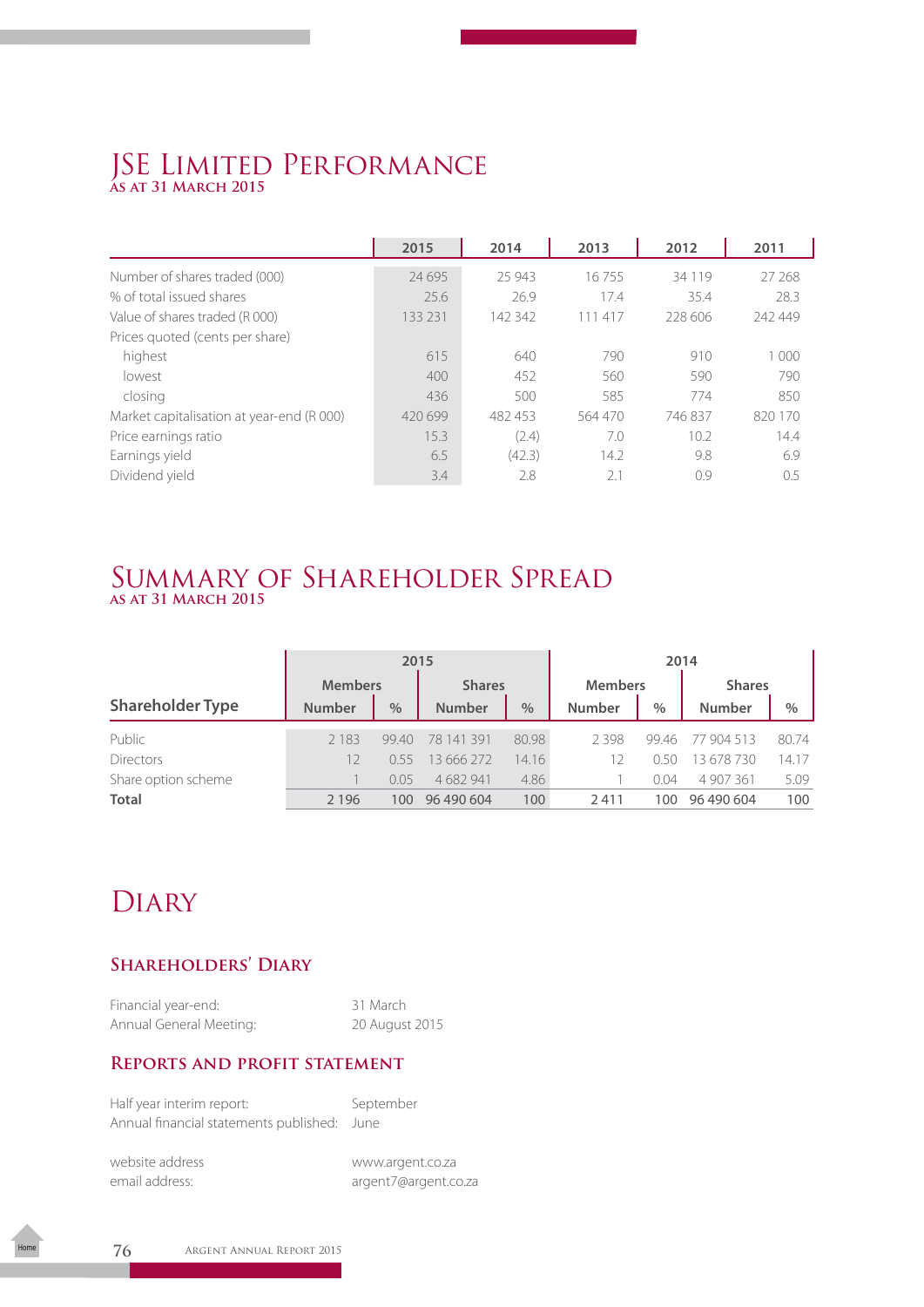# NOTICE OF ANNUAL GENERAL MEETING

Notice is hereby given of the annual general meeting ("AGM") of shareholders of Argent Industrial Limited ("Argent" or "the company" or "the group") to be held in the company's boardroom at First Floor, Ridge 63, 8 Sinembe Crescent, La Lucia Ridge Office Estate, Umhlanga, on Thursday, 20 August 2015 at 10:00.

### **PURPOSE**

The purpose of the AGM is to transact the business set out in the agenda below.

### **AGENDA**

- **1. Presentation of the audited annual financial statements of the company, including the reports of the directors and the audit and risk committee for the year ended 31 March 2015. The annual report, containing the complete audited annual financial statements, is available at www.argent.co.za or can be obtained from the company's registered office, at no charge, during office hours.**
- **2. To consider and, if deemed fit, approve, with or without modification, the following resolutions:** *Note: For any of the ordinary resolutions numbers 1 to 8 to be adopted, more than 50% of the voting rights exercised on each such ordinary resolution must be exercised in favour thereof.*

#### *2.1 Ordinary resolution number 1: Re-election of Mr PA Day as an independent non-executive director*

"Resolved that Mr PA Day, who retires by rotation in terms of the Memorandum of Incorporation and, being eligible and offering himself for re-election, be and is hereby re-elected as an independent non-executive director."

Mr PA Day's abbreviated curriculum vitae can be viewed on page 6 of the annual report.

#### *2.2 Ordinary resolution number 2: Re-election of Mr K Mapasa as an independent non-executive director*

"Resolved that Mr K Mapasa, who retires by rotation in terms of the Memorandum of Incorporation and, being eligible and offering himself for re-election, be and is hereby re-elected as an independent non-executive director."

Mr K Mapasa's abbreviated curriculum vitae can be viewed on page 6 of the annual report.

#### *2.3 Ordinary resolution number 3: Re-election of Mrs JA Etchells as an independent non-executive director*

"Resolved that Mrs JA Etchells, who retires by rotation in terms of the Memorandum of Incorporation and, being eligible and offering herself for re-election, be and is hereby re-elected as an independent non-executive director."

Mrs JA Etchells's abbreviated curriculum vitae can be viewed on page 6 of the annual report.

The reason for ordinary resolution numbers 1 to 3 is that the Memorandum of Incorporation and the Listings Requirements of the JSE Limited ("JSE") ("JSE Listings Requirements"), require that a component of the non-executive directors rotate at the AGM and, being eligible, may offer themselves for re-election as directors.

#### *2.4 Ordinary resolution number 4: Appointment of Mr K Mapasa as a member of the audit and risk committee of the company*

"Resolved that Mr K Mapasa, an independent non-executive director of the company and being eligible, be and is hereby appointed as a member of the audit and risk committee of the company, as recommended by the board of directors of the company ("the board"), until the next AGM of the company."

#### *2.5 Ordinary resolution number 5: Appointment of Mrs JA Etchells as a member of the audit and risk committee of the company*

"Resolved that, Mrs JA Etchells, an independent non-executive director of the company and being eligible, be and is hereby appointed as a member of the audit and risk committee of the company, as recommended by the board, until the next AGM of the company."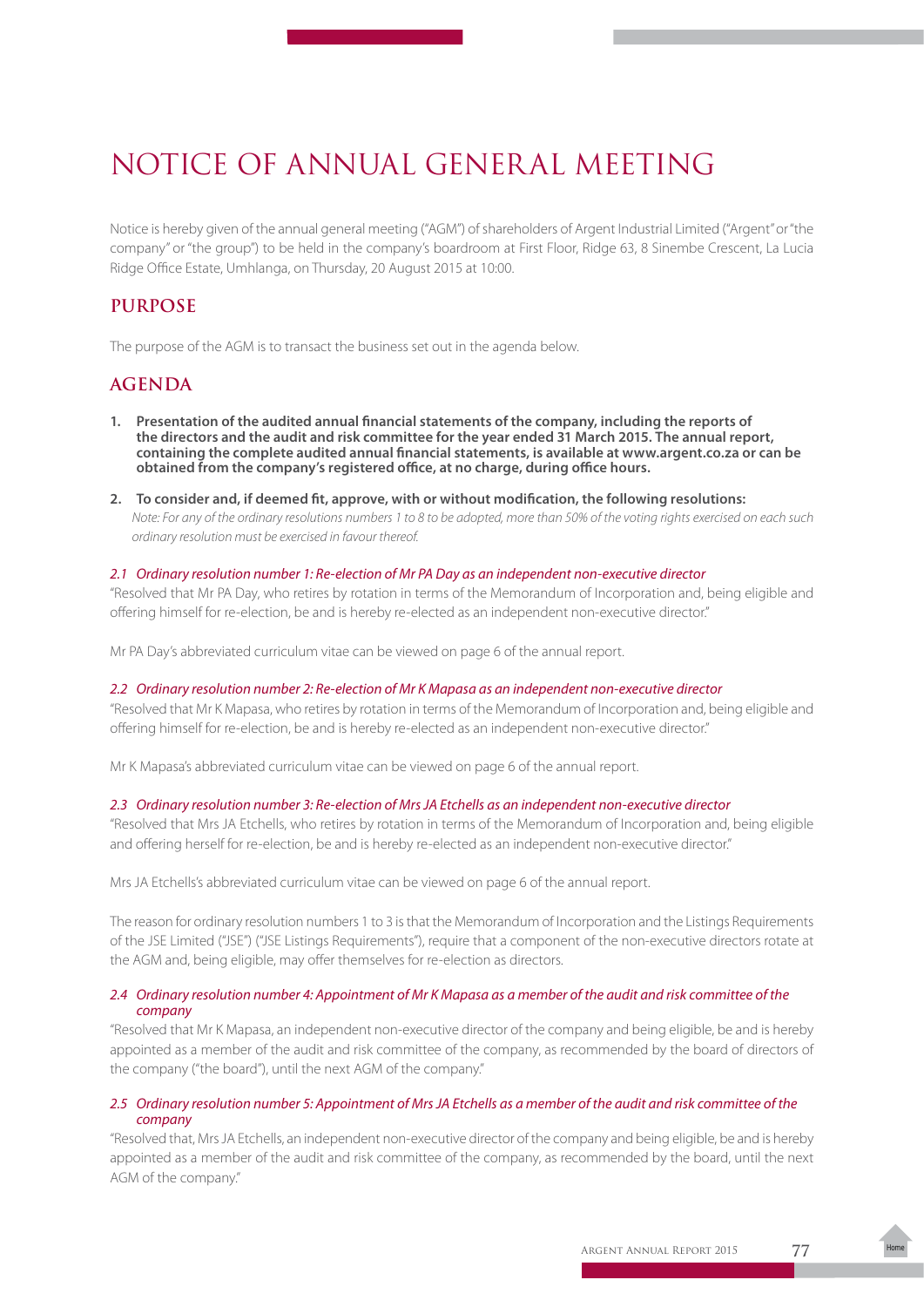#### *2.6 Ordinary resolution number 6: Appointment of Mr PA Day as a member of the audit and risk committee of the company*

"Resolved that, Mr PA Day, an independent non-executive director of the company and being eligible, be and is hereby appointed as a member of the audit and risk committee of the company, as recommended by the board, until the next AGM of the company."

The reason for ordinary resolution numbers 4 to 6 is that the company, being a public listed company, must appoint an audit committee and the Companies Act (No. 71 of 2008), as amended ("the Companies Act") requires, in terms of section 94, that the members of such audit committee be appointed, or re-appointed, as the case may be, at each AGM of the company. For the avoidance of doubt, all references to the audit and risk committee of the company is a reference to the audit committee as contemplated in the Companies Act.

#### *2.7 Ordinary resolution number 7: Re-appointment of auditor*

"Resolved that Grant Thornton be and is hereby re-appointed as the independent auditor of the company and its subsidiaries ("the group") and that Mr A Timol, be and is hereby appointed as the designated auditor to hold office for the ensuing year on the recommendation of the audit and risk committee of the company."

The reason for ordinary resolution number 7 is that the company, being a public listed company, must have its financial results audited and such auditor must be appointed or re-appointed, as the case may be, each year at the AGM of the company as required by section 90 of the Companies Act.

#### *2.8 Ordinary resolution number 8: Unissued shares placed under control of the directors*

"Resolved that the unissued shares in the company, limited to 10% of the number of shares in issue as at 31 March 2015, be and are hereby placed under the control of the directors until the next AGM and that they be and are hereby authorised to issue any such shares as they may deem fit, subject to the provisions of the Companies Act, the Memorandum of Incorporation and the provisions of the Listings Requirements of the JSE Limited ("JSE") ("JSE Listings Requirements"), save that the aforementioned 10% limitation shall not apply to any shares issued in terms of a rights offer."

The reason for ordinary resolution number 8 is that the board requires authority from shareholders in terms of the Memorandum of Incorporation to issue shares in the company. This general authority, once granted, allows the board from time to time, when it is appropriate to do so, to issue ordinary shares as may be required, inter alia, in terms of capital raising exercises and to maintain a healthy capital adequacy ratio. This general authority is subject to the restriction that it is limited to 10% of the number of shares in issue as at 31 March 2015.

#### *2.9 Ordinary resolution number 9: Directors' authority to give effect to resolutions*

"Resolved that any one director, or the company secretary, of Argent be and is hereby authorised to do all such things and sign all documents and take all such action as they consider necessary to implement the resolutions set out in this notice of AGM."

#### **3. To consider and, if deemed fit, approve, with or without modification, the following special resolutions:**

*Note: For the special resolutions to be adopted, at least 75% of the voting rights exercised on each special resolution must be exercised in favour thereof.* 

#### *3.1 Special Resolution number 1: Remuneration of directors*

"Resolved, in terms of section 66(9) of the Companies Act, that the company be and is hereby authorised to remunerate its directors for their services as directors on the basis set out below, provided that this authority will be valid until the next AGM of the company: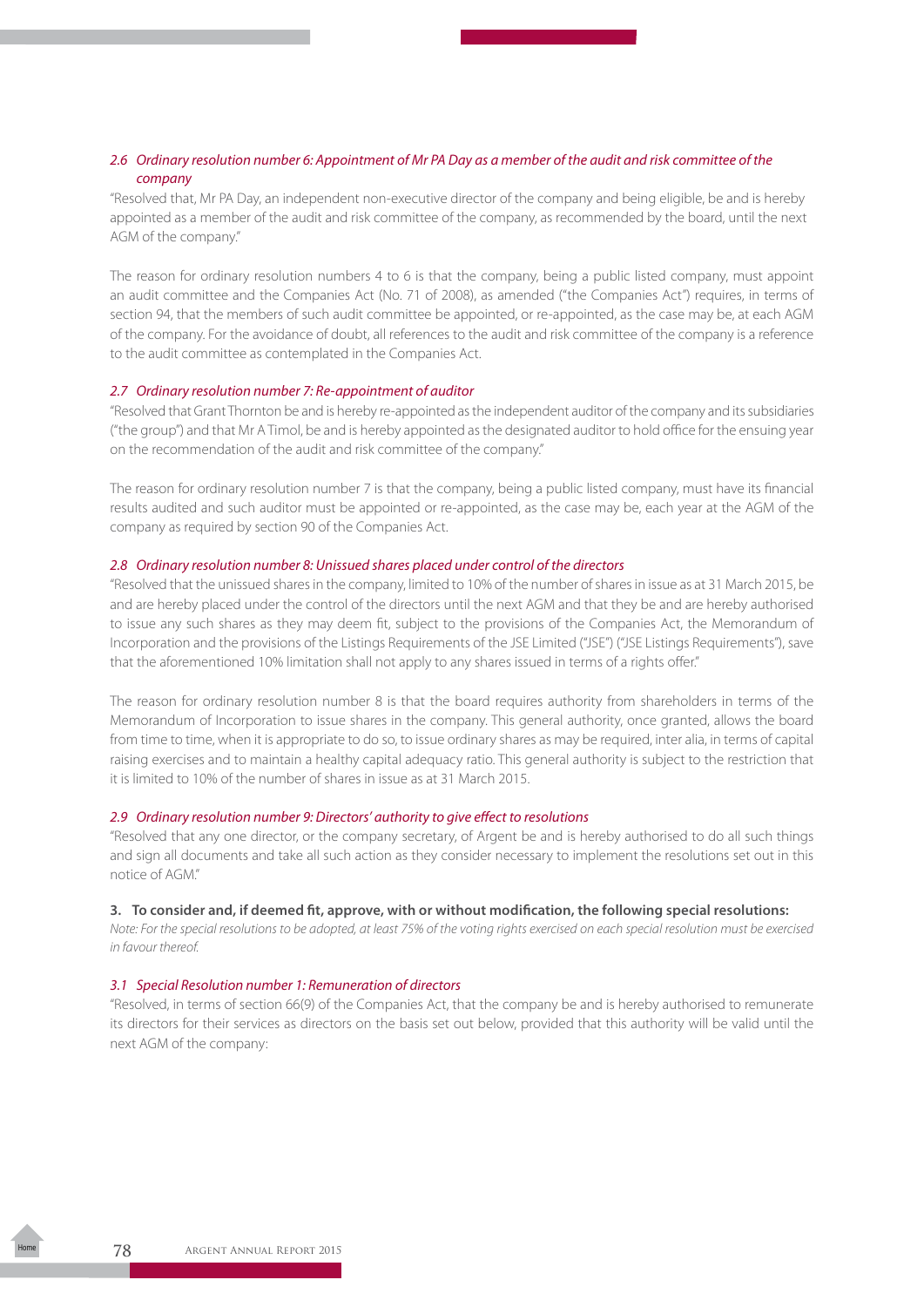|                         | <b>Board</b><br>member<br><b>R000</b> | <b>Audit and</b><br>risk<br>R 000 | <b>Remuneration I</b><br>R 000                             | <b>Nomination</b><br>R 000 | <b>Total</b><br><b>R000</b> |
|-------------------------|---------------------------------------|-----------------------------------|------------------------------------------------------------|----------------------------|-----------------------------|
| Non-executive directors |                                       |                                   |                                                            |                            |                             |
| T Scharrighuisen        | 99                                    |                                   |                                                            |                            | 100                         |
| PA Day                  | 38                                    |                                   |                                                            |                            | 40                          |
| JA Etchells             | 38                                    |                                   |                                                            |                            | 40                          |
| K Mapasa                | 39                                    |                                   |                                                            |                            | 40                          |
| CD Angus                | 37                                    |                                   |                                                            |                            | 40                          |
|                         |                                       |                                   | Proposed annual remuneration with effect from 1 April 2016 |                            |                             |
|                         |                                       |                                   | <b>Committee member</b>                                    |                            |                             |
|                         | <b>Board</b>                          | <b>Audit and</b>                  |                                                            |                            |                             |
|                         | member                                | risk                              | <b>Remuneration</b>                                        | <b>Nomination</b>          | <b>Total</b>                |
|                         | <b>R000</b>                           | R 000                             | R 000                                                      | R 000                      | <b>R000</b>                 |
| Non-executive directors |                                       |                                   |                                                            |                            |                             |
| T Scharrighuisen        | 104                                   |                                   |                                                            |                            | 105                         |
| PA Day                  | 39                                    |                                   |                                                            |                            | 42                          |
| JA Etchells             | 40                                    |                                   |                                                            |                            | 42                          |
| K Mapasa                | 41                                    |                                   |                                                            |                            | 42                          |

The reason for special resolution number 1 is for the company to obtain the approval of shareholders by special resolution for the payment of remuneration to its non-executive directors in accordance with the requirements of the Companies Act. The effect of special resolution number 1 is that the company will be able to pay its non-executive directors for the services they render to the company as directors without requiring further shareholder approval until the next AGM.

#### *3.2 Special resolution number 2: Inter-company loans*

"Resolved, in terms of section 45(3)(a)(ii) of the Companies Act, as a general approval, that the board be and is hereby authorised to approve that the company provides any direct or indirect financial assistance ("financial assistance" will herein have the meaning attributed to it in section 45(1) of the Companies Act) that the board may deem fit to any company or corporation that is related or inter-related ("related" or "inter-related" will herein have the meaning attributed to it in section 2 of the Companies Act) to the company, on the terms and conditions and for amounts that the board may determine, provided that the aforementioned approval shall be subject to the provisions of section 45(3)(b) of the Companies Act and shall be valid until the date of the next AGM of the company."

The reason for and effect of special resolution number 2 is to grant the directors of the company the authority until the next AGM to provide financial assistance to any company or corporation which is related or inter-related to the company. This means that the company is authorised to grant loans to its subsidiaries and to guarantee the debt of its subsidiaries. The company has satisfied the solvency and liquidity test as defined in section 4 of the Companies Act.

#### *3.3 Special resolution number 3: Financial assistance for the subscription and/or purchase of shares in the company or a related or inter-related company*

"Resolved, in terms of section 44(3)(a)(ii) of the Companies Act, as a general approval, that the board of the company be and is hereby authorised to approve that the company provides any direct or indirect financial assistance ("financial assistance" will herein have the meaning attributed to it in sections 44(1) and 44(2) of the Companies Act) that the board of the company may deem fit to any company or corporation that is related or inter-related to the company ("related" or "inter-related" will herein have the meaning attributed to it in section 2 of the Companies Act) and/or to any financier who provides funding by subscribing for preference shares or other securities in the company or any company or corporation that is related or inter-related to the company, on the terms and conditions and for amounts that the board of the company may determine for the purpose of, or in connection with the subscription of any option, or any shares or other securities, issued or to be issued by the company or a related or inter-related company or corporation, or for the purchase of any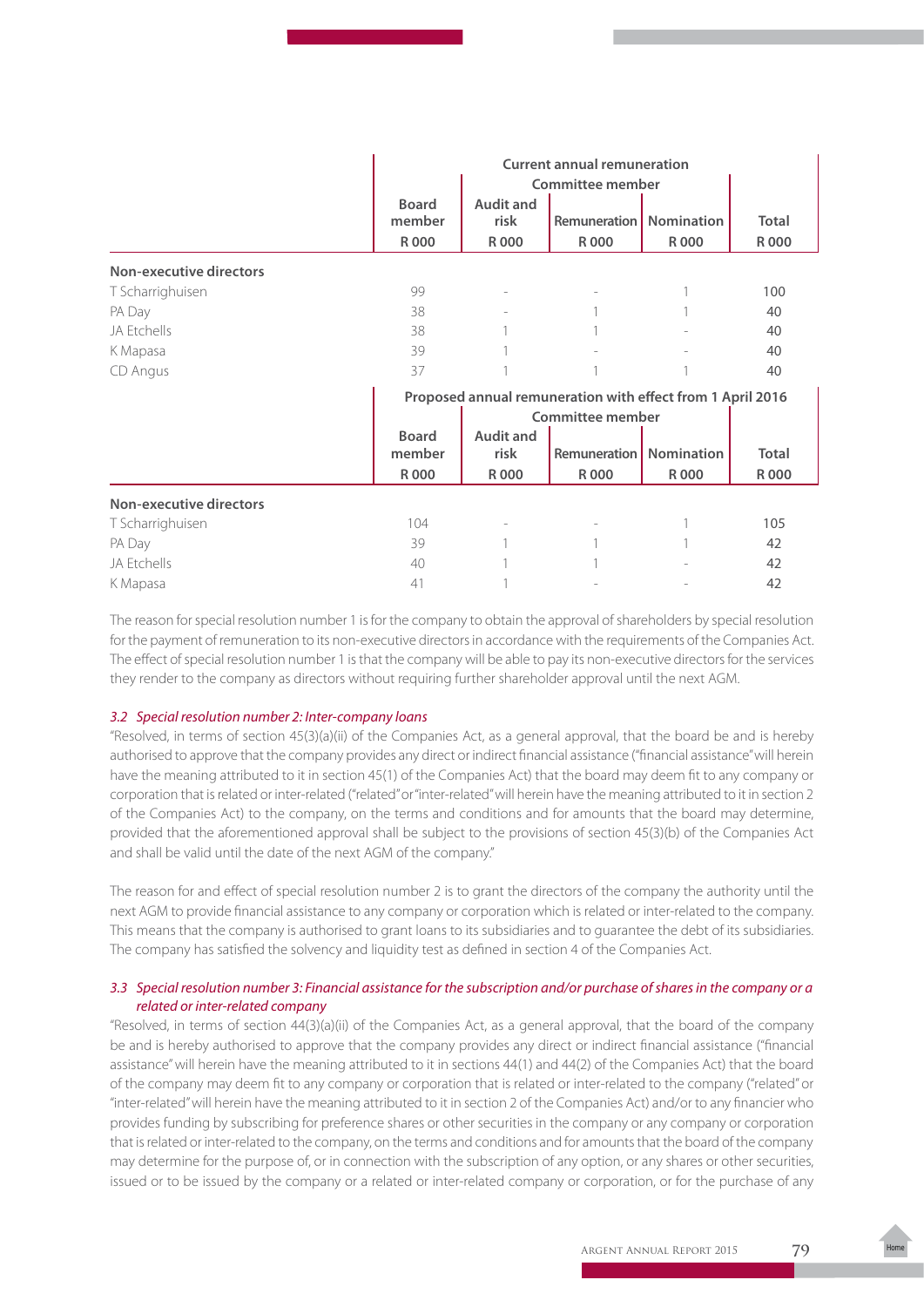shares or securities of the company or a related or inter-related company or corporation, provided that the aforementioned approval shall be valid until the date of the next AGM of the company.

The reason for and effect of special resolution number 3 is to grant the directors the authority, until the next AGM of the company, to provide financial assistance to any company or corporation which is related or inter-related to the company and/or to any financier for the purpose of or in connection with the subscription or purchase of options, shares or other securities in the company or any related or inter-related company or corporation. This means that the company is authorised, inter alia, to grant loans to its subsidiaries and to guarantee and furnish security for the debt of its subsidiaries where any such financial assistance is directly or indirectly related to a party subscribing for options, shares or securities in the company or its subsidiaries. A typical example of where the company may rely on this authority is where a subsidiary raised funds by way of issuing preference shares and the third-party funder requires the company to furnish security, by way of a guarantee or otherwise, for the obligations of its subsidiary to the third-party funder arising from the issue of the preference shares. The company has no immediate plans to use this authority and is simply obtaining same in the interests of prudence and good corporate governance should the unforeseen need arise to use the authority.

In terms of and pursuant to the provisions of sections 44 and 45 of the Companies Act, the directors of the company confirm that the board will satisfy itself, after considering all reasonably foreseeable financial circumstances of the company, that immediately after providing any financial assistance as contemplated in special resolution numbers 2 and 3 above:

- the assets of the company (fairly valued) will equal or exceed the liabilities of the company (fairly valued) (taking into consideration the reasonably foreseeable contingent assets and liabilities of the company);
- the company will be able to pay its debts as they become due in the ordinary course of business for a period of 12 months;
- the terms under which any financial assistance is proposed to be provided, will be fair and reasonable to the company; and
- all relevant conditions and restrictions (if any) relating to the granting of financial assistance by the company as contained in the company's Memorandum of Incorporation have been met."

#### *3.4 Special resolution number 4: Share repurchases by the company and its subsidiaries*

"Resolved that the company, and the subsidiaries of the company, be and are hereby authorised, as a general approval, to repurchase any of the shares issued by the company, upon such terms and conditions and in such amounts as the directors of the company and of its subsidiaries may from time to time determine, but subject to the provisions of sections 46 and 48 of the Companies Act, the Memorandum of Incorporation, the JSE Listings Requirements and, if applicable, the requirements of any other stock exchange on which the shares of the company may be quoted or listed, namely that:

- the general repurchase of the shares may only be implemented through the order book operated by the JSE trading system and done without any prior understanding or arrangement between the company and the counterparty;
- this general authority shall only be valid until the next AGM of the company, provided that it shall not extend beyond fifteen months from the date of this resolution;
- an announcement must be published on SENS as soon as the company or its subsidiaries have acquired shares constituting, on a cumulative basis, 3% of the number of shares in issue prior to the repurchase, pursuant to which the aforesaid 3% threshold is reached, containing full details thereof, as well as for each 3% in aggregate of the initial number of shares repurchased thereafter;
- the general authority to repurchase is limited to a maximum of 20%, in aggregate in any one financial year, of the company's issued share capital at the time the authority is granted;
- a resolution has been passed by the board approving the repurchase and confirming that the company has satisfied the solvency and liquidity test as defined in the Companies Act and that since the solvency and liquidity test was applied there have been no material changes to the financial position of the group;
- the general repurchase is authorised by the Memorandum of Incorporation;
- repurchases must not be made at a price more than 10% above the weighted average of the market value of the shares for five business days immediately preceding the date that the transaction is effected. The JSE should be consulted for a ruling if the company's securities have not traded in such five business day period;
- the company may, at any point in time, only appoint one agent to effect any repurchase(s) on the company's behalf; and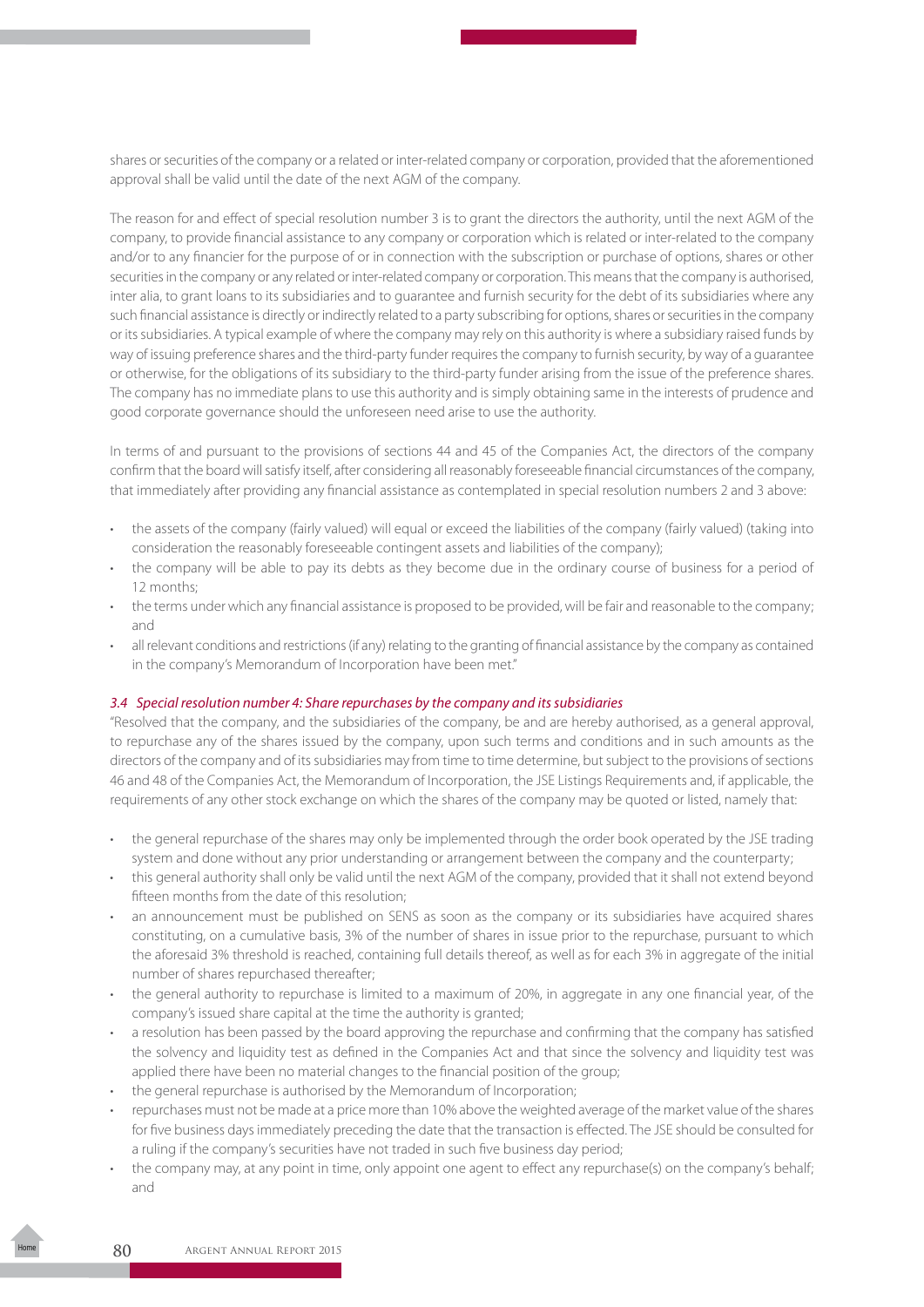• the company may not effect a repurchase during any prohibited period as defined in terms ofthe JSE Listings Requirements unless a repurchase programme has been submitted to the JSE in writing and executed by an independent third party, as contemplated in terms of paragraph 5.72(h) of the JSE Listings Requirements."

The reason for and effect of special resolution number 4 is to grant the directors a general authority in terms of the Memorandum of Incorporation and the JSE Listings Requirements for the repurchase by the company and its subsidiaries of shares issued by the company on the basis reflected in special resolution number 3. The company has no immediate plans to use this authority and is simply obtaining same in the interests of prudence and good corporate governance should the unforeseen need arise to use the authority.

In terms of section 48(2)(b)(i) of the Companies Act, subsidiaries may not hold more than 10%, in aggregate, of the number of the issued shares of a company. For the avoidance of doubt, a pro rata repurchase by the company from all its shareholders will not require shareholder approval, save to the extent as may be required by the Companies Act.

#### **4. Other business**

To transact such other business as may be transacted at an AGM or raised by shareholders with or without advance notice to the company.

#### *Information relating to the special resolutions*

- 1. The directors of the company or its subsidiaries will only utilise the general authority to purchase shares of the company, as set out in special resolution number 4, to the extent that the directors, after considering the maximum shares to be repurchased, are of the opinion that the position of the group would not be compromised as to the following:
	- • the company's ability, in the ordinary course of business, to pay its debts for a period of 12 months after the date of this AGM and for a period of 12 months after the repurchase;
	- the consolidated assets of the group will, at the time of the AGM and at the time of making such determination, be in excess of the consolidated liabilities of the group. The assets and liabilities should be recognised and measured in accordance with the accounting policies used in the latest audited annual financial statements of the group;
	- the ordinary capital and reserves of the group after the repurchase will remain adequate for the purpose of the business of the group for a period of 12 months after the AGM and after the date of the share repurchase; and
	- • the working capital available to the group after the repurchase will be sufficient for the group's requirements for a period of 12 months after the date of the notice of the AGM.

General information in respect of major shareholders, material changes and the stated capital of the company can be found on pages 75 and 76 of the annual report.

2. The directors, whose names are reflected on page 6 of the annual report, collectively and individually accept full responsibility for the accuracy of the information given and certify that to the best of their knowledge and belief there are no facts that have been omitted which would make any statement false or misleading, and that all reasonable enquiries to ascertain such facts have been made and that this AGM notice contains all information required by the JSE Listings Requirements.

## **VOTING**

- 1. The date on which shareholders must be recorded as such in the share register maintained by the transfer secretaries of the company ("the Share Register") for purposes of being entitled to receive this notice is Friday, 19 June 2015.
- 2. The date on which shareholders must be recorded in the share register for purposes of being entitled to attend and vote at this AGM is Friday, 14 August 2015. The last date to trade will be Thursday, 6 August 2015.
- 3. Meeting participants will be required to provide proof of identification to the reasonable satisfaction of the chairman of the AGM and must accordingly bring a copy of their identity document, passport or drivers' license. If in doubt as to whether any document will be regarded as satisfactory proof of identification, meeting participants should contact the transfer secretaries for guidance.
- 4. Shareholders entitled to attend and vote at the AGM may appoint one or more proxies to attend, speak and vote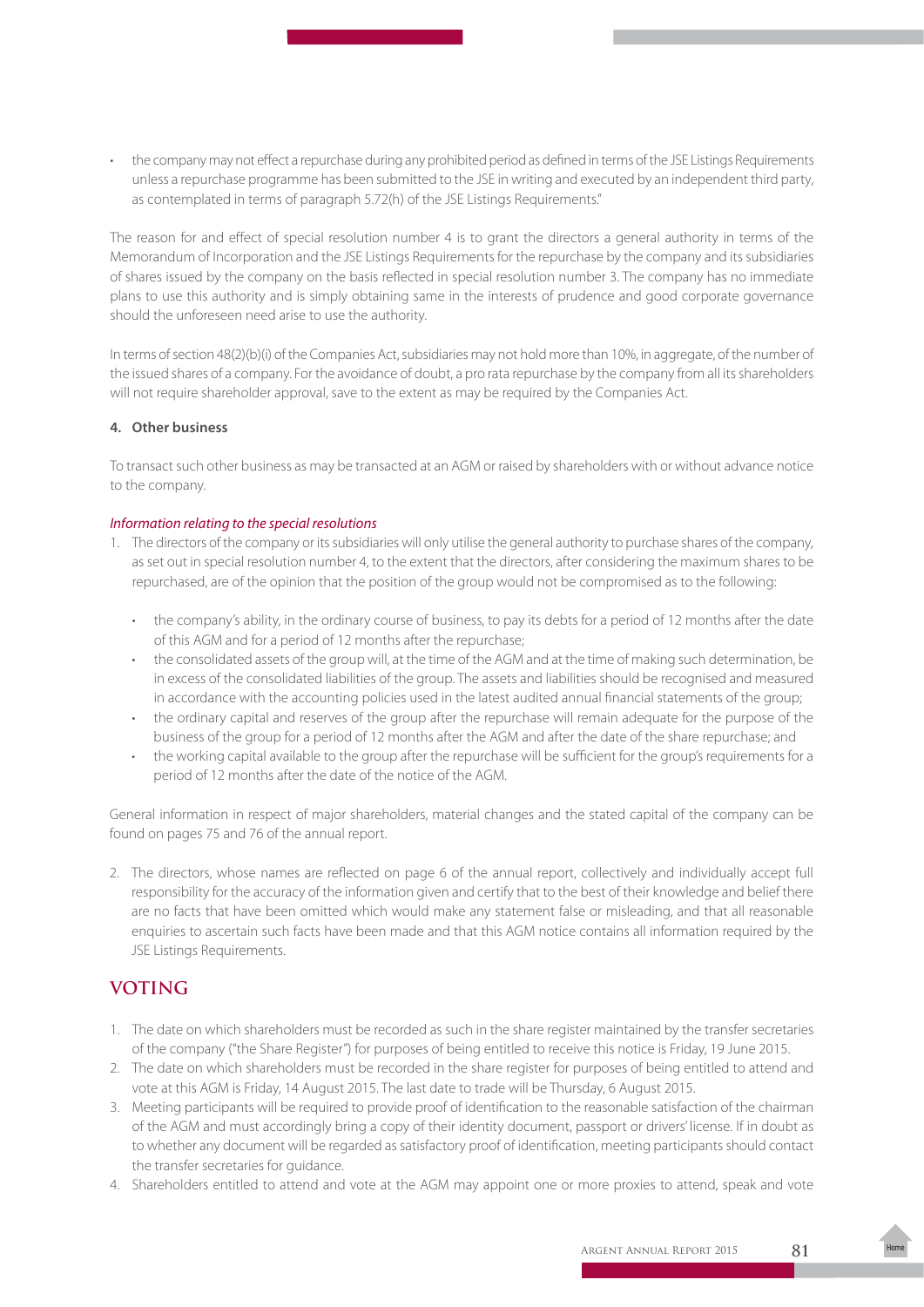thereat in their stead. A proxy need not be a shareholder of the company. A form of proxy, which sets out the relevant instructions for its completion, is enclosed for use by certificated shareholders or own-name registered dematerialised shareholders who wishes to be represented at the AGM. Completion of a form of proxy will not preclude such shareholder from attending and voting (in preference to that shareholder's proxy) at the AGM.

- 5. The instrument appointing a proxy and the authority (if any) under which it is signed must reach the transfer secretaries of the company at the address given below by no later than 10:00 on Tuesday, 18 August 2015.
- 6. Dematerialised shareholders, other than own-name registered dematerialised shareholders, who wish to attend the AGM in person, will need to request their Central Securities Depository Participant ("CSDP") or broker to provide them with the necessary authority in terms of the custody agreement entered into between such shareholders and the CSDP or broker.
- 7. Dematerialised shareholders, other than own-name registered dematerialised shareholders, who are unable to attend the AGM and who wish to be represented thereat, must provide their CSDP or broker with their voting instructions in terms of the custody agreement entered into between themselves and the CSDP or broker in the manner and time stipulated therein.
- 8. Shareholders present in person, by proxy or by authorised representative shall, on a show of hands, have one vote each and, on a poll, will have one vote in respect of each share held.

By order of the board.

**J Dauth Company secretary** 30 June 2015 Umhlanga

La Lucia Ridge Office Estate, 4019 13<sup>th</sup> floor, Rennie House PO Box 5108 19 Ameshoff Street Sinembe Park **Braamfontein** La Lucia Ridge Office Estate, 4019 Johannesburg, 2001

#### **Registered office Transfer secretaries**

First floor, Ridge 63, 8 Sinembe Crescent, Link Market Services South Africa (Pty) Ltd (PO Box 4844, Johannesburg, 2000)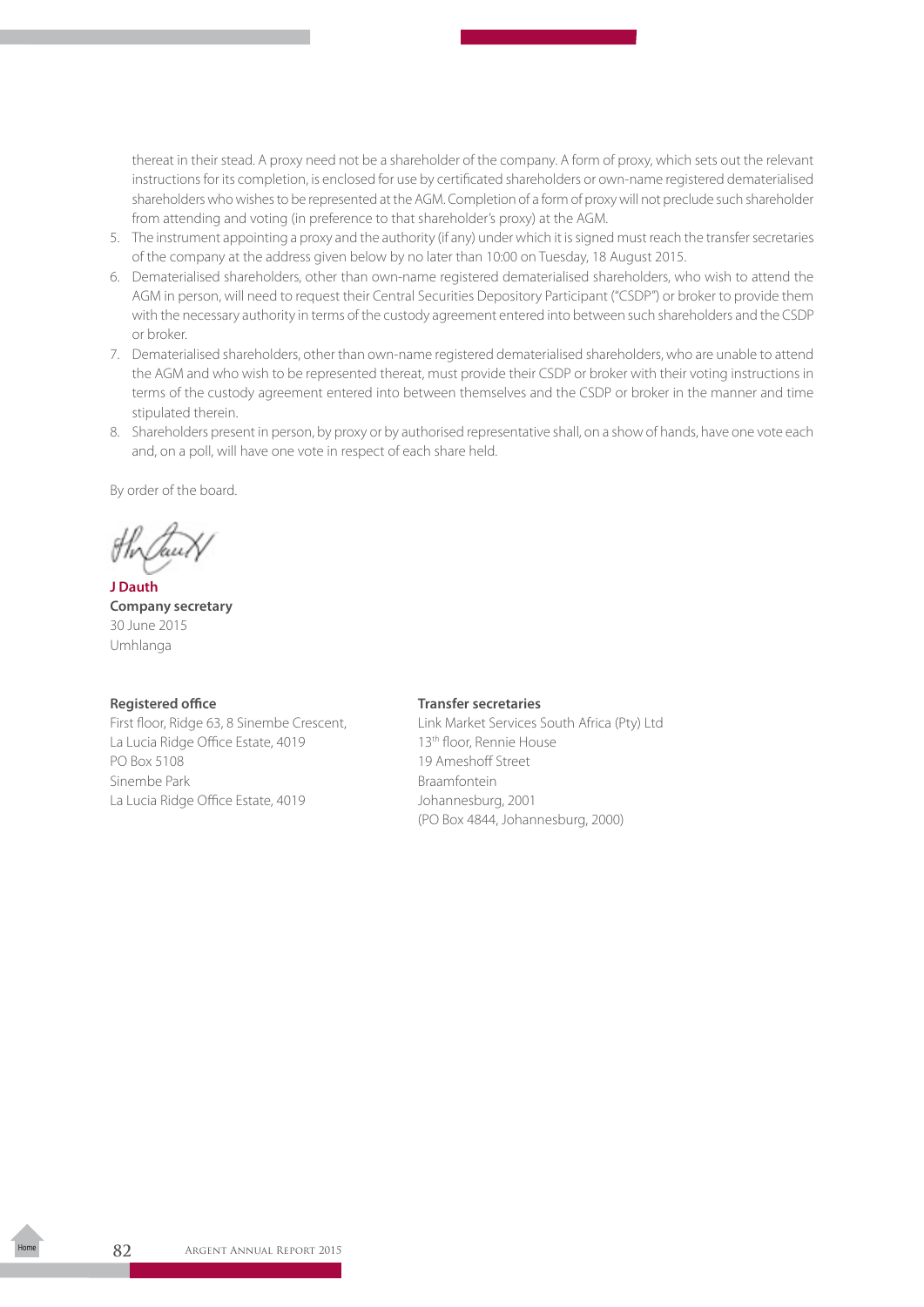## FORM OF PROXY

#### **Argent Industrial Limited**

(Incorporated in the Republic of South Africa) (Registration number 1993/002054/06) JSE share code: ART ISIN code: ZAE000019188 ("Argent" or "the company")

#### **FOR USE BY CERTIFICATED AND OWN-NAME DEMATERIALISED SHAREHOLDERS ONLY**

For use at the annual general meeting ("AGM") of ordinary shareholders of the company to be held in the company's boardroom at First Floor, Ridge 63, 8 Sinembe Crescent, La Lucia Ridge Office Estate, Umhlanga, on Thursday, 20 August 2015 at 10:00.

|    | ordinary shares hereby appoint: |
|----|---------------------------------|
|    | _ or failing him/her,           |
| 2. | _or failing him/her,            |

3. the chairman of the AGM,

as my proxy to vote for me/us at the AGM for purposes of considering and, if deemed fit, passing, with or without modification, the special and ordinary resolutions to be proposed thereat and at each adjournment thereof and to vote for and/or against the resolutions and/or abstain from voting in respect of the shares registered in my/our name(s) in accordance with the following instructions (see Notes):

|     |                                                                                                                                                                 | Number of shares |                |         |
|-----|-----------------------------------------------------------------------------------------------------------------------------------------------------------------|------------------|----------------|---------|
|     |                                                                                                                                                                 | In favour of     | <b>Against</b> | Abstain |
|     | 2.1 Ordinary resolution number 1: To re-elect Mr PA Day as an independent<br>non-executive director                                                             |                  |                |         |
|     | 2.2 Ordinary resolution number 2: To re-elect Mr K Mapasa as an independent<br>non-executive director                                                           |                  |                |         |
|     | 2.3 Ordinary resolution number 3: To re-elect Mrs JA Etchells as an independent<br>non-executive director                                                       |                  |                |         |
|     | 2.4 Ordinary resolution number 4: To appoint Mr K Mapasa as a member<br>of the audit and risk committee                                                         |                  |                |         |
|     | 2.5 Ordinary resolution number 5: To appoint Mrs JA Etchells as a member<br>of the audit and risk committee                                                     |                  |                |         |
|     | 2.6 Ordinary resolution number 6: Appointment of Mr PA Pay as a member<br>of the audit and risk committee of the company                                        |                  |                |         |
|     | 2.7 Ordinary resolution number 7: To re-appoint the auditor, Grant Thornton                                                                                     |                  |                |         |
| 2.8 | Ordinary resolution number 8: Unissued shares placed under control<br>of the directors                                                                          |                  |                |         |
|     | 2.9 Ordinary resolution number 9: Directors' authority to give effect to<br>resolutions                                                                         |                  |                |         |
|     | 3.1 Special resolution number 1: Remuneration of directors                                                                                                      |                  |                |         |
|     | 3.2 Special resolution number 2: Inter-company loans                                                                                                            |                  |                |         |
|     | 3.3 Special resolution number 3: Financial assistance for the subscription<br>and/or purchase of shares in the company or a related or inter-related<br>company |                  |                |         |
|     | 3.4 Special resolution number 4: Share repurchases by the company and<br>its subsidiaries                                                                       |                  |                |         |